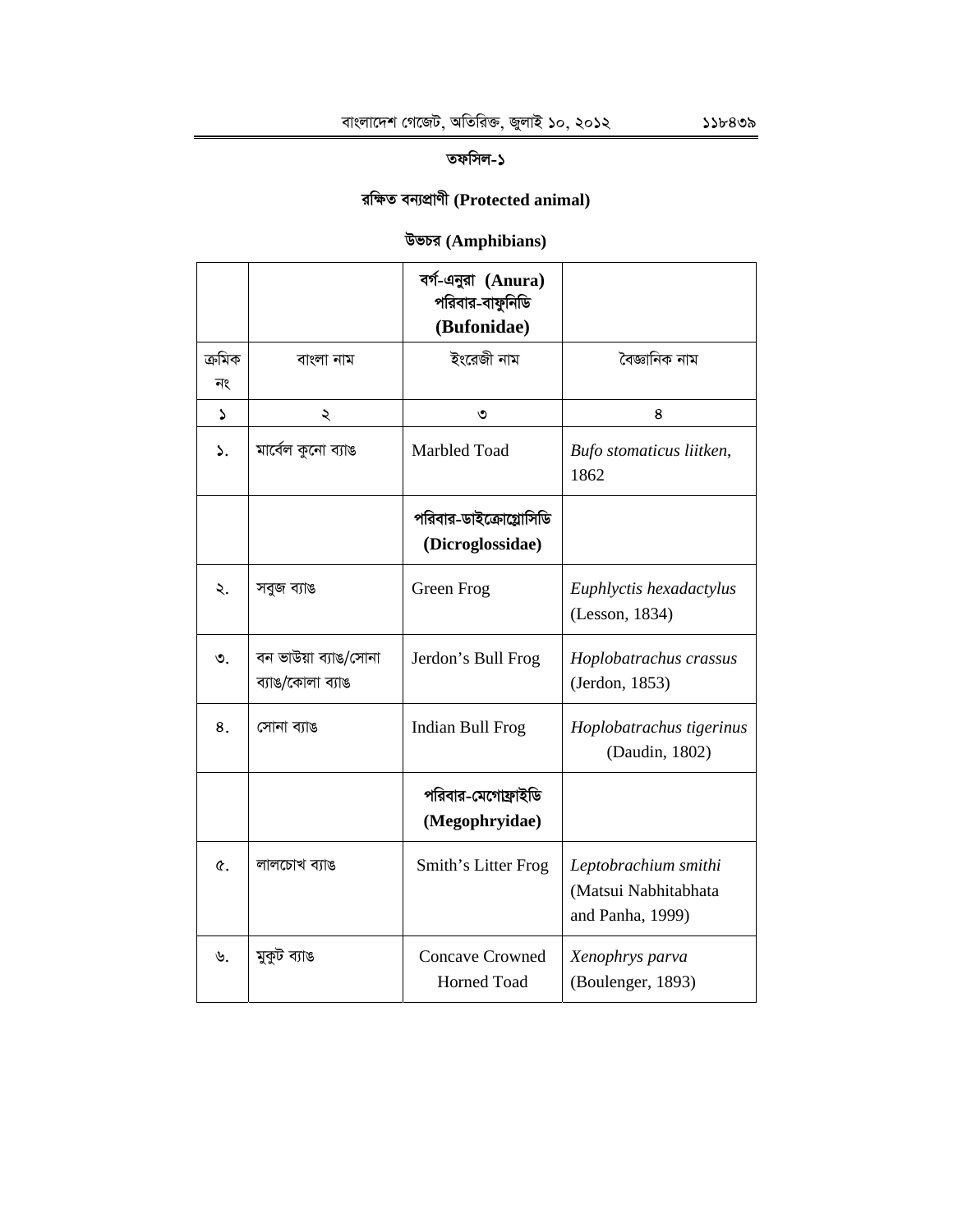| $\mathbf{A}$  | ২                                                | ৩                                       | 8                                            |
|---------------|--------------------------------------------------|-----------------------------------------|----------------------------------------------|
|               |                                                  | পরিবার-মাইক্রোহাইলিডি<br>(Microhylidae) |                                              |
| ٩.            | দাগি অনড় ব্যাঙ                                  | <b>Striped Sticky Frog</b>              | Kalophrynus<br>interlineatus Blyth, 1955     |
| $\mathbf b$ . | বেলুন ব্যাঙ                                      | <b>Balloon Frog</b>                     | Uperodon globulosus<br>(Giinther, 1876)      |
| ৯.            | ভ্যাপু ব্যাঙ/সুন্দরী<br>ব্যাঙ/ব্যান্ড সোনা ব্যাঙ | Painted Bull Frog                       | Kaloula Pulchara Gray,<br>1831               |
| $\mathcal{L}$ | শ্ৰীলংকান ভ্যাঁপু ব্যাঙ/<br>শ্ৰীলংকান সোনা ব্যাঙ | Srilankan Painted<br><b>Bull Frog</b>   | Kaloula taprobanica<br>Parker, 1934          |
|               |                                                  | পরিবার-রেনিডি<br>(Ranidae)              |                                              |
| $\mathcal{L}$ | ঝরনা সুন্দরি ব্যাঙ                               | <b>Beatiful Stream</b><br>Frog          | Amolops marmoratus<br>(Blyth, 1855)          |
| 52.           | শুকর-ডাকা ব্যাঙ                                  | <b>Bhamo Frog</b>                       | Humerana humeralis<br>(Boulenger, 1887)      |
| ১৩            | তাইপে ব্যাঙ                                      | Taipei Frog                             | Hylarana taipehensis<br>(Van Denburgh, 1909) |
|               |                                                  | পরিবার-রেকোপুরিডি                       |                                              |
| 38.           | লাল-লিপ্তপাদ গেছো ব্যাঙ                          | Htun Win's Tree<br>Frog                 | Rhacophorus bipunctatus<br>(Ahl 1927)        |

# **mixm"c (Reptiles)**

|    |                        | বৰ্গ-টেস্টুডিনিস<br>(Testudimes)<br>পরিবার-টেস্টুডিনিডি<br>(Testudinidae) |                                               |
|----|------------------------|---------------------------------------------------------------------------|-----------------------------------------------|
|    | হলুদ পাহাড়ি কচ্ছপ     | <b>Elongated Tortoise</b>                                                 | Indotestude elongata<br>(Blyth, 1853)         |
| ২. | বড় শিলা/পাহাড়ী কচ্ছপ | Asian Giant<br>Tortoise/ Brown<br>Tortoise                                | Manouria emys (Schlegel<br>and Miiller, 1844) |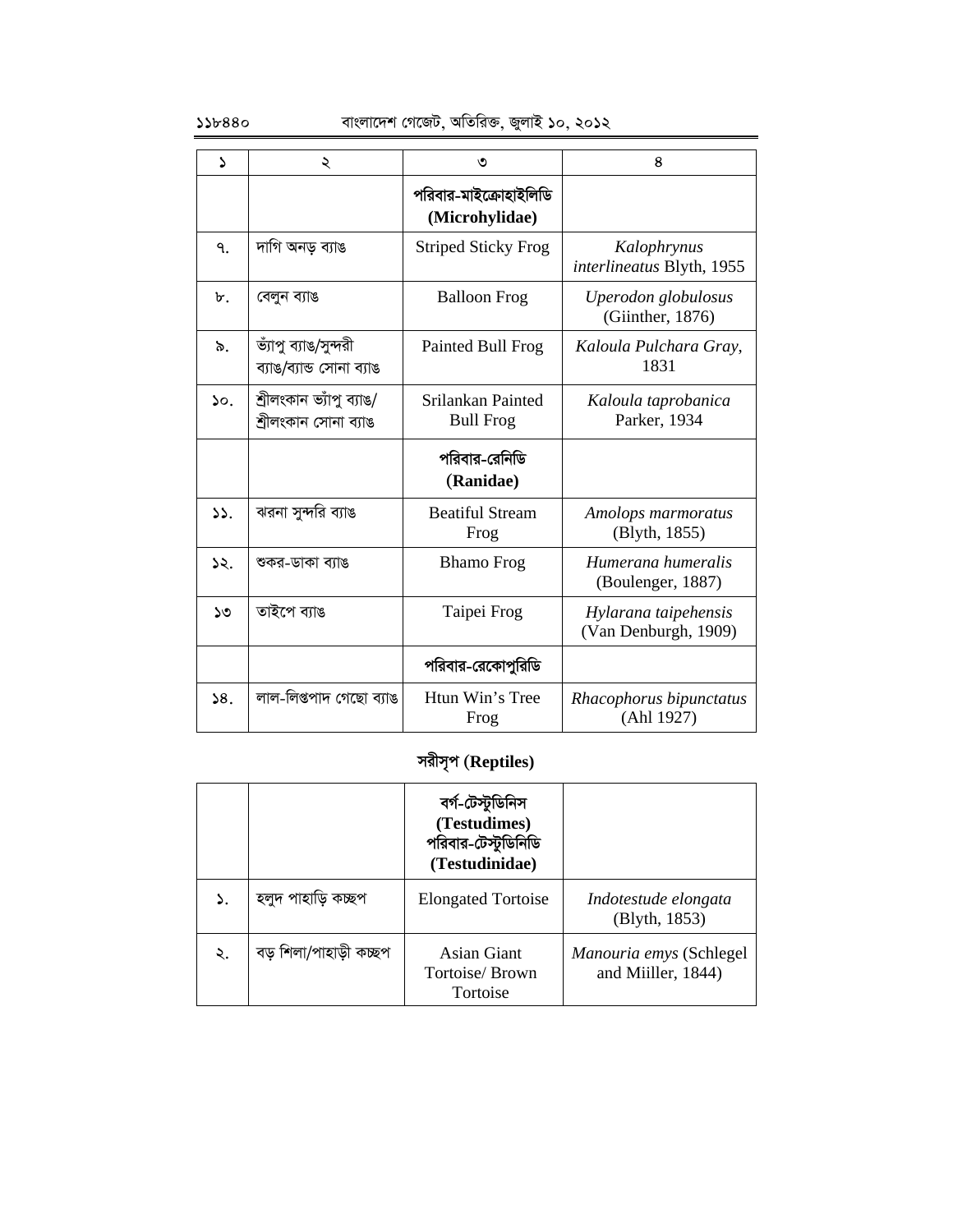| ډ               | ২                                  | ৩                                   | 8                                                        |
|-----------------|------------------------------------|-------------------------------------|----------------------------------------------------------|
|                 |                                    | পরিবার-জিওমাইডিডি                   |                                                          |
|                 |                                    | (Geoemydidae)                       |                                                          |
| ৩.              | রাম কাছিম/বড় কাইটা                | River Terrapin                      | Batagur baska (Gray,<br>1831)                            |
| 8.              | ডিবা কাছিম/ত্ৰিরেখরুফ<br>কাছিম     | Three Striped<br>Roofed Turtle      | $Batagur = (Kachuga)$<br>dhongoka (Gray, 1834)           |
| ¢.              | আদি কড়ি কাইটা                     | Red-crowned<br>Roofed Turtle        | $Batagur = (Kachuga)$<br>Kachuga (Gray 1831)             |
| ৬.              | ভাইটাল কাইটা                       | Brown-roofed<br>Turtle              | $Batagur = (Pangshura)$<br>Smithii Gray 1863             |
| ٩.              | সিলেটি কড়ি কাইটা                  | <b>Sylhet Roofed</b><br>Turtle      | $Batagur = (Pangshura)$<br>sylhetensis (Jerdon,<br>1870) |
| ৮.              | কড়ি কাইটা                         | <b>Indian Roofed</b><br>Turtle      | $Batagur = (Pangshura)$<br>tecta (Gray, 1831)            |
| ৯.              | মাঝারি কাইটা                       | <b>Indian Tent Turtle</b>           | $Batagur = (Pangshura)$<br>tentoria (Gray, 1834)         |
| $\mathcal{L}$ . | কালা চিত্ৰা কাছিম/নগম<br>কাইটা     | <b>Black/Spotted Pond</b><br>turtle | Geoclemys hamiltonii<br>(Gray, 1831)                     |
| 55.             | মুকুটি নদ-কাছিম                    | <b>Crowned River Turtle</b>         | Hardella thurjii (Gray,<br>1831)                         |
| ১২.             | হলুদ কাহাট্টা                      | <b>Indian Eyed Turtle</b>           | Morenia petersi<br>(Anderson, 1879)                      |
| ১৩.             | ডিবা কাছিম                         | <b>Asian Box Turtle</b>             | Cuora amboinensis<br>(Daudin, 1801)                      |
| 58.             | এশিয়ান পাতা কাছিম                 | <b>Asian Leaf Turtle</b>            | Cyclemis dentata (Gray,<br>1831)                         |
| ১৫.             | পাতা কাছিম                         | Oldham's Leaf<br>Turtle             | Cyclemys oldhami (Gray,<br>1863                          |
| ১৬.             | শিলা কচ্ছপ/ত্ৰি-খিলা<br>স্থল কচ্ছপ | Tricarinate Hill<br>Turtle          | Melanochelys tricarinata<br>(Blyth, 1856)                |
| 9.              | ইন্ডিয়ার কালো কাছিম               | <b>Indian Black Turtle</b>          | Melanochelys trijuga<br>(Schweigger, 1812)               |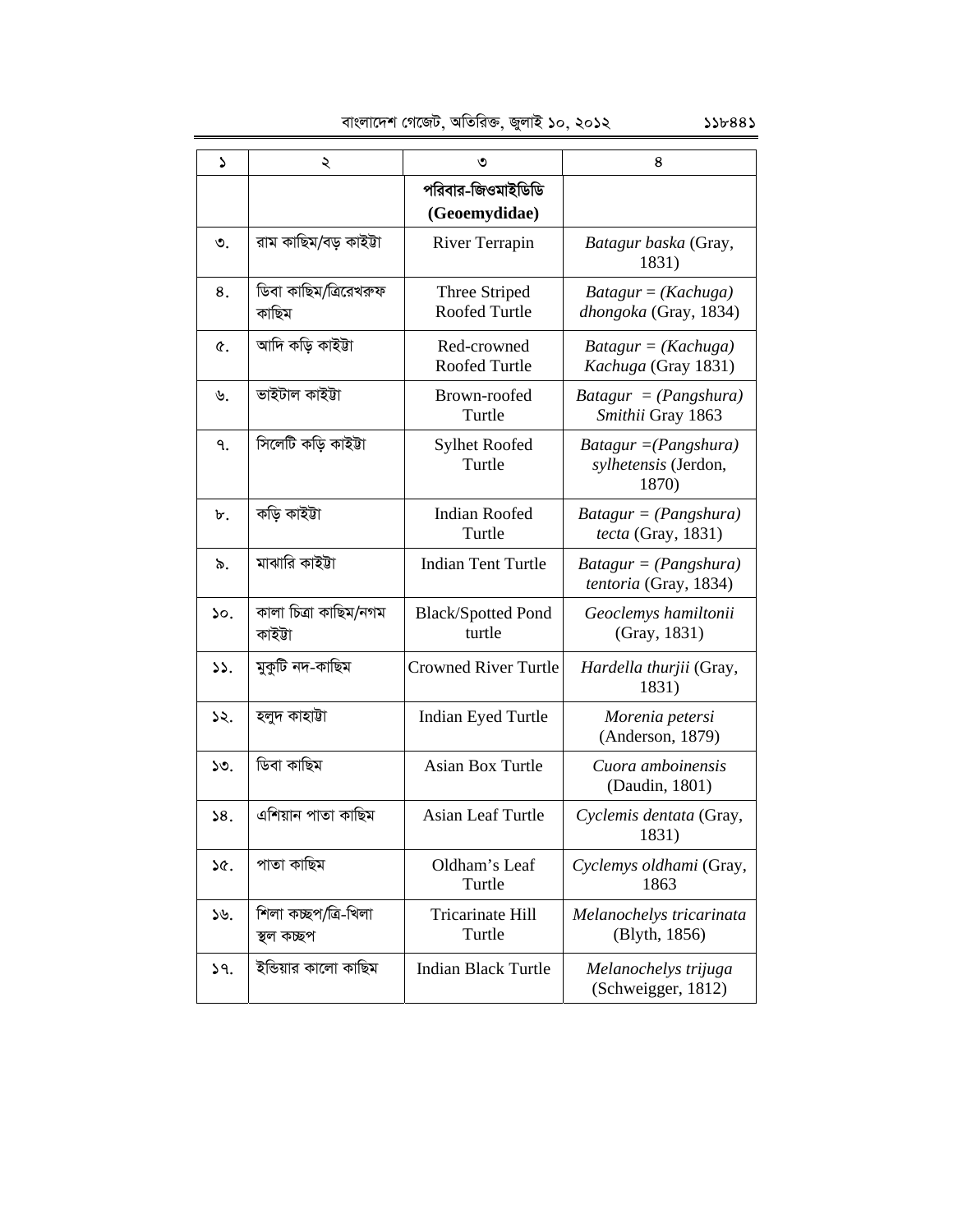| S     | ২                                  | ৩                                                    | 8                                                                      |
|-------|------------------------------------|------------------------------------------------------|------------------------------------------------------------------------|
|       |                                    | পরিবার-ট্রাইওনিকিডি<br>(Trionychidae)                |                                                                        |
| $b$ . | খালুয়া/গঙ্গা কাছিম                | Ganges Soft-shelled<br>Turtle                        | $Nilssonia = (Aspideretes/$<br>Trionynx gangeticus<br>(Cuvier, 1825)   |
| ১৯.   | ধুম কাছিম                          | Peacock Soft -<br>shelled Turtle                     | $Nilssonia =$<br>(Aspideretes/Trionyx<br>hurum (Gray, 1831)            |
| ২০.   | বোস্তামি কাছিম                     | Bostami Turtle/<br><b>Black Soft-shell</b><br>Turtle | $Nilssonia =$<br>Aspideretes/Trionyx)<br>nigricans (Anderson,<br>1875) |
| ২১.   | চিত্ৰ/ছিম-কাছিম                    | Narrow headed Soft<br>-shelled Turtle                | Chitra indica (Gray,<br>1831)                                          |
| ২২.   | জাঁতা কাছিম                        | Asian Giant Soft-<br>shelled Turtle                  | Pelochelys Cantorii<br>Gray, 1864                                      |
|       |                                    | পরিবার- কিলোনিডি<br>(Cheloniidae)                    |                                                                        |
| ২৩.   | ধজ্যা কাছিম/আংটামাথা<br>সাগর কাছিম | Loggerhead Sea<br>Turtle                             | Caretta Caretta<br>(Linnacus, 1758)                                    |
| ২৪.   | সবুজ সাগর কাছিম                    | Green Turtle                                         | Chelonia mydas<br>(Linnacus, 1758)                                     |
| ২৫.   | ঈগলযুঁটি সাগর কাছিম                | Hawksbill Sea<br>Turtle                              | Eretmochelys imbricata<br>(Linnaeus, 1766)                             |
| ২৬.   | জলপাইরঙা সাগর<br>কাছিম             | Olive Ridley Sea<br>Turtle                           | Lepidochelys olivacea<br>(Eschscholtz, 1829)                           |
|       |                                    | পরিবার ডারমোকেলিডি<br>(Dermochelidae)                |                                                                        |
| ২৭.   | পুরুচর্ম পৃষ্ঠ সাগর কাছিম          | Leatherback Sea<br>Turtle                            | Dermochelys coriacea<br>(Vandelli, 1761)                               |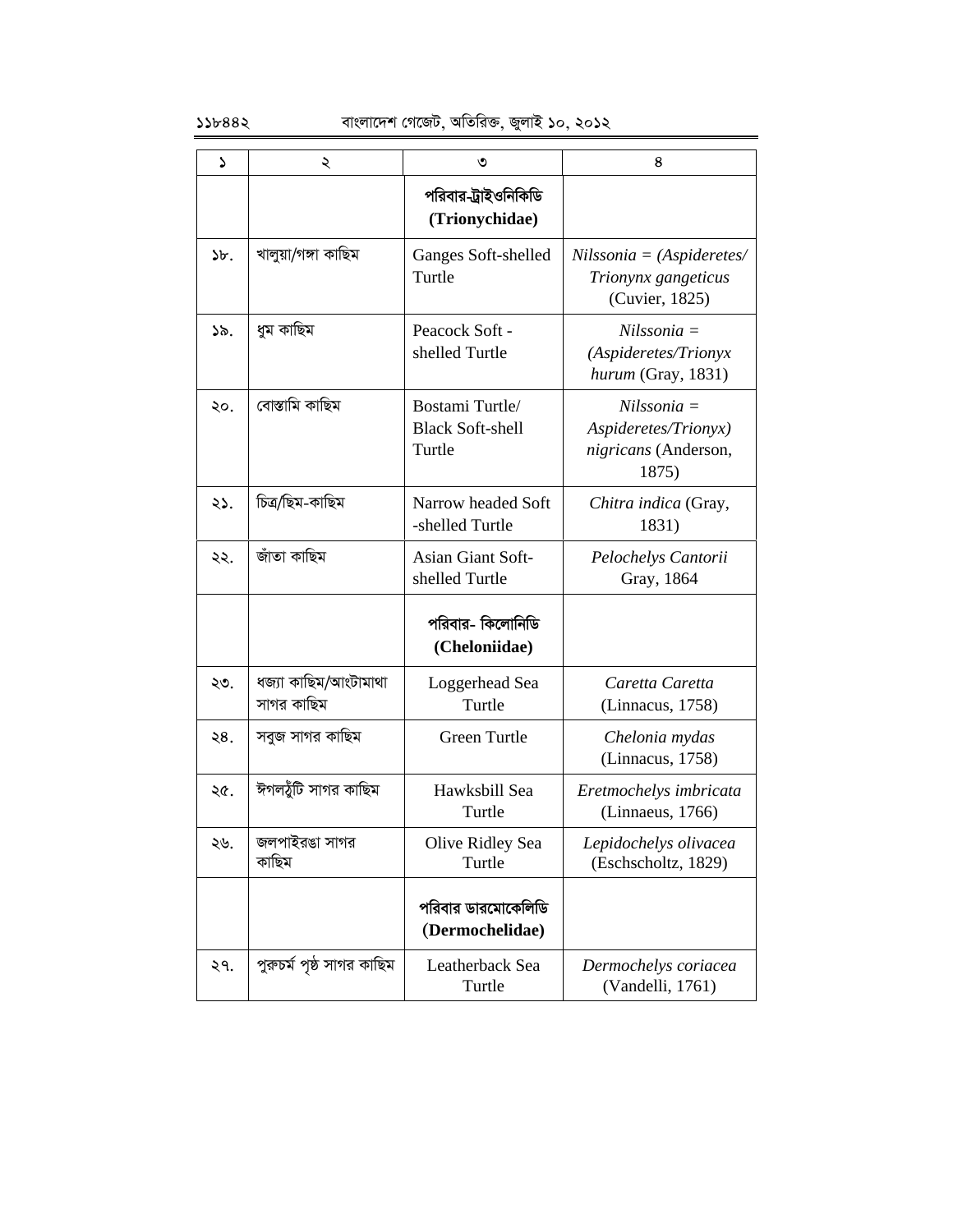evsjv‡`k †M‡RU, AwZwi³, RyjvB 10, 2012 118443

| د               | ২                                       | ৩                                                                            | 8                                                   |
|-----------------|-----------------------------------------|------------------------------------------------------------------------------|-----------------------------------------------------|
|                 |                                         | বাৰ্গ- স্কোয়ামাটা<br>{Squamata(Lacertilia)}<br>পরিবার-আগামিডি<br>(Agamidae) |                                                     |
| ২৮.             | খাটোলেজি ভূমিচর<br>গিরগিটি              | Lesser Agama/Short<br>Tail Ground Agma                                       | Brachysaura minor<br>(Hardwicke and Gray,<br>1827)  |
| ২৯.             | উড়ন্ত রক্তচোষা/উড়্ন্ত<br>টিকটিকি      | <b>Blanford's Flying</b><br>Lizard                                           | Draco blanfordii<br>(Blandford, 1878)               |
| ৩০.             | চিতি উড়স্ত রক্তচোষা/<br>উড়স্ত টিকটিকি | Spotted flying Lizard                                                        | Draco maculatus (Gray,<br>1845)                     |
|                 |                                         | পরিবার-গেক্কুনিডি<br>(Gekkonidae)                                            |                                                     |
| $O2$ .          | চিতা তক্ষক                              | East Indian Leopard<br>Gecko                                                 | Eblepharis hardwickii<br>(Gray, 1827)               |
|                 |                                         | পরিবার-সাইনসিডি<br>(Scincidae)                                               |                                                     |
| ৩২.             | জলার আঁচিলা                             | North-eastern water<br><b>Skink</b>                                          | Tropidophorus<br>assamensis (Annandale.<br>1972)    |
|                 |                                         | পরিবার-এনগোইলিডি<br>(Anguidae)                                               |                                                     |
| ৩৩.             | সাপ আঁচিলা                              | Asian Glass Lizard                                                           | Ophisaurus gracilis<br>(Gray, 1845)                 |
|                 |                                         | পরিবার-ভেরানিডি<br>(Varanidae)                                               |                                                     |
| $\mathcal{S}8.$ | সোনা ওঁই                                | <b>Yellow Monitor</b>                                                        | Varanus flavescens<br>(Hardwicke and Gray,<br>1827) |
| ৩৫.             | কালো গুঁই/রামগদি                        | <b>Water Monitor</b>                                                         | Varanus salvator<br>(Laurenti, 1768)                |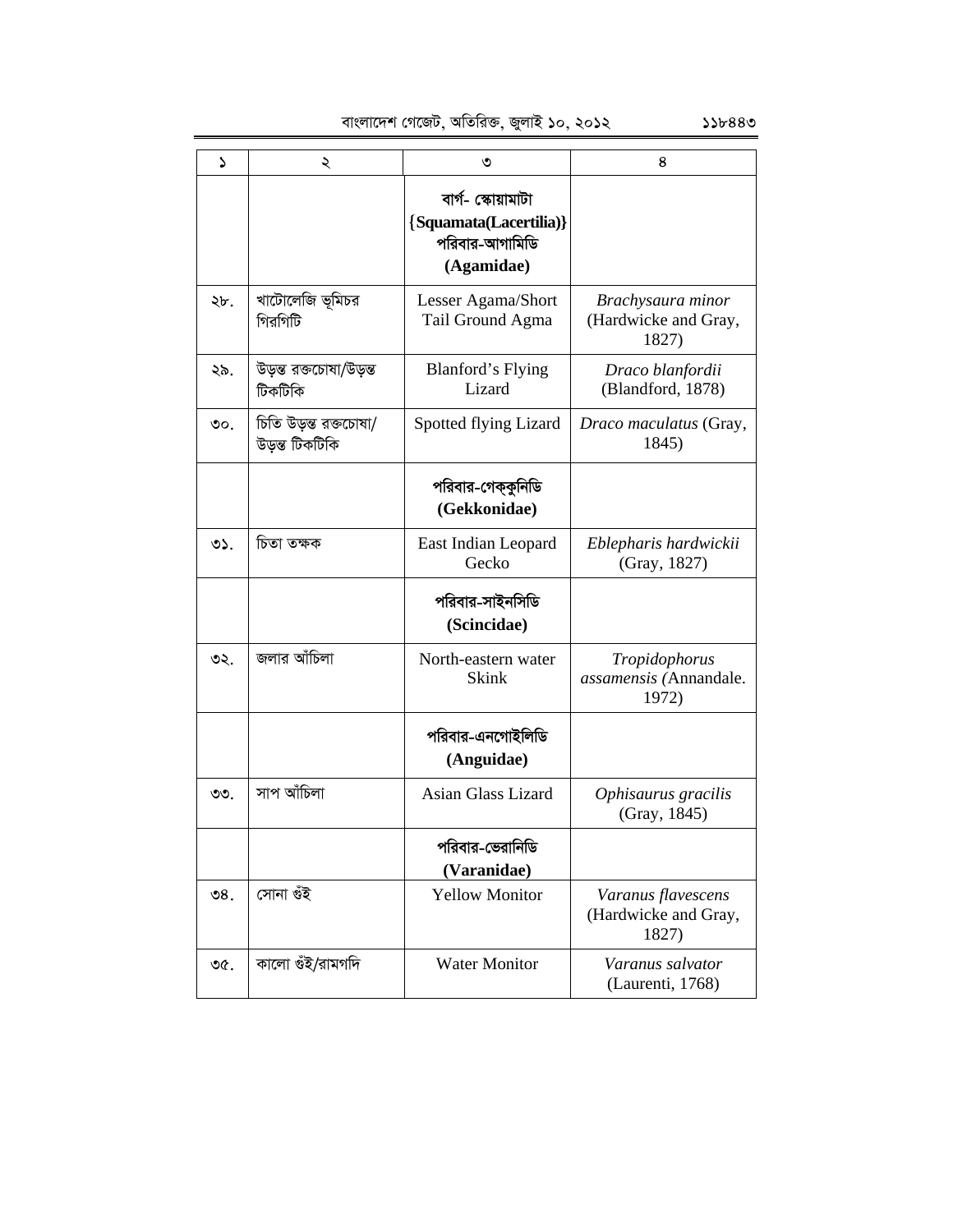### $55b888$  বাংলাদেশ গেজেট, অতিরিক্ত, জুলাই ১০, ২০১২

| د              | ২                       | ৩                                | 8                                                     |
|----------------|-------------------------|----------------------------------|-------------------------------------------------------|
|                |                         | পরিবার-বুইডি (Boidae)            |                                                       |
| ৩৬.            | বালু বোড়া              | <b>Common Sand Boa</b>           | Gongylophis (Eryx)<br>conicus (Schneider,<br>1801)    |
| ৩৭.            | অজগর                    | <b>Rock Python</b>               | Python molurus<br>(Linnaeus, 1758)                    |
| ৩৮.            | অজগর/গোলবাহার           | <b>Reticulated Python</b>        | Python reticulatus<br>(Schneider, 1801)               |
|                |                         | পরিবার-কলুব্রিডি<br>(Colubridae) |                                                       |
| ৩৯.            | লাউডগা সাপ              | <b>Common Vine Snake</b>         | Ahaetulla nasuta<br>(Lacepede, 1789)                  |
| 80             | লাউডগা সাপ              | <b>Short-nosed Vine</b><br>Snake | Ahaetulla Prasina<br>(Boie, 1827)                     |
| $8\lambda$ .   | পাহাড়ি ঢোঁড়া          | Himalayan Mountain<br>Keelback   | Amphiesma Platyceps<br>(Blyth, 1854)                  |
| $8\lambda$ .   | সিকিম ঢোঁড়া            | Sikkim Keelback                  | Amphiesma sieboldii<br>(Günther, 1860)                |
| 8 <sub>0</sub> | দাগি ঢোঁড়া মাইট্টা সাপ | <b>Striped Keelback</b>          | Amphiesma stolatum<br>(Linnaeus, 1758)                |
| 88.            | কালো ঢোঁড়া             | Cherrapunji<br>Keelback          | Amphiesma xenura<br>(Wall, 1907)                      |
| 8¢.            | .ডোরাবলয় রেসার         | <b>Banded Racer</b>              | Argyrogena fasciolata<br>(Shaw, 1802)                 |
| ৪৬.            | মাইটা সাপ               | Olive Keelback                   | Atretium schistosum<br>(Daudin, 1803)                 |
| 89.            | সবুজ ফনিমনসা            | Green Cat Snake                  | Boiga cyanea (Dumeril<br>Bibron and Dumeril,<br>1854) |
| $8b$ .         | ফণিমনসা                 | <b>Eastern Cat Snake</b>         | Boiga gokool (Gray,<br>1835)                          |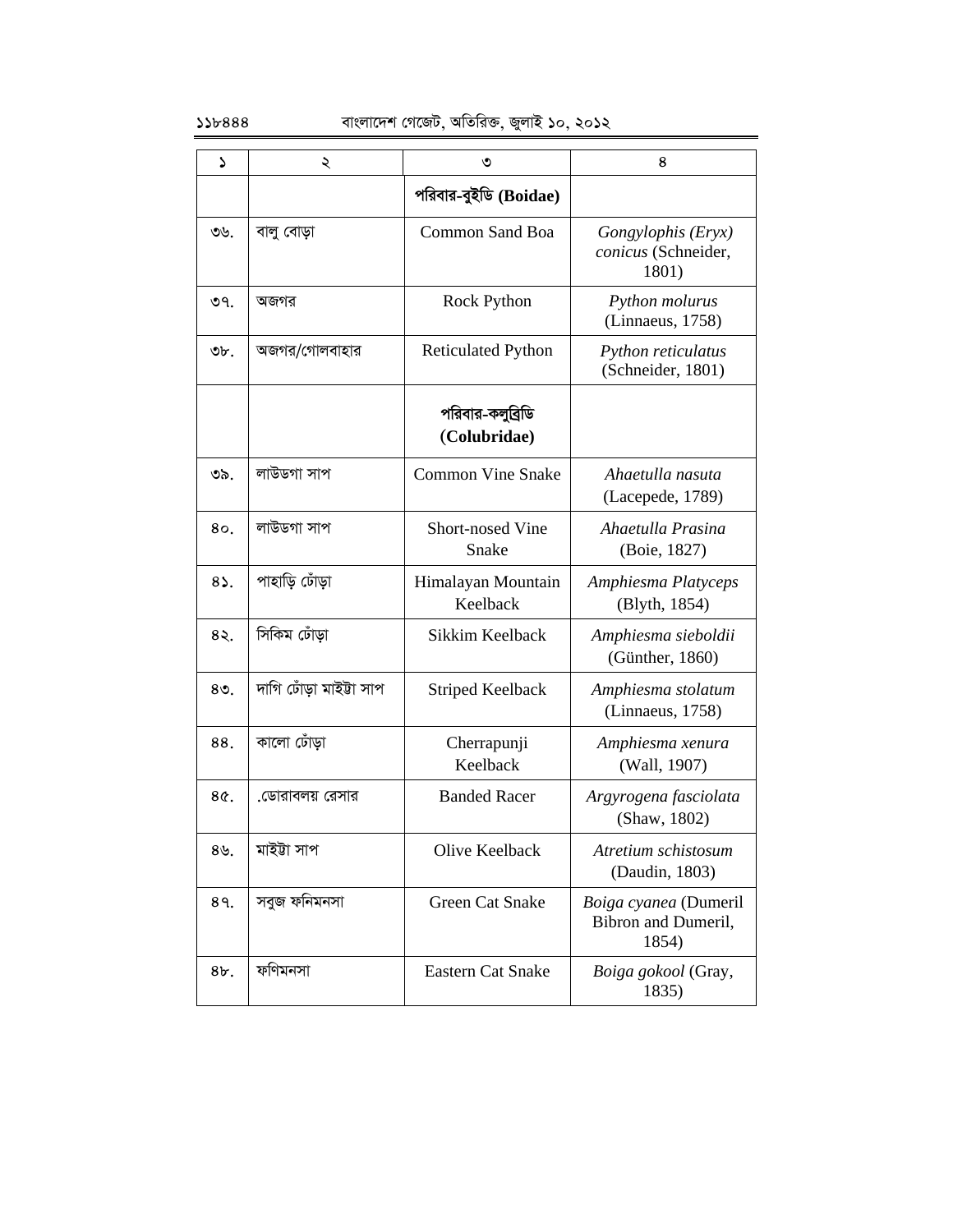| বাংলাদেশ গেজেট, অতিরিক্ত, জুলাই ১০, ২০১২ | 55b88c |
|------------------------------------------|--------|

| ۵         | ২                    | ৩                                         | 8                                                            |
|-----------|----------------------|-------------------------------------------|--------------------------------------------------------------|
| ৪৯.       | বড় চিতি ফণিমনসা     | Large-spotted Cat<br>Snake                | Boiga multomaculata<br>(Boie, 1827)                          |
| ¢о.       | লাল ফণিমনসা          | <b>Tawny Cat Snake</b>                    | Boiga ochracea<br>(Günther, 1868)                            |
| $\circ$ . | ফণিমনসা              | <b>Eyed Cat Snake</b>                     | Boiga siamensis<br>(ocellata) (Nootpand,<br>1971)            |
| ৫২.       | পাতি ফণিমনসা         | <b>Common Cat Snake</b>                   | Boiga trigonatus<br>(Schneider, 1802)                        |
| ৫৩.       | জলবোড়া সাপ          | Dog-faced water<br>Snake                  | Cerberus rhynchops<br>(Schneider, 1799)                      |
| 68.       | কালনাগিনী            | <b>Ornate Flying Snake</b>                | Chrysopelea ornata<br>(Shaw, 1802)                           |
| QQ.       | সবুজ বেত আঁছড়া      | Green Bronzeback<br><b>Tree Snake</b>     | Dendrelaphis<br>cyanochloris (Wall,<br>1921)                 |
| ৫৬.       | ড়োরা বেত আঁছড়া     | Painted Bronzeback<br><b>Tree Snake</b>   | Dendrelaphis pictus<br>(Gmelin, 1789)                        |
| 69.       | পাতি বেত আঁছডা       | Common<br><b>Bronzeback Tree</b><br>Snake | Dendrelaphis tristis<br>(Daudin, 1803)                       |
| $Qb$ .    | ডিমখোর সাপ           | Indian Egg-eating<br>Snake                | Elachistodon<br>westermanni<br>(Reinhardt, 1863)             |
| ৫৯.       | পাতি দুধরাজ          | <b>Common Trinket</b><br>Snake            | Coelognathus (Elaphe)<br>helena (Daudin, 1803)               |
| ৬০.       | দুধরাজ               | <b>Copper Head Trinket</b><br>Snake       | Coelognathus radiatus<br>(Schlegel, 1837)                    |
| ৬১.       | জলঢোঁড়া/পাইন্যা সাপ | Dussimier's Water<br>Snake                | Enhydris dussumieri<br>Dumeril Bibron and<br>Dumeril, (1854) |
| ৬২.       | পাতি জলঢোঁড়া        | Common Smooth<br><b>Water Snak</b>        | Enhydris enhydris<br>(Schneider, 1799)                       |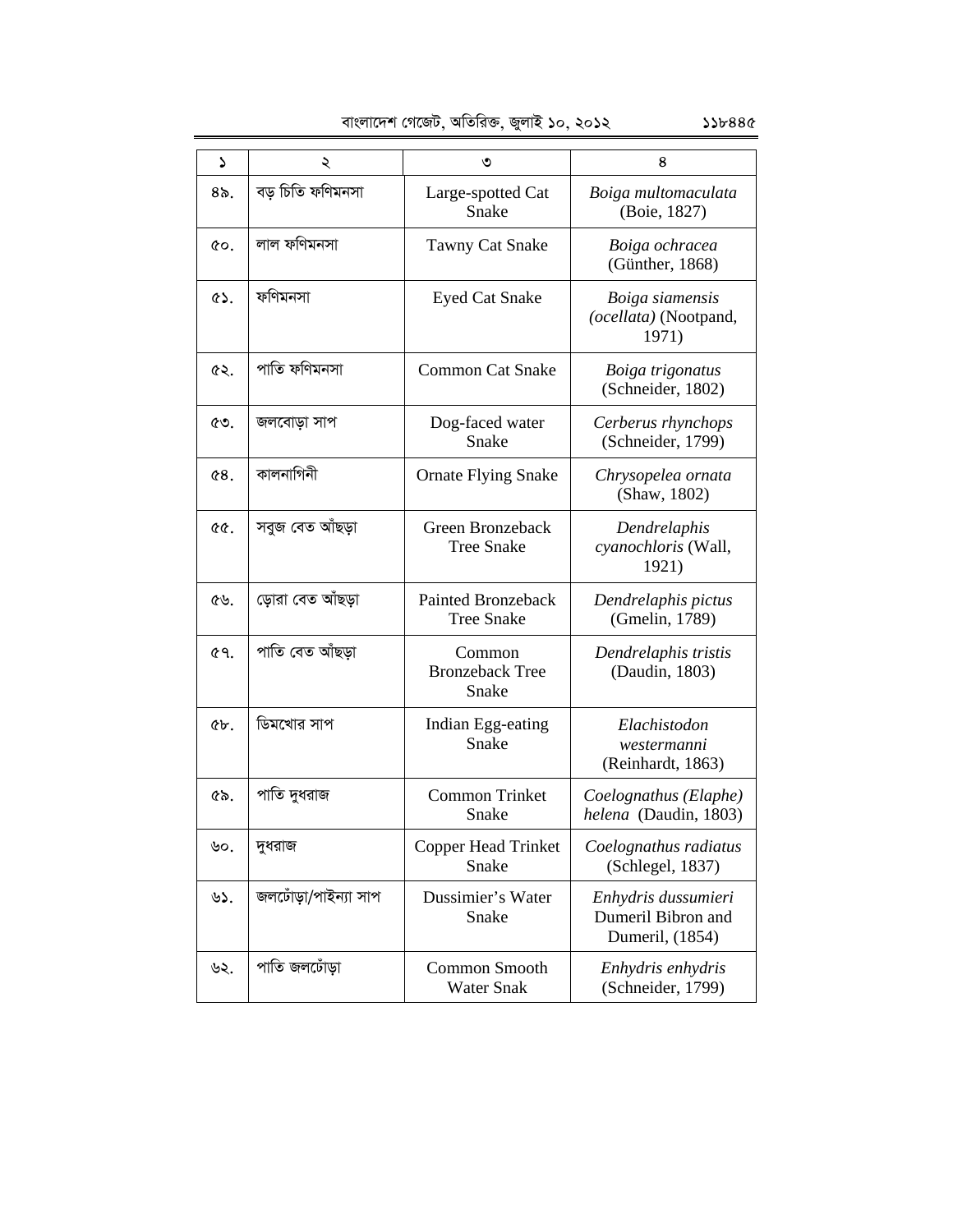### $55b888$  বাংলাদেশ গেজেট, অতিরিক্ত, জুলাই ১০, ২০১২

| ډ   | ২                   | ৩                                    | 8                                                     |
|-----|---------------------|--------------------------------------|-------------------------------------------------------|
| ৬৩. | পাইন্যা সাপ         | Siebold's Water Snake                | Enhydris sieboldi<br>(Schlegel, 1837)                 |
| 98. | কাকঁড়াখোর জলটোঁড়া | Crab-eating Water<br>Snake           | Fordonia leucobalia<br>(Schlegel, 1837                |
| ৬৫. | মনোহারী জলঢোঁডা     | <b>Glossy Water Snake</b>            | Gerarda prevostianus<br>(Eydoux and Gerbais,<br>1837) |
| ৬৬. | ঝাপসামুখো জলঢোঁড়া  | <b>Masked Water Snake</b>            | Homalopsis buccata<br>(Linnaeus, 1758)                |
| ৬৭. | নলখাগড়া সাপ        | Clamaria Reed Snake                  | Liopeltis calamaria<br>(Günther, 1858)                |
| ৬৮. | পাতি নেকড়ে সাপ     | <b>Common Wolf Snake</b>             | Lycodon aulicus<br>(Linnaeus, 1758)                   |
| ৬৯. | দাগি নেকডে সাপ      | <b>Banded wolf Snake</b>             | Lycodon fasciatus<br>(Anderson, 1879)                 |
| ٩ο. | হলুদ-ছাপ নেকড়ে সাপ | <b>Yellow Speckled</b><br>wolf Snake | Lycodon jara (Shaw,<br>1802)                          |
| 95. | নেকড়ে সাপ          | Zaw's Wolf Snake                     | Lycodon zawi<br>(Slowinski et al, 2001)               |
| ৭২. | সবুজ ঢোঁড়া         | Green Keelback                       | Macropisthodon<br>plumbicolor (Cantor,<br>1839)       |
| ৭৩. | পাকড়া কুকরি সাপ    | White-barred Kukri<br>Snake          | Oligodon albocinctus<br>(Cantor, 1839)                |
| 98. | পাতি কুকরি সাপ      | Common Kuri Snake                    | Oligodon arnensis<br>(Shaw, 1802)                     |
| ዓ৫. | কলোদাগা কুকরি সাপ   | Black barred KuKri<br>Snake          | Oligodon cinereus<br>(Günther, 1864)                  |
| ৭৬. | কেন্টরের কুকরি সাপ  | Cantor's Kukri Snake                 | Oligodon cyclurus<br>(Cantor, 1839)                   |
| ٩٩. | বাংলার কুকরি সাপ    | Bengalese Kukri<br>Snake             | Oligodon dorsalis (Gray<br>and Hardwicke, 1834)       |
| 9b. | রাসেলের কুকরি সাপ   | Russell's Kukri<br>Snake             | Oligodon taeniolata<br>(Jerdon, 1853)                 |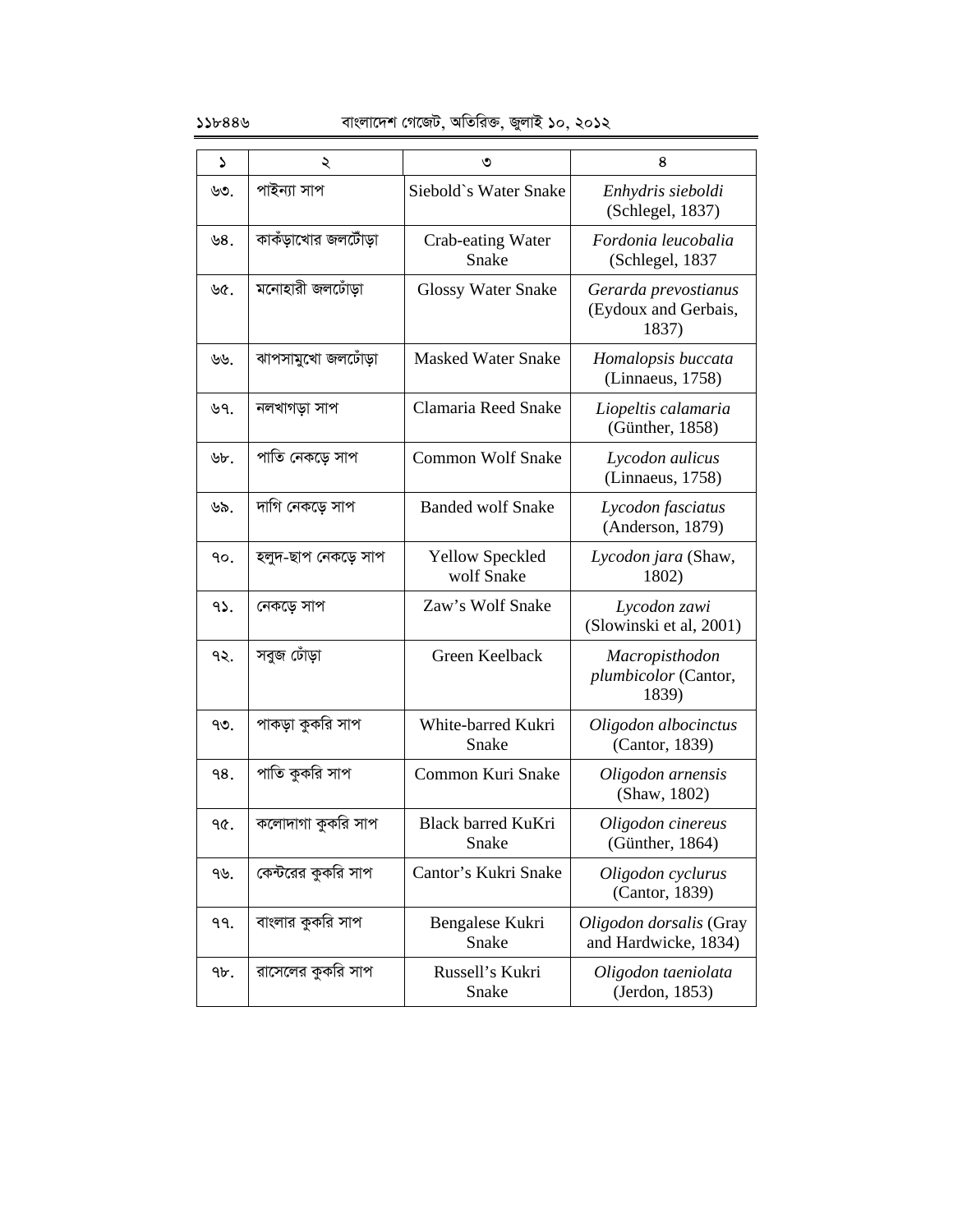| বাংলাদেশ গেজেট, অতিরিক্ত, জুলাই ১০, ২০১২ |  |  |  |  | 556889 |
|------------------------------------------|--|--|--|--|--------|
|------------------------------------------|--|--|--|--|--------|

| ډ   | ২                        | ৩                                    | 8                                                                   |  |
|-----|--------------------------|--------------------------------------|---------------------------------------------------------------------|--|
| ৭৯. | টিওবেল্ডের কুকরি সাপ     | Theobald's Kukri<br>Snake            | Oligodon theobaldi<br>(Günther, 1868)                               |  |
| ৮০. | দার্জিলিং শামুকখোর সাপ   | Darjeeling Snail-<br>eater           | Pareas macularius<br>(Theobald, 1868)                               |  |
| ৮১. | আসাম শামুকখোর সাপ        | <b>Assam Snail-eater</b>             | Pareas monticalu<br>(Cantor, 1839)                                  |  |
| ৮২. | ছদ্মবোড়া                | Mock Viper                           | Psammodynastes<br>Pulverulentus (Boie,<br>1827)                     |  |
| ৮৩. | দারাজ                    | <b>Indo-Chinese Rat</b><br>Snake     | Ptyas (Coluber) korros<br>(Schlegel, 1837)                          |  |
| b8. | দারাজ/দামান              | <b>Indian Rat Snake</b>              | Ptyas mucosus<br>(Linnaeus, 1758)                                   |  |
| ৮৫. | সবুজ দারাজ               | <b>Green Rat Snake</b>               | Ptyas nigromarginatus<br>(Blyth, 1854)                              |  |
| ৮৬. | লালগলা সাপ/অড়ল সাপ      | Red-necked<br>Keelback               | Rhabdophis subminiatus<br>(Schlegel, 1837)                          |  |
| ৮৭  | কেন্টরের কালোমাথা<br>সাপ | Cantor's Black-<br>headed Snake      | Sibynophis sagittarius<br>(Cantor, 1839)                            |  |
| bb. | কালমাথা সাপ              | <b>Black-headed Snake</b>            | Sibynophis<br>subpunctatus (Dumeril<br>Bibron and Dumeril,<br>1854) |  |
| ৮৯. | গোলাপিপেট কীটখোর<br>সাপ  | Rosebelly Worm-<br>eating Snake      | Trachischium guentheri<br>(Boulenger, 1890)                         |  |
| ৯০. | পাহাড়ি কীটখোর সাপ       | <b>Mountain Worm</b><br>eating Snake | Trachischium monticola<br>(Cantor, 1839)                            |  |
| ৯১. | হলুদপেট কীটখোর সাপ       | Yellowbelly Worm-<br>eating Snake    | Trachischium tenuiceps<br>(Blyth, 1854)                             |  |
| ৯২. | চিত্ৰিত ঢোঁড়া সাপ       | Painted Keelback                     | Xenochrophis<br>cerasogaster (Cantor,<br>1839)                      |  |
| ৯৩. | ঢোঁড়া সাপ               | <b>Checkered Keelback</b>            | Xenochrophis piscator<br>(Schneider, 1799)                          |  |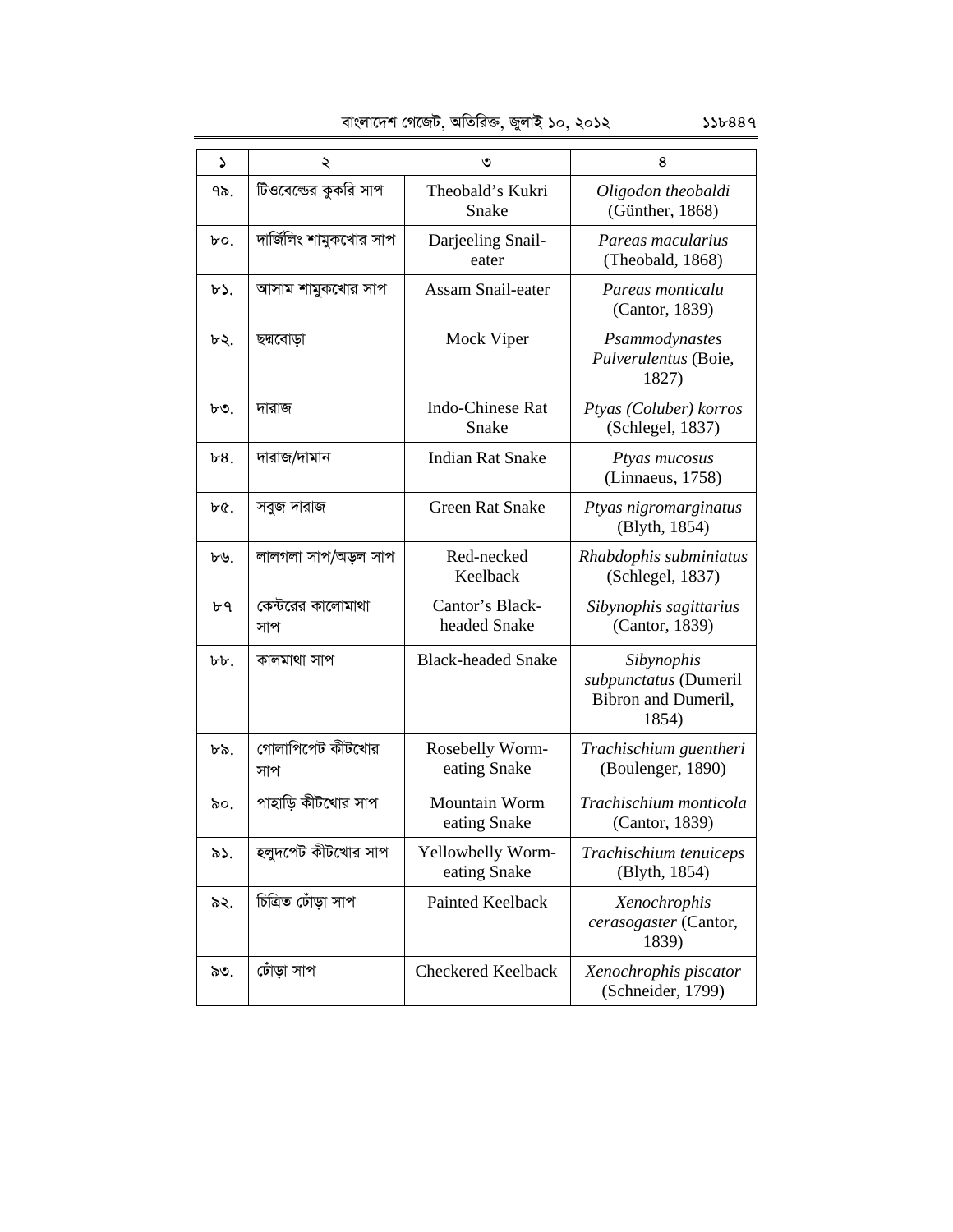# $\omega$ ১১৮৪৪৮ বাংলাদেশ গেজেট, অতিরিক্ত, জুলাই ১০, ২০১২

|        |                 | ৩                                                                             | 8                                       |
|--------|-----------------|-------------------------------------------------------------------------------|-----------------------------------------|
|        |                 | বৰ্গ-ক্ৰোকুডাইলিয়া<br>(Crocodilia)<br>পরিবার-ক্রোকুডাইলিডি<br>(Crocodylidae) |                                         |
| ৯ $8.$ | মিঠাপানির কুমির | Marsh Crocodile                                                               | Crocodylus Palastris<br>(Lesson, 1768)  |
| ৯৫.    | লোনাপানির কুমির | Saltwater Crocodile                                                           | Crocodylus porosus<br>(Schneider, 1801) |

# **cwievi-†MwfqvwjwW (Gavialidae)**

| ৯৬. | ঘড়িয়াল/ঘট কুমির | Gharial | Gavialis gangeticus |
|-----|-------------------|---------|---------------------|
|     |                   |         | (Gmelin, 1789)      |

# পাখি (Birds)

|            |              | বৰ্গ-গালিফৰ্মিজ<br>(Galliformes)<br>পরিবার-ফাসিয়ানিডি<br>(Phasianidae) |                                             |
|------------|--------------|-------------------------------------------------------------------------|---------------------------------------------|
| ۵.         | কালা তিতির   | <b>Black Francolin</b>                                                  | Francolinus francolinus<br>(Linnaeus, 1766) |
| ২.         | রাজ বটেরা    | King Quail                                                              | Coturnix chinensis<br>(Linnaeus, 1766)      |
| $\circ$ .  | বৃষ্টি বটেরা | Rain Quail                                                              | Coturnix coromandelica<br>(Gmelin, 1789)    |
| 8.         | পাতি বটেরা   | Common Quail                                                            | Conturnix conturnix<br>(Linnaeus, 1758)     |
| $\alpha$ . | ধলাগলা বাতাই | White-cheeked<br>Partridge                                              | Arborophila atrogularis<br>(Blyth, 1849)    |
| ৬.         | লালগলা বাতাই | Rufous-throated<br>Partridge                                            | Arborophila rufogularis<br>(Blyth, 1849)    |
| ٩.         | লাল বনমুরগী  | Red Junglefowl                                                          | Gallus gallus<br>(Linnaeus, 1758)           |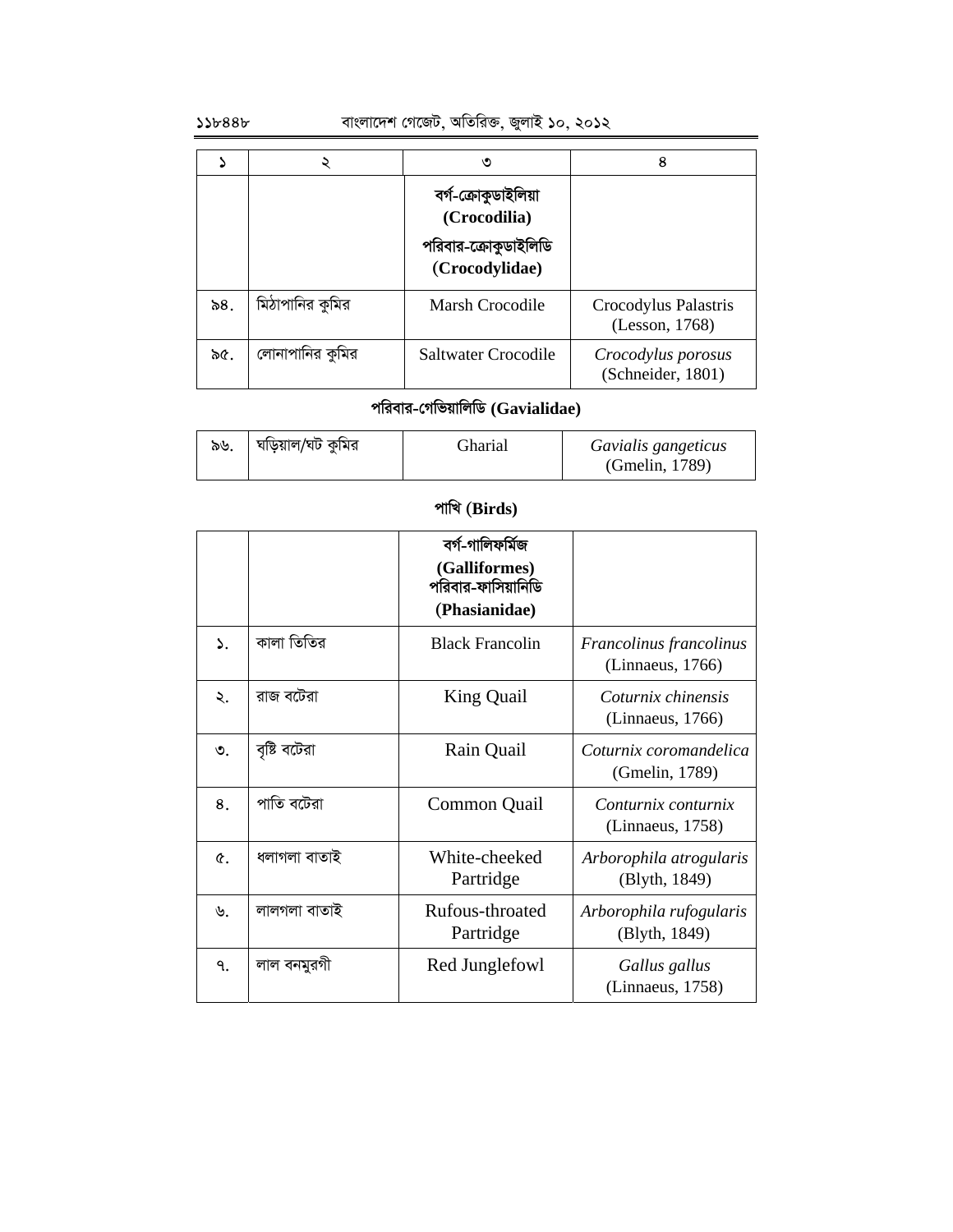|  | বাংলাদেশ গেজেট, অতিরিক্ত, জুলাই ১০, ২০১২ | ১১৮৪৪৯ |
|--|------------------------------------------|--------|
|  |                                          |        |

| S             | ২                     | ৩                                                                                   | 8                                                    |
|---------------|-----------------------|-------------------------------------------------------------------------------------|------------------------------------------------------|
| ৮.            | চিত্রা বন মুরগী       | Painted Spurfowl                                                                    | Galloperdix Linulata<br>(Valenciennes, 1825)         |
| ৯.            | কালা মথুরা            | Kalij Pheasant                                                                      | Lophura leucomelanos<br>Latham, 1790                 |
| ۵٥.           | মেটে কাঠমৌর           | Grey Peacock-<br>Pheasant                                                           | Polyplectron bicalcaratum<br>(Linnaeus, 1758)        |
| $\mathcal{L}$ | ময়ূর                 | <b>Blue Peafowl</b>                                                                 | Pavo crestatusl<br>(Linnaeus, 1758)                  |
|               |                       | বর্গ-এন্সেরিফর্মিজ<br>(Anseriformes)<br>পরিবার- ডেন্ড্রসিগ্নিডি<br>(Dendrocygnidae) |                                                      |
| ১২.           | রাজ সরালি             | <b>Fulvous Whistling</b><br>Duck                                                    | Dendrocygna bicolor<br>(Vieillot, 1816)              |
| ১৩.           | পাতি সরালি            | Lesser Whistling<br>Duck                                                            | Dendrocygna javanica<br>(Hoersfield, 1821)           |
|               |                       | পরিবার- এনাটিডি<br>(Anatidae)                                                       |                                                      |
| 58.           | বড় সাদামুখো রাজহাঁস  | <b>Greater White-fronted</b><br>Goose                                               | Anser albifrons<br>(Scopoli, 1769)                   |
| ১৫            | রাজহাঁস               | Greylag Goose                                                                       | Anser anser (Linnaeus,<br>1758)                      |
| ১৬.           | দাগী রাজহাঁস          | <b>Bar-headed Goose</b>                                                             | Anser indicus (Latham,<br>1790)                      |
| 59.           | খয়রা চকাচকি          | Ruddy Shelduck                                                                      | Tadorna ferruginea<br>(Pallas, 1764)                 |
| b.            | পাতি চকাচকি           | Common Shelduck                                                                     | Tadorna tadorna<br>(Linnaeus, 1758)                  |
| ১৯.           | নাকতা হাঁস/ঝুঁটি হাঁস | Comb Duck                                                                           | Sarkidiornis melanotos<br>(Pennant, 1769)            |
| ২০.           | বালিহাঁস              | <b>Cotton Cotton Teal</b>                                                           | <b>Nettapas</b><br>coromandelianus<br>(Gmelin, 1789) |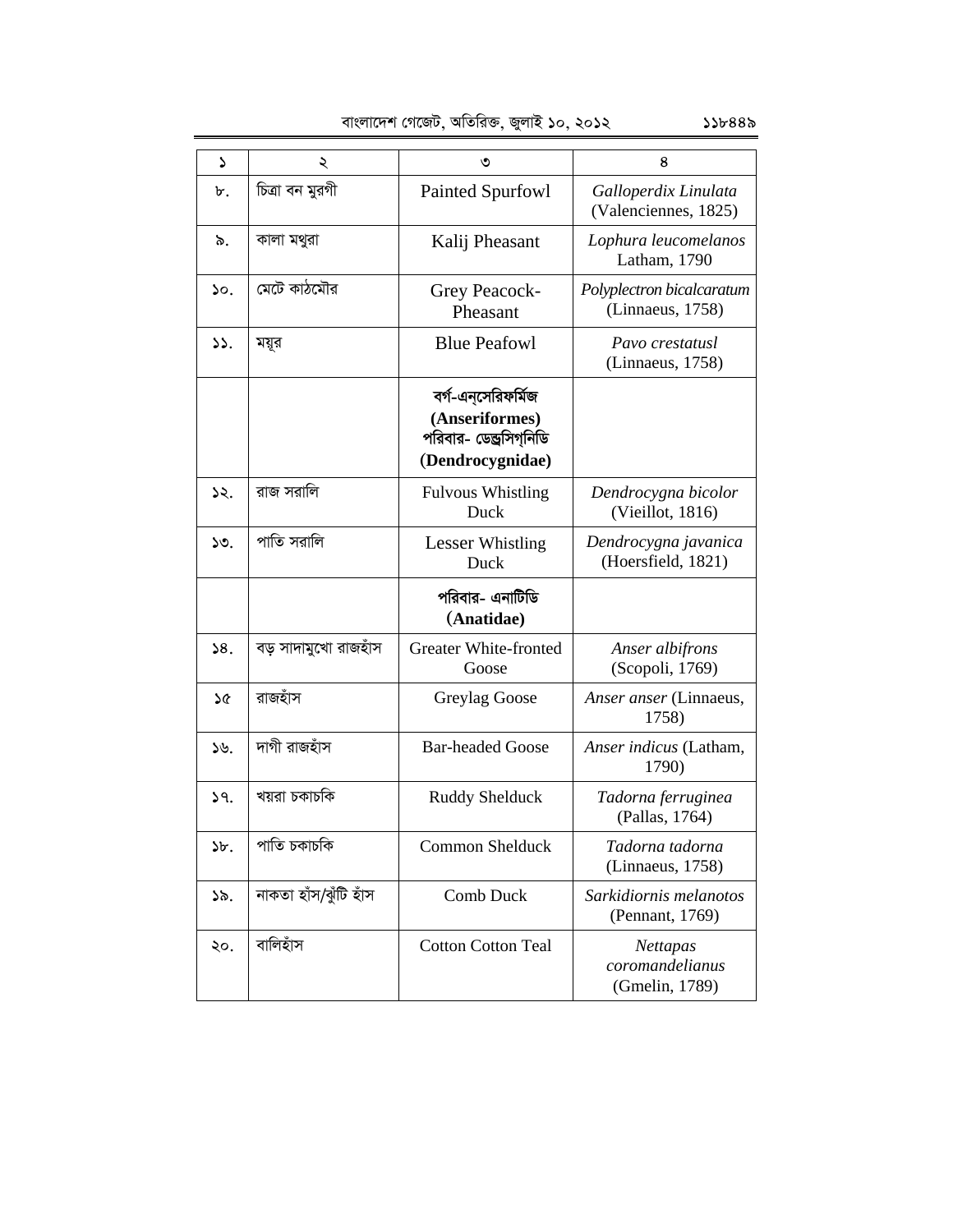### $\delta$ ১১৮৪৫০ বাংলাদেশ গেজেট, অতিরিক্ত, জুলাই ১০, ২০১২

| ډ               | ২                                | ৩                          | 8                                      |
|-----------------|----------------------------------|----------------------------|----------------------------------------|
| ২১.             | মান্দারিন হাঁস                   | <b>Mandarin Duck</b>       | Aix galericulata<br>(Linnaeus, 1758)   |
| ২২.             | লেঞ্জাহাঁস                       | Pintail                    | Anas acuta (Linnaeus,<br>1758)         |
| ২৩.             | উত্তরে খুন্তেহাঁস                | Northern Shoveler          | Anas clypeata<br>(Linnaeus, 1758)      |
| ২8.             | পাতি তিলিহাঁস                    | <b>Eurasian Teal</b>       | Anas crecca (Linnaeus,<br>1758)        |
| ২৫.             | ফুলুরি হাঁস/কাস্তে বাঁকা<br>হাঁস | <b>Falcated Duck</b>       | Anas falcata (Georgi,<br>1775)         |
| ২৬.             | বৈকাল তিলিহাঁস                   | <b>Baikal Teal</b>         | Anas formosa (Georgi,<br>1775)         |
| ২৭.             | ইউরেশিও সিঁথিহাঁস/<br>লালশির     | Eurasian Wigeon            | Anas penelop<br>(Linnaeus, 1758)       |
| ২৮.             | নীলমাথা হাঁস/নীলশির              | Mallard                    | Anas platyrhynchos<br>(Linnaeus, 1758) |
| ২৯.             | তেলে ঠোঁটি হাঁস                  | Indian Spot-billed<br>Duck | Anas poecilorhyncha<br>(Forster, 1781) |
| $\circ$ .       | গিরিয়া হাঁস                     | Garganey                   | Anas querquedula<br>(Linnaeus, 1758)   |
| $O2$ .          | পিয়ং হাঁস                       | Gadwall                    | Anas strepera<br>(Linnaeus, 1758)      |
| ৩২.             | লালঝুঁটি ভুতিহাঁস                | Red-crested Pochard        | Netta rufina (Pallas,<br>1773)         |
| ৩৩.             | বেয়ারের ভুতিহাঁস                | Baer's Pochard             | Aythya baeri (Reddi,<br>1863)          |
| $\mathcal{O}8.$ | পাতি ভুতিহাঁস                    | <b>Common Pochard</b>      | Aythya ferina<br>(Linnaeus, 1758)      |
| ৩৫.             | টিকি হাঁস                        | <b>Tufted Duck</b>         | Aythya fuligula<br>(Linnaeus, 1758)    |
| ৩৬.             | বড় স্কাউপ                       | Greater Scaup              | Aythya marila<br>(Linnacus, 1761)      |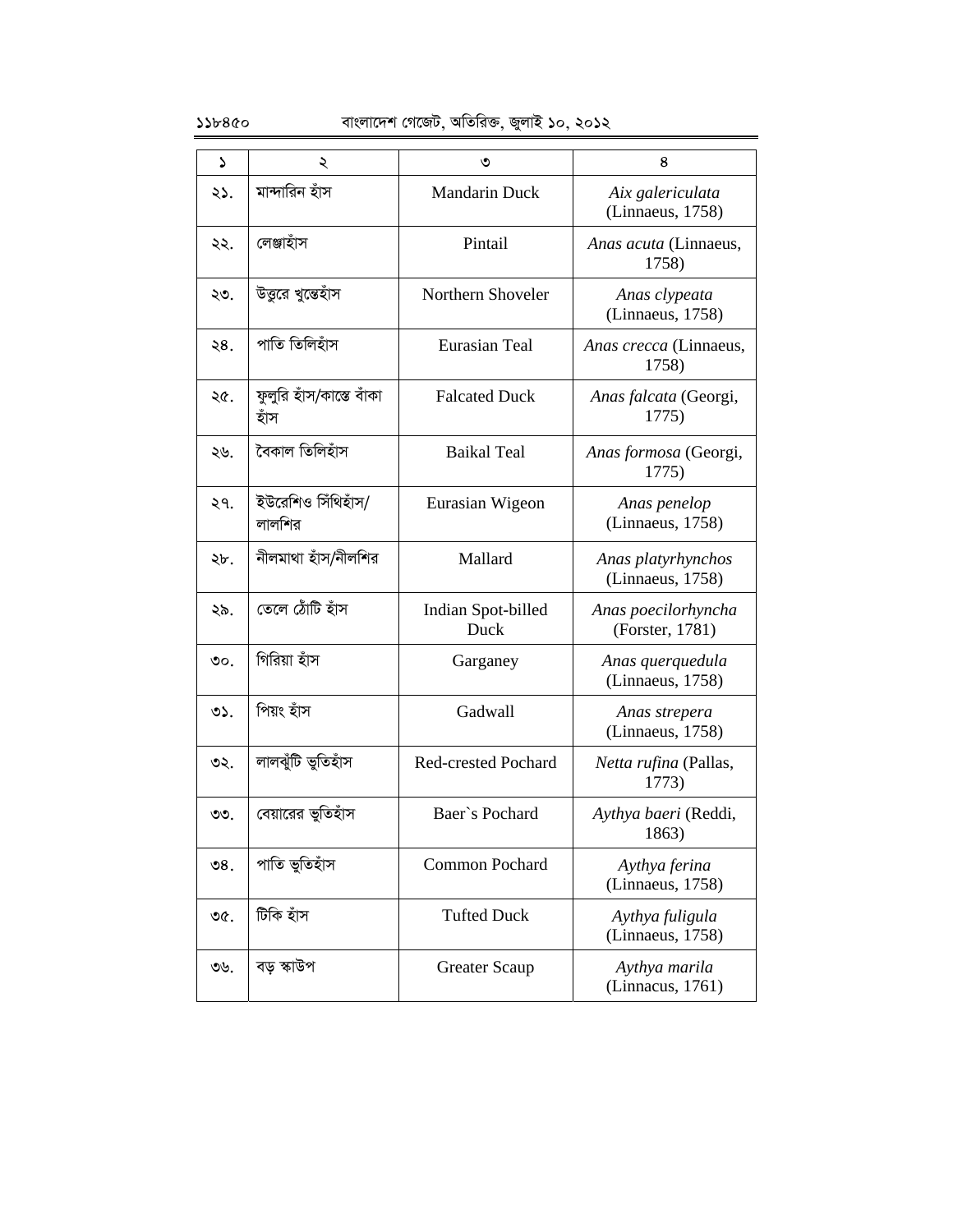|  | বাংলাদেশ গেজেট, অতিরিক্ত, জুলাই ১০, ২০১২ |  |
|--|------------------------------------------|--|
|  |                                          |  |

| د            | ২                        | ৩                                                              | 8                                            |
|--------------|--------------------------|----------------------------------------------------------------|----------------------------------------------|
| ৩৭.          | মরচেরং ভুতিহাঁস          | Ferruginous Duck                                               | Aythya nyroca (Guldens<br>tadt, 1770)        |
| ৩৮.          | পাতি সোনাচোখ             | Common Goldeneye                                               | Bucephala clangula<br>(Linnaeus, 1758)       |
| ৩৯.          | স্মিউ হাঁস               | Smew                                                           | Mergellus albellus<br>(Linnaeus, 1758)       |
| 80.          | পাতি মারগেঞ্জার          | Common Merganser                                               | Mergus Merganser<br>(Linnaeus, 1758)         |
|              |                          | বৰ্গ-টাৰ্নিসিফৰ্মিজ                                            |                                              |
|              |                          | (Turniciformes)<br>পরিবার- টার্নিসিডি<br>(Turnicidae)          |                                              |
| $8\lambda$ . | দাগি নাটাবটের/গুলু       | Common Buttonquail                                             | Turnix suscitator<br>(Gmelin, 1789)          |
| 85.          | হলদে পা<br>নাটাবটের/বটের | Yellow-legged<br>Buttonquail                                   | Turnix tanki (Blyth,<br>1843)                |
|              |                          | বৰ্গ-পিসিফৰ্মিজ<br>(Piciformes)<br>পরিবার- পিসিডি<br>(Picidae) |                                              |
| $80$ .       | ইউরেশিও ঋজুগ্রীবা        | Eurasian Wryneck                                               | Jynx torquilla<br>(Linnaeus, 1758)           |
| 88.          | তিলা কুটিকুড়ালি         | <b>Speckled Piculet</b>                                        | Picumnus innominatus<br>(Burton, 1836)       |
| 8¢.          | ধলাব্ৰু কুটিকুড়ালি      | <b>White-browed Piculet</b>                                    | Sasia ochracea<br>(Hodgson, 1836)            |
| 89.          | মেটেটুপি বাটকুড়ালি      | Grey-capped Pygmy<br>Woodpecker                                | Dendrocopos<br>canicapillus (Blyth,<br>1845) |
| 89.          | হলদেচাঁন্দি কাঠকুড়ালি   | Yellow-crowned<br>Woodpecker                                   | Dendrocopos mahrattensis<br>(Latham, 1801)   |
| 8b.          | খয়রা কাঠকুড়ালি         | Rufous Woodpecker                                              | Celeus brachyurus<br>(Vieillot, 1818)        |

 $556865$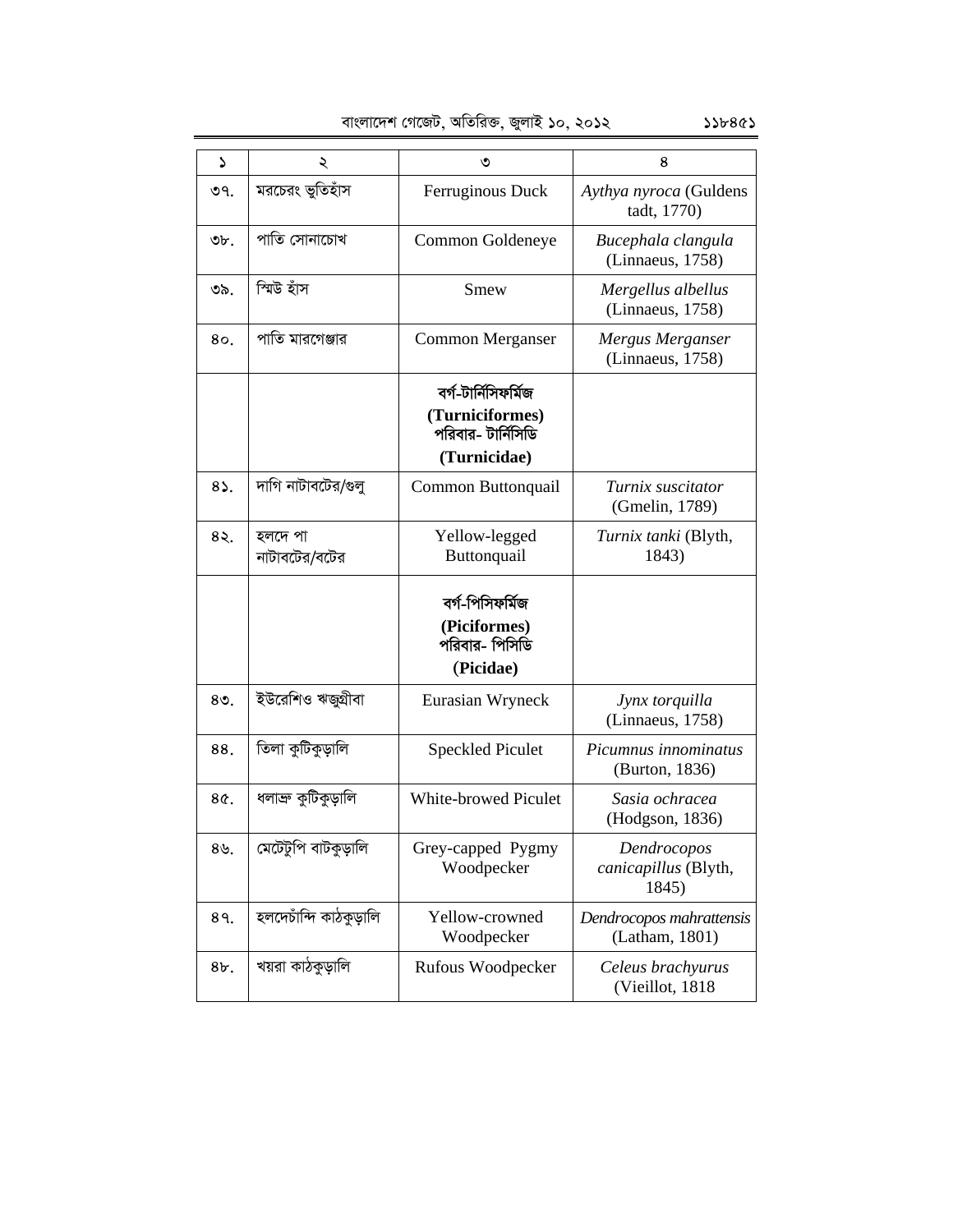### $\frac{1}{2}$ ১১৮৪৫২ বাংলাদেশ গেজেট, অতিরিক্ত, জুলাই ১০, ২০১২

| ډ         | ২                   | ৩                                   | 8                                                        |
|-----------|---------------------|-------------------------------------|----------------------------------------------------------|
| $8o$ .    | মেটেমাথা কাঠকুড়ালি | Grey-headed<br>Woodpecker           | Picus canus (Gmelin,<br>1788)                            |
| ¢о.       | ছোট হলদেকুড়ালি     | Lesser Yellownape                   | Picus chlorolophus<br>(Vieillot, 1818)                   |
| $\circ$ . | বড় হলদেকুড়ালি     | Greater Yellownape                  | Picus flavinucha<br>(Gould, 1834)                        |
| ৫২.       | দাগিবুক কাঠকুড়ালি  | Streak-breasted<br>Woodpecker       | Picus Viridanus (Blyth,<br>1843)                         |
| ৫৩.       | দাগিগলা কাঠকুড়ালি  | Streak-throated<br>Woodpecker       | Picus xanthopygaeus<br>(Gray and Gray, 1846)             |
| 68.       | পাতি কাঠঠোকরা       | Common Goldenback                   | Dinopium javanense<br>(ljungh, 1797)                     |
| ৫৫.       | হিমালয়ী কাঠঠোকরা   | Himalayan<br>Goldenback             | Dinopium shorii<br>(Vigors, 1832)                        |
| ৫৬.       | বড় কাঠঠোকরা        | <b>Greater Goldenback</b>           | Chrysocolapes lucidus<br>(Scopoli, 1786)                 |
| ৫৭.       | ধলামাথা কাঠকুড়ালি  | Pale-headed<br>Woodpecker           | Gecinulus grantia<br>(McClelland, 1840)                  |
| ¢b.       | তামাটে কাঠকুড়ালি   | <b>Bay Woodpecker</b>               | Blythipicus pyrrhotis<br>(Hodgson, 1837)                 |
| ৫৯.       | কলজেবুটি কাঠকুড়ালি | Heart-spotted<br>Woodpecker         | Hemicircus canente<br>(Lesson, 1830)                     |
| ৬০.       | বড় মেটেকুড়ালি     | <b>Great Slaty</b><br>Woodpecker    | <b>Mulleripicus</b><br>Pulverulentus<br>(Temminck, 1826) |
|           |                     | পরিবার- কেপিটুনিডি<br>(Capitonidae) |                                                          |
| ৬১.       | নীলগলা বসন্ত বৌরী   | <b>Blue-throated Barbed</b>         | Megalaima asiatica<br>(Lathan, 1790)                     |
| ৬২.       | নীলকান বসন্ত চৌরী   | <b>Blue-eared Barbed</b>            | Megalaima australis<br>(Horsfield, 1821)                 |
| ৬৩.       | দাগি বসন্ত বৌরী     | <b>Lineated Barbed</b>              | Megalaima lineata<br>(Vieillot, 1816)                    |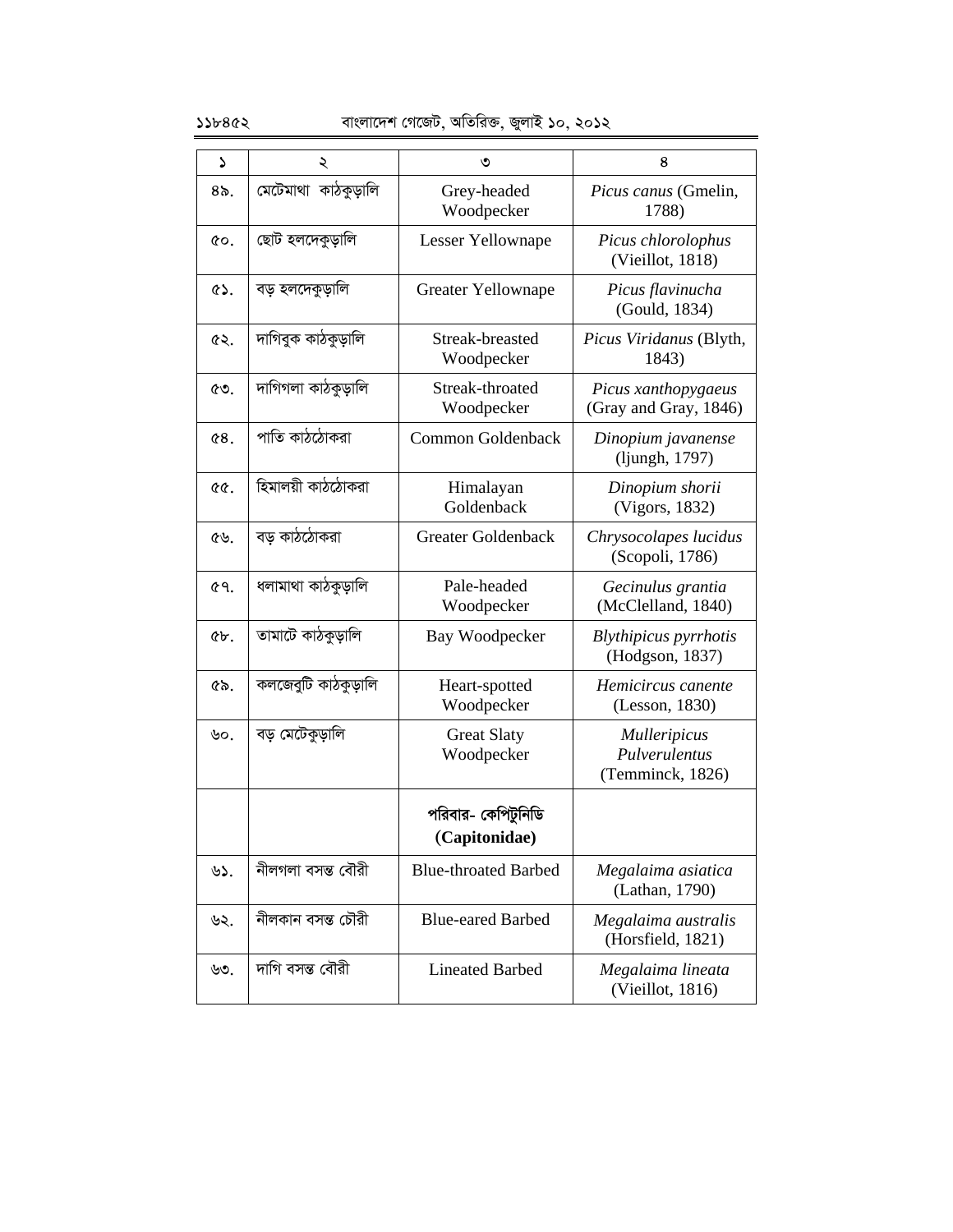| বাংলাদেশ গেজেট, অতিরিক্ত, জুলাই ১০, ২০১২ |  |  |  |
|------------------------------------------|--|--|--|

| د   | ২                         | ৩                                                                              | 8                                                              |
|-----|---------------------------|--------------------------------------------------------------------------------|----------------------------------------------------------------|
| ৬8. | বড় বসন্ত বৌরী            | <b>Great Barbed</b>                                                            | Megalaima virens<br>(Boddaert, 1783)                           |
| ৬৫. | বাদামী মাথা বসন্ত<br>বৌরী | <b>Brown-headed Barbed</b>                                                     | Megalaima zeylanica<br>(Gmelin, 1788)                          |
|     |                           | বৰ্গ-বুসেরুটিফর্মিজ<br>(Bucerotiformes)<br>পরিবার- বুসেরুটিডি<br>(Bucerotidae) |                                                                |
| ৬৬. | উদয়ী পাকড়া ধনেশ         | Oriental Pied Hornbill                                                         | Anthracoceros<br><i>albirostris</i> (Shaw and<br>Nodder, 1790) |
| ৬৭. | রাজ ধনেশ                  | <b>Great Hornbill</b>                                                          | <b>Buceros</b> bicornis<br>(Linnaeus, 1758)                    |
| ৬৮. | পাতাঠুঁটি ধনেশ            | <b>Wreathed Hornbill</b>                                                       | Rhyticeros undulatus<br>(Shaw, 1811)                           |
|     |                           | বৰ্গ-আপুপিফৰ্মিজ<br>(Upupiformes)<br>পরিবার- আপুপিডি<br>(Upupidae              |                                                                |
| ৬৯. | পাতি হুদহুদ/মোহনটুড়া     | Common Hoopoe                                                                  | Upupa epops<br>(Linnaeus, 1758)                                |
|     |                           | বৰ্গ-ট্ৰগোনিফৰ্মিজ<br>(Trogoniformes)<br>পরিবার- ট্রগোনিডি<br>(Trogonidae)     |                                                                |
| ٩o  | লালমাথা কুচকুচিয়া        | Red-headed Trogon                                                              | Harpactes<br>erythrocephalus<br>(Gould, 1834)                  |
|     |                           | বৰ্গ-কুৱাসিফমিজ<br>(Coraciformes)<br>পরিবার-কুরাসিডি<br>(Coraciidae)           |                                                                |
| 95. | নীলকণ্ঠ                   | <b>Indian Roller</b>                                                           | Curacias benghalensis<br>(Linnaeus, 1758)                      |

 $55b8$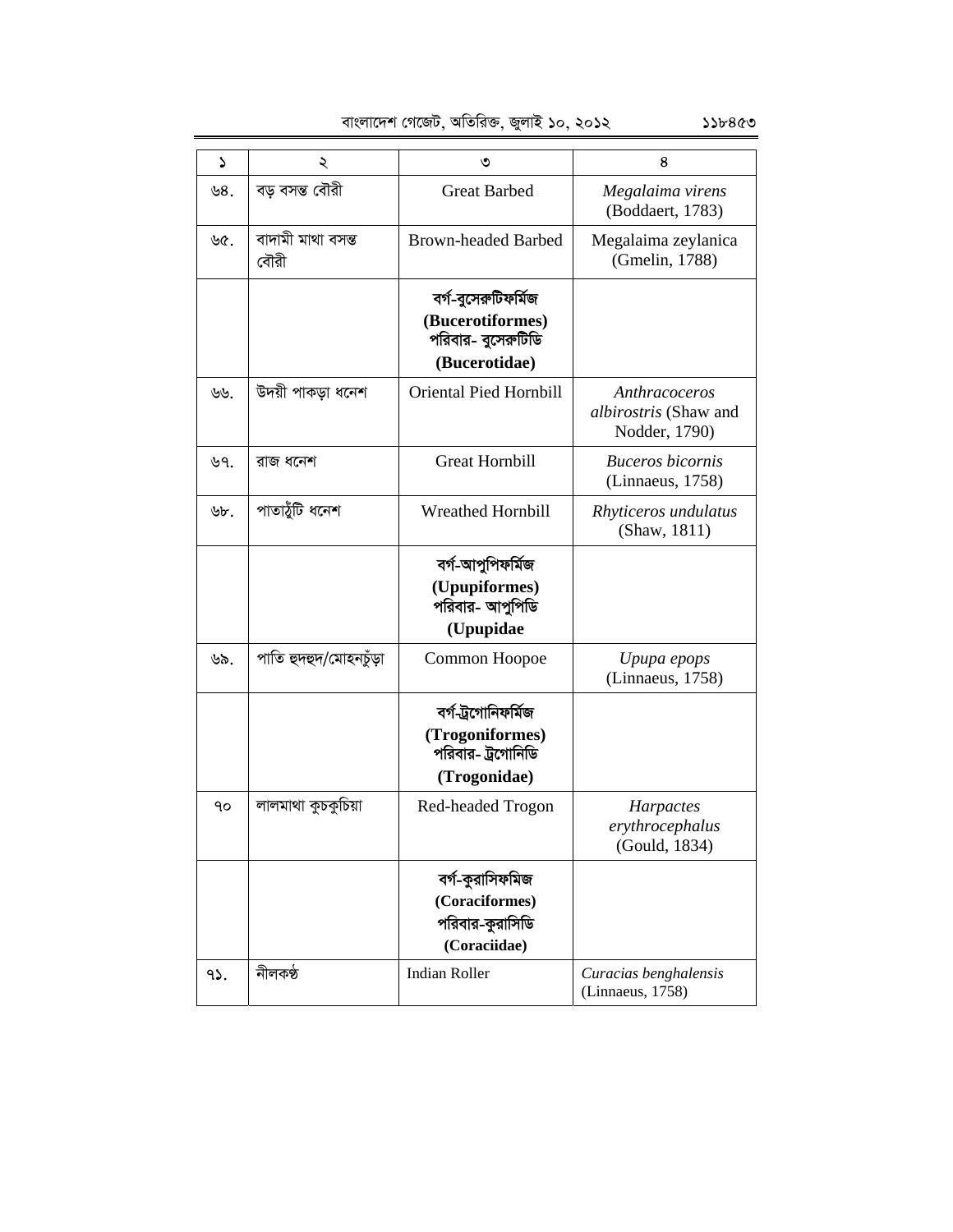| د      | ২                                      | ৩                                   | 8                                                 |
|--------|----------------------------------------|-------------------------------------|---------------------------------------------------|
| ৭২.    | পাহাড়ি নীলকণ্ঠ                        | Oriental Dollarbird                 | Eurystomas Orientalis<br>(Linaeus, 1766)          |
|        |                                        | পরিবার-আলসেডিনিডি<br>(Alcedinidae)  |                                                   |
| ৭৩.    | ব্ৰাইথস মাছরাঙ্গা                      | Blyth's Kingfisher                  | Alcedo hercules<br>(Laubmann, 1917)               |
| 98.    | নীলকান মাছরাঙ্গা                       | <b>Blue-eared Kingfisher</b>        | Alcedo meninting<br>(Horsfield, 1821)             |
| ዓ৫.    | উদয়ী বামন মাছরাঙ্গা                   | <b>Oriental Dwarf</b><br>Kingfisher | Ceyx erithaca (Linnaeus,<br>1758)                 |
|        |                                        | পরিবার-ডাসিলুনিডি<br>(Dacelonidae)  |                                                   |
| 915.   | খয়রাপাখ মাছরাঙ্গা                     | Brown-winged<br>Kingfisher          | Pelargopsis amauroptera<br>(Pearson, 1841)        |
| 99.    | মেঘহউ<br>মাছরাঙ্গা/বকচঞ্চ<br>মাছরাঙ্গা | Strok-billed Kingfisher             | Pelargopsis capensis<br>(Linnaeus, 1766)          |
| $9b$ . | লাল মাছরাঙ্গা                          | Ruddy Kingfisher                    | Halcyon coromanda<br>(Latham, 1790)               |
| ৭৯.    | কালাটুপি মাছরাঙ্গা                     | <b>Black-capped Kingfisher</b>      | Halcyon pileata<br>(Boddaert, 1783)               |
| $b$ o. | ধলাঘাড় মাছরাঙ্গা                      | Collared Kingfisher                 | Todiramplus chloris<br>(Boddaert, 1783)           |
|        |                                        | পরিবার-ছেরিলিডি<br>(Cerylidae)      |                                                   |
| $b$ ). | ঝুঁঠিয়াল মাছরাঙ্গা                    | <b>Creasted Kingfisher</b>          | Megaceryle lugubris<br>(Temminck, 1834)           |
|        |                                        | পরিবার-মেরুপিডি<br>(Meropidae)      |                                                   |
| ৮২.    | নীলদাড়ি সূঁইচোরা                      | Blue-bearded Bee-eater              | Nyctyornis athertoni<br>(Jardine and selby, 1828) |
| ৮৩.    | খয়রামাথা সূঁইচোরা                     | Cheastnut-headed<br>Bee-eater       | Merops leschenaulti<br>(Vieillot, 1817)           |
| b8.    | নীললেজ সূঁইচোরা                        | <b>Blue-tailed Bee-eater</b>        | Merops philippinus<br>(Linnaeus) 1766)            |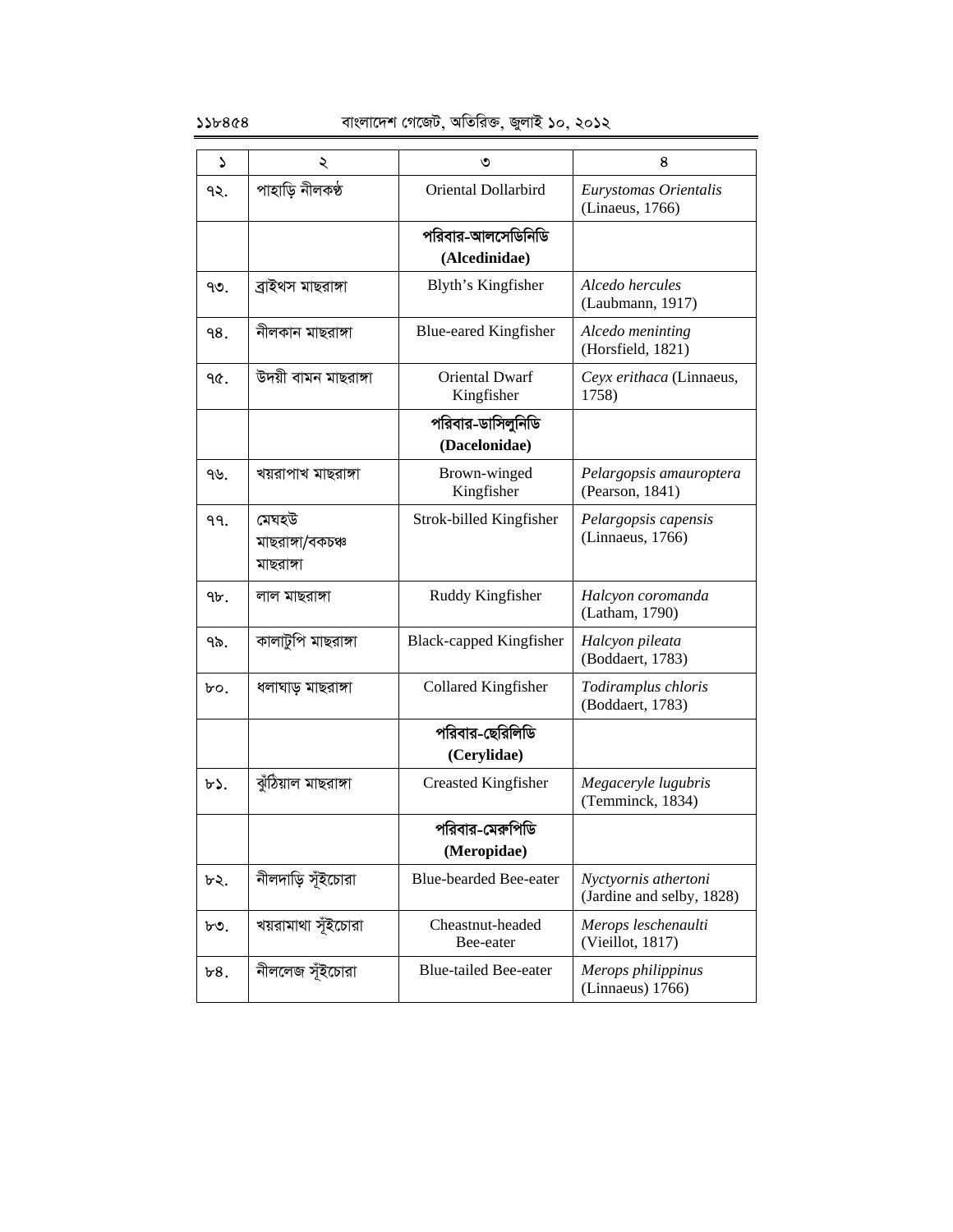evsjv‡`k †M‡RU, AwZwi³, RyjvB 10, 2012 118455

1 2 3 4 বৰ্গ-কুকুলিফৰ্মিজ **(Cuculiformes)** পরিবার-কুকুলিডি **(Cuculidae)**   $b\mathfrak{C}$ . | খয়রাপাখ পাপিয়া/ লালডানা ঝঁরিয়াল কোকিল Cestnut-winged Cuckoo *Clamator coromandus* (Linnaeus, 1766)  $b$ ৬. | পাকড়া পাপিয়া/কালা বুলবুল Pied Crested Cuckoo *Clamator jacobinus* (Boddaert, 1883)  $\mathfrak{b}$  9.  $\blacksquare$  **z**  $\blacksquare$  **z**  $\blacksquare$  **Malaysian Hawk-**Cuckoo *Hierococcyx nisicolor* (Blyth, 1843)  $b\cdot b$ . বিড় চোখগেলো/বড় বাজ কোকিল Large Hawk-Cuckoo *Hierococcyx sparverioides* (Vigors, 1832)  $\triangleright$ ৯. | সাধারণ কোকিল | Common Cuckoo | Cuculus canorus (Linnaeus, 1758)  $\delta$ ০.  $|$  ছোট পাপিয়া/ ছোট কোকিল Lesser Cuckoo *Cuculus poliocephalus* (Latham, 1790) ৯১. ভিদয়ী পাপিয়া/ হিমালয় কোকিল Oriental Cuckoo *Cuculus saturatus* (Blyth, 1843)  $\delta$ ২.  $\int$  মেটেপেট পাপিয়া  $\int$  Indian Plaintive Cuckoo *Cacomantis passerinus* (Vahl, 1797)  $\infty$ . | দাগি তামাপাপিয়া | Banded Bay Cuckoo | Cacomantis sonneratii (Latham, 1790)  $8.$   $\blacksquare$   $\blacksquare$   $\blacksquare$   $\blacksquare$   $\blacksquare$   $\blacksquare$   $\blacksquare$   $\blacksquare$   $\blacksquare$   $\blacksquare$   $\blacksquare$   $\blacksquare$   $\blacksquare$   $\blacksquare$   $\blacksquare$   $\blacksquare$   $\blacksquare$   $\blacksquare$   $\blacksquare$   $\blacksquare$   $\blacksquare$   $\blacksquare$   $\blacksquare$   $\blacksquare$   $\blacksquare$   $\blacksquare$   $\blacksquare$   $\blacksquare$   $\blacksquare$   $\blacksquare$   $\blacksquare$ Cuckoo *Chrysococcyx moculatus* (Gmelin, 1788) 95. †e¸wb cvwcqv Violet Cuckoo *Chrysococcyx xanthorhynchus* (Horsfield, 1821)  $\delta \psi$ . এশিও ফিঙ্গেপাপিয়া Asian Drongo-Cuckoo *Surniculus lugubris* (Horsfield, 1821) ১৭. | সবুজঠোঁট মালকোয়া | Green-billed Malkoha | *Phaenicophaeus tristis* (Lesson, 1830)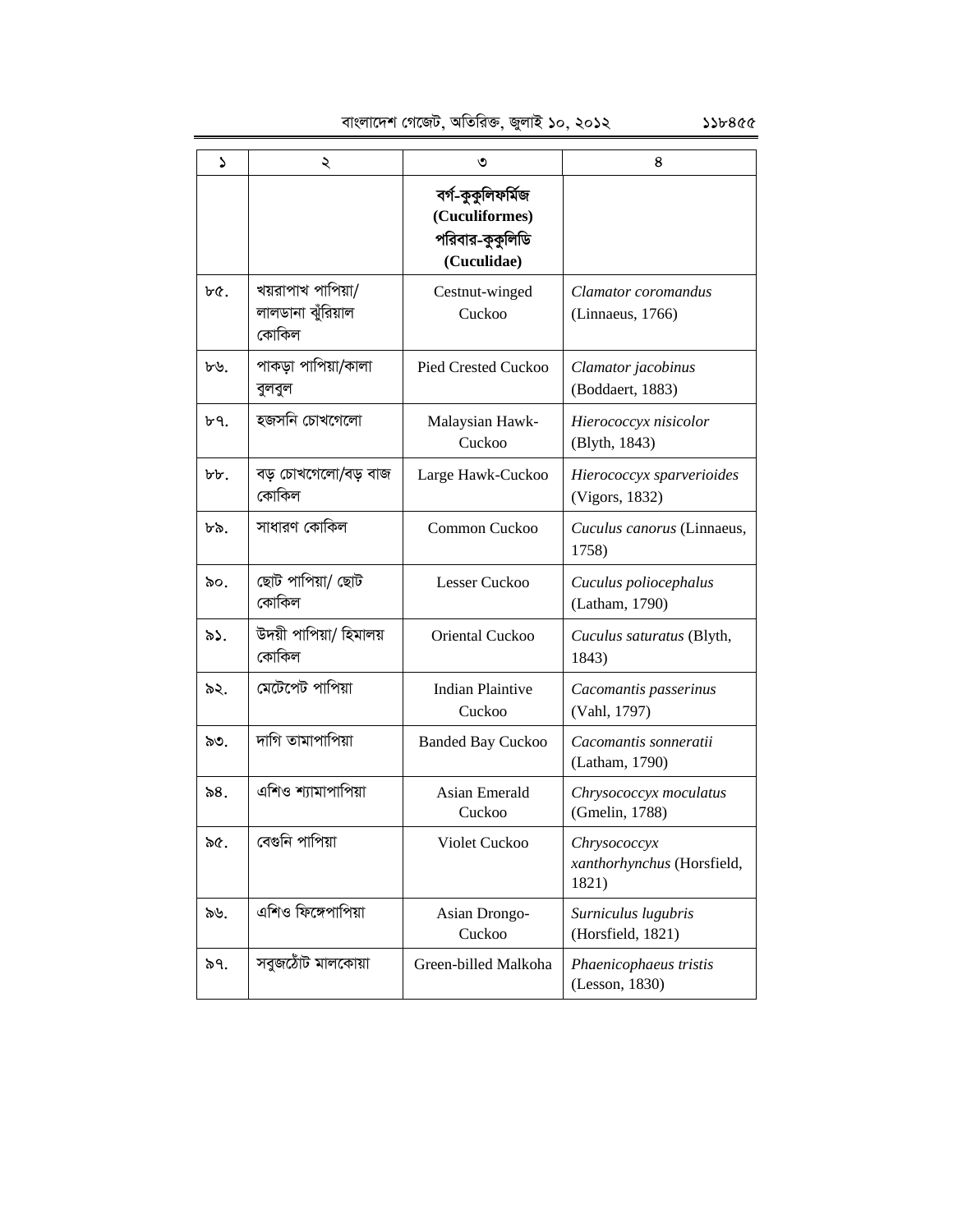| ۵       | ২                    | ৩                                                                          | 8                                              |
|---------|----------------------|----------------------------------------------------------------------------|------------------------------------------------|
|         |                      | পরিবার-সেন্ট্রপুপিডি<br>(Centropodidae)                                    |                                                |
| ৯৮.     | বাংলা কুবো           | <b>Lesser Coucal</b>                                                       | Centropus bengalensis<br>(Gmelin, 1788)        |
| ৯৯.     | বড় কুবো             | <b>Greater Coucal</b>                                                      | Centropus sinensis<br>(Stemphens, 1815)        |
|         |                      | বৰ্গ-সিটাসিফৰ্মিজ<br>(Psittaciformes)<br>পরিবার-সিটাসিডি<br>(Psittacidae)) |                                                |
| 500.    | বাসম্ভী লটকন তোতা    | <b>Indian Hanging Parrot</b>                                               | Loriculus vernalis<br>(Sparman, 1787)          |
| 303.    | মদনা টিয়া           | <b>Red-breasted Parakeet</b>                                               | Psittacula alexandri<br>(Linnaeus, 1758)       |
| ১০২.    | লালমাথা টিয়া        | <b>Plum-headed Parakeet</b>                                                | Psittacula cyanocephala<br>(Linnaeus, 1766)    |
| ১০৩.    | চন্দনা টিয়া         | <b>Alexandrine Parakeet</b>                                                | Psittacula eupatria<br>(Linnaeus, 1766)        |
| 508.    | ফুলমাথা টিয়া        | Blossom-headed<br>Parakeet                                                 | Psittacula roseata (Biswas,<br>1951)           |
|         |                      | বৰ্গ-এপুডিফৰ্মিজ<br>(Apodiformes)<br>পরিবার-এপুডিডি<br>(Apodidae)          |                                                |
| 500     | হিমালয়ী কুটিবাতাসি  | Himalayan Swiftlet                                                         | Aerodramus brevirostris<br>(Horsfield, 1840)   |
| ১০৬.    | ধলাকোমর সূঁইবাতাসি   | White-rumped<br>Spinctail                                                  | Zoonavena sylvatica<br>(Tickell, 1846)         |
| 509.    | চান্দিপিঠ সূঁইবাতাসি | Silver-backed<br>Needletail                                                | Hirundapus cochinchinensis<br>(Oustalet, 1878) |
| $50b$ . | খয়রাপিঠ সূঁইবাতাসি  | Brown-backed<br>Needletail                                                 | Hirundapus giganteus<br>(Temminck, 1825)       |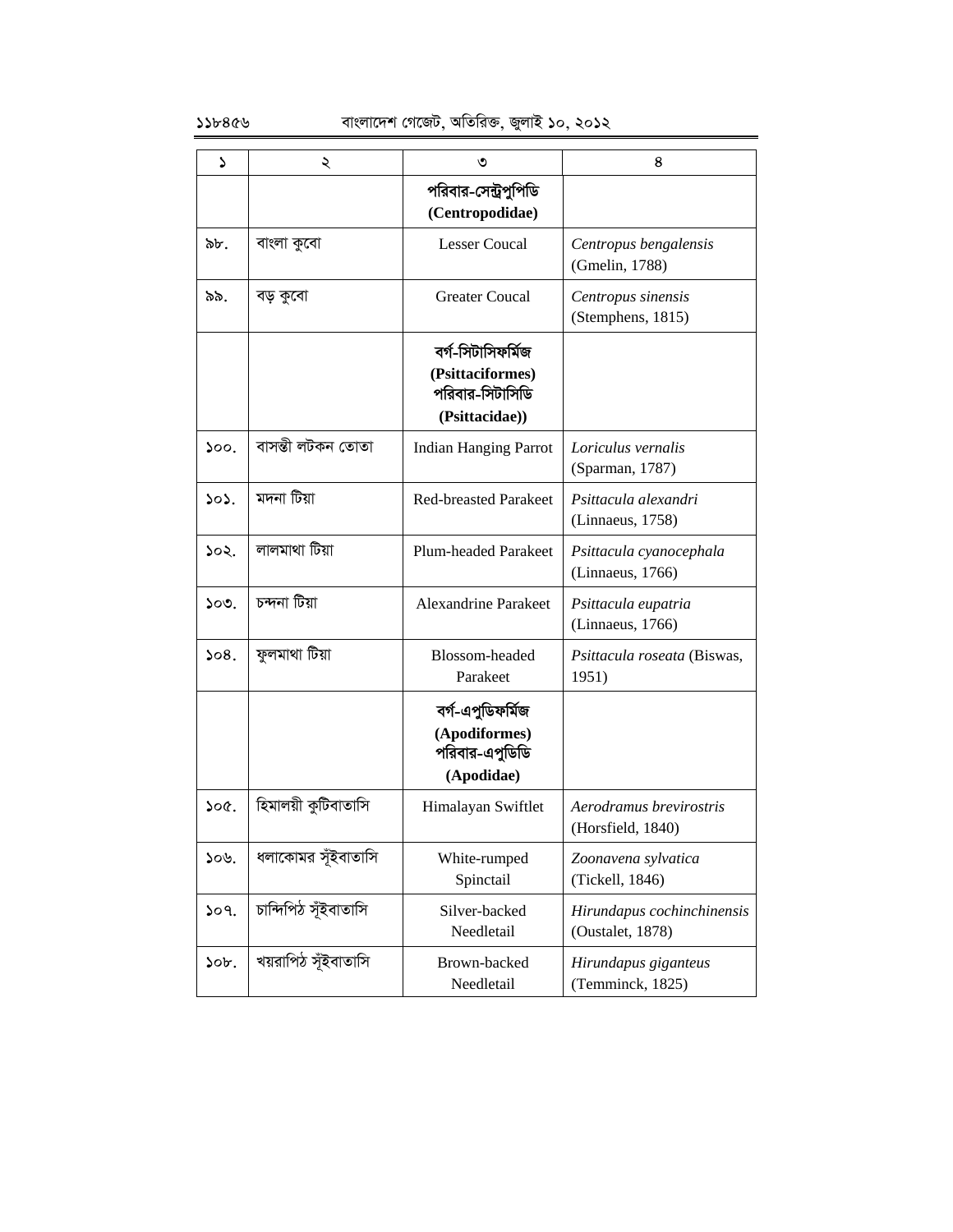| বাংলাদেশ গেজেট, অতিরিক্ত, জুলাই ১০, ২০১২ |  |  |  |
|------------------------------------------|--|--|--|

| <sup>2</sup>    | ২                   | ৩                                                                        | 8                                      |
|-----------------|---------------------|--------------------------------------------------------------------------|----------------------------------------|
| 30 <sub>b</sub> | এশিও তালবাতাসি      | Asian Palm Swift                                                         | Cypsiurus balasiensis<br>(Gray, 1829)  |
| 350.            | ঘর বাতাসি           | Little Swift                                                             | Apus affinis (Gray, 1830)              |
| 333.            | চেরালেজ বাতাসি      | Fork-tailed Swift                                                        | Apus pacificus (Latham,<br>1801)       |
|                 |                     | পরিবার-হেমিপ্রোক্নিডি<br>(Hemiprocnidae)                                 |                                        |
| 332.            | ঝুঁটিয়াল গাছবাতাসি | <b>Creasted Treeswift</b>                                                | Hemiprocne coronata<br>(Tickell, 1833) |
|                 |                     | বৰ্গ-স্ট্ৰিজিফৰ্মিজ<br>(Strigiformes)<br>পরিবার-টাইটুনিডি<br>(Tytonidae) |                                        |
| 330.            | লক্ষ্মী পৈচা        | Barn Owl                                                                 | Tyto alba (Scopoli, 1769)              |
|                 |                     | পরিবার-স্ট্রিজিডি<br>(Strigidae)                                         |                                        |
| 358.            | কণ্ঠী নিমগৈচা       | Collared Scops Owl                                                       | Otus bakkamoena (Pennant,<br>1769)     |
| ১১৫.            | পাহাড়ি নিমপৈচা     | Mountain Scops Owl                                                       | Otus spilocephalus (Blyth,<br>1846)    |
| 339.            | উদয়ী নিমপৈচা       | Oriental Scops Owl                                                       | Otus sunia (Hodgson, 1836)             |
| 339.            | মেটে হুতোমপেঁচা     | Dusky Eagle-Owl                                                          | Bubo coromundus (Latham,<br>1790)      |
| 55b.            | চিতিপেট হুতোমপেঁচা  | Spot-bellied Eagle-<br>Owl                                               | Bubo nipalensis (Hodgson,<br>1836)     |
| 555.            | তামাটে মেছোপেঁচা    | Tawny Fish Owl                                                           | Ketupa flavipes (Hodgson,<br>1836)     |
| ১২০.            | হলদে মেছোপেঁচা      | <b>Buffy Fish Owl</b>                                                    | Ketupa ketupu (Horsfield,<br>1821)     |
| ১২১.            | খয়রা মেছোপেঁচা     | Brown Fish Owl                                                           | Ketupa Zeylonensis<br>(Gmelin, 1788)   |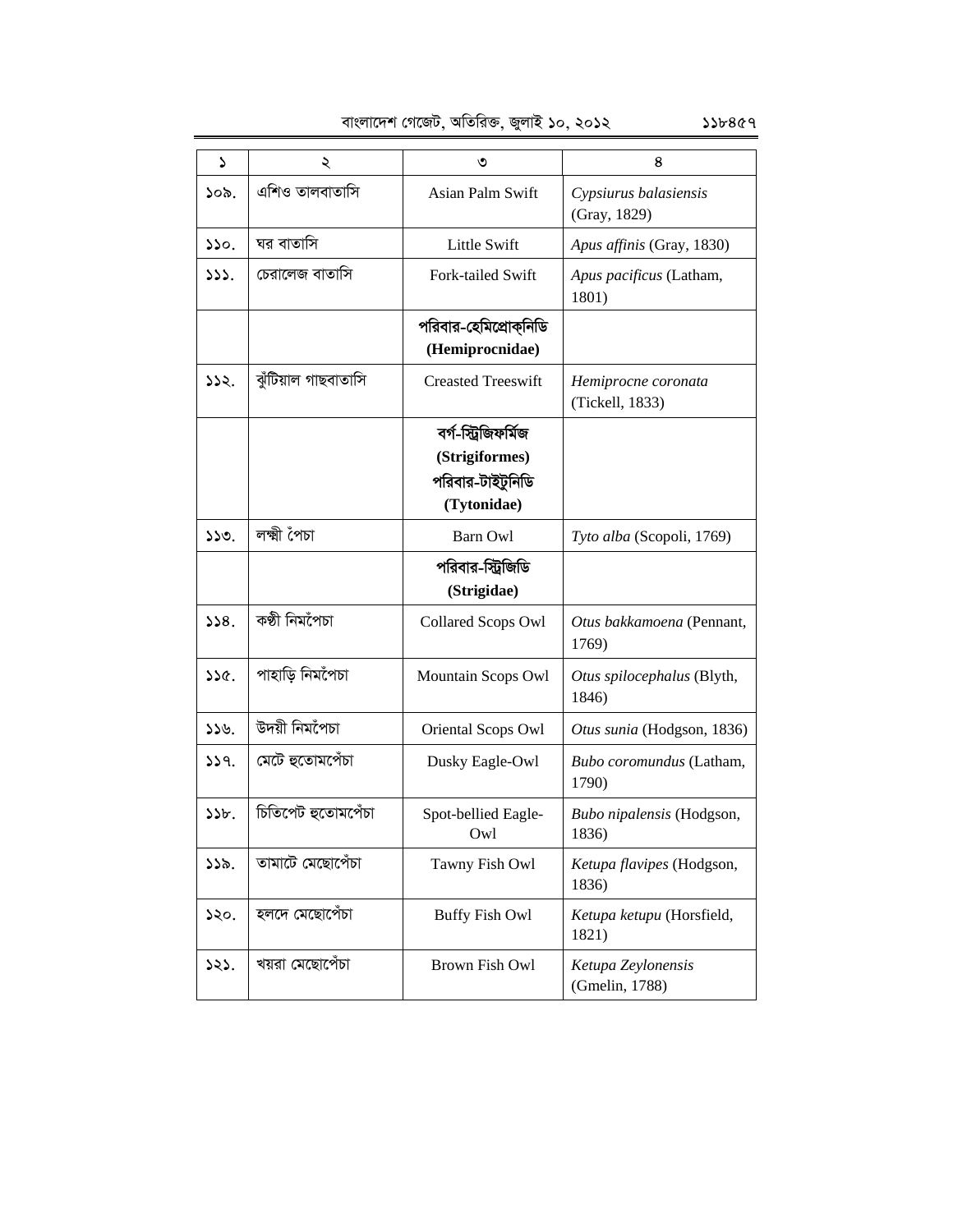| S    | ২                  | ৩                                             | 8                                         |
|------|--------------------|-----------------------------------------------|-------------------------------------------|
| ১২২. | খয়রা গাছপেঁচা     | Brown Wood Owl                                | Stris leptogrammica<br>(Temminck, 1831)   |
| ১২৩. | দাগিঘাড় কুটিপেঁচা | <b>Collared Owlet</b>                         | Glaucidum brodiei (Burton,<br>1836)       |
| 328. | এশিও দাগিপেঁচা     | <b>Asian Barred Owlet</b>                     | Glaucidum cuculoides<br>(Vigors, 1831)    |
| ১২৫. | কষ্ঠী কুটিপেঁচা    | Spotted Owlet                                 | Athene brama (Temminck,<br>1821)          |
| ১২৬. | খয়রা শিকরেপেঁচা   | Brown Hawk-Owl                                | Ninox scutulata (Raffles,<br>1822)        |
| 329. | ছোটকান পেঁচা       | Short-eared Owl                               | Asio flammeus<br>(Pontoppidan, 1763)      |
|      |                    | পরিবার-বাট্রাকোস্টুমিডি<br>(Batrachostomidae) |                                           |
| ১২৮. | হজসনি ব্যাঙমুখো    | Hodgson's Frogmouth                           | Batrachostomus hodgsoni<br>(Gray, 1859)   |
|      |                    | পরিবার-ইউরোস্টুপুডিডি<br>(Eurostopodidae)     |                                           |
| ১২৯. | বড় কানচরা         | Great Eared Nightjar                          | Eurostopodus macrotis<br>(Vigors, 1831)   |
|      |                    | পরিবার-কেপ্রিমলজিডি<br>(Caprimulgidae)        |                                           |
| 500. | মেঠো রাতচরা        | Savanna Nightjar                              | Caprimulgus affinis<br>(Horsfield, 1821)  |
| ১৩১. | দেশি রাতচরা        | Indian Nightjar                               | Caprimulgus asiaticus<br>(Latham, 1790)   |
| ১৩২. | মেটে রাতচরা        | Grey Nightjar                                 | Caprimulgus indicus<br>(Latham, 1790)     |
| ১৩৩. | লেঞ্জা রাতচরা      | Large-tailed Nightjar                         | Caprimulgus macrurus<br>(Horsfield, 1821) |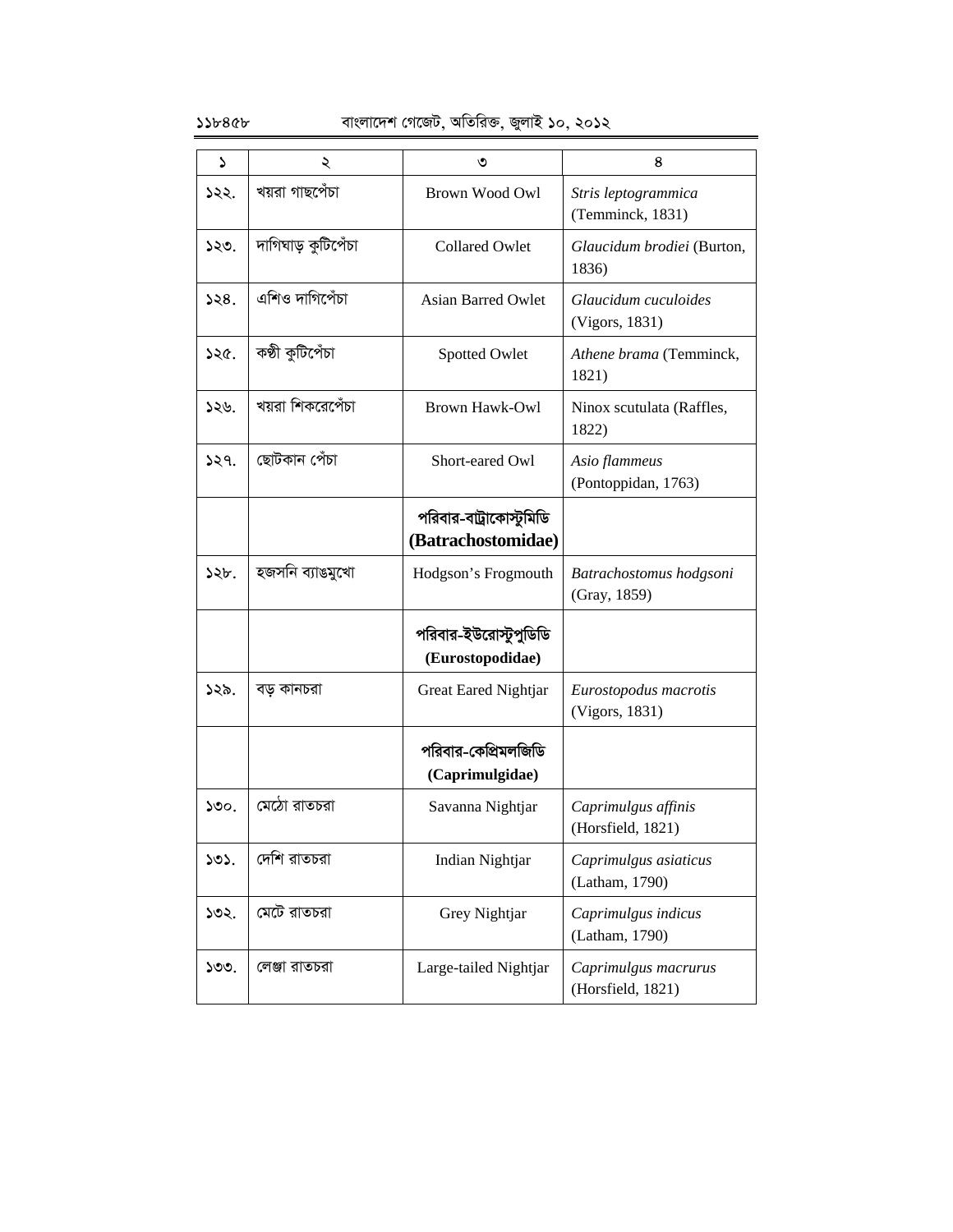evsjv‡`k †M‡RU, AwZwi³, RyjvB 10, 2012 118459

| ډ    | ২                           | ৩                                                                          | 8                                             |
|------|-----------------------------|----------------------------------------------------------------------------|-----------------------------------------------|
|      |                             | বৰ্গ-কুলম্বিফৰ্মিজ<br>(Columbiformes)<br>পরিবার-কুলাম্বিডি<br>(Columbidae) |                                               |
| ১৩৪. | গোলা পায়রা/জালালি<br>কবুতর | Common Pigeon                                                              | Columba livia (Gmelin,<br>1789)               |
| ১৩৫. | ধলাটুপি পায়রা              | Pale-capped Pigeon                                                         | Columba punicea (Blyth,<br>1842)              |
| ১৩৬. | তিলা ঘুঘু                   | <b>Spotted Dove</b>                                                        | Streptopelia chinensis<br>(Scopoli, 1786)     |
| ১৩৭. | ইউরেশিও কণ্ঠীঘুঘু           | Eurasian Collared<br>Dove                                                  | Streptopelia decaocta<br>(Frivaldszky, 1838)  |
| ১৩৮. | উদয়ী রাজঘুঘু               | <b>Oriental Turtle Dove</b>                                                | Streptupelia orientalis<br>(Latham, 1790)     |
| ১৩৯. | হাসির ঘুঘু                  | <b>Laughing Dove</b>                                                       | Streptupelia senegalensis<br>(Linnaeus, 1766) |
| 580. | লাল রাজঘুঘু                 | <b>Red Turtle Dove</b>                                                     | Streptupelia tranquebarica<br>(Hermann, 1804) |
| 585. | দাগি কোকিলঘুঘু              | <b>Barred Cuckoo- Dove</b>                                                 | Macropygia unchall<br>(Wagler, 1827)          |
| ১৪২. | সবুজ ঘুঘু                   | <b>Common Emerald</b><br>Dove                                              | Chalcophaps indica<br>(Linnaeus, 1758)        |
| ১৪৩. | ল্যাঞ্জা হারিয়াল           | Pin-tailed Green<br>Pigeon                                                 | Treron apicauda (Blyth,<br>1846)              |
| 588. | কমলাবুক হরিয়াল             | Orange-breasted<br>Green Pigeon                                            | Treron bicinctus (Jerdon,<br>1840)            |
| 380. | ঠোটমোটা হরিয়াল             | Thick-billed Green<br>Pigeon                                               | Treron curvirostra<br>(Gmelin, 1789)          |

Pigeon

Pigeon

*Treron phoenicopterus* 

(Latham, 1790)

*Treron pompudora*  (Gmelin, 1789)

 $\delta$ ১৪৬. | হলদেপা হরিয়াল | Yellow-footed Green

 $189.$  পম্পাডুর হরিয়াল Pompadour Green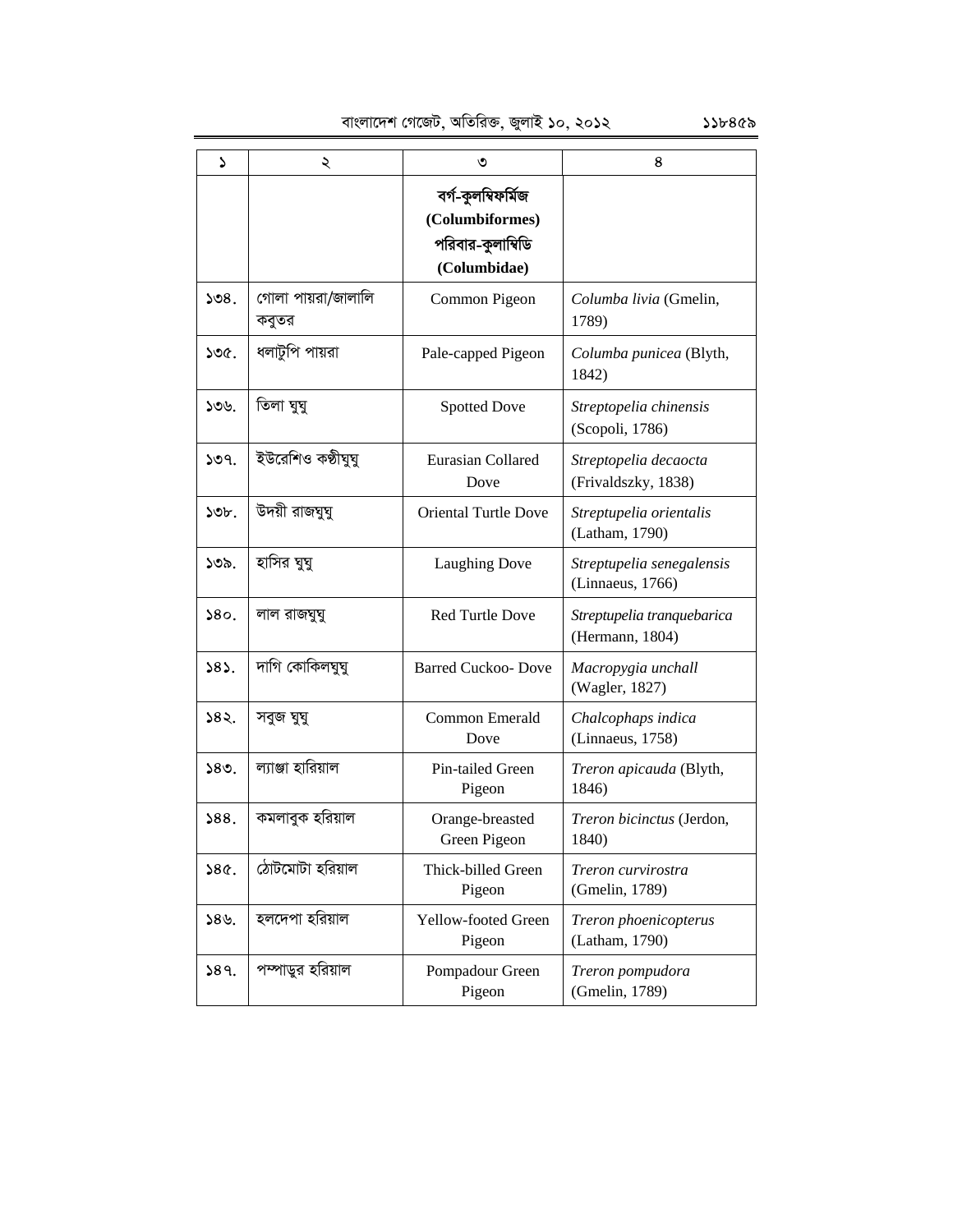### $\delta$ ১৮৪৬০ বাংলাদেশ গেজেট, অতিরিক্ত, জুলাই ১০, ২০১২

| د               | ২                      | ৩                                                                   | 8                                          |
|-----------------|------------------------|---------------------------------------------------------------------|--------------------------------------------|
| 38b.            | গেঁজলেজ হরিয়াল        | Wedge-tailed Green<br>Pigeon                                        | Treron sphenurus (Vigors,<br>1832)         |
| 58 <sub>o</sub> | সবুজ ধুমকল             | Green Imperial Pigeon                                               | Ducula aenea (Linnaeus,<br>1766)           |
| $\delta$        | পাহাড়ি ধুমকল          | Mountain Imperial<br>Pigeon                                         | Ducula badia (Raffles,<br>1822)            |
|                 |                        | বৰ্গ-গ্ৰোইফৰ্মিজ<br>(Gruiformes)<br>পরিবার-গ্রোইডি<br>(Gruidae)     |                                            |
| ১৫১.            | দেশি সারস              | Sarus Crane                                                         | Grus antigone (Linnaeus,<br>1758)          |
| ১৫২.            | ডেমোজিল সারস           | Demoiselle Crane                                                    | Anthropoides virgo<br>(Linnaeus, 1758)     |
|                 |                        | পরিবার-হেলিওর্নিথিডি<br>(Heliornithidae)                            |                                            |
| ১৫৩.            | মুখোশপরা হাঁসপদী       | <b>Masked Finfoot</b>                                               | Heliopais personata (Gray,<br>1849)        |
|                 |                        | বৰ্গ-সিকুনিফৰ্মিজ<br>(Ciconiiformes)<br>পরিবার-রেলিডি<br>(Rallidae) |                                            |
| 268.            | মেটেপা ঝিলি            | Slaty-legged Crake                                                  | Rallina eurizonoides<br>(Lafresnaye, 1845) |
| ১৫৫.            | মেটেবুক ঝিলি           | Slaty-breasted Rail                                                 | Gallirallus striatus<br>(Linnaeus, 1766)   |
| ১৫৬.            | পান্তা ঝিলি / ঝিল রেইল | Water Rail                                                          | Rallus aquaticus (Linnaeus,<br>1758)       |
| ১৫৭.            | ধলাবুক ডাহুক           | White-breasted<br>Waterhen                                          | Amaurornis phoenicurus<br>(Pennant, 1769)  |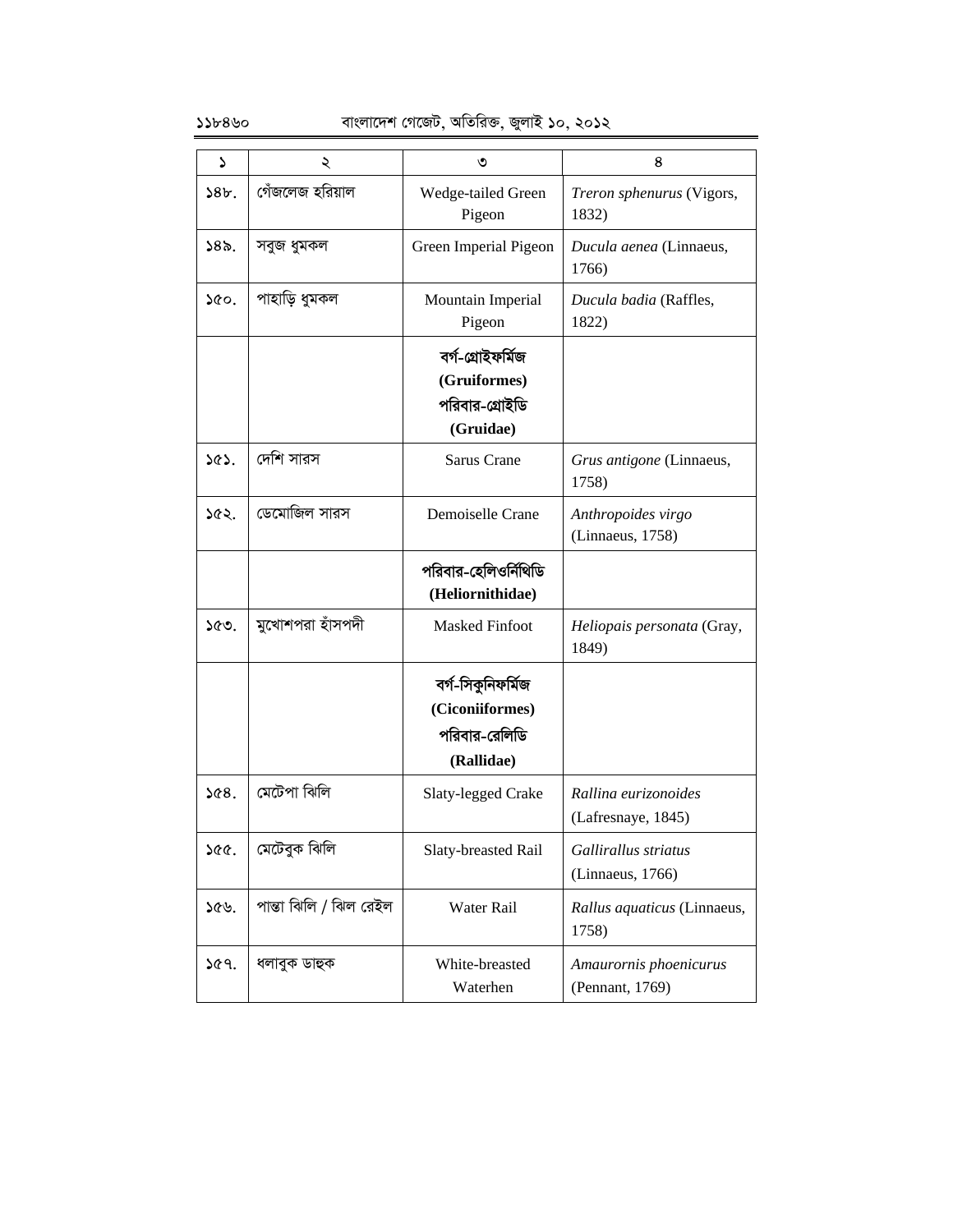|  | বাংলাদেশ গেজেট, অতিরিক্ত, জুলাই ১০, ২০১২ |  |
|--|------------------------------------------|--|
|  |                                          |  |

| বাংলাদেশ গেজেট, অতিরিক্ত, জুলাই ১০, ২০১২<br>১১৮৪৬১ |                     |                                      |                                                         |  |
|----------------------------------------------------|---------------------|--------------------------------------|---------------------------------------------------------|--|
| S                                                  | ২                   | ৩                                    | 8                                                       |  |
| ১৫৮.                                               | লালবুক গুরগুরি      | Ruddy-breasted Crake                 | Porzana fusca (Linnaeus,<br>1766)                       |  |
| ১৫৯.                                               | বাইলনের গুরগুরি     | Baillon's Crake                      | Porzana pusilla (Pallas,<br>1776)                       |  |
| ১৬০.                                               | কুরা/ ঝিল মোরগ      | Watercock                            | Gallicrex cinerea (Gmelin,<br>1789)                     |  |
| ১৬১.                                               | বেগুনি কালেম        | Purple Swamphen                      | Porpkyrio porphyrio<br>(Linnaeus, 1758)                 |  |
| ১৬২.                                               | পাতি পানমুরগি       | Common Moorhen                       | Gullinula chloropus<br>(Linnaeus, 1758)                 |  |
| ১৬৩.                                               | পাতি কুট            | <b>Eurasian Coot</b>                 | Fulica atra (Linnaeus,<br>1758)                         |  |
|                                                    |                     | পরিবার-স্কুলুপসিডি<br>(Scolopacidae) |                                                         |  |
| 558.                                               | ইউরেশিও মুরগিচ্যাগা | Eurasian Woodcock                    | Scolopax rusticola<br>(Linnaeus, 1758)                  |  |
| ১৬৫.                                               | পাতি চ্যাগা         | Common Snipe                         | Gallinago gallinago<br>(Linnaeus, 1758)                 |  |
| ১৬৬.                                               | সুইনহোর চ্যাগা      | Swinhoe's Snipe                      | Gallinago megla (Swinhoe,<br>1861)                      |  |
| ১৬৭.                                               | বন চ্যাগা           | Wood Snipe                           | Gallinago nemoricola<br>(Hodgson, 1836)                 |  |
| ১৬৮.                                               | ল্যাঞ্জা চ্যাগা     | Pin-tailed Snipe                     | Gallinago stenura<br>(Bonaparte, 1831)                  |  |
| ১৬৯.                                               | জ্যাক চ্যাগা        | Jack Snipe                           | Lymnocryptes minimus<br>(Brunnich, 1764)                |  |
| ১৭০.                                               | দাগিলেজ জৌরালি      | <b>Bar-tailed Godwit</b>             | Limosa lapponica<br>(Linnaeus, 1758)                    |  |
| 393.                                               | কালালেজ জৌরালি      | <b>Black-tailed Godwit</b>           | Limosa limosa (Linnaeus,<br>1758)                       |  |
| ১৭২.                                               | ইউরেশিও গুলিন্দা    | <b>Eurasian Curlew</b>               | Numenius arquata<br>(Linnaeus, 1758)                    |  |
| 599.                                               | পূবের গুলিন্দা      | <b>Eastern Curlew</b>                | <b>Numenius</b><br>madagascariensis<br>(Linnaeus, 1766) |  |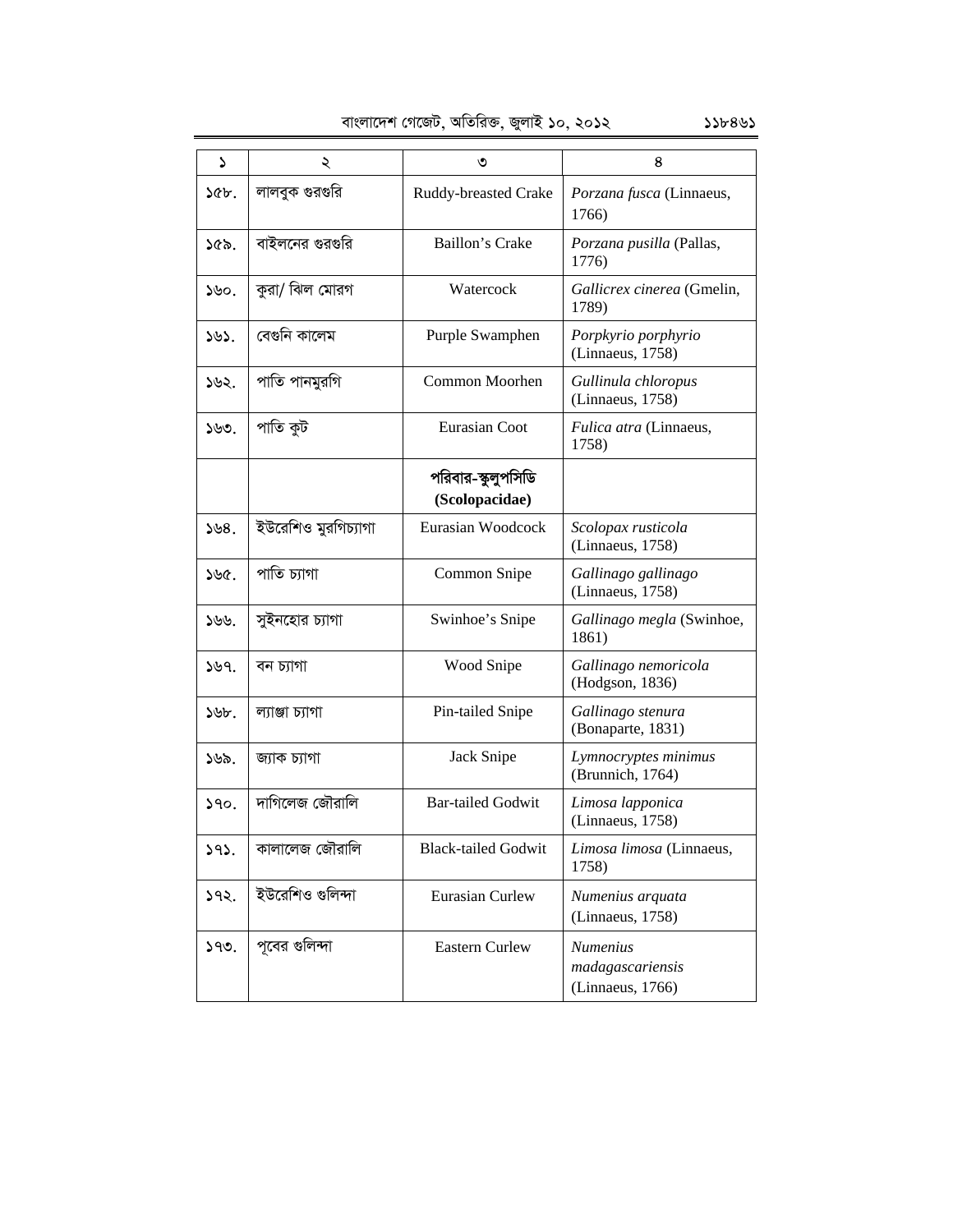### $55b892$  বাংলাদেশ গেজেট, অতিরিক্ত, জুলাই ১০, ২০১২

| ډ            | ২                | ৩                        | 8                                          |
|--------------|------------------|--------------------------|--------------------------------------------|
| 398.         | নাটা গুলিন্দা    | Whimbrel                 | Numenius phaeopus<br>(Linnaeus, 1758)      |
| 390.         | মেটেলেজ ট্যাটলার | Grey-tailed Tattler      | Heteroseelus brevipes<br>(Vieillot, 1816)  |
| ১৭৬.         | তিলা লালপা       | Spotted Redshank         | Tringa erythropus (Pallas,<br>1764)        |
| 399.         | নৰ্ডম্যান সবুজপা | Nordmann's<br>Greenshank | Tringa guttifer (Nordmann,<br>1835)        |
| 39b.         | পাতি সবুজপা      | Common Greenshank        | Tringa nebularia<br>(Gunnerus, 1767)       |
| ১৭৯.         | সবুজ বাটান       | Green Sandpiper          | Tringa ochropus (Linnaeus,<br>1758)        |
| $\delta$     | বিল বাটান        | Marsh Sandpiper          | Tringa stagndtilis<br>(Bechstein, 1803)    |
| $\delta b$   | পাতি লালপা       | <b>Common Redshank</b>   | Tringa totanus (Linnaeus,<br>1758)         |
| ১৮২.         | টেরেক বাটান      | <b>Terek Sandpiper</b>   | Xenus cinereus (Linnaeus,<br>1758)         |
| ১৮৩.         | লাল নুড়িবাটান   | <b>Ruddy Turnstone</b>   | Arenaria interpres<br>(Linnaeus, 1758)     |
| ১৮৪.         | এশিও ডাউইচার     | <b>Asian Dowitcher</b>   | Limnodromus semipalmatus<br>(Blyth, 1848)  |
| $\delta$     | স্যান্ডাৰ্লিং    | Sanderling               | Calidris alba (Pallas, 1764)               |
| ১৮৬.         | ডানলিন           | Dunlin                   | Calidris alpina (Linnaeus,<br>1758)        |
| 3b9.         | লাল নথ           | Red Knot                 | Calidris canutus (Linnaeus,<br>1758)       |
| $\delta b$ . | গুলিন্দা বাটান   | Curlew Sandpiper         | Calidris ferruginea<br>(Pontoppidan, 1763) |
| ১৮৯.         | ছোট চাহা         | Little Stint             | Calidris minuta (Leisler,<br>1812)         |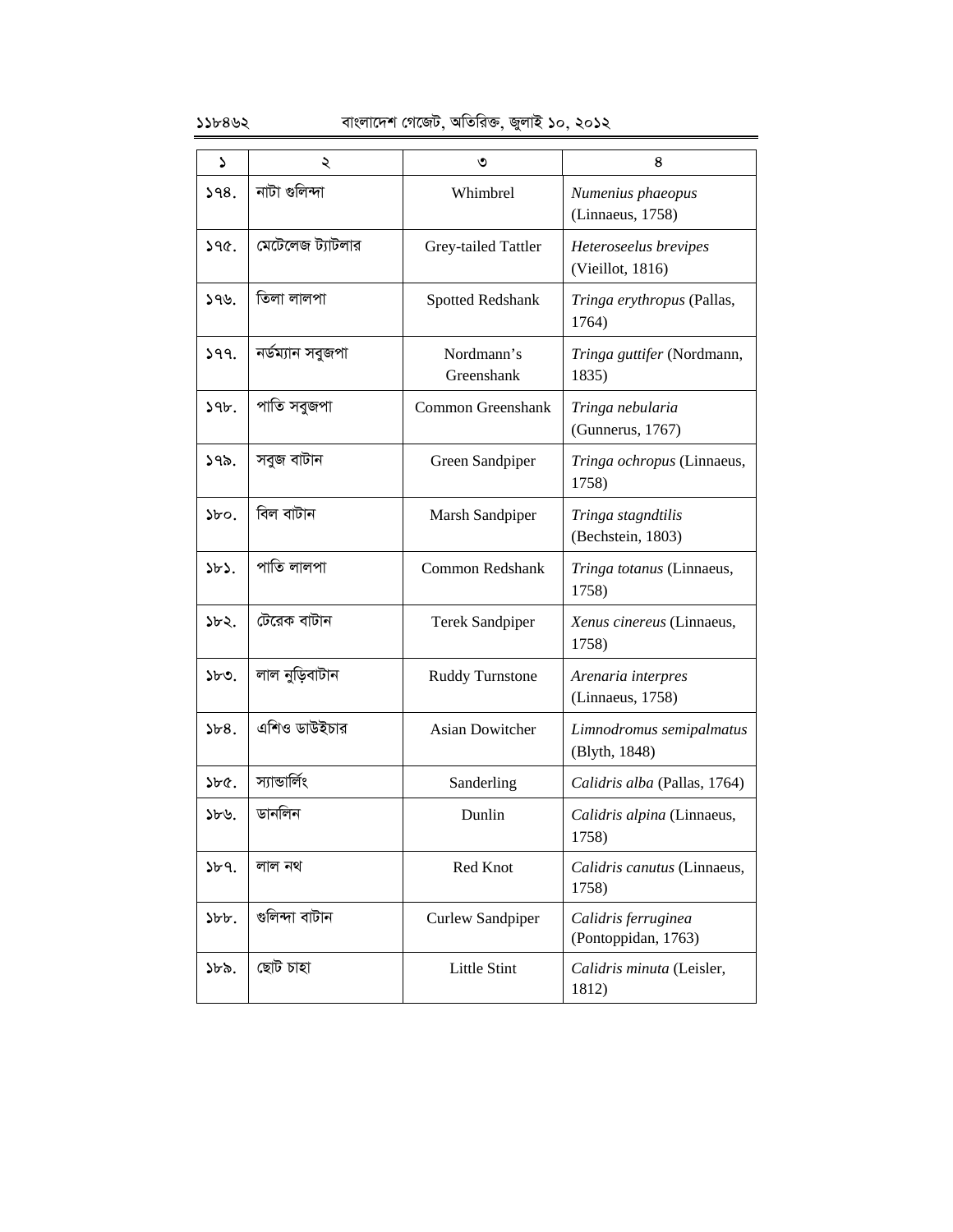| বাংলাদেশ গেজেট, অতিরিক্ত, জুলাই ১০, ২০১২<br>১১৮৪৬৩ |
|----------------------------------------------------|
|----------------------------------------------------|

| S    | ২                  | ৩                                        | 8                                              |
|------|--------------------|------------------------------------------|------------------------------------------------|
| ১৯০. | লালঘাড় চাহা       | Red-neked Stint                          | Calidris ruficollis (Pallas,<br>1776)          |
| ১৯১. | লম্বাঙ্গুল চাহা    | Long-toed Stint                          | Calidris subminuta<br>(Middendorff, 1853)      |
| ১৯২. | টেমিঙ্কের চাহা     | Temminck's Stint                         | Calidris temminckii<br>(Leisler, 1812)         |
| ১৯৩. | বড় নথ             | <b>Great Knot</b>                        | Calidris tenuirostris<br>(Horsfield, 1821)     |
| ১৯৪. | চামচয়ুঁটো বাটান   | Spoon-billed<br>Sandpiper                | Eurynorhynchus pygmeus<br>(Linnaeus, 1758)     |
| ১৯৫. | মোটায়ুঁটো বাটান   | Broad-billed<br>Sandpiper                | Limicola falcinellus<br>(Pontoppidan, 1763)    |
| ১৯৬. | গেওয়ালা বাটান     | Ruff                                     | Philomachus pugnax<br>(Linnaeus, 1758)         |
|      |                    | পরিবার-রুস্ট্রাটুলিডি<br>(Rostratulidae) |                                                |
| ১৯৭. | বাংলা রাঙ্গাচ্যাগা | <b>Greater Painted Snipe</b>             | Rostratula benghalensis<br>(Linnaeus, 1758)    |
|      |                    | পরিবার-জাছানিডি<br>(Jacanidae)           |                                                |
| ১৯৮. | নেউ পিপি           | Pheasant-tailed Jacana                   | Hydrophasianus chirurgus<br>(Scopoli, 1786)    |
| ১৯৯. | দল পিপি            | Bronze-winged Jacana                     | Metopidius indicus<br>(Latham, 1790)           |
|      |                    | পরিবার-বোর্হিনিডি<br>(Burhinidae)        |                                                |
| ২০০. | ইউরেশিও মোটাহাঁটু  | Eurasian Stone-curlew                    | <b>Burhinus oedicnemus</b><br>(Linnaeus, 1758) |
| ২০১. | বড় মোটাহাঁটু      | <b>Great Stone-curlew</b>                | Esacus recurvirostris<br>(Cuvier, 1829)        |
|      |                    | পরিবার-চারাড্রিডি<br>(Charadriidae)      |                                                |
| ২০২. | ইউরেশিও ঝিনুকমার   | Eurasian<br>Oystercatcher                | Haematopus ostralegus<br>(Linnaeus, 1758)      |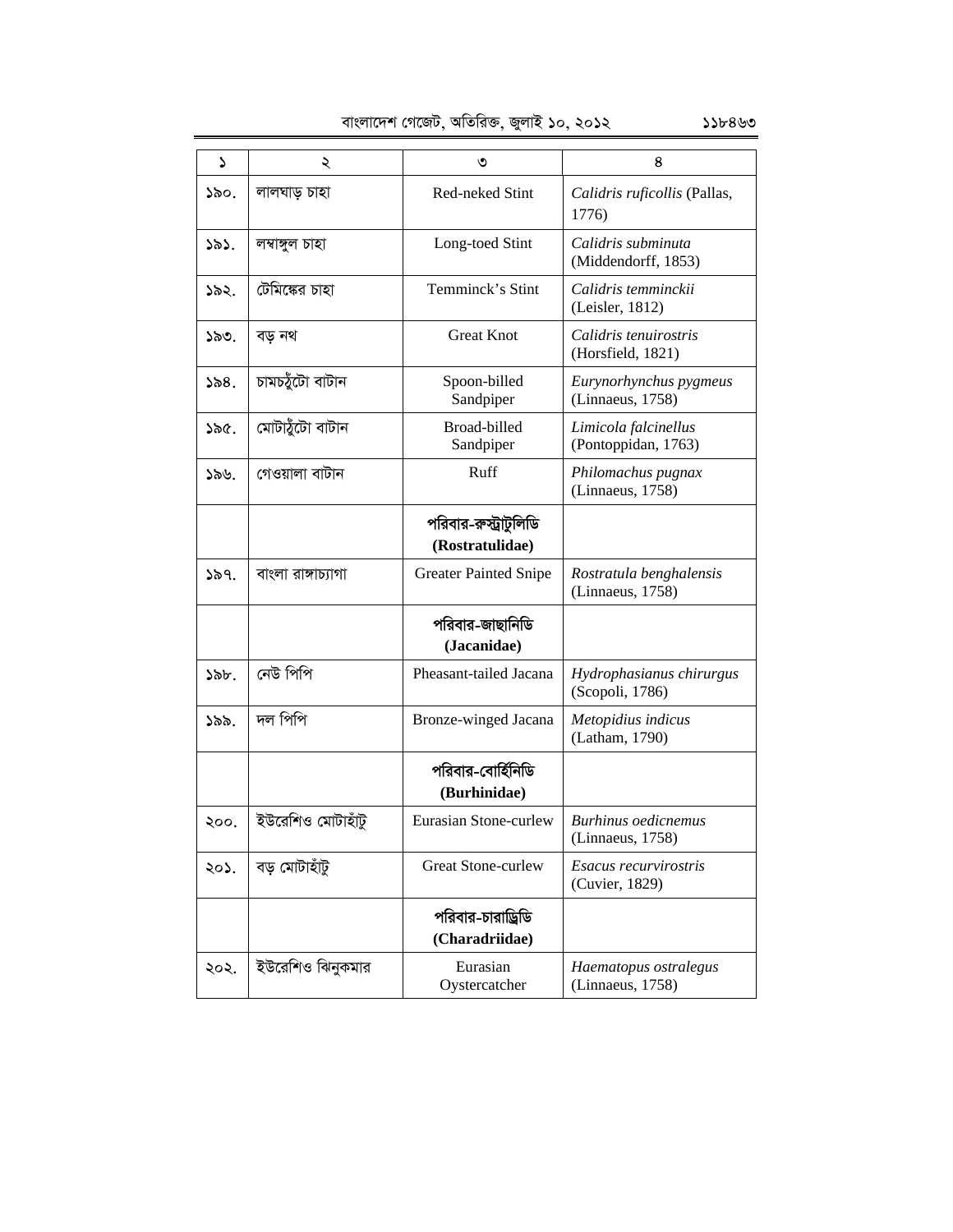| S    | ২                    | ৩                          | 8                                            |
|------|----------------------|----------------------------|----------------------------------------------|
| ২০৩. | কালাপাখ ঠেঙ্গি       | <b>Black-winged Stilt</b>  | Haematopus himantopus<br>(Linnaeus, 1758)    |
| ২০৪. | পাকড়া উল্টোঠুটি     | Pied Avocet                | Recurvirostra avosetta<br>(Linnaeus, 1758)   |
| ২০৫. | প্রশান্ত সোনাজিরিয়া | Pacific Golden Plover      | Pluvialis fulva (Gmelin,<br>1789)            |
| ২০৬. | মেটে জিরিয়া         | Grey Plover                | Pluvialis squatarola<br>(Linnaeus, 1758)     |
| ২০৭. | কেন্টিশ জিরিয়া      | <b>Kentish Plover</b>      | Charadrius alexandrinus<br>(Linnaeus, 1758)  |
| ২০৮. | ছোট নথজিরিয়া        | Little Ringed Plover       | Charadrius dubius<br>(Scopoli, 1786)         |
| ২০৯. | পাতি নথজিরিয়া       | Common Ringed<br>Plover    | Charadrius hiaticula<br>(Linnaeus, 1758)     |
| ২১০. | বড় ধূলজিরিয়া       | <b>Greater Sand Plover</b> | Charadrius leschenaultii<br>(Lesson, 1826)   |
| ২১১. | ছোট ধূলজিরিয়া       | <b>Lesser Sand Ployer</b>  | Charadrius mongolus<br>(Pallas, 1776)        |
| ২১২. | লম্বাঠুঁটো জিরিয়া   | Long-billed Plover         | Charadrius placidus (Gray<br>and Gray, 1863) |
| ২১৩. | মেটেমাথা টিটি        | Gery-headed Lapwing        | Vanellus cinereus (Blyth,<br>1842)           |
| 328. | নদী টিটি             | <b>River Lapwing</b>       | Vanellus duvaucelii<br>(Lesson, 1826)        |
| ২১৫. | হটটিটি               | Red-wattled Lapwing        | Vanellus indicus<br>(Boddaaert, 1783)        |
| ২১৬. | হলদেগাল টিটি         | Yeollow-wattled<br>Lapwing | Vanellus malabaricus<br>(Boddaaert, 1783)    |
| 259. | উত্তুরে টিটি         | Northern Lapwing           | Vanellus vanellus<br>(Linnaeus, 1758)        |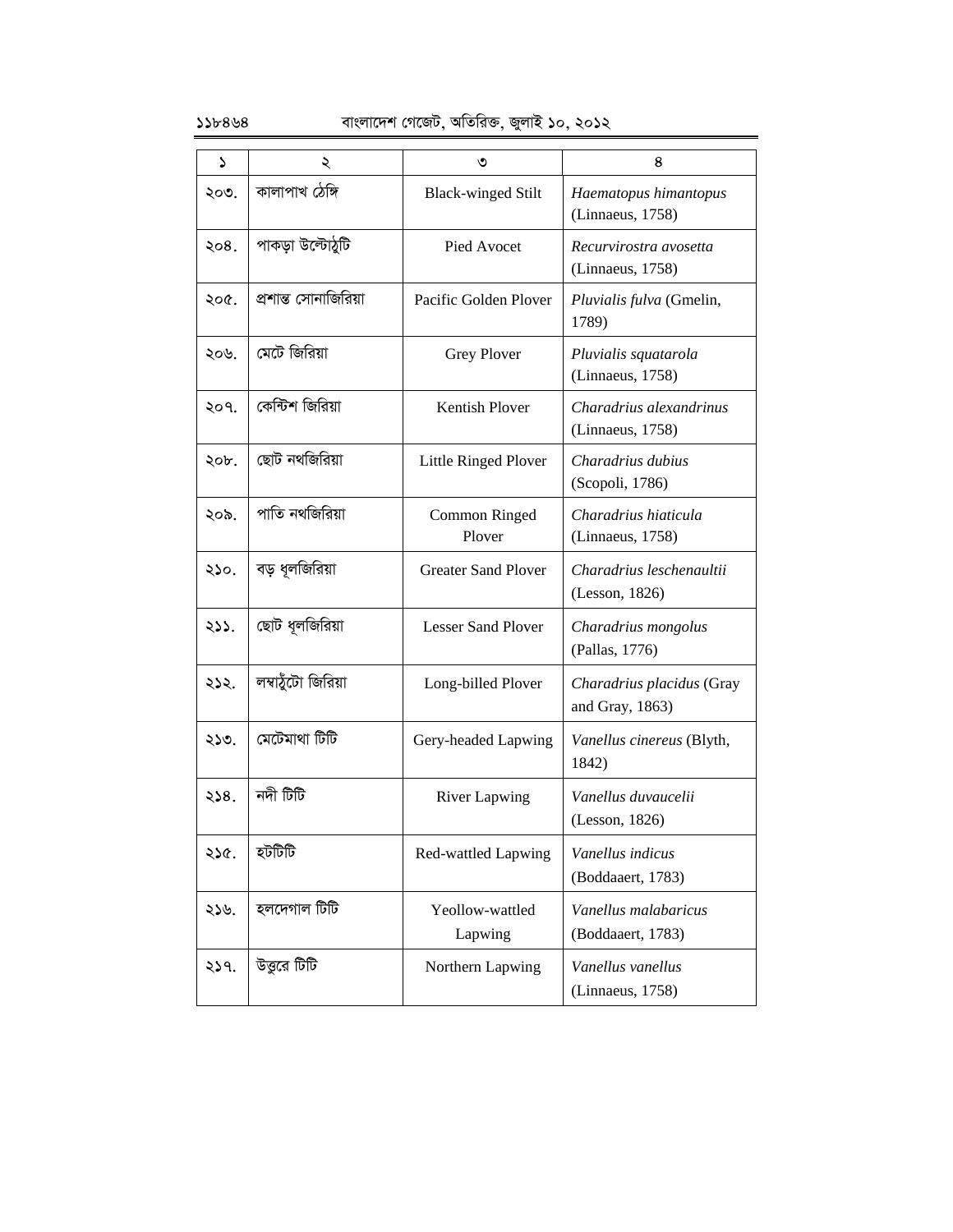1 2 3 4 পরিবার-গ্লারিওলিডি **(Glareolidae)**  218. KuvKov wRwiqv Crap-plover *Dromas ardeola* (Paykull, 1805) ২১৯. | ছোট বাবুবাটান Small pratincole *Glareola lactea* (Temminck, 1820) ২২০. | উদয়ী বাবুবাটান | Oriental Pratincole | Gelareola maldivarum (Forster, 1795) পরিবার-লরিডি **(Laridae)** ২২১. | পরজীবী জেগার Parasitic Jaeger *| Stercorarius parasiticus* (Linnaeus, 1758) ২২২. | পমেরাইন জেগার Pomarine Skua *Stercorarius pomarinus* (Temminck, 1815) ২২৩. | দেশি গাঙচষা Indian Skimmer *Rynchops albicollis* (Swainson, 1838) ২২৪. | খয়রামাথা গাঙচিল | Brwon-headed Gull *| Larus brunnicephalus* (Jerdon, 1840) ২২৫. | হলদেপা গাঙচিল | Yellow-legged Gull | Larus cachinnans (Pallas, 1811) ২২৬. | হিউগলিনে গাঙচিল | Heuglin's Gull *Larus heuglini* (Bree, 1876) ২২৭. | পালাসি গাঙচিল | Great Black-headed Gull *Larus ichthyaetus* (Pallas, 1773) ২২৮. | কালামাথা গাঙচিল  $\qquad$  Common Blackheaded Gull *Larus ridibundus* (Linnaeus, 1766) ২২৯. | কালাঠোঁট পানচিল Gull-billed Tern *Gelochelidon nilotica* (Gmelin, 1789) ২৩০. | কালাপেট পানচিল Black-bellied Tern *Sterna acuticauda* (Gray, 1832) ২৩১. | ছোট পানচিল Little Tern *| Sterna albifrons* (Pallas, 1764)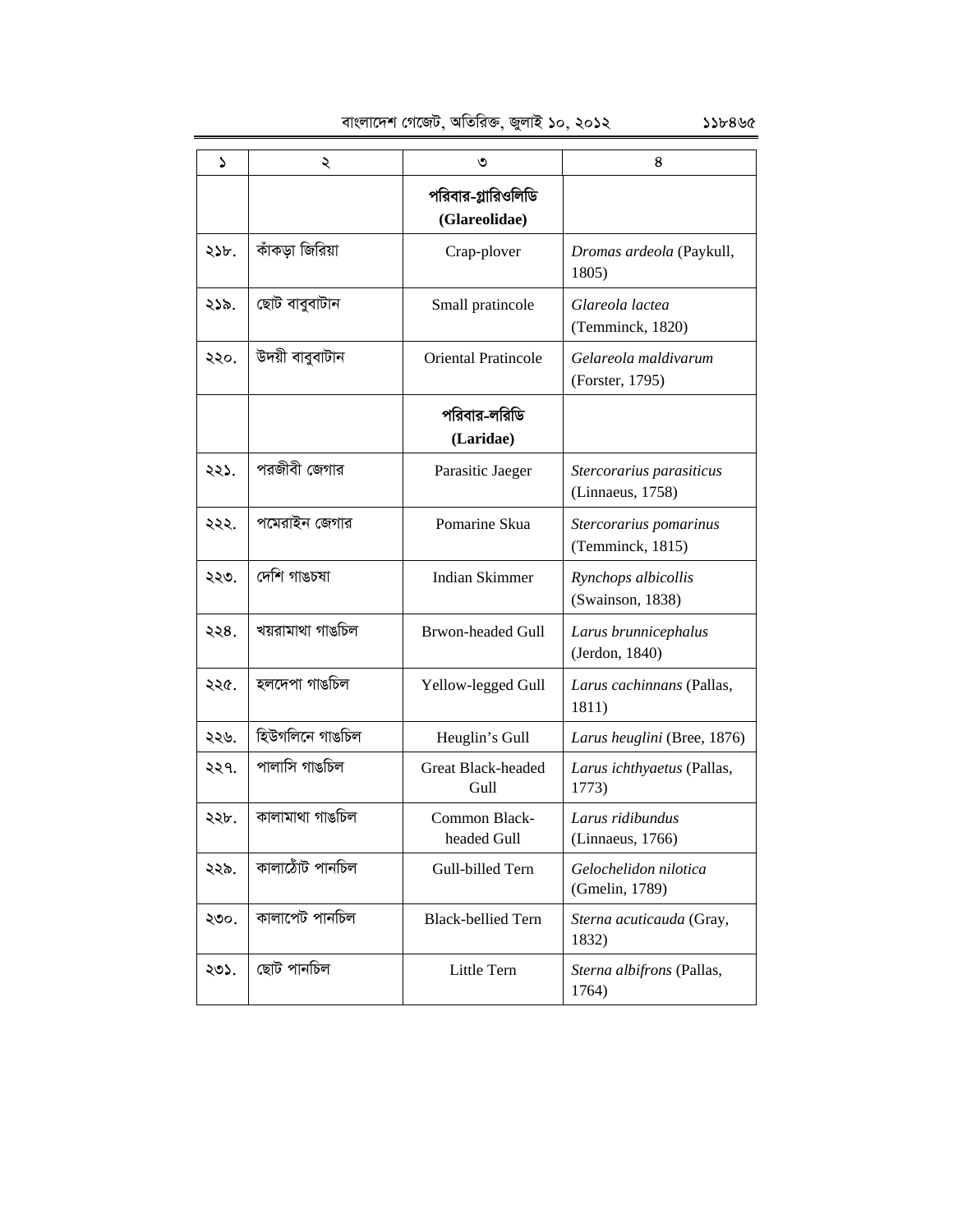### $55b899$  বাংলাদেশ গেজেট, অতিরিক্ত, জুলাই ১০, ২০১২

| د    | ২                 | ৩                                       | 8                                                |
|------|-------------------|-----------------------------------------|--------------------------------------------------|
| ২৩২. | নদীয়া পানচিল     | <b>River Tern</b>                       | Sterna aurantia (Gray, 1831)                     |
| ২৩৩. | বাংলা টিকিপানচিল  | <b>Lesser Crested Tern</b>              | Sterna bengalensis (Lesson,<br>1831)             |
| ২৩৪. | বাতাসি পানচিল     | Swift Tern                              | Sterna bergii (Lichtenstein,<br>1823)            |
| ২৩৫. | কাসপিয়ান পানচিল  | Caspian Tern                            | Sterna caspia (Pallas, 1770)                     |
| ২৩৬. | পাতি পানচিল       | Common Tern                             | Sterna hirundo (Linnaeus,<br>1758)               |
| ২৩৭. | স্যান্ডউইচ পানচিল | Sandwich Tern                           | Sterna sandvicensis<br>(Latham, 1787)            |
| ২৩৮. | কালাঘাড় পানচিল   | <b>Black-naped Tern</b>                 | Sterna sumatrana (Raffles,<br>1822)              |
| ২৩৯. | জুলফি পানচিল      | Whiskered Tern                          | Childonias hybrida (Pallas,<br>1811)             |
| २8०. | ধলাপাখ পানচিল     | White-winged Tern                       | Childonias leucopterus<br>(Temminck, 1815)       |
|      |                   | পরিবার-এক্সসিপিট্রিডি<br>(Accipitridae) |                                                  |
| ২৪১. | মাছমুরাল          | Osprey                                  | <b>Pandion haliaetus</b><br>$($ (Linnaeus, 1758) |
| ২৪২. | জার্ডনের বাজ      | Jerdon's Baza                           | Aviceda jerdoni (Blyth,<br>1842)                 |
| ২৪৩. | কালা বাজ          | <b>Black Baza</b>                       | Aviceda leuphotes<br>(Dumont, 1820)              |
| ২88. | উদয়ী মধুবাজ      | <b>Crested Honey</b><br><b>Buzzard</b>  | Pernis ptilorhynchus<br>(Temminck, 1821)         |
| २8¢. | কাটুয়া চিল       | <b>Black-winged Kite</b>                | Elanus caeruleus<br>(Desfontaines, 1789)         |
| ২৪৬. | ধলালেজ ঈগল        | White-tailed Eagle                      | Haliaeetus albicilla<br>(Linnaeus, 1758)         |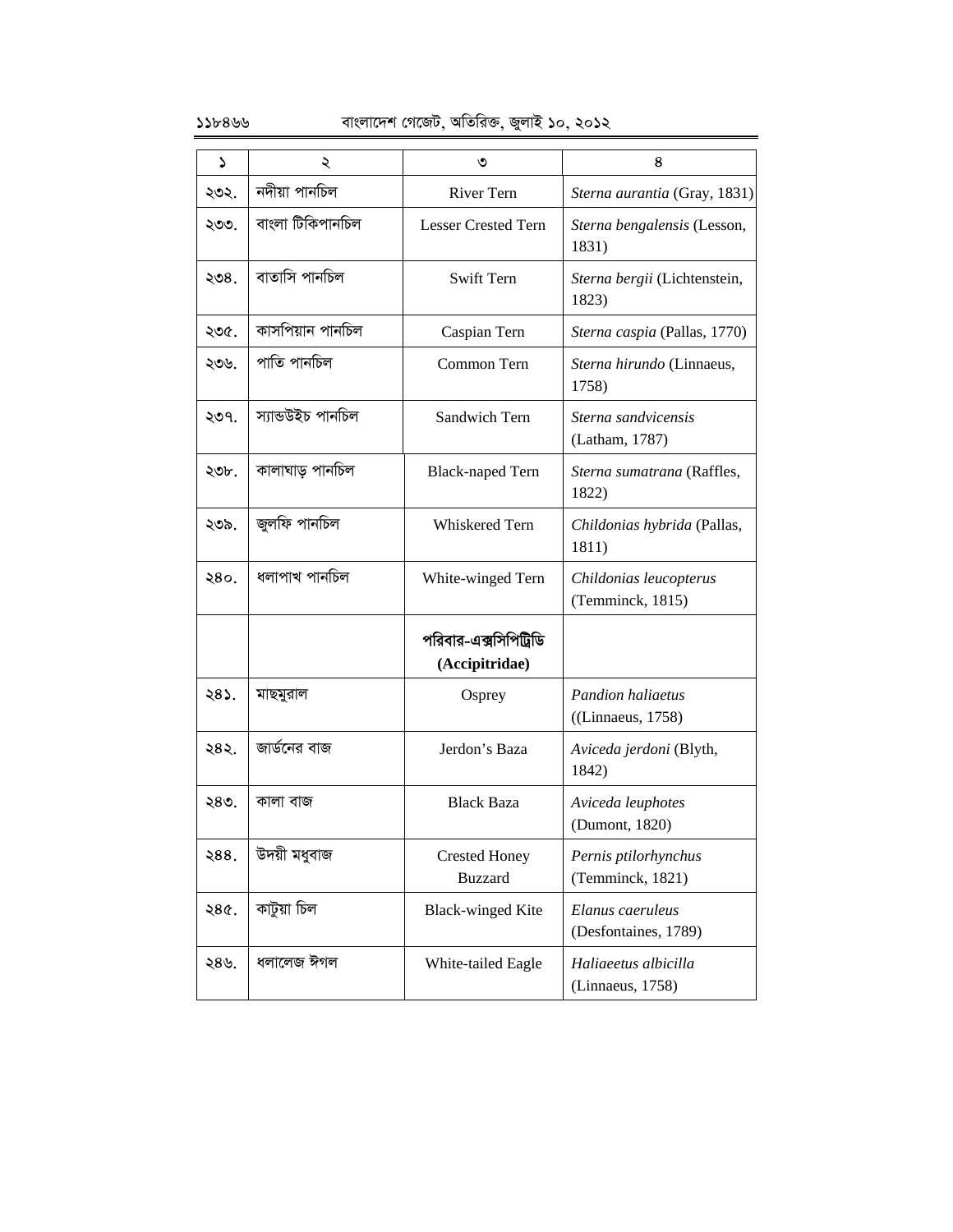|  | বাংলাদেশ গেজেট, অতিরিক্ত, জুলাই ১০, ২০১২ | ১১৮৪৬৭ |
|--|------------------------------------------|--------|
|  |                                          |        |

| ډ    | ২                 | ৩                            | 8                                             |
|------|-------------------|------------------------------|-----------------------------------------------|
| २४१. | ধলাপেট সিন্ধুঈগল  | White-bellied Sea<br>Eagle   | Haliaeetus leucogaster<br>(Gmelin, 1788)      |
| 28b. | পালাসি কুরাঈগল    | Palls's Fish Eagle           | Haliaeetus leucoryphus<br>(Linnaeus, 1766)    |
| ২৪৯. | মেটেমাথা কুরাঈগল  | Grey-headed Fish<br>Eagle    | Ichthyophaga ichthyaetus<br>(Horsfield, 1821) |
| ২৫০. | ধলা শকুন          | <b>Egyptian Vulture</b>      | Neophron percnopterus<br>(Linnaeus, 1758)     |
| ২৫১. | বাংলা শকুন        | White-rumped<br>Vulture      | Gyps bengalensis (Gmelin,<br>1788)            |
| ২৫২. | রাজ শুকুন         | King Vulture                 | Sarcogyps calvus (Scopoli,<br>1775)           |
| ২৫৩. | ইউরেশিও গ্রিধিনি  | <b>Griffon Vulture</b>       | Gyps fulvus (Hablizl, 1783)                   |
| ২৫৪. | হিমালয়ী গ্ৰিধিনি | Himalayan Vulture            | Gyps himalayensis (Hume,<br>1869)             |
| ২৫৫. | সরুঠোট শকুন       | Slender-billed Vulture       | Gyps tenuirostris (Gray,<br>1844)             |
| ২৫৬. | কালা শকুন         | Cinereous Vulture            | Aegypius monachus<br>(Linnaeus, 1766)         |
| ২৫৭. | খাটোআঙ্গুল সাপঈগল | Short-toed Snake<br>Eagle    | Circaetus gallicus (Gmelin,<br>1788)          |
| ২৫৮. | তিলা নাগঈগল       | <b>Crested Serpent Eagle</b> | Spilornis cheela (Latham,<br>1790)            |
| ২৫৯. | পশ্চিমা পানকাপাসি | Western Marsh<br>Harrier     | Circus aeruginosus<br>(Linnaeus, 1758)        |
| ২৬০. | মুরগি কাপাসি      | Northern Harrier             | Circus cyaneus (Linnaeus,<br>1766)            |
| ২৬১. | ধলা কাপাসি        | Pallid Harrier               | Circus macrourus (Gmelin,<br>1770)            |
| ২৬২. | পাকড়া কাপাসি     | Pied Harrier                 | Circus melanoleucos<br>(Pennant, 1769)        |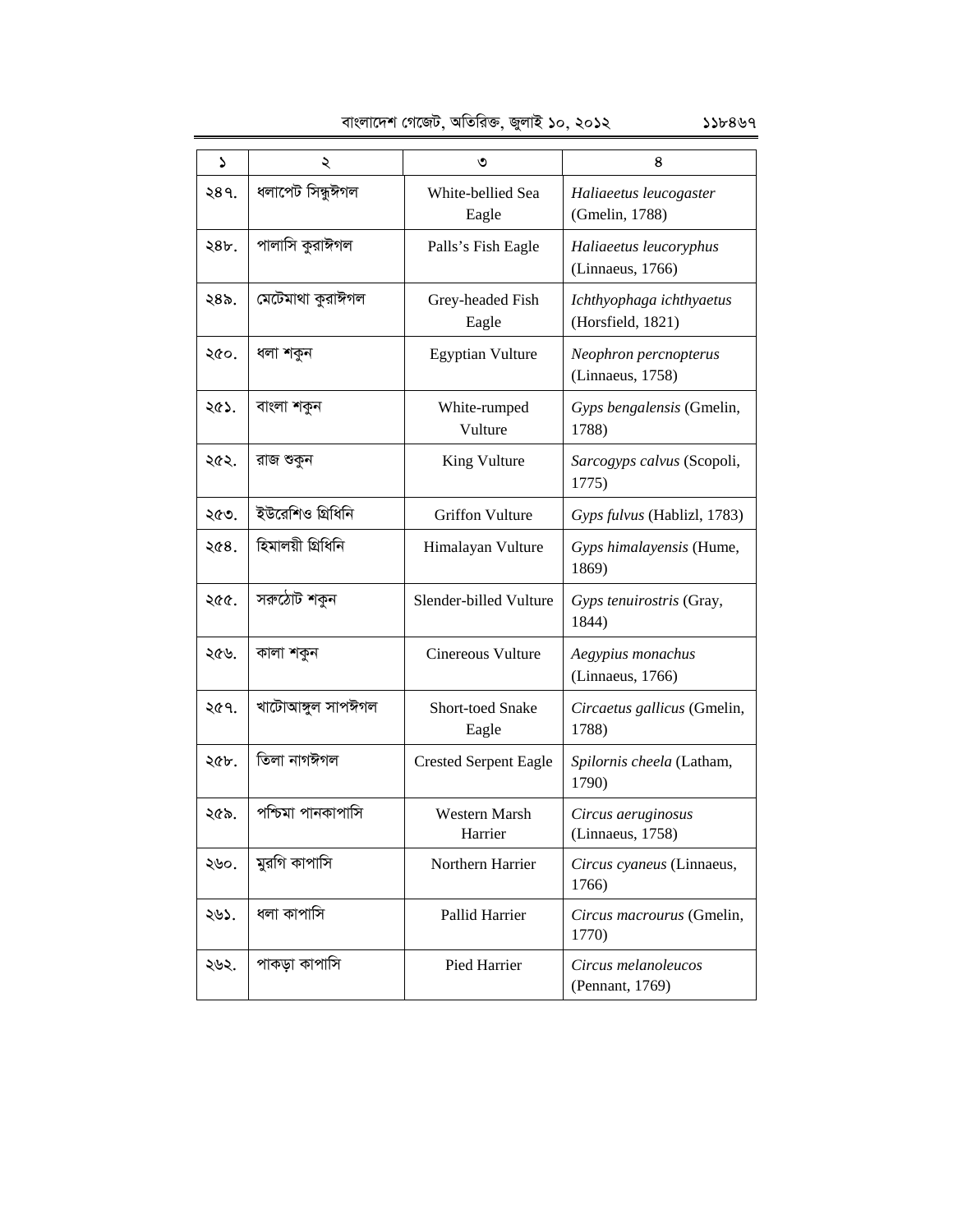| د    | ২                   | ৩                            | 8                                         |
|------|---------------------|------------------------------|-------------------------------------------|
| ২৬৩. | মন্টেগুর কাপাসি     | Montagu's Harrier            | Circus pygargus (Linnaeus,<br>1758)       |
| ২৬৪. | পূবের পানকাপাসি     | Eastern Marsh Harrier        | Circus spilonotus (Kaup,<br>1847)         |
| ২৬৫. | উত্তরে গোদাশিকরে    | Northern Goshawk             | Accipiter gentilis<br>(Linnaeus, 1758)    |
| ২৬৬. | ইউরেশিও চড়ুইশিকরে  | Eurasian<br>Sparrowhawk      | Accipiter nisus (Linnaeus,<br>1758)       |
| ২৬৭. | ঝুঁটিয়াল গোদাশিকরে | <b>Creasted Goshawk</b>      | Accipiter trivirgatus<br>(Temminck, 1824) |
| ২৬৮. | বসরা শিকরে          | Besra                        | Accipiter virgatus<br>(Temminck, 1822)    |
| ২৬৯. | ধলাচোখ তিশাবাজ      | White-eyed Buzzard           | Butastur teesa (Franklin,<br>1831)        |
| ২৭০. | পাতি তিশাবাজ        | Common Buzzard               | Buteo buteo (Linnaeus,<br>1758)           |
| ২৭১. | লম্বাপা তিশাবাজ     | Long-legged Buzzard          | Buteo rufinus (Cretzschmar,<br>1826)      |
| ২৭২. | বড় গুটিঈগল         | <b>Greater Soptted Eagle</b> | Aquila clanga (Pallas,<br>1811)           |
| ২৭৩. | দেশি গুটিঈগল        | <b>Indian Soptted Eagle</b>  | Aquila hastata (Lesson,<br>1831)          |
| २१८. | এশিও শাহী ঈগল       | Asian Imperial Eagle         | Aquila heliaca (Savigny,<br>1809)         |
| २१৫. | নেপালি ঈগল          | <b>Steppe Eagle</b>          | Aquila nipalensis<br>(Hodgson, 1833)      |
| ২৭৬. | তামাটে ঈগল          | <b>Tawny Eagle</b>           | Aquila rapax (Temminck,<br>1828)          |
| २११. | বনেলির ঈগল          | Bonelli's Eagle              | Hieraaetus fasciatus<br>(Vieillot, 1822)  |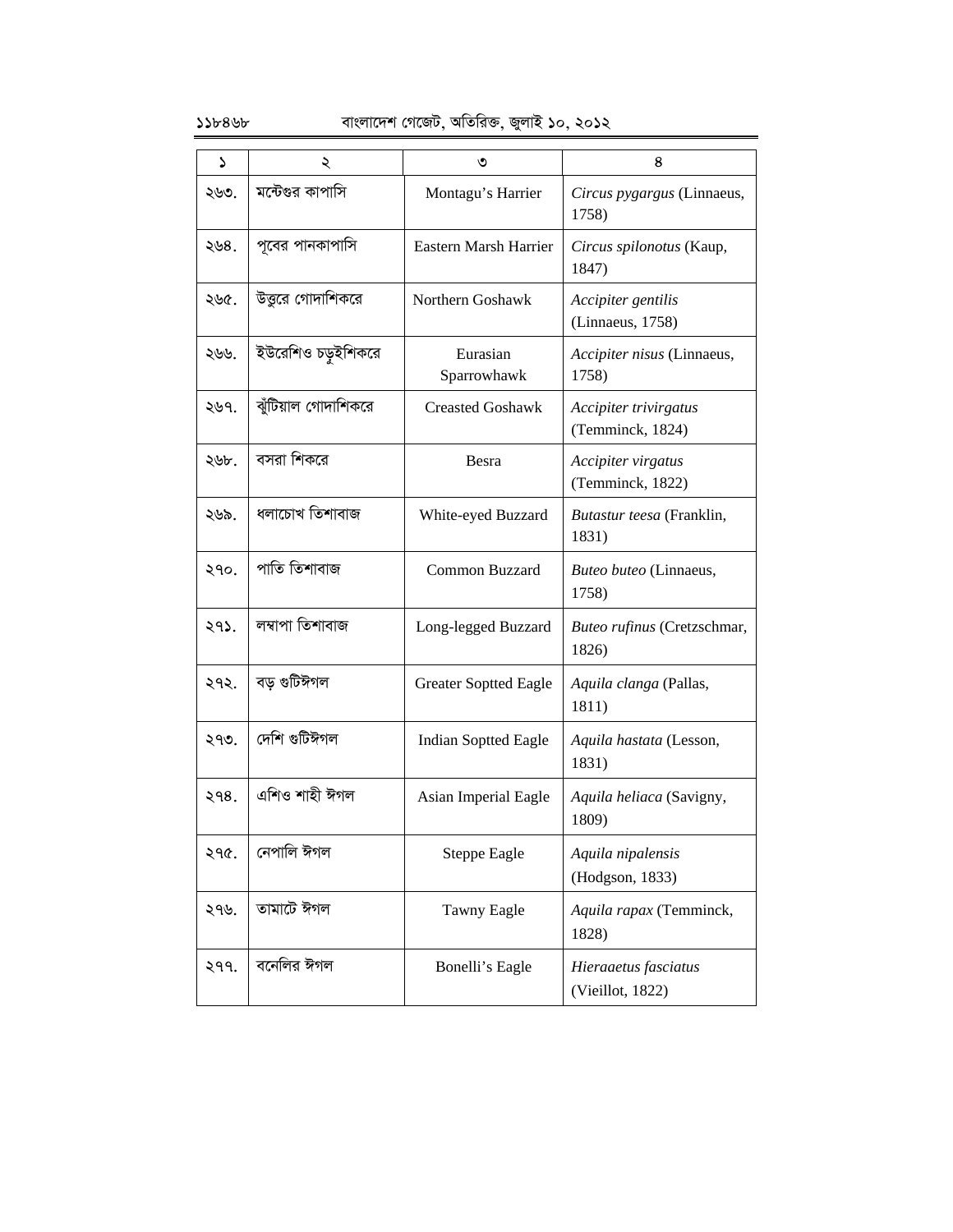| S             | ২                  | ৩                                      | 8                                                        |
|---------------|--------------------|----------------------------------------|----------------------------------------------------------|
| ২৭৮.          | লালপেট ঈগল         | Rufous-bellied Eagle                   | Hieraaetus kienerii<br>(Geoffroy Saint-Hilaire,<br>1835) |
| ২৭৯.          | বুটপা ঈগল          | <b>Booted Eagle</b>                    | Hieraaetus pennatus<br>(Gmelin, 1788)                    |
| ২৮০.          | ঝুঁটিয়াল শিকরেঈগল | <b>Crested Hawk-Eagle</b>              | Spizaetus cirrhatus<br>(Gmelin, 1788)                    |
|               |                    | পরিবার-ফেলকুনিডি<br>(Flconidae)        |                                                          |
| ২৮১.          | আমুর শাহীন         | Amur Falcon                            | Falco amurensis (Radde,<br>1863)                         |
| ২৮২.          | সাকের শাহীন        | <b>Saker Falcon</b>                    | Falco cherrug (Gray, 1844)                               |
| ২৮৩.          | লালঘাড় শাহীন      | <b>Red-necked Falcon</b>               | Falco chicquera (Daudin,<br>1800)                        |
| $\lambda b8.$ | লগ্গর শাহীন        | Laggar Falcon                          | Falco jugger (Gray, 1834)                                |
| ২৮৫.          | ছোট কেন্ট্ৰেল      | <b>Lesser Kestrel</b>                  | Falco naumanni (Fleicher,<br>1818)                       |
| ২৮৬.          | পেরেগ্রিন শাহীন    | Peregrine Falcon                       | Falco peregrinus (Tunstall,<br>1771)                     |
| ২৮৭.          | উদয়ী টিকাশাহীন    | Oriental Hobby                         | Falco severus (Horsfield,<br>1821)                       |
| ২৮৮.          | ইউরেশিও টিকাশাহীন  | Eurasian Hobby                         | Falco subbuteo (Linnaeus,<br>1758)                       |
| ২৮৯.          | পাতি কেস্ট্রেল     | Common Kestrel                         | Falco tinnunculus<br>(Linnaeus, 1758)                    |
|               |                    | পরিবার-পুডিসেপেডিডি<br>(Podicipedidae) |                                                          |
| ২৯০.          | ছোট ডুবুরি         | Little Grebe                           | Tachybaptus ruficollis<br>(Pallas, 1764)                 |
| ২৯১.          | বড় খোপাডুবুরি     | <b>Great Crested Grebe</b>             | Podiceps cristatus<br>(Linnaeus, 1758)                   |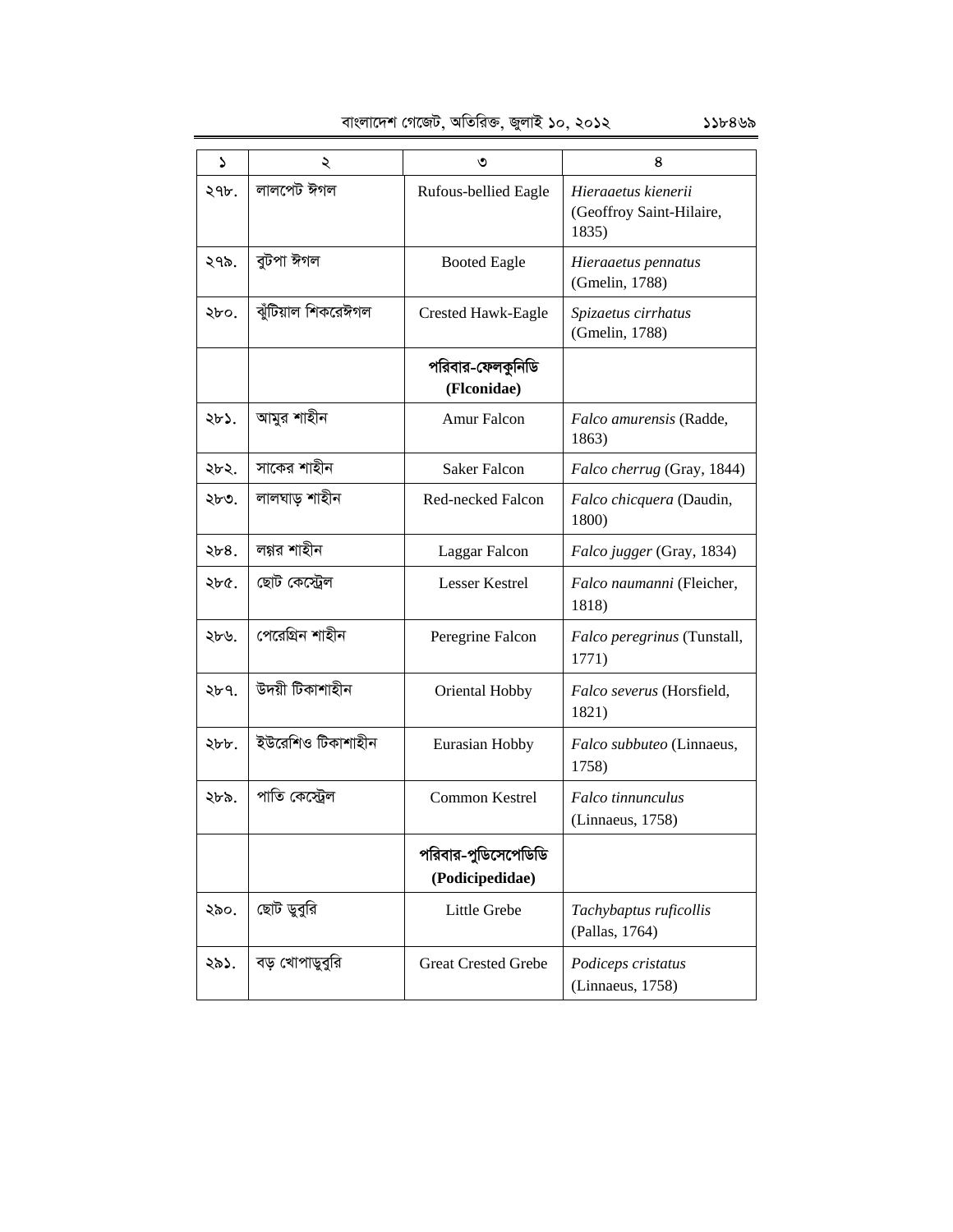| ډ               | ২                | ৩                                                  | 8                                             |
|-----------------|------------------|----------------------------------------------------|-----------------------------------------------|
| ২৯২.            | লালগলা ডুবুরি    | Red-necked Grebe                                   | Podiceps grisegena<br>(Boddaert, 1783)        |
| ২৯৩.            | কালাঘাড় ডুবুরি  | <b>Black-necked Grebe</b>                          | Podiceps nigricollis<br>(Brehm, 1831)         |
|                 |                  | পরিবার-এনহিংগিলিডি<br>(Anhingidae)                 |                                               |
| ২৯৪.            | উদয়ী গয়ার      | Darter                                             | Anhinga melanogaster<br>(Pennant, 1769)       |
|                 |                  | পরিবার-<br>ফালাক্রোকুরাসিডি<br>(Phalacrocoracidae) |                                               |
| ২৯৫.            | বড় পানকৌড়ি     | <b>Great Cormorant</b>                             | Phalacrocorax carbo<br>(Linnaeus, 1758)       |
| ২৯৬.            | দেশি পানকৌড়ি    | <b>Indian Cormorant</b>                            | Phalacrocorax fuscicollis<br>(Stephens, 1826) |
|                 |                  | পরিবার-আর্ডেইডি<br>(Ardeidae)                      |                                               |
| ২৯৭.            | মাঝলা বগা        | Yellow-billed Egret                                | Egretta intermedia<br>(Wagler, 1829)          |
| ২৯৮.            | প্ৰশান্ত শৈলবগা  | Pacific Reef Heron                                 | Egretta sacra (Gmelin,<br>1789)               |
| ২৯৯.            | ধুপনি বক/ধুসর বক | Grey Heron                                         | Ardea cinerea (Linnaeus,<br>1758)             |
| $\circ \circ$ . | দৈত্য বক         | Goliath Heron                                      | Ardea goliath<br>(Cretzschmar, 1827)          |
| ৩০১.            | দেশি কানিবক      | <b>Indian Pond Heron</b>                           | Ardeola grayii (Sykes,<br>1832)               |
| ৩০২.            | ধলাপেট বক        | White-bellied Heron                                | Ardea insignis (Hume,<br>1878)                |
| ৩০৩.            | লালচে বক         | Purple Heron                                       | Ardea purpurea (Linnaeus,<br>1766)            |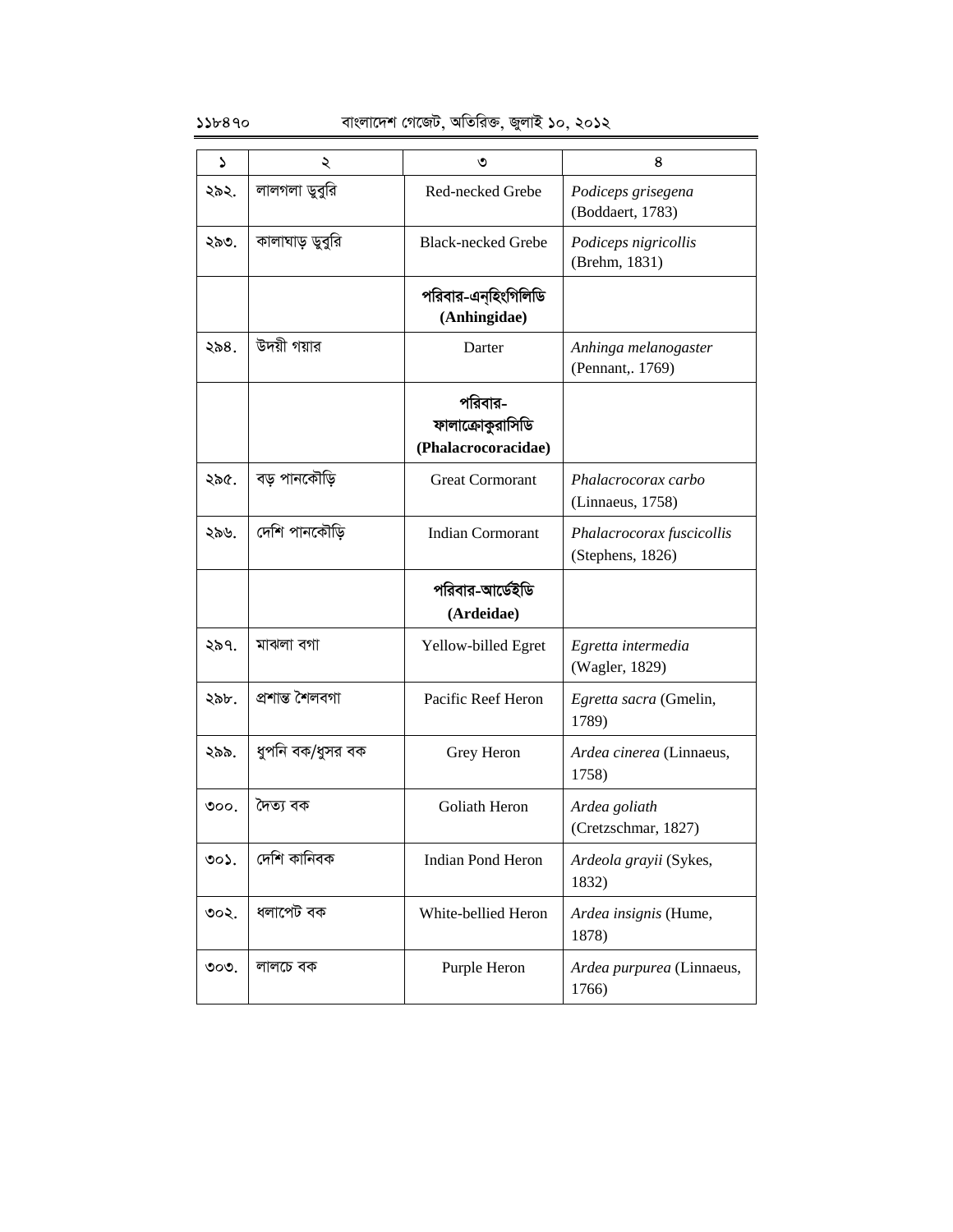| বাংলাদেশ গেজেট, অতিরিক্ত, জুলাই ১০, ২০১২<br>556895 |
|----------------------------------------------------|
|----------------------------------------------------|

| ډ        | ২                         | ৩                                              | 8                                                       |
|----------|---------------------------|------------------------------------------------|---------------------------------------------------------|
| ಲಿಂ $8.$ | চীনা কানিবক               | <b>Chinese Pond Heron</b>                      | Ardeola bacchus<br>(Bonaparte, 1855)                    |
| ৩০৫.     | ক্ষুদে বক                 | <b>Striated Heron</b>                          | Butorides striata (Linnaeus,<br>1758)                   |
| ৩০৬.     | কালামাথা নিশিবক           | <b>Black-crowned Night</b><br>Heron            | Nycticorax nycticorax<br>(Linnaeus, 1758)               |
| 009.     | নিশিবক                    | Malayan Night Heron                            | Gors, chius melanolophus<br>(Raffles, 1822)             |
| ৩০৮.     | খয়রা বগলা/ নল ঘোঙ্গা     | Cinnamon Chestnut<br><b>Bittern</b>            | Ixobrychus cinnamomeus<br>(Gmelin, 1789)                |
| ৩০৯.     | হলদে বগলা/ সোনা<br>ঘোঙ্গা | <b>Yellow Bittern</b>                          | Ixobrychus sinensis<br>(Gmelin, 1789)                   |
| ৩১০.     | কালা বগলা                 | <b>Black Bittern</b>                           | Dupetor flavicollis<br>(Latham, 1790)                   |
| 32.      | বাঘা বগলা /সবুজ বক        | Eurasian Bittern<br>/Little Green Heron        | Botaurus stellaris<br>(Linnaeus, 1758)                  |
|          |                           | পরিবার-থ্রেসকিওর্নিথিডি<br>(Threskiornithidae) |                                                         |
| ৩১২.     | খয়রা কাস্তেচরা           | Glossy Ibis                                    | Plegadis falcinellus<br>(Linnaeus, 1766)                |
| ৩১৩.     | কালামাথা কাস্তেচরা        | <b>Black-headed Ibis</b>                       | <b>Threskiornis</b><br>melanocephalus (Latham,<br>1790) |
| 928.     | ইউরেশিও চামচয়ঁটি         | Eurasian Spoonbill                             | Platalea leucorodia<br>(Linnaeus, 1758)                 |
|          |                           | পরিবার-পেলিকানিডি<br>(Pelecanidae)             |                                                         |
| ৩১৫.     | বড় ধলা গগণবেড়           | <b>Great White Pelican</b>                     | Pelecanus onocrotalus<br>(Linnaeus, 1758)               |
|          |                           | পরিবার-সিকোনিডি<br>(Ciconiidae)                |                                                         |
| ৩১৬.     | রাঙ্গা মানিকজোড়          | Painted Stork                                  | Mycteria leucocephala<br>(Pennat, 1769)                 |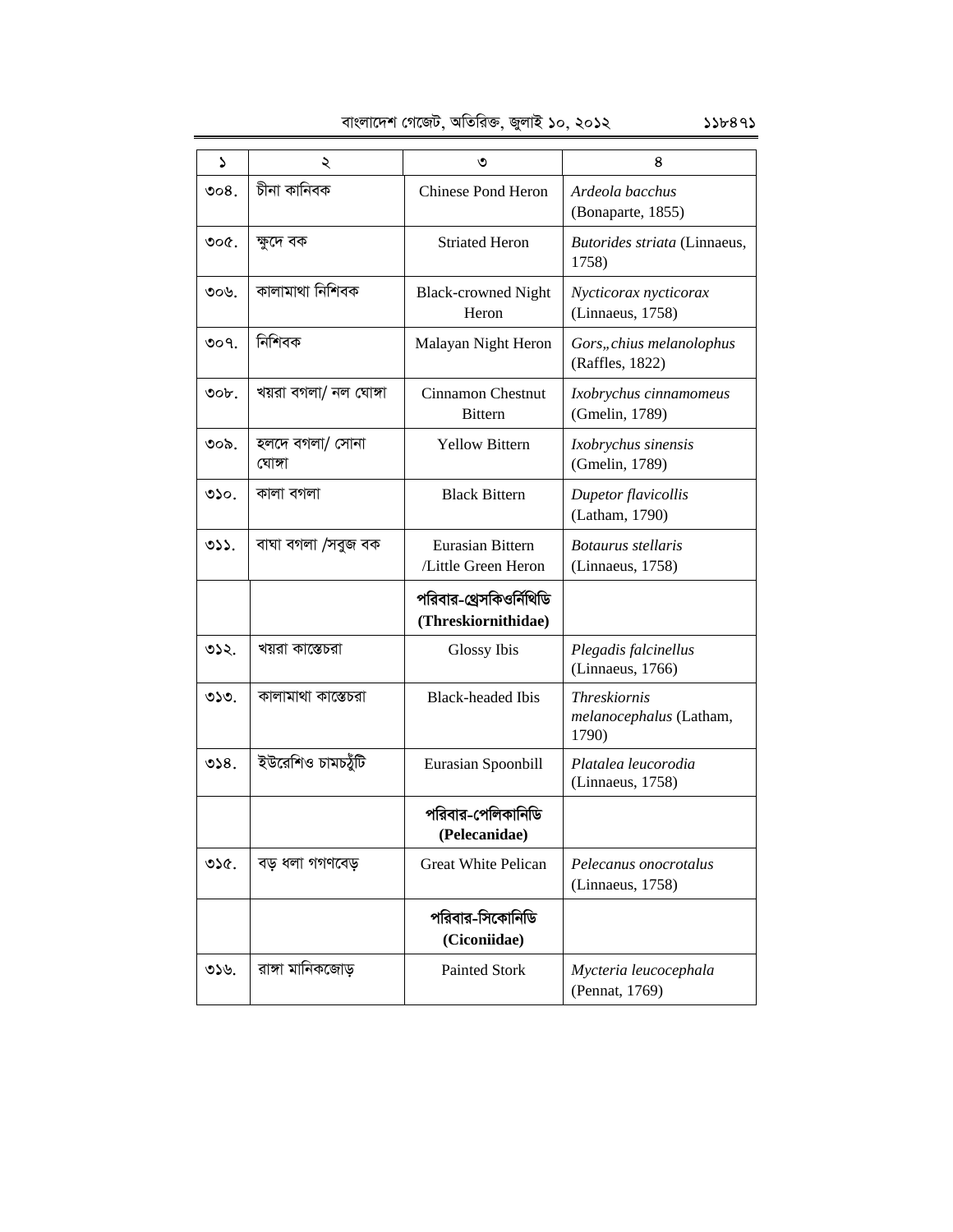### $55b892$  বাংলাদেশ গেজেট, অতিরিক্ত, জুলাই ১০, ২০১২

| د            | ২                      | ৩                                                                   | 8                                          |
|--------------|------------------------|---------------------------------------------------------------------|--------------------------------------------|
| 059.         | এশিও শামখোল            | Asian Openbill                                                      | Anastomus oscitans<br>(Boddaert, 1783)     |
| $S_{\rm 2b}$ | সাদা / ধলা মানিকজোড়   | White Stork                                                         | Ciconia ciconia (Linnaeus,<br>1758)        |
| ৩১৯.         | কালা মানিকজোড়         | <b>Black Stork</b>                                                  | Ciconia nigra (Linnaeus,<br>1758)          |
| ৩২০.         | বড় মদনটাক / হাঁড়গিলা | Greater Adjutant                                                    | Leptoptilos dubius (Gmelin,<br>1789)       |
| ৩২১.         | ছোট মদনটেক             | Lesser Adjutant                                                     | Leptoptilos javanicus<br>(Horsfield, 1821) |
|              |                        | বৰ্গ-পেছারিফর্মিজ<br>(Passeriformes)<br>পরিবার-পিটিডি<br>(Pittidae) |                                            |
| ৩২২.         | দেশি শুমচা             | <b>Indian Pitta</b>                                                 | Pitta brachyura (Linnaeus,<br>1766)        |
| ৩২৩.         | নীল শুমচা              | <b>Blue Pitta</b>                                                   | Pitta cyanea (Blyth, 1843)                 |
| ৩২ $8.$      | প্যারা শুমচা           | Mangrove Pitta                                                      | Pitta megarhyncha<br>(Schlegel, 1863)      |
| ৩২৫.         | নীলঘাড় শুমচা          | <b>Blue-naped Pitta</b>                                             | Pitta nipalensis (Hodgson,<br>1837)        |
| ৩২৬.         | খয়রামাথা শুমচা        | <b>Hooded Pitta</b>                                                 | Pitta sordida (Muller,<br>1776)            |
|              |                        | পরিবার-ইউরাইলামিডি<br>(Eurylaimidae)                                |                                            |
| ৩২৭.         | চান্দিবুক মোটাযুঁটি    | Silver-breasted<br><b>Broadbill</b>                                 | Serilophus lunatus (Gould,<br>1834)        |
|              |                        | পরিবার-ইরিনিডি<br>(Irenidae)                                        |                                            |
| ৩২৮.         | এশিও নীলপরি            | Asian Fairy-bluebird                                                | Irena puella (Latham,<br>1790)             |
| ৩২৯.         | সোনাকপালি হরবোলা       | Golden-fronted<br>Leafbird                                          | Chloropsis aurifrons<br>(Temminck, 1829)   |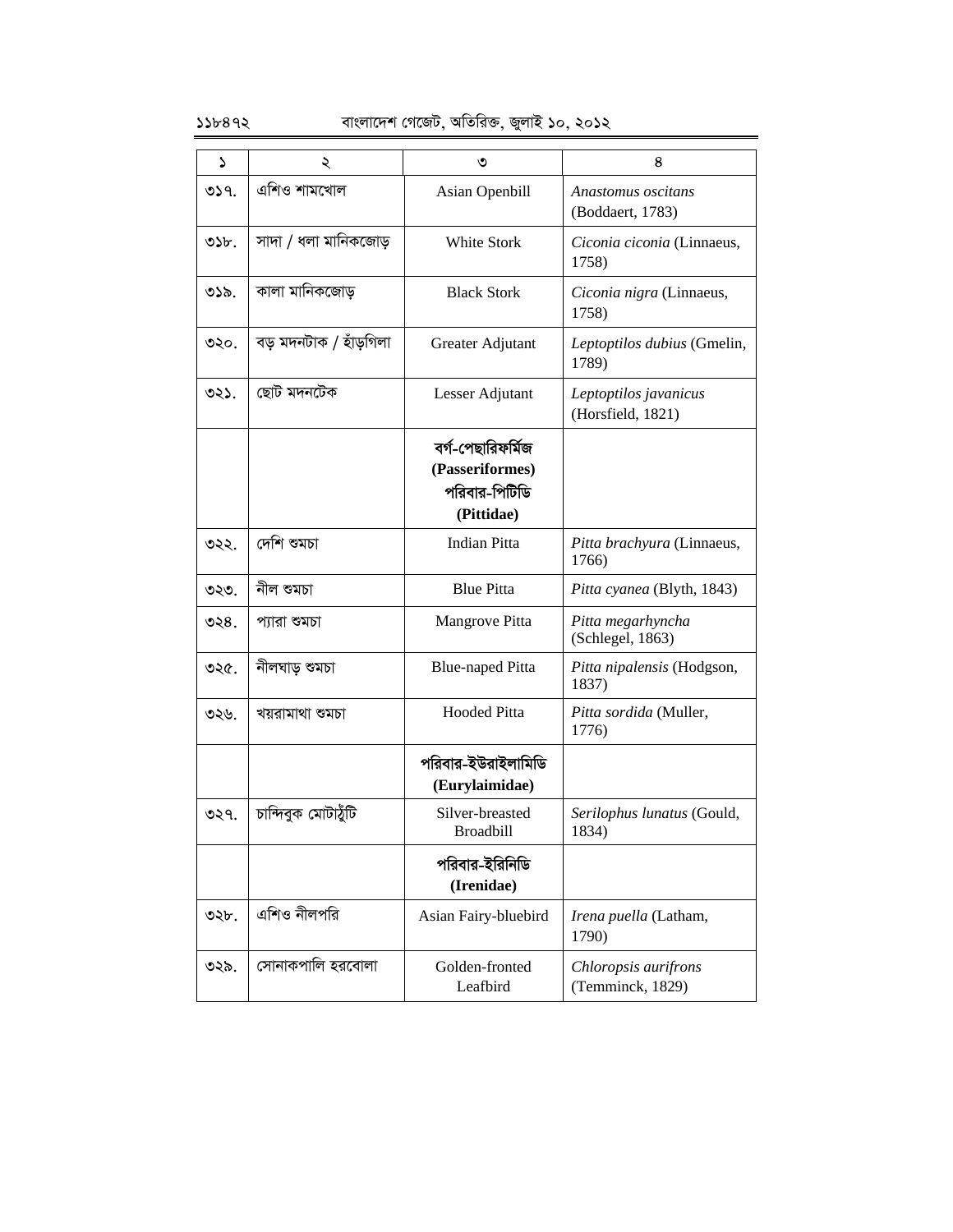| বাংলাদেশ গেজেট, অতিরিক্ত, জুলাই ১০, ২০১২ |  |  |  |  | 55b899 |
|------------------------------------------|--|--|--|--|--------|
|------------------------------------------|--|--|--|--|--------|

1 2 3 4 ৩৩০. | নীলডানা হরবোলা Blue-winged Leafbird *Chloropsis cochinchinensis* (Gmelin, 1788) ৩৩১.  $\vert$  কমলাপেট হরবোলা  $\vert$  Orange-bellied Leafbird *Chloropsis hardwickii* (Jardine and Selbey, 1830) পরিবার-লানিডি **(Laniidae)** ৩৩২. কৰ্মী লাটোৱা Burmese Shrike *Lanius collurioides* (Lesson, 1831) ৩৩৩. | দক্ষিণে মেটেলাটোরা | Southern Grey Shrike *| Lanius meridionalis* (Temminck, 1820) 334. †g‡UwcV jv‡Uviv Grey-backed Shrike *Lanius tephronotus* (Vigors, 1831) পরিবার-কর্<del>ভি</del>ডি **(Corvidae)** ৩৩৫. | প্যারাবন শীষমার | Mangrove Whistler | *Pachycephala grisola* (Blyth, 1843) ৩৩৬.  $|$  লালঠোট নীলতাউরা $|$  Red-billed Blue Magpie *Urocissa erythrorhyncha* (Boddaert, 1783) ৩৩৭. | পাতি সবুজতাউরা $\qquad \qquad \qquad \text{Common Green}$ Magpie *Cissa chinensis* (Boddaert, 1783) 338. †g‡U nvwoPvPv Grey Treepie *Dendrocitta formosae*  (Swinhoe, 1863) 339. KvjvNvo †e‡b‡eŠ Black-naped Oriole *Oriolus chinensis* (Linnaeus, 1766) ৩৪০. |ইউরেশিও সোনাবৌ | Eurasian Golden Oriole *| Oriolus oriolus* (Linnaeus, 1758) ৩৪১. |সরুঠোঁট বেনেবৌ | Slender-billed Oriole | Oriolus tenuirostris (Blyth, 1846) 342. Zvgv‡U †e‡b‡eŠ Maroon Oriole *Oriolus traillii*  (Vigors, 1832)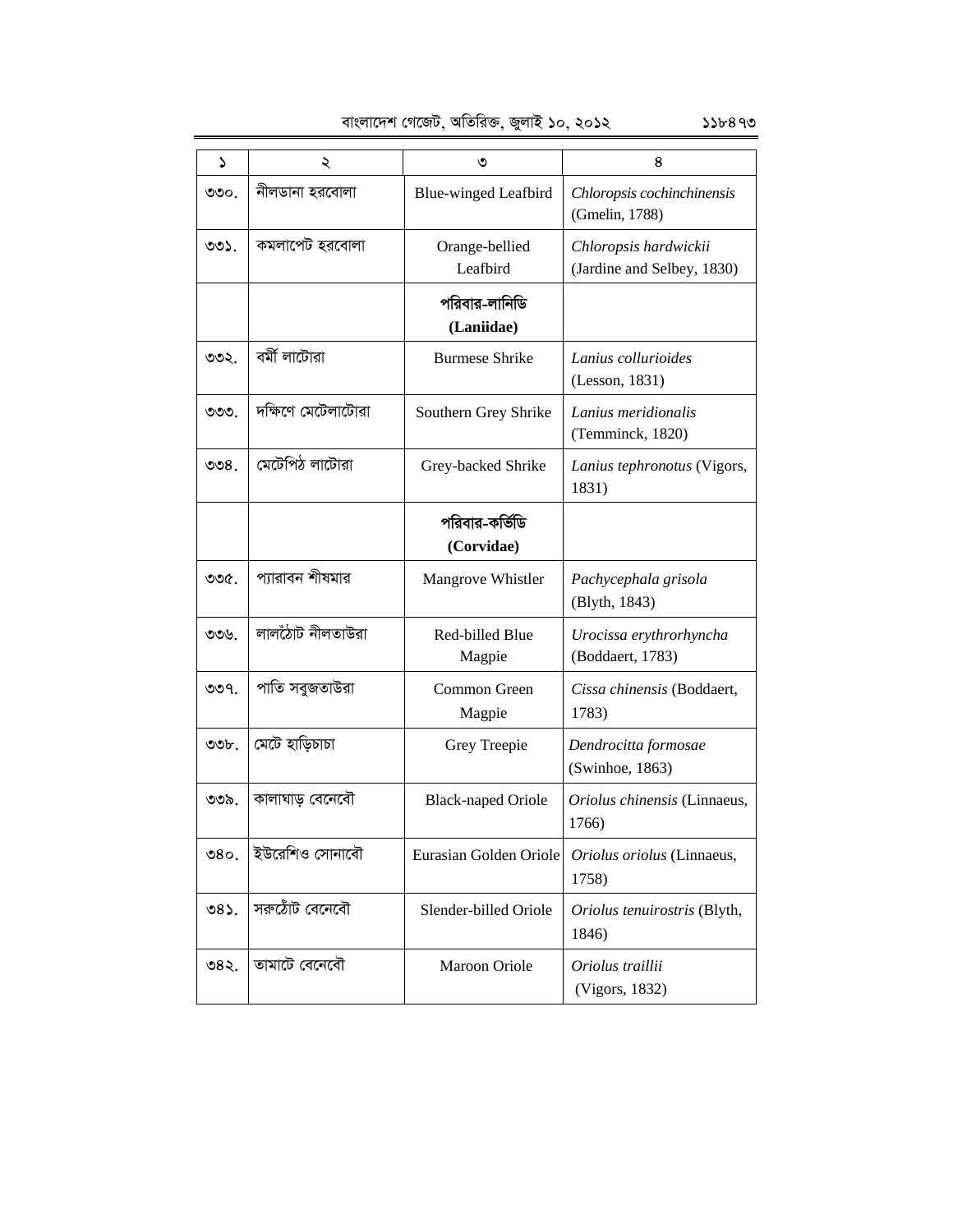| S    | ২                   | ৩                                | 8                                                    |
|------|---------------------|----------------------------------|------------------------------------------------------|
| ৩৪৩. | বড় কাবাসি          | Large Cuckooshrike               | Coracina macei<br>(Lesson, 1831)                     |
| 988. | কালামাথা কাবাসি     | Black-headed<br>Cuckooshrike     | Coracina melanoptera<br>(Ruppell, 1839)              |
| 980. | কালাপাখ কাবাসি      | Black-winged<br>Cuckooshrike     | Coracina melaschistos<br>(Hodgson, 1836)             |
| ৩৪৬. | সুইনহোর সাহেলি      | Swinhoe's Minivet                | Pericrocotus cantonensis<br>(Sinhoe, 1861)           |
| 089. | ছোট সাহেলি          | <b>Small Minivet</b>             | Pericrocotus cinnamomeus<br>(Linnaeus, 1766)         |
| 98b. | কালচে সাহেলি        | <b>Ashy Minivet</b>              | Pericrocotus divaricatus<br>(Raffles, 1822)          |
| ৩৪৯. | ল্যাঞ্জা সাহেলি     | Long-tailed Minivet              | Pericrocotus ethologus<br>(Bangs and Phillips, 1914) |
| ৩৫০. | সিঁদুরে সাহেলি      | <b>Scarlet Minivet</b>           | Pericrocotus flammeus<br>(Forster, 1781)             |
| ৩৫১. | গোলাপি সাহেলি       | <b>Rosy Minivet</b>              | Pericrocotus roseus (Vieillot,<br>1818)              |
| ৩৫২. | দাগিপাখ চুটকিলাটোরা | Bar-winged Flycatcher-<br>shrike | Hemipus picatus (Sykes,<br>1832)                     |
| ৩৫৩. | ধলাগলা ছাতিঘুরানি   | White-throated Fantail           | Rhipidura albicollis (Vieillot,<br>1818)             |
| @68. | ব্ৰোঞ্জ ফিঙে        | <b>Bronzed Drongo</b>            | Dicrurus aeneus (Vieillot,<br>1817)                  |
| ৩৫৫. | কাকঠুঁটো ফিঙে       | Crow-billed Drongo               | Dicrurus annectans<br>(Hodgson, 1836)                |
| ৩৫৬. | কেশরী ফিঙে          | Hair-crested                     | Dicrurus hottentottus<br>(Linnaeus, 1766)            |
| ৩৫৭. | কালচে ফিঙে          | Ashy Drongo                      | Dicrurus leucophaeus<br>(Vieillot, 1817)             |
| ৩৫৮. | বড ভীমরাজ           | Greater Racket-tailed<br>Drongo  | Dicrurus paradiseus<br>(Linnaeus, 1766)              |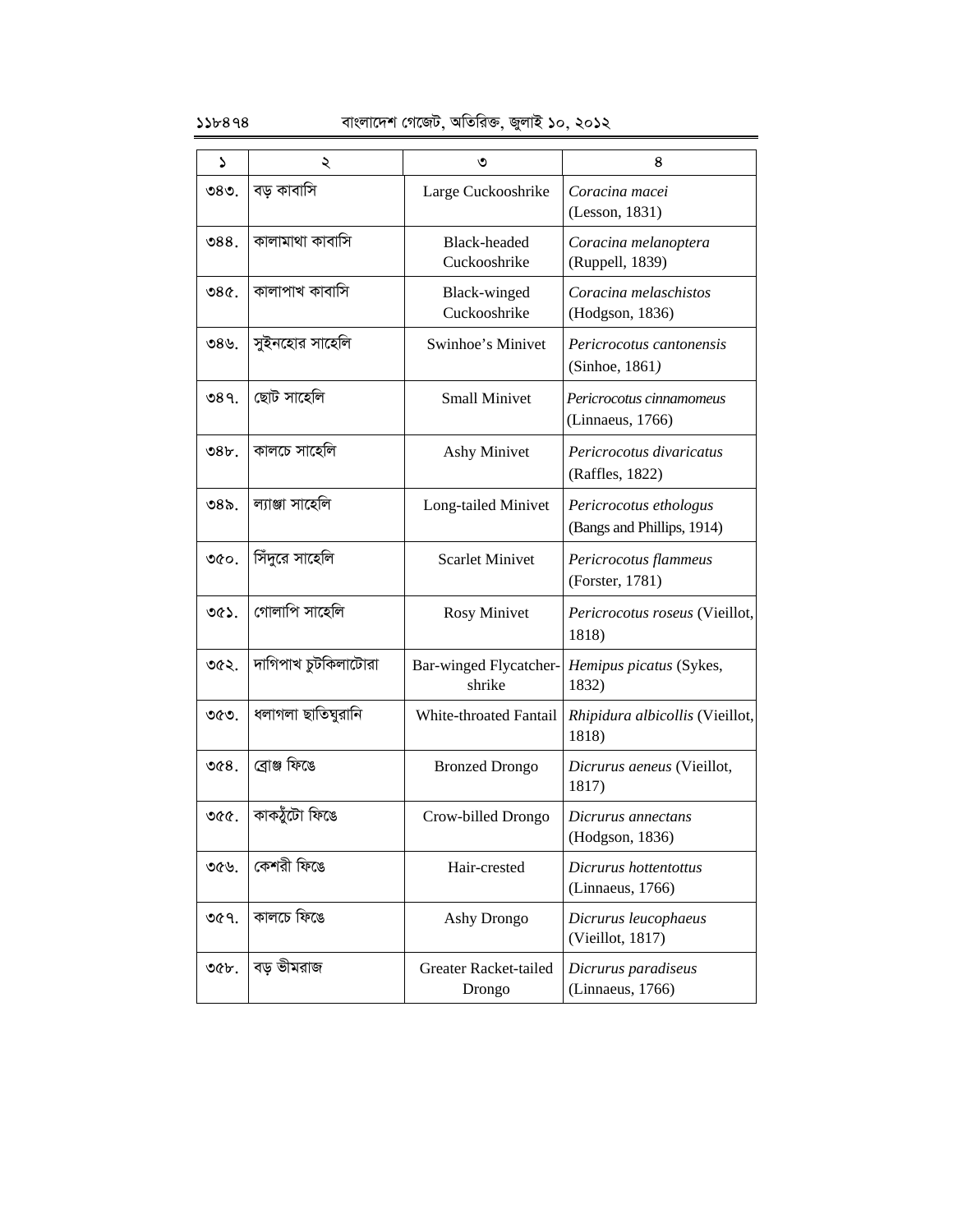|  | বাংলাদেশ গেজেট, অতিরিক্ত, জুলাই ১০, ২০১২ | ১১৮৪৭৫ |
|--|------------------------------------------|--------|

|      | ২              | ৩                              | 8                                            |
|------|----------------|--------------------------------|----------------------------------------------|
| ৩৫৯. | ছোট ভীমরাজ     | Lesser Racket-tailed<br>Drongo | <i>Dicrurus remifer</i> (Temminck,<br>1823)  |
| ৩৬০. | কালাঘাড় রাজন  | <b>Black-naped Monarch</b>     | Hypothymis azurea<br>(boddaert, 1783)        |
| ৩৬১. | এশিও শাবুলবুলি | Asian Paradise<br>flycatcher   | Terpsiphone paradisi<br>(Linnaeus, 1758)     |
| ৩৬২. | বড় বনলাটোরা   | Large Woodshrike               | Tephrodornis gularis<br>(Raffles, 1822)      |
| ৩৬৩. | পাতি বনলাটোরা  | Common Woodshrike              | Tephrodornis pondicerianus<br>(Gmelin, 1789) |

### পরিবার-মুস্সিকাপিডি **(Muscicapidae)**

| ৩৬ $81$ | নীল শীলাদামা    | <b>Blue Rock Thrush</b>            | Monticola solitrius<br>(Linnaeus, 1758)    |
|---------|-----------------|------------------------------------|--------------------------------------------|
| ৩৬৫.    | নীল শীষদামা     | <b>Blue Whistling Thrush</b>       | Myophonus caeruleus<br>(Scopoli, 1786)     |
| ৩৬৬.    | কমলা দামা       | Orange-headed Thrush               | Zoothera citrina (Latham,<br>1790)         |
| ৩৬৭.    | আঁশটে দামা      | <b>Scaly Thrush</b>                | Zoothera dauma (Latham,<br>1790)           |
| ৩৬৮.    | কালাপাশ দামা    | Dark-sided Thrush                  | Zoothera marginata (Blyth,<br>1847)        |
| ৩৬৯.    | খয়রাপিঠ দামা   | Plain-backed Thrush                | Zoothera mollissima (Blyth,<br>1842)       |
| 990.    | লম্বাঠোঁট দামা  | Long-billed Thrush                 | Zoothera monticola (Vigors,<br>(1832)      |
| $99$ .  | ধলাঘাড় দামা    | White-collared<br><b>Blackbird</b> | <i>Turdus albocinctus</i> (Royle,<br>1840) |
| ৩৭২.    | ধলাপাখ কালিদামা | Grey-winged Blackbird              | Turdus boulboul<br>(Laham, 1790)           |
| ৩৭৩.    | কালাবুক দামা    | <b>Black-breasted Thrush</b>       | Turdus dissimilis<br>(Blyth, 1847)         |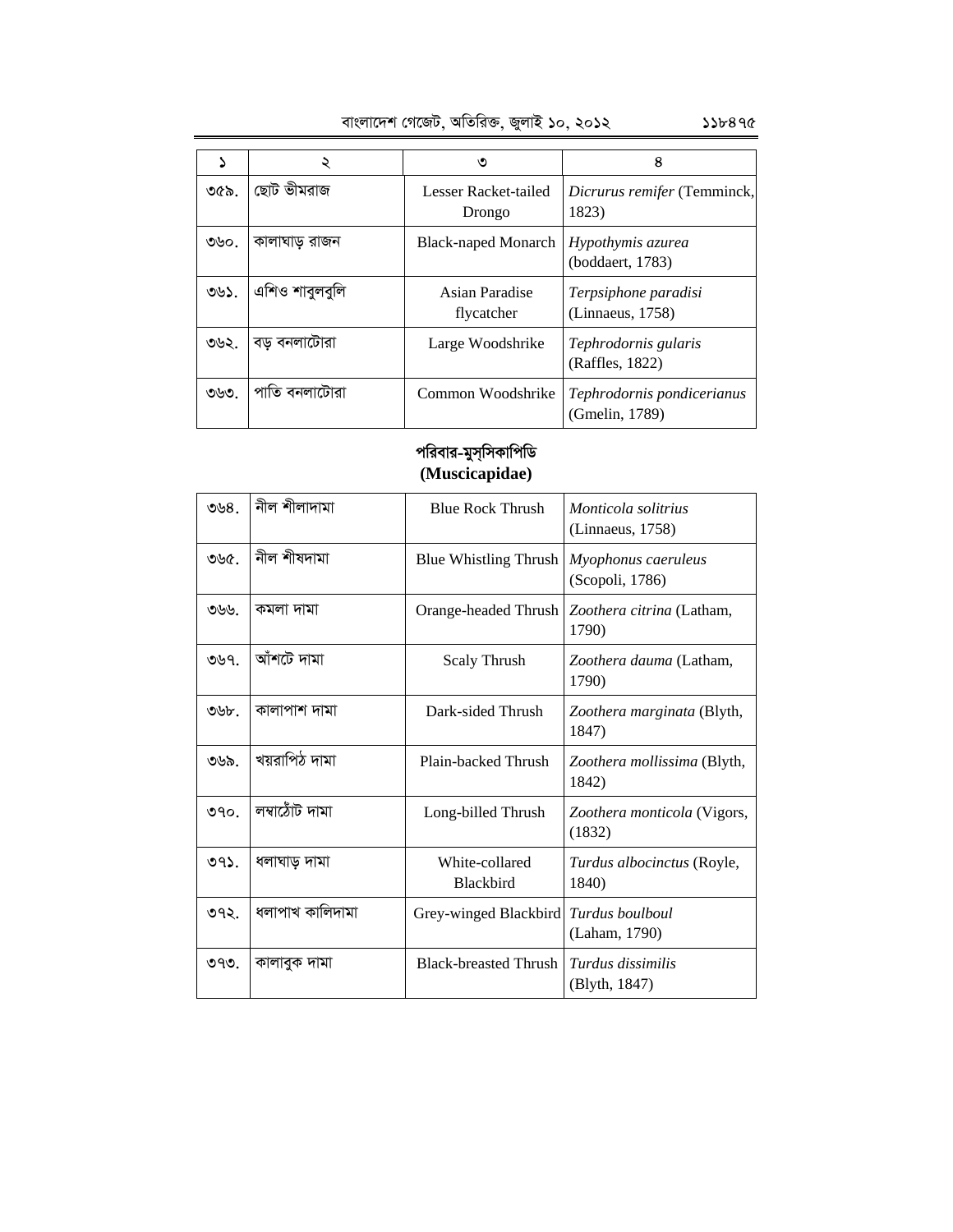| S        | ২                   | ৩                             | 8                                                          |
|----------|---------------------|-------------------------------|------------------------------------------------------------|
| 998.     | পাতি কালিদামা       | Common Blackbird              | Turdus merula<br>(Linnaeus, (1758)                         |
| ৩৭৫.     | কালচে দামা          | Naumann's Thrush              | Turdus naumanni<br>(Temminck, 1820)                        |
| ৩৭৬.     | জ্ৰলেখা দামা        | <b>Eyebrowed Thrush</b>       | Turdus obscurus (Gmelin,<br>1789)                          |
| 099.     | লালগলা দামা         | Red-throated Thrush           | Turdus ruficollis<br>(Pallas, 1776)                        |
| ৩৭৮.     | টিকেলের দামা        | Tickell's Thrush              | Turdus unicolor<br>(Tickell, 1833)                         |
| ৩৭৯.     | ক্ষুদে খাটোডানা     | <b>Lesser Shortwing</b>       | Brachypteryx leucophrys<br>(Temminck, 1827)                |
| Obo.     | এশিও খয়রাচুটকি     |                               | Asian Brown Flycatcher Muscicapa dauuric (Pallas,<br>1811) |
| ৩৮১.     | কেতিবুক চুটকি       | Brown-breasted<br>Flycathcher | Muscicapa muttue (Layared,<br>1854)                        |
| ৩৮২.     | কালাপাশ চুটকি       | Dark-sided Flycatcher         | Muscicapa sibirica (Gmelin,<br>1789)                       |
| ৩৮৩.     | টাইগা চুটকি         | Taiga Flycatcher              | Ficedula albicilla (Pallas,<br>1811)                       |
| $v_68$ . | ধলাব্ৰু চুটকি       | Snowy-browed<br>Flycatcher    | Ficedula hyperythra (Blyth,<br>1843)                       |
| $ObC$ .  | নীলকান্ত চুটকি      | Sapphire Flycatcher           | Ficedula sapphira (Blyth,<br>1843)                         |
| ৩৮৬.     | লালমালা চুটকি       | Rufous-gorgeted<br>Flycatcher | Ficedula strophiata<br>(Hodgson, 1837)                     |
| ৩৮৭.     | ঘননীল চুটকি         | <b>Ultramarine Flycatcher</b> | Ficedula supercillaris<br>(Jerdon, 1840)                   |
| Obb.     | কালচেনীল চুটকি      | Slaty-blue Flycatcher         | Ficedula tricolor (Hodgson,<br>1845)                       |
| ৩৮৯.     | কেতিবা্তৃকাপ তাঁছ্য | Little Pied Flycatcher        | Ficedula westermanni<br>(Sharpe, 1888)                     |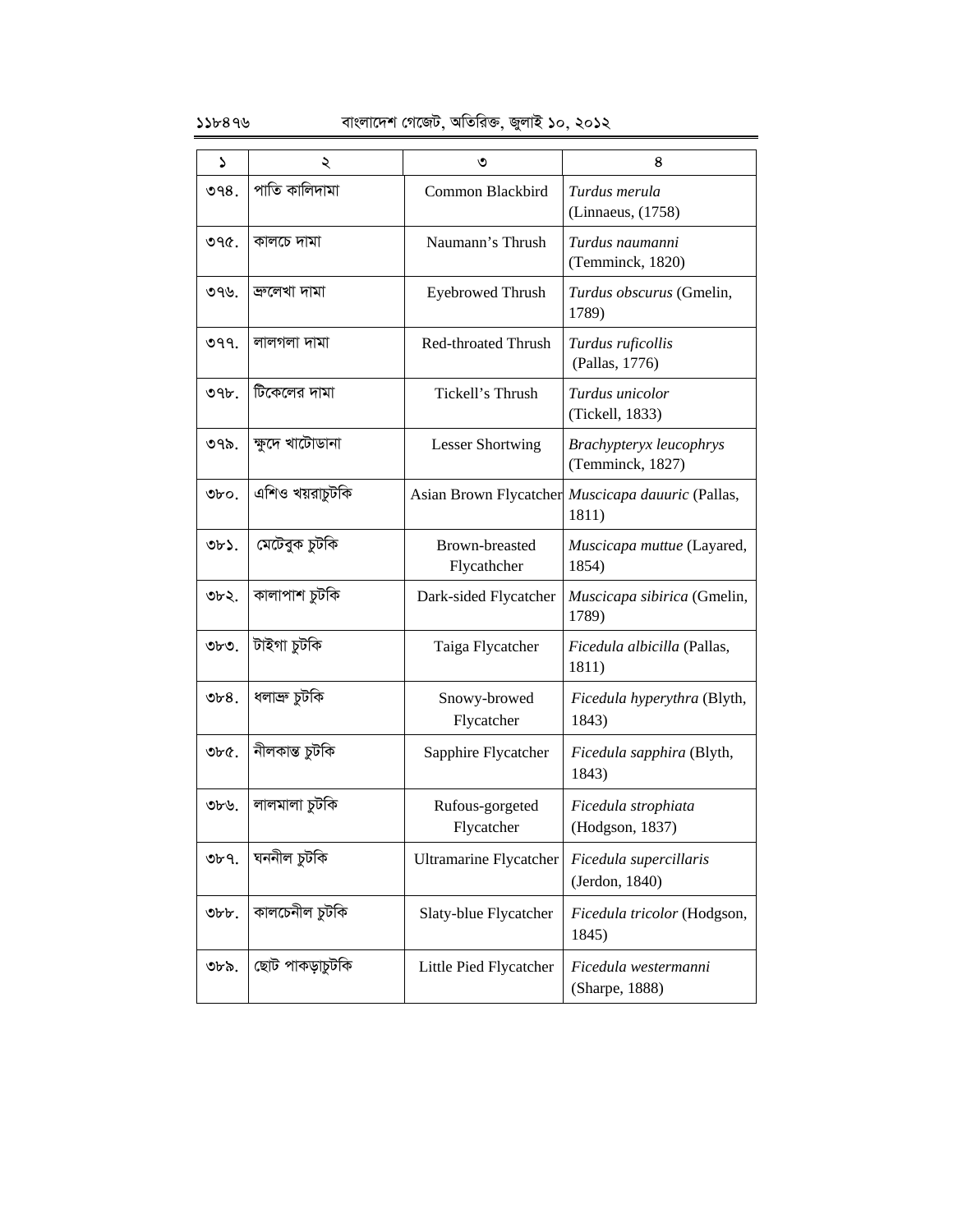| বাংলাদেশ গেজেট, অতিরিক্ত, জুলাই ১০, ২০১২ | 556899 |
|------------------------------------------|--------|

| S       | ২                      | ৩                                       | 8                                                            |
|---------|------------------------|-----------------------------------------|--------------------------------------------------------------|
| ৩৯০.    | অম্বর চুটকি            | Verditer Flycatcher                     | Eumyias thalassinus<br>(Wainson, 1838)                       |
| ৩৯১.    | বড় নীলমনি             | Large Niltava                           | Niltava grandis<br>(Blyth, 1842)                             |
| ৩৯২.    | ছোট নীলমনি             | Small Niltava                           | Niltava macgrigoriae<br>(Burton, 1836)                       |
| ৩৯৩.    | লালপেট নীলমনি          | Rufous-bellied Niltava                  | Niltava sundara (Hodgson,<br>1837)                           |
| ৩৯৪.    | ধলাগলা চুটকি           | Pale-chinned Blue<br>Flycatcher         | Cyornis poliogenys (Brooks,<br>1879)                         |
| ৩৯৫.    | নীলগলা চুটকি           | <b>Blue-throated Blue</b><br>Flycatcher | Cyornis rubeculoides<br>(Vigors, (1831)                      |
| ৩৯৬.    | টিকেলের নীলচুটকি       | Tickell's Blue<br>Flycatcher            | Cyornis tickelliae<br>(Blyth, 1843)                          |
| ৩৯৭.    | নীলচে চুটকি            | Pale Blue Flycatcher                    | Cyornis unicolor<br>(Blyth, 1843)                            |
| ৩৯৮.    | মেটেমাথা ক্যানারিচুটকি | Grey-headed Canary-<br>Flycatcher       | Culicicapa ceylonensis<br>(Swinson, 1820)                    |
| ৩৯৯.    | দেশি নীলরবিন           | Indian Blue Robin                       | Luscinia brunnea (Hodgson,<br>1837)                          |
| 800.    | সাইবেরিও চুনিকষ্ঠী     | Siberian Rubythroat                     | Luscinia calliope<br>(Pallas, 1776)                          |
| $80$ .  | লালগলা ফিদ্দা          | Firethroat                              | Luscinia pectardens<br>(David, 1871)                         |
| 802.    | ধলালেজ চুনিকষ্ঠী       |                                         | White-tailed Rubythroat Luscinia pectoralis (Gould,<br>1837) |
| 800.    | নীলগলা ফিদ্দা          | Bluethroat                              | Niltava svecica (Linnaeus,<br>(1758)                         |
| 808.    | কমলাপাশ বনরবিন         | Red-flanked Bluetail                    | Tarsiger cyanurus (Pallas,<br>1773)                          |
| $80C$ . | লালবুক বনরবিন          | <b>Rufous-breasted Bush</b><br>Robin    | Tarsiger hyerythrus (Blyth,<br>1847)                         |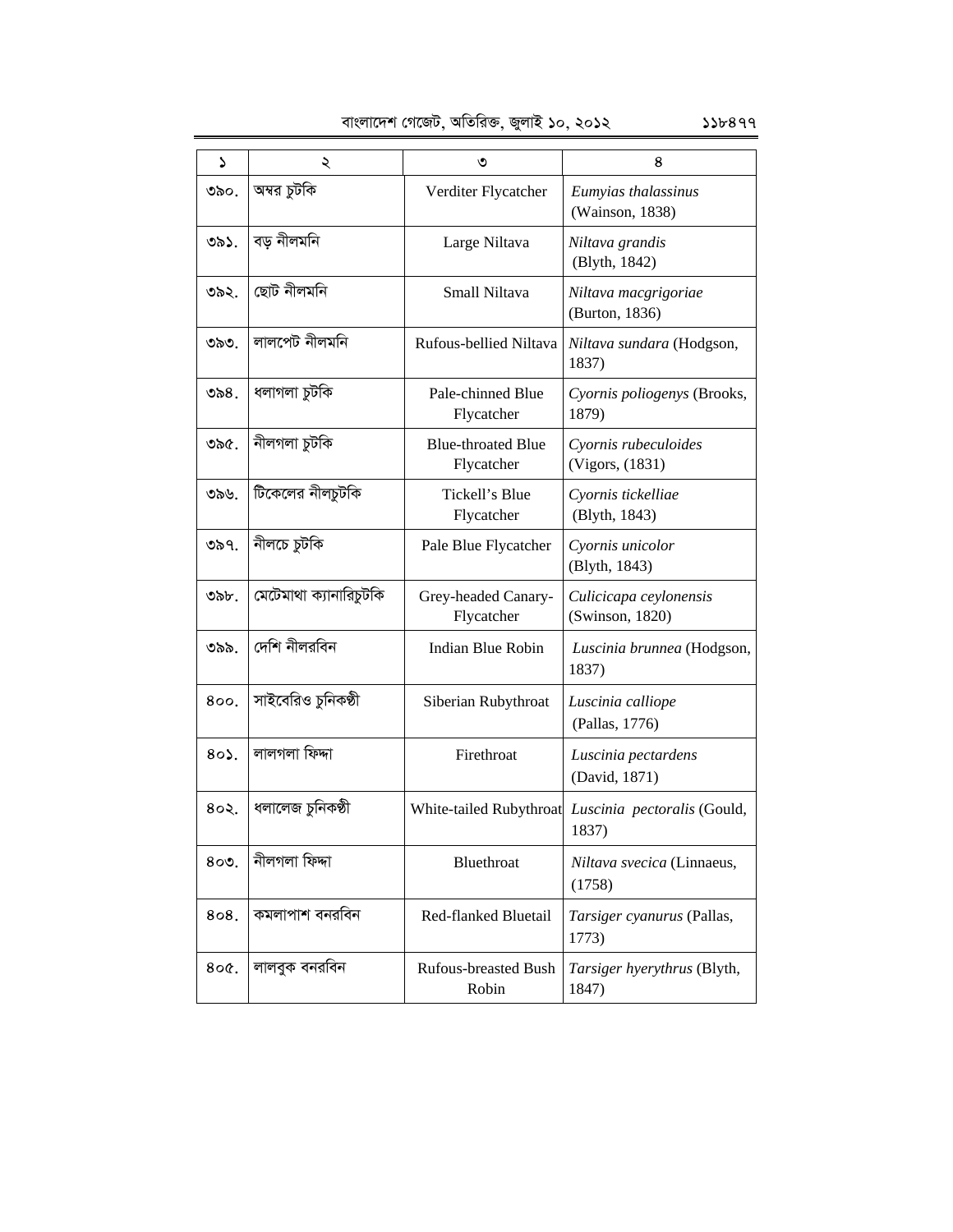| ډ               | ২                   | ৩                            | 8                                             |
|-----------------|---------------------|------------------------------|-----------------------------------------------|
| $80$ ৬.         | ধলাক্ৰু বনরবিন      | White-browed Bush<br>Robin   | Tarsiger indicus (Vicillot,<br>1817)          |
| 809.            | ধলাকোমর শামা        | White-rumped Shama           | Copsychus malabaricus<br>(Scopolic 1788)      |
| $80b$ .         | ডাউরিয়ান গির্দি    | Daurian Redstart             | Phoenicurus auroreus<br>(Pallas, 1776)        |
| $8$ ০৯.         | নীলকপালি গিৰ্দি     | <b>Blue-fronted Redstart</b> | Phoenicuru frontalis (Vigors,<br>1832)        |
| 850.            | কালা গিৰ্দি         | <b>Black Redstart</b>        | Phoenicuru ochruros (S.G.<br>Gmelin, 1774)    |
| 833.            | ধলাটুটি পানগিৰ্দি   | White-capped Redstart        | Chaimarrornis leucocephalus<br>(Vigors, 1831) |
| 832.            | নীল পানগিৰ্দি       | Plumbeous Water<br>Redstart  | Rhyacornis fuliginosa<br>(Vigors, 1831)       |
| 850.            | ধলালেজ রবিন         | White-tailed Robin           | Myiomela leucura (Hodgson,<br>1845)           |
| 858.            | কালাপিঠ চেরালেজ     | <b>Black-backed Forktail</b> | Enicurus immaculatus<br>(Hodgson, 1836)       |
| 856.            | ধলাচান্দি চেরালেজ   | White-crowned Forktail       | Enicuru leschenaulti<br>(Vieillot, 1818)      |
| 839.            | স্লেটপিঠ চেরালেজ    | Slaty-backed Forktail        | Enicuru schiataceus<br>(Hodgson, 1836)        |
| 839.            | বেগুনি কোচোয়া      | Purple Cochoa                | Cochoa purpurea (Hodgson,<br>1836)            |
| $85b$ .         | পাকড়া ঝাড়ফিদ্দা   | Pied Bush Chat               | Saxicola caprata (Linnaeus,<br>1766)          |
| 832.            | মেটে ঝাডফিদ্দা      | Grey Bush Chat               | Saxicola ferreus<br>(Gray, 1846)              |
| 8 <sub>20</sub> | ধলাগলা ঝাড়ফিদ্দা   | White-throated Bush<br>Chat  | Saxicola insignis<br>(Gray and Gray, 1847)    |
| $82$ .          | জার্দনের ঝাড়ফিদ্দা | Jerdon's Bush Chat           | Saxicola jerdoni<br>(Blyth, 1847)             |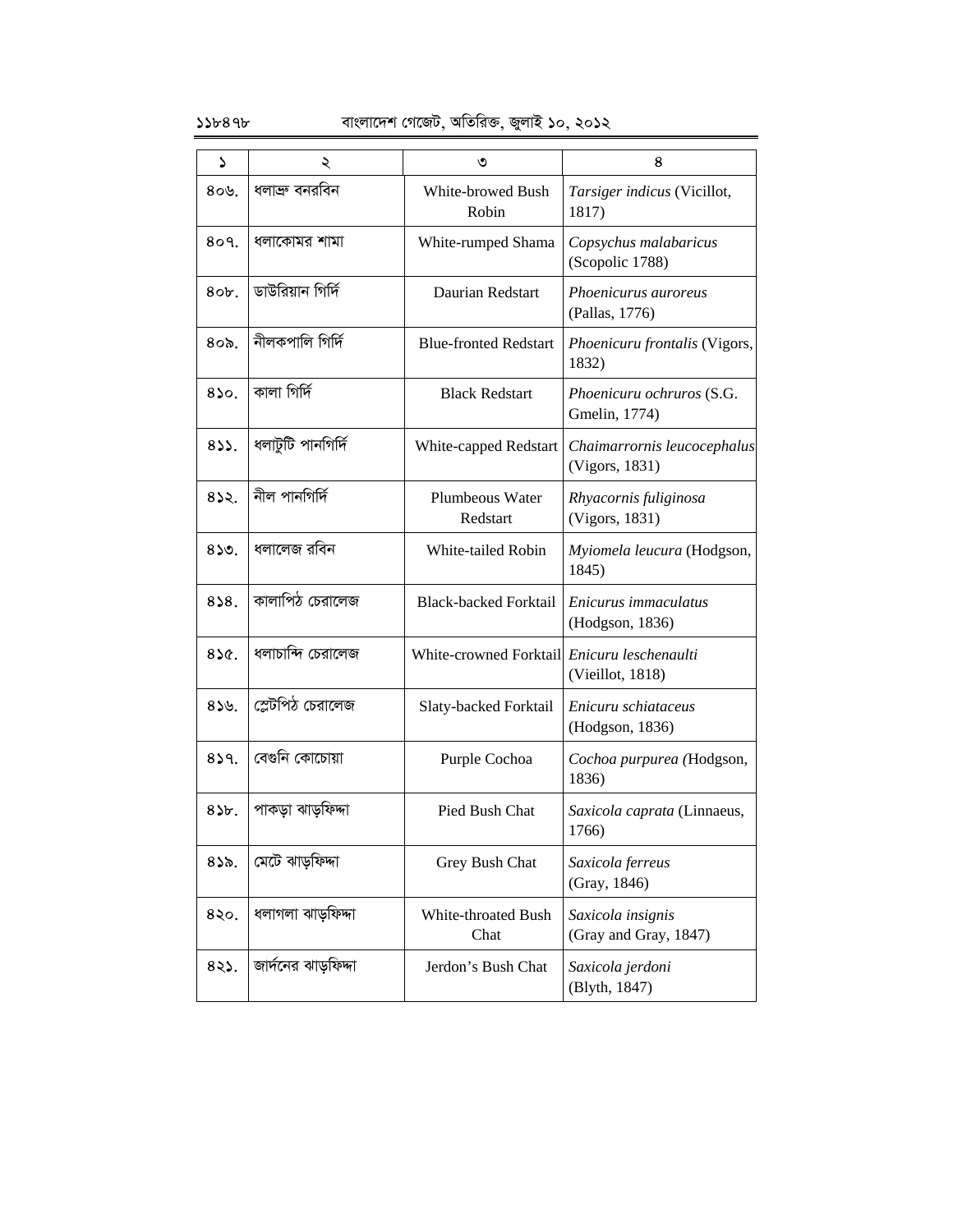| বাংলাদেশ গেজেট, অতিরিক্ত, জুলাই ১০, ২০১২ | ১১৮৪৭৯ |
|------------------------------------------|--------|
|------------------------------------------|--------|

1 2 3 4 8২২. | ধলালেজ শিলাফিদ্দা | White-tailed Stone Chat *Saxicola leucurus*  (Blyth, 1847) 8২৩. | পাতি শিলাফিদ্দা Eurasian Stone Chat | Saxicola torquatus (Linnaeus, 1766) 8২৪. | উষর কানকালি | Desert Wheatear | *Oenanthe deserti* (Temminck, 1825) পরিবার-স্<del>টার্নি</del>ডি **(Sturnidae)** 8২৫. | এশিও তেলশালিক | Asian Glossy Starling *| Aplonis panayensis* (Scopoli, 1783) 8২৬. *চি*তিপাখ তেলশালিক | Spot-winged Starling *Saroglossa spiloptera* (Vigors, 1831) 8২৭. বামুনি কাঠশালিক Brahminy Starling *Staurnus pagodarum* (Gmelin, 1789) 8২৮. (গোলাপি কাঠশালিক  $\vert$  Rosy Starling *Sturnu s roseus* (Linnaeus, (1758) 8২৯. পাতি কাঠশালিক <sup>common Starling *Sturnus vulgaris* (Linnaeus,</sup> (1758) 430. ajvZjv kvwjK Pale-bellied Myna *Acridotheres Cinereus* (Bonaparte, 1850) 8৩১. গাঙ শালিক Bank Myna *Acridotheres ginginianus* (Latham, 1790) 8৩২. | পাতি ময়না Common Hill Myna *| Gracula religiosa* (Linnaeus, 1758) পরিবার-সিটিডি **(Sittidae)**  $8$ ৩৩.  $\sqrt{2\pi}$  ব্যৱাপেট বনমালি $\qquad \qquad$  Chestnut-bellied Nuthatch *Sitta castanea*  (Lesson, 1830)  $8$ ৩৪. কালাকপাল বনমালি  $V$ elvet-fronted Nuthatch *Sitta frontalis*  (Swainson, 1820)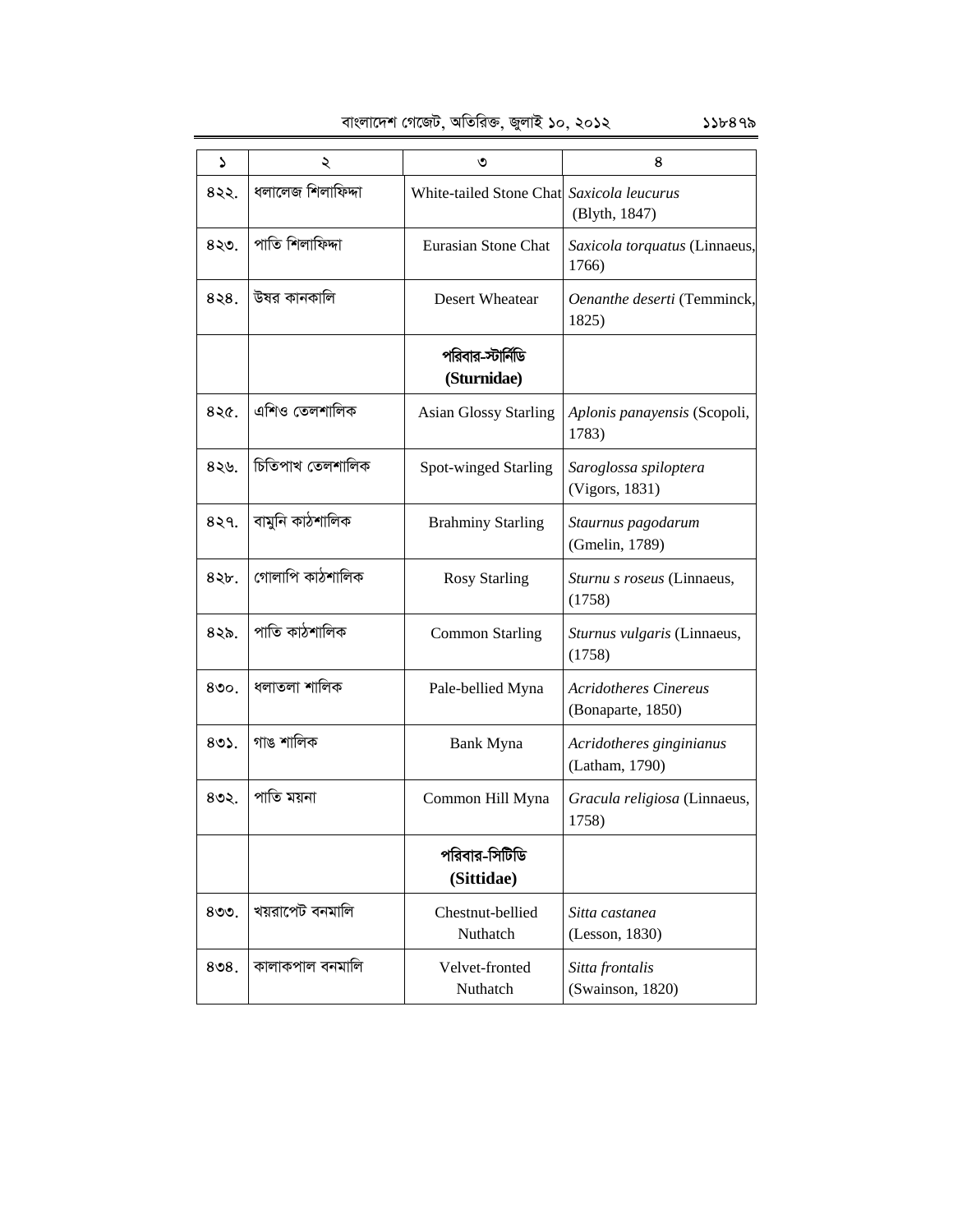| د                | ২               | ৩                                     | 8                                                      |
|------------------|-----------------|---------------------------------------|--------------------------------------------------------|
|                  |                 | পরিবার-পারিডি<br>(Paridae)            |                                                        |
| 800 <sub>c</sub> | বড় তিত         | <b>Great Tit</b>                      | Parus major<br>(Linnaeus, 1758)                        |
| $80$ ৬.          | সবুজপিঠ তিত     | Green-backed Tit                      | Parus monticolus (Vigors,<br>1831)                     |
|                  |                 | পরিবার-হিরুন্ডিনিডি<br>(Hirundinidae) |                                                        |
| 809.             | ম্লান নাকুটি    | Pale Martin                           | Riparia diluta<br>(Sharpe and Wyatt, 1893)             |
| $80b$ .          | খয়রাগলা নাকুটি | Brown-throated Martin                 | Riparia paludicola (Vieillot,<br>1817)                 |
| $8$ ৩৯.          | বালি নাকুটি     | Sand Martin                           | Riparia riparia (Linnaeus,<br>1758)                    |
| 880              | লালকোমর আবাবিল  | Red-rumped Swallow                    | Hirundo daurica (Linnaeus,<br>1771)                    |
| $88$ ).          | দাগিগলা আবাবিল  | Streak-throated<br>Swallow            | Hirundo fluvicola<br>(Blyth, 1856)                     |
| 882.             | তারলেজা আবাবিল  | Wire-tailed Swallow                   | Hirundo smithii<br>(Leach, 1818)                       |
| 889.             | দাগি আবাবিল     | <b>Striated Swallow</b>               | Hirundo strioloata<br>(Temminck and Schlegel,<br>1847) |
| 888              | এশিও ঘরনাকুটি   | <b>Asian House Martin</b>             | Delichon dasypus<br>(Bonaparte, 1850)                  |
| 88¢.             | নেপালি ঘরনাকুটি | Nepal House Martin                    | Delichon nipalensis (Horsfield<br>and Moore, 1854)     |
|                  |                 | পরিবার-পিক্নোনুটিডি<br>(Pycnonotidae) |                                                        |
| $88$ ৬.          | কালামাথা বুলবুল | <b>Black-headed Bulbul</b>            | Pycnonotus atriceps<br>(Temminck, 1822)                |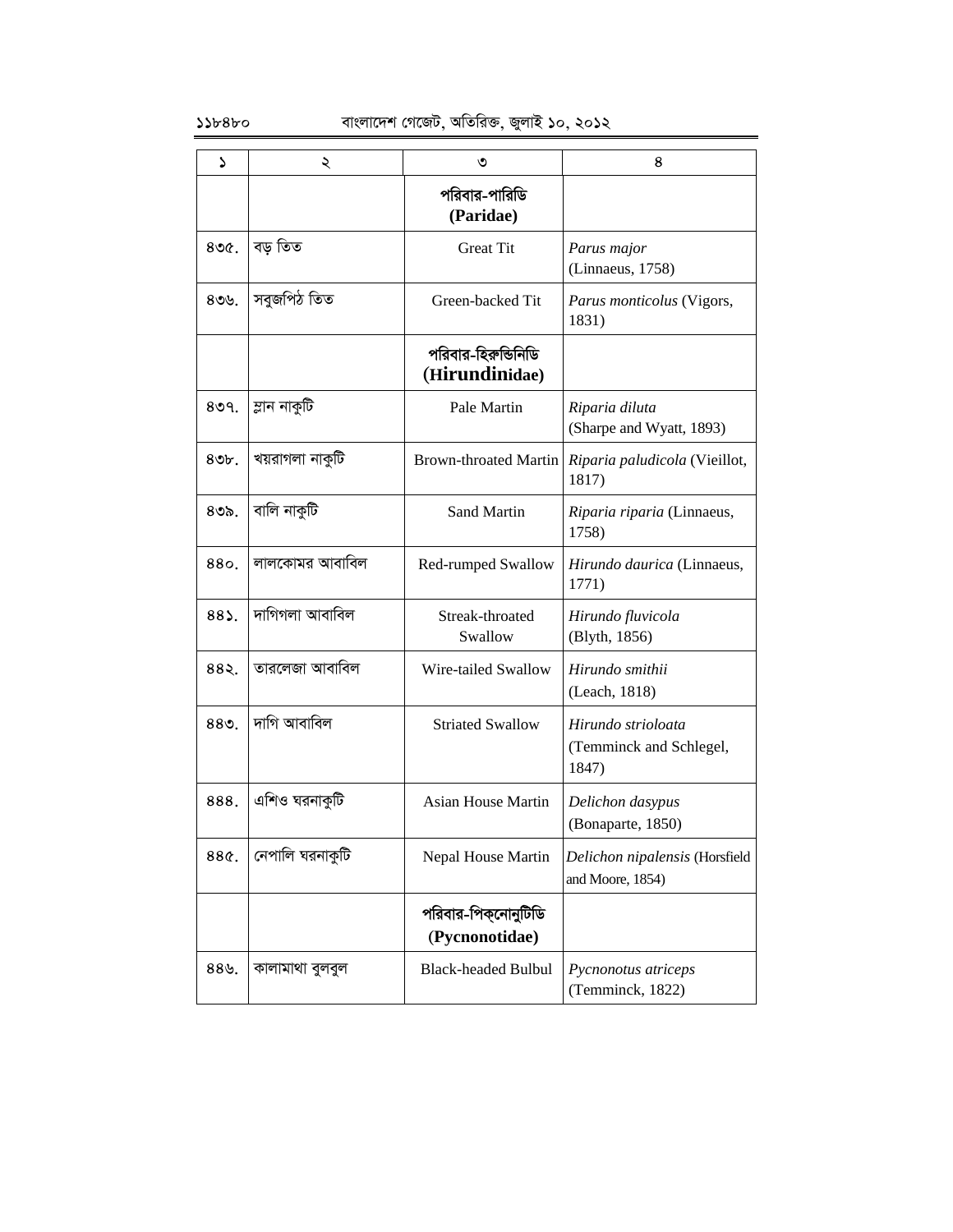|  | বাংলাদেশ গেজেট, অতিরিক্ত, জুলাই ১০, ২০১২ | 55b8b5 |
|--|------------------------------------------|--------|
|  |                                          |        |

| د       | ২                | ৩                                     | 8                                                |
|---------|------------------|---------------------------------------|--------------------------------------------------|
| 889.    | মেটে বুলবুল      | <b>Flavescent Bulbul</b>              | Pycnonotus flavescens<br>(Blyth, 1845)           |
| 88b.    | সিপাহী বুলবুল    | Red-whiskered Bulbul                  | Pycnonotus jocosus<br>(Linnaeus, 1758)           |
| $88o$ . | কালাঝুঁটি বুলবুল | <b>Black-crested Bulbul</b>           | Pycnonotus melanicterus<br>(Gmelin, 1789)        |
| 800.    | ধলাগলা বুলবুল    | White-throated Bulbul                 | Alophoixus flaveolus (Gould,<br>1836)            |
| $8@$ .  | জলপাই বুলবুল     | Olive Bulbul                          | <b>Iole</b> vireascens<br>(Blyth, 1845)          |
| ८৫২.    | কালচে বুলবুল     | Ashy Bulbul                           | Hemixos flavala<br>(Blyth, 1845)                 |
| $8$ ৫৩. | কালা বুলবুল      | <b>Black Bulbul</b>                   | Hypsipetes leucocephalus<br>(Gmelin, 1789)       |
|         |                  | পরিবার-ছিস্টিকুলিডি<br>(Cisticolidae) |                                                  |
| 8¢8.    | ধলামাথা ছোটন     | Golden-headed<br>Cisticola            | Cisticola exilis (Vigors And<br>Horsfield, 1827) |
| $800$ . | ভোমরা ছোটন       | <b>Zitting Cisticola</b>              | Cisticola juncidis<br>(Rafinesque, 1810)         |
| 869.    | হলদেপেট প্ৰিনা   | Yellow-bellied Prinia                 | Prinia flaviventris (Delessert,<br>1840)         |
| 800.    | সুন্দরি প্রিনা   | Graceful Prinia                       | Prinia gracilis (Lichtenstein,<br>1823)          |
| $86b$ . | মেটেবুক প্ৰিনা   | Grey-breasted Prinia                  | Prinia hodgsonii<br>(Blyth, 1844)                |
| $8$ ৫৯. | লালচে প্ৰিনা     | Rufescent Prinia                      | Prinia rufescens<br>(Blyth, 1847)                |
| 8,00.   | কালচে প্ৰিনা     | Ashy Prinia                           | Prinia socialis<br>(Sykes, 1832)                 |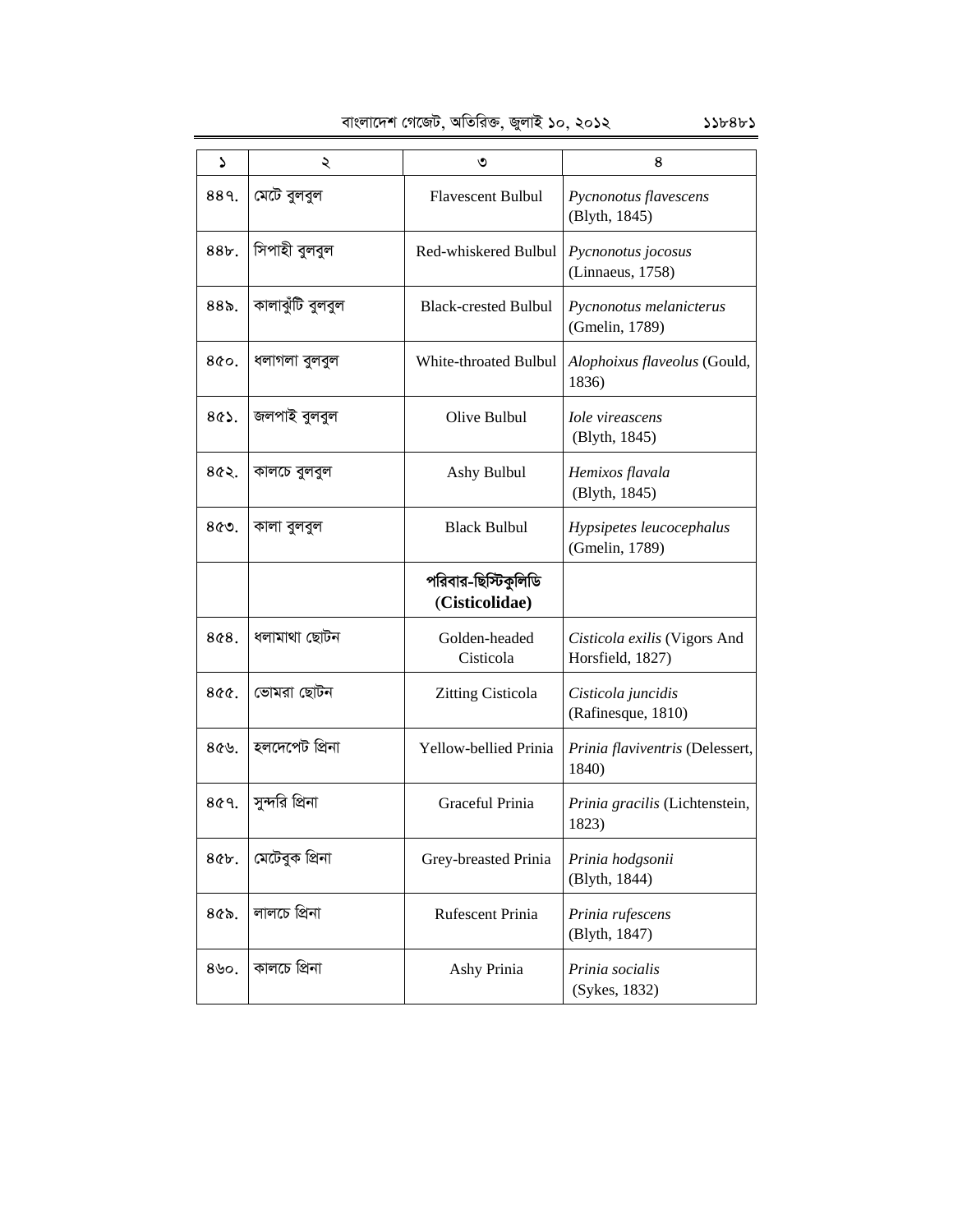| د         | ২                  | ৩                                       | 8                                              |
|-----------|--------------------|-----------------------------------------|------------------------------------------------|
|           |                    | পরিবার-জুস্টেরুপিডি<br>(Zosteropidae)   |                                                |
| 893.      | উদয়ী ধলাচোখ       | Oriental White-eye                      | Zosterops palpebrosus<br>(Temminck, 1824)      |
|           |                    | পরিবার-সিলভিডি<br>(Sylviidae)           |                                                |
| 892.      | খয়রামাথা টেসিয়া  | Chestnut-headed<br>Tesia                | Tesia castaneocoronata<br>(Burton, 1836)       |
| $8$ ৬৩.   | মেটেপেট টেসিয়া    | Grey-bellied Tesia                      | Tesia cyaniventer (Hodgson,<br>1837)           |
| $8\,98$ . | স্লেটপেট টেপিয়া   | Slaty-bellied Tesia                     | Tesia olivea<br>(McClelland, 1840)             |
| 896.      | এশিও ভোঁতালেজ      | Asian Stubtail                          | Urosphena squameiceps<br>(Swinhoe, 1863)       |
| 899.      | খয়রাপাশ ঝাড়ফুটকি | Brownish-flanked<br><b>Bush Warbler</b> | Cettia fortipes<br>(Hodgson, 1845)             |
| 899.      | খয়রা ঝাড়ফুটকি    | Brown Bush Warbler                      | Bradypterus luteoventris<br>(Hodgson, 1845)    |
| $8$ $b$ . | তিলা ঝাড়ফুটকি     | Spotted Bush Warbler                    | <b>Bradypterus thoracicus</b><br>(Blyth, 1845) |
| ৪৬৯.      | পালসি ফড়িংফুটকি   | Pallas's Grasshopper<br>Warbler         | Locustella certhiola (Pallas,<br>1811)         |
| 890.      | পাতারি ফুটকি       | Lanceolated Warbler                     | Locustella lanceolata<br>(Temminck, 1840)      |
| $89$ .    | পাতি ফড়িংফুটকি    | Common Grasshopper<br>Warbler           | Locustella naevia (Boddaert,<br>1783)          |
| 892.      | মোটাঠোঁট ফুটকি     | Thick-billed Warbler                    | Acrocephalus aedon (Pallas,<br>1776)           |
| 899.      | ধানী ফুটকি         | Paddyfield Warbler                      | Acrocephalus agricola<br>(Jerdon, 1845)        |
| 898.      | কালাব্ৰু নলফুটকি   | <b>Black-browed Reed</b><br>Warbler     | Acrocephalus bistrigiceps<br>(Swinhoe, 1860)   |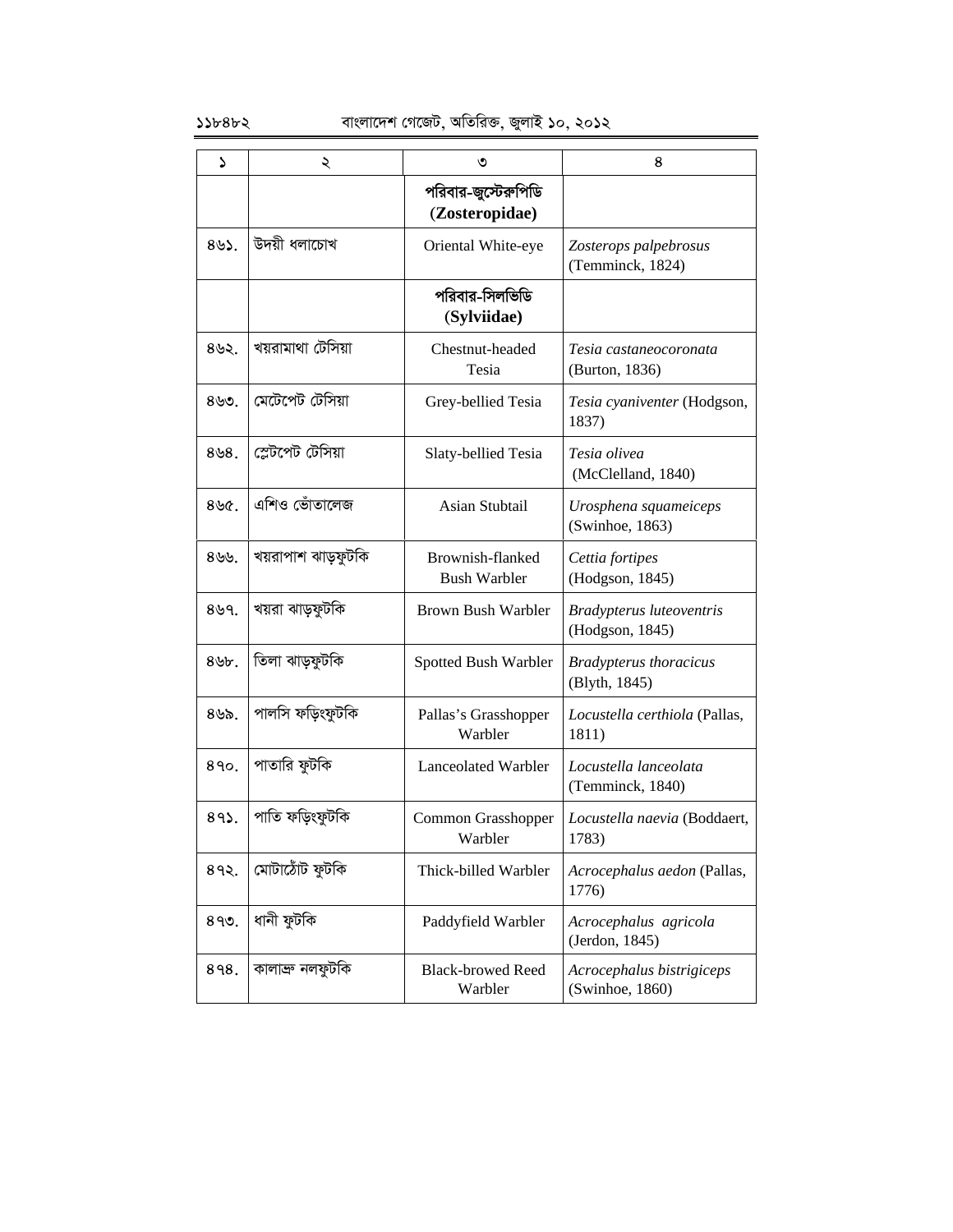| বাংলাদেশ গেজেট, অতিরিক্ত, জুলাই ১০, ২০১২ |  |  |  |  | $55b8b$ ৩ |
|------------------------------------------|--|--|--|--|-----------|
|------------------------------------------|--|--|--|--|-----------|

| ۵            | ২                 | ৩                                 | 8                                                            |
|--------------|-------------------|-----------------------------------|--------------------------------------------------------------|
| $890c$ .     | ভোঁতাডানা ফুটকি   | <b>Blunt-winged Warbler</b>       | Acrocephalus concinens<br>(Swinhoe, 1870)                    |
| 899.         | বাইদের ফুটকি      | Blyth's Reed Warbler              | Acrocephalus dumetorum<br>(Blyth, 1849)                      |
| 899.         | বাচাল নলফুটকি     | Clamorous Reed<br>Warbler         | Acrocephalus stentoreus<br>(Hemprich and Ehrenberg,<br>1833) |
| 89b.         | বুটপা ফুটকি       | <b>Booted Warbler</b>             | Hippolais caligata<br>(Lichtenstein, 1823)                   |
| $89$ .       | কালাগলা টুনটুনি   | Dark-necked<br>Tailorbird         | Orthotomus atrogularis<br>(Temminck, 1836)                   |
| $8b$ o.      | পাহাড়ি টুনটুনি   | Mountain Tailorbird               | Orthotomus cuculatus<br>(Temminck, 1836)                     |
| 8b.          | টিকেলের পাতাফুটকি | Tickell's Leaf<br>Warbler         | Phylloscopus affinis (Tickell,<br>1833)                      |
| 8b           | হলদেতলা ফুটকি     | Yellow-vented<br>Warbler          | Phylloscopus cantator<br>(Tickell, 1833)                     |
| $8b$ .       | লেবুকোমর ফুটকি    | Lemon-rumped<br>Warbler           | Phylloscopus chloronotus<br>(Pallas, 1811)                   |
| 8b8.         | পাতি চিফচ্যাফ     | Common Chiffchaff                 | Phylloscopus collybita<br>(Vieillot, 1817)                   |
| 8bC.         | মেটে ফুটকি        | Smoky Warbler                     | Phylloscopus fuligiventer<br>(Hodgson, 1845)                 |
| 8b9.         | হলদেশ্ৰু ফুটকি    | Yellow-browed<br>Warbler          | Phylloscopus inornatus<br>(Blyth, 1842)                      |
| 8b9.         | বড়ঠোঁট ফুটকি     | Large-billed Leaf<br>Warbler      | Phylloscopus magnirostris<br>(Blyth, 1843)                   |
| $8bb$ .      | পশ্চিমা মাথাফুটকি | <b>Western Crowned</b><br>Warbler | Phylloscopus occipitalis<br>(Blyth, 1845)                    |
| $8b\delta$ . | বাইদের পাতাফুটকি  | Blyth's Leaf Warbler              | Phylloscopus reguloides<br>(Blyth, 1842)                     |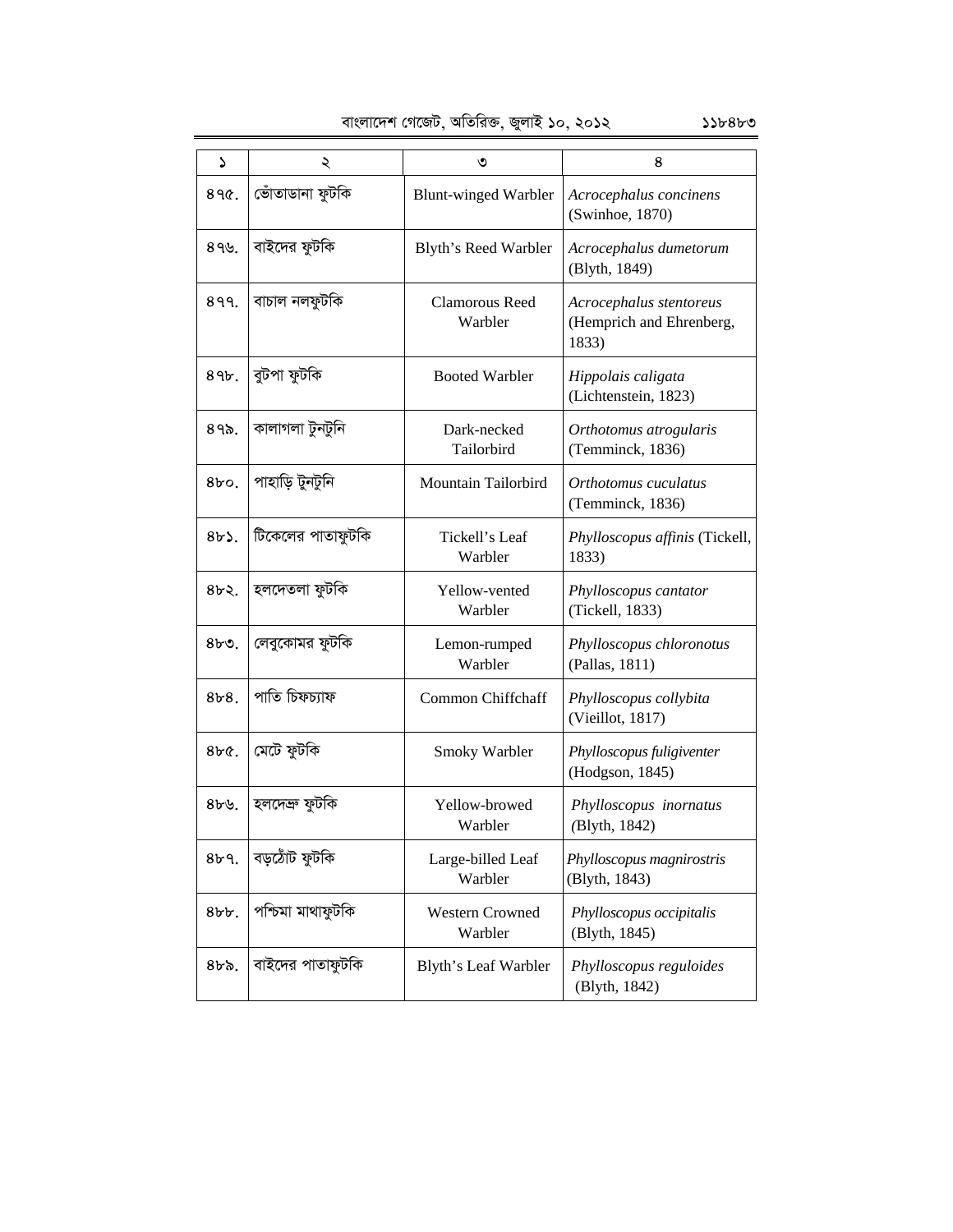### $55b8b8$  বাংলাদেশ গেজেট, অতিরিক্ত, জুলাই ১০, ২০১২

| S                  | ২                | ৩                                          | 8                                                 |
|--------------------|------------------|--------------------------------------------|---------------------------------------------------|
| $80$ ი.            | রাড্ডির ফুটকি    | Radde's Warbler                            | Phylloscopus schwarzi<br>(Radde, 1863)            |
| $8\delta$ ১.       | ধলাচোখ ফুটকি     | White-spectacled<br>Warbler                | Seicercus affinis (Hodgson,<br>1854)              |
| $8o$ ২.            | সবুজচান্দি ফুটকি | Green-crowned<br>Warbler                   | Seicercus burkii (Burton,<br>1836)                |
| 850.               | লালচান্দি ফুটকি  | Chestnut-crowned<br>Warbler                | Seicercus castaniceps<br>(Hodgson, 1845)          |
| 858.               | মেটেচান্দি ফুটকি | Grey-crowned<br>Warbler                    | Seicercus tephrocephalus<br>(Anderson, 1871)      |
| $8\delta$ :        | হুইসলারের ফুটকি  | Whistler's Warbler                         | Seicercus whistleri<br>(Ticehurst, 1925)          |
| $8\delta$ ৬.       | মেটেমুখোশ ফুটকি  | Grey-hooded Warbler                        | Seicercus xanthoschistos<br>(Gray and Gray, 1846) |
| 859.               | হলদেপেট ফুটকি    | Yellow-bellied<br>Warbler                  | Abroscopus superciliaris<br>(Blyth, 1859)         |
| $8$ $b$ .          | দাগি ঘাসপাখি     | <b>Striated Grassbird</b>                  | Megalurus palustris<br>(Horsfield, 1821)          |
| $8$ ৯৯.            | বাংলা ঘাসপাখি    | Rufous-rumped<br>Grassbird                 | Graminicola bengalensis<br>(Jerdon, 1863)         |
| $\&00.$            | হলদেগলা পেঙ্গা   | Yellow-throated<br>Laughingthrush          | Garrulax galbanus (Godwin-<br>Austen, 1874)       |
| ৫০১.               | ধলাঝুঁটি পেঙ্গা  | White-crested<br>Laughingthrush            | Garrulax leucolophus<br>(Hardwicke, 1815)         |
| ৫০২.               | ছোট মালাপেঙ্গা   | <b>Lesser Necklaced</b><br>Laughingthrush  | Garrulax monileger<br>(Hodgson, 1836)             |
| $\mathfrak{C}$ 09. | বড় মালাপেঙ্গা   | <b>Greater Necklaced</b><br>Laughingthrush | Garrulax pectoralis<br>(Gould, 1836)              |
| $\&$ 08.           | লালঘাড় পেঙ্গা   | Rufous-necked<br>Laughingthrush            | Garrulax ruficollis<br>(Jardine and Selby, 1838)  |
| coc.               | অ্যাবটের ছাতারে  | Abbott's Babbler                           | Malacocincla abbotti<br>(Hlyth, 1845)             |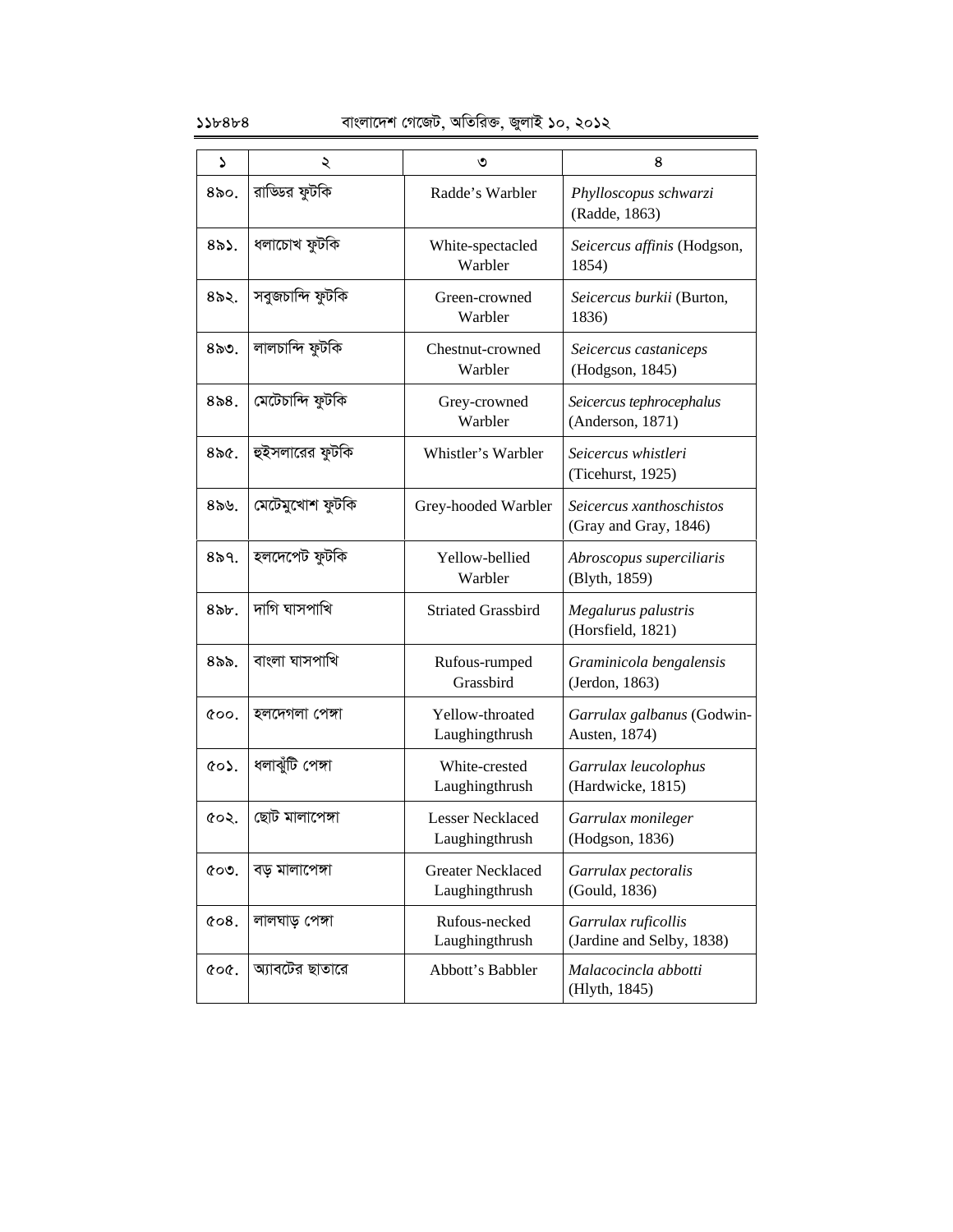| বাংলাদেশ গেজেট, অতিরিক্ত, জুলাই ১০, ২০১২ |  |  |  |
|------------------------------------------|--|--|--|
|                                          |  |  |  |
|                                          |  |  |  |

| বাংলাদেশ গেজেট, অতিরিক্ত, জুলাই ১০, ২০১২<br>১১৮৪৮৫ |                      |                                       |                                                |  |  |
|----------------------------------------------------|----------------------|---------------------------------------|------------------------------------------------|--|--|
| ډ                                                  | ২                    | ৩                                     | 8                                              |  |  |
| ৫০৬.                                               | দাগিগলা ছাতারে       | Spot-throated Babbler                 | Pellorneum albiventre<br>(Godwin-Austen, 1877) |  |  |
| GO9.                                               | গলাফোলা ছাতারে       | <b>Puff-throated Babbler</b>          | Pellorneum ruficeps<br>(Swainson, 1832)        |  |  |
| cob.                                               | খয়রাবুক ছাতারে      | <b>Buff-breasted Babbler</b>          | Pellorneum tickelli<br>(Blyth, 1859)           |  |  |
| ৫০৯.                                               | তিলাবুক কাস্তেছাতারে | Spot-breasted<br>Scimitar Babbler     | Pomatorhinus erythrocnemis<br>(Gould, 1863)    |  |  |
| 650.                                               | বড় কাস্তেছাতারে     | Large Scimitar<br><b>Babbler</b>      | Pomatorhinus hypoleucos<br>(Blyth, 1844)       |  |  |
| $\circ$                                            | লালঠোঁট কাস্তেছাতারে | Red-billed Scimitar<br><b>Babbler</b> | Pomatorhinusochraciceps<br>(Walden, 1873)      |  |  |
| 632.                                               | ধলাব্রু কাস্তেছাতারে | White-browed<br>Scimitar Babbler      | Pomatorhinus Schisticeps<br>(Hodgson, 1836)    |  |  |
| $\mathcal{C}$                                      | মেটেগলা ছাতারে       | Grey-throated Babbler                 | Stachyris nigriceps (Blyth,<br>1844)           |  |  |
| 658.                                               | লালকপাল ছাতারে       | Rufous-fronted<br><b>Babbler</b>      | Stachyris rufifrons (Hume,<br>1873)            |  |  |
| 656.                                               | দাগি তিতছাতারে       | Striped Tit-Babbler                   | macronous gularis<br>(Horsfield, 1822)         |  |  |
| ৫১৬.                                               | লালটুপি ছাতারে       | Chestnut-capped<br><b>Babbler</b>     | Timalia pileata (Horsfield,<br>1821)           |  |  |
| GS9.                                               | হলদেচোখ ছাতারে       | Yellow-eyed Babbler                   | Chrysomma sinense (Gmelin,<br>1789)            |  |  |
| Q                                                  | দাগি ছাতারে          | <b>Striated Babbler</b>               | Turdoides earlei<br>(Blyth, 1844)              |  |  |
| ৫১৯.                                               | বন ছাতারে            | Jungle Babbler                        | Turdoide striatus (Dumont,<br>1823)            |  |  |
| ৫২০.                                               | ধলামুখোশ ছাতারে      | White-hooded<br><b>Babbler</b>        | Gampsorhynchus rufulus<br>(Blyth, 1844)        |  |  |
| ৫২১.                                               | নেপালি ফুলভেটা       | Nepal Fulvetta                        | Alcippe nipalensis (Hodgson,<br>1837)          |  |  |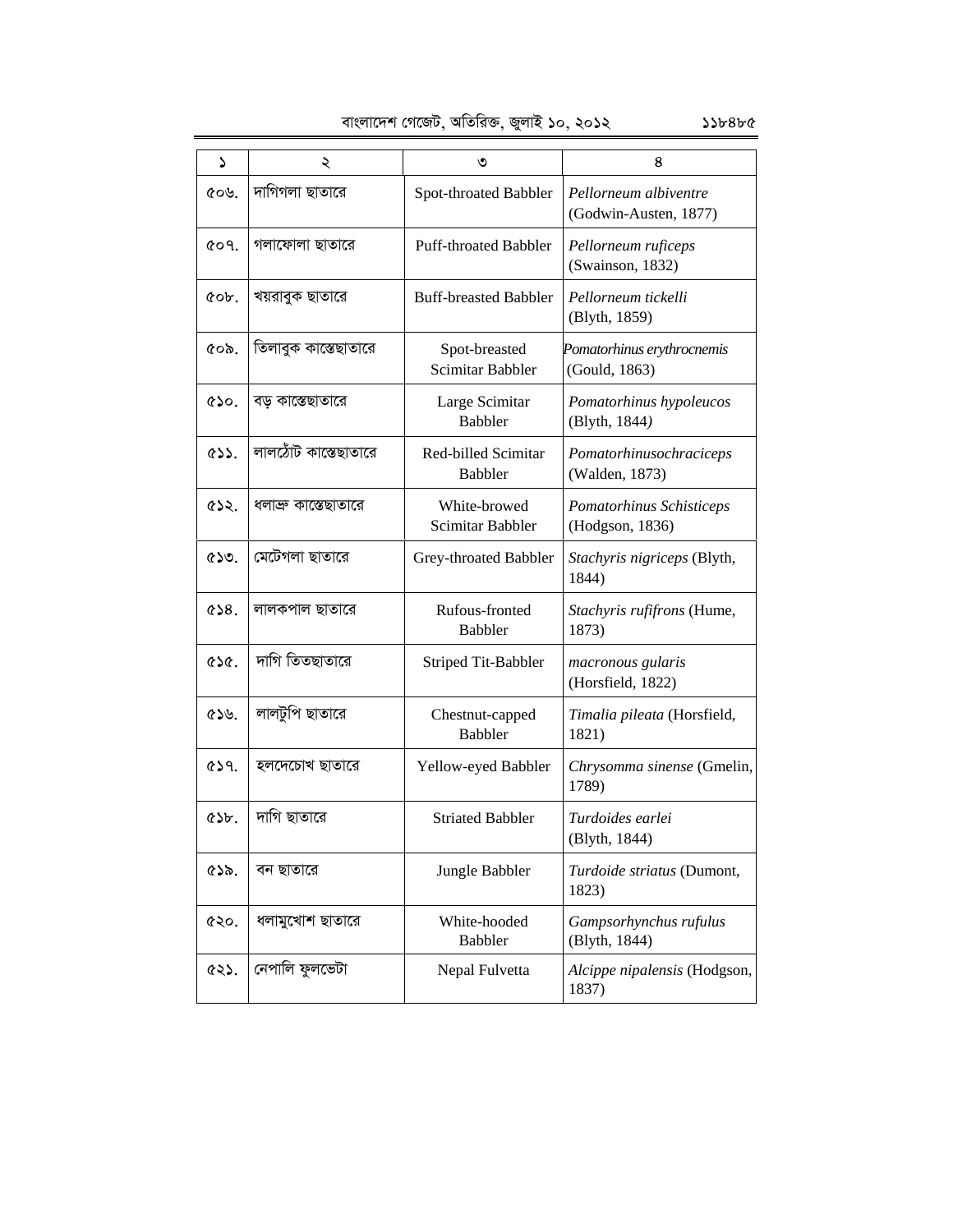### $\delta$ ১১৮৪৮৬ বাংলাদেশ গেজেট, অতিরিক্ত, জুলাই ১০, ২০১২

| د    | ২                      | ৩                                           | 8                                            |
|------|------------------------|---------------------------------------------|----------------------------------------------|
| ৫২২. | খয়রাগাল ফুলভেটা       | Brown-cheeked<br>Fulvetta                   | Alcippe poioicephala (Jerdon,<br>1844)       |
| ৫২৩. | ল্যাঞ্জা সিবিয়া       | Long-tailed Sibia                           | Heterophasia picaoides<br>(Hodgson, 1839)    |
| &8.8 | দাগি উহিনা             | <b>Striated Yuhina</b>                      | Yuhina castaniceps<br>(Moore, 1854)          |
| ৫২৫. | কালাগাল উহিনা          | <b>Black-chinned Yuhina</b>                 | Yuhina nigrimenta<br>(Blyth, 1845)           |
| ৫২৬. | ধলাপেট উহিনা           | White-bellied Yuhina                        | Erpornis zantholeuca<br>(Blyth, 1844)        |
| ৫২৭. | বড় লালমাথা টিয়াঠুঁটি | <b>Greater Rufous-</b><br>headed Parrotbill | Paradoxornis ruficeps (Blyth,<br>1842)       |
| QQb. | ছোট ধলাগলা             | <b>Lesser Whitethroat</b>                   | Sylvia curruca<br>(Linnaeus, 1758)           |
| ৫২৯. | অৰ্ফিয়ান ফুটকি        | Orphean Warbler                             | Sylvia hortensis<br>(Gmelin, 1789)           |
|      |                        | পরিবার-এলাওডিডি<br>(Alaudidae)              |                                              |
| ৫৩০. | বাংলা ঝাড়ভরত          | Bengal Bush Lark                            | Mirafra assamica (Horsfield,<br>1840)        |
| ৫৩১. | সুরেলা ঝাড়ভরত         | <b>Singing Bush Lark</b>                    | Mirafra contillans<br>(Blyth, 1845)          |
| ৫৩২. | মেটেচান্দি চড়ুইভরত    | Ashy-crowned<br>Sparrow-Lark                | Eremopterix griseus (Scopoli,<br>1786)       |
| ৫৩৩. | হিউমের ভোতাভরত         | Hume's Short-toed<br>Lark                   | Calandrella acutirostris<br>(Hume, 1873)     |
| C3.  | বড় ভোতাভরত            | <b>Greater Short-toed</b><br>Lark           | Calandrella brachydactyla<br>(Leisler, 1814) |
| ৫৩৫. | বালি ভরত               | Sand Lark                                   | Calandrella raytal<br>(Blyth, 1845)          |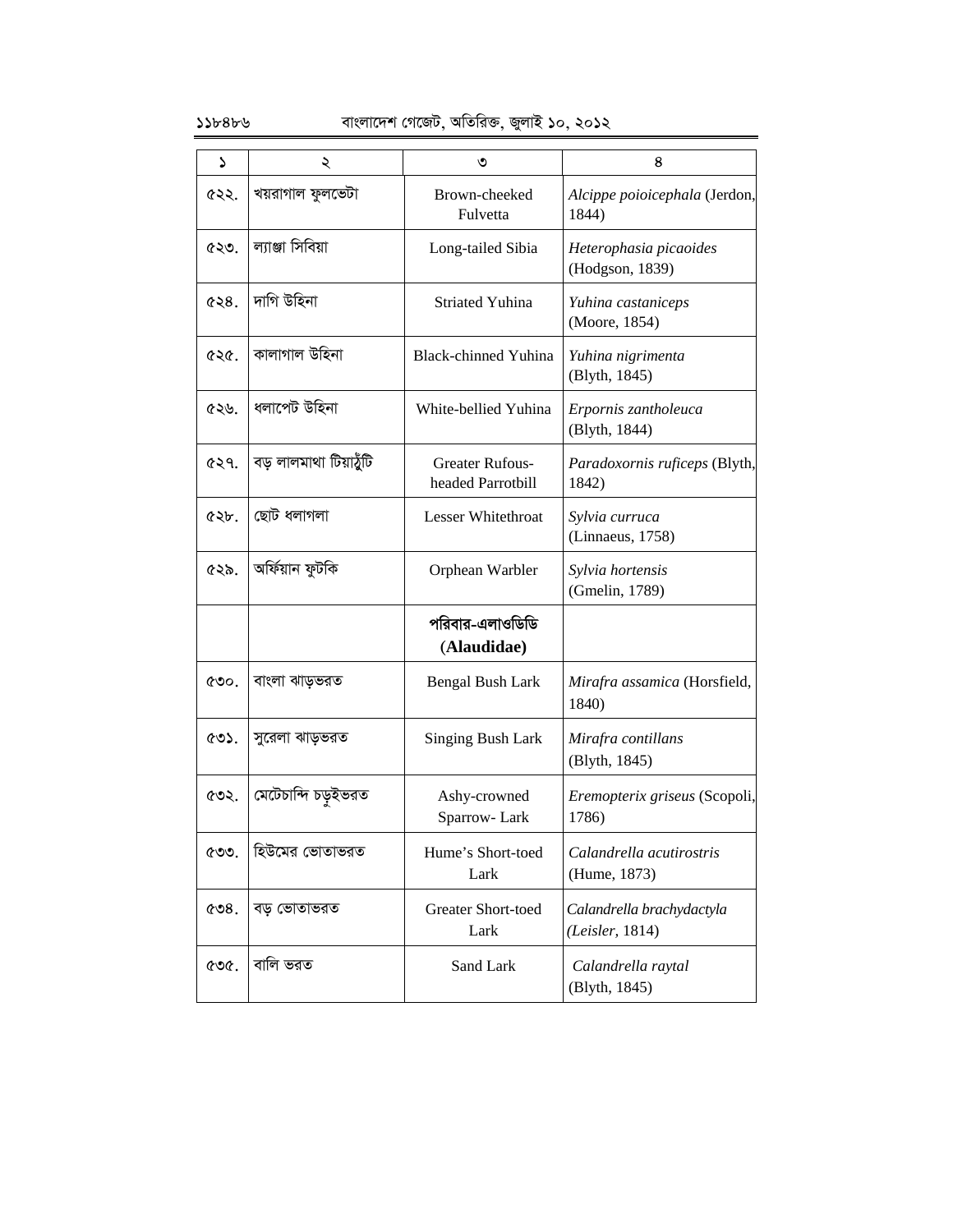| $\mathbf{v}$ | ২                  | ৩                                      | 8                                                    |
|--------------|--------------------|----------------------------------------|------------------------------------------------------|
|              |                    | পরিবার-নেক্টারিনিডি<br>(Nectariniidae) |                                                      |
| ৫৩৬.         | ঠোটমোটা ফুলঝুরি    | Thick-billed<br>Fowerpecker            | Dicaeum agile<br>(Tickell, 1833)                     |
| ৫৩৭.         | হলদেতলা ফুলঝুরি    | Yellow-vented<br>Flowerpecker          | Dicaeum chrysorrheum<br>(Temminck and Laugier, 1829) |
| $\circ$      | নিরল ফুলঝুরি       | Plain Flowerpecker                     | Dicaeum concolor<br>(Jerdon, 1840)                   |
| ৫৩৯.         | লালপিঠ ফুলঝুরি     | Scarlet-backed<br>Flowerpecker         | Dicaeum cruentatum<br>(Linnaeus, 1758)               |
| 080.         | মেটেঠোঁট ফুলঝুরি   | Pale-billed<br>Flowerpecker            | Dicaeumerythrorhynchos<br>(Latham, 1790)             |
| <b>¢8).</b>  | লালবুক ফুলঝুরি     | Fire-breasted<br>Flowerpecker          | Dicaeum ignipectus<br>(Blyth, 1842)                  |
| ৫৪২.         | হলদেপেট ফুলঝুরি    | Yellow-bellied<br>Flowerpecker         | Dicaeum melanoxanthum<br>(Blyth, 1843)               |
| ৫৪৩.         | কমলাপেট ফুলঝুরি    | Orange-bellied<br>Flowerpecker         | Dicaeum trigonostigma<br>(Scopoli, 1786)             |
| <b>¢88.</b>  | চুনিমূখি মৌটুসি    | Ruby-cheeked<br>Sunbird                | Chalcoparia singalensis<br>(Gmelin, 1789)            |
| <b>¢8¢.</b>  | বেগুনি গলা মৌটুসি  | Purple-throated<br>Sunbird             | Leptocoma sperata<br>(Linnaeus, 1766)                |
| 89.          | বেগুনিকোমর মৌটুসি  | Purple-rumped<br>Sunbird               | Leptocoma zeylonica<br>(Linnaeus, 1766)              |
| G89.         | বেগুনি মৌটুসি      | Purple Sunbird                         | Cinnyris asiaticus<br>(Latham, 1790)                 |
| 68b.         | জলপাইপিঠ মৌটুসি    | Olive-backed                           | Cinnyris jugularis (Linnaeus,<br>1766)               |
| $68$ .       | বেগমগোল্ডের মৌটুসি | Mrs. Gould's Sunbird                   | Aethopyga gouldiae (Vigors,<br>1831)                 |
| 000          | লাললেজ মৌটুসি      | Fire-tailed Sunbird                    | Aethopyga ignicauda<br>(Hodgson, 1836)               |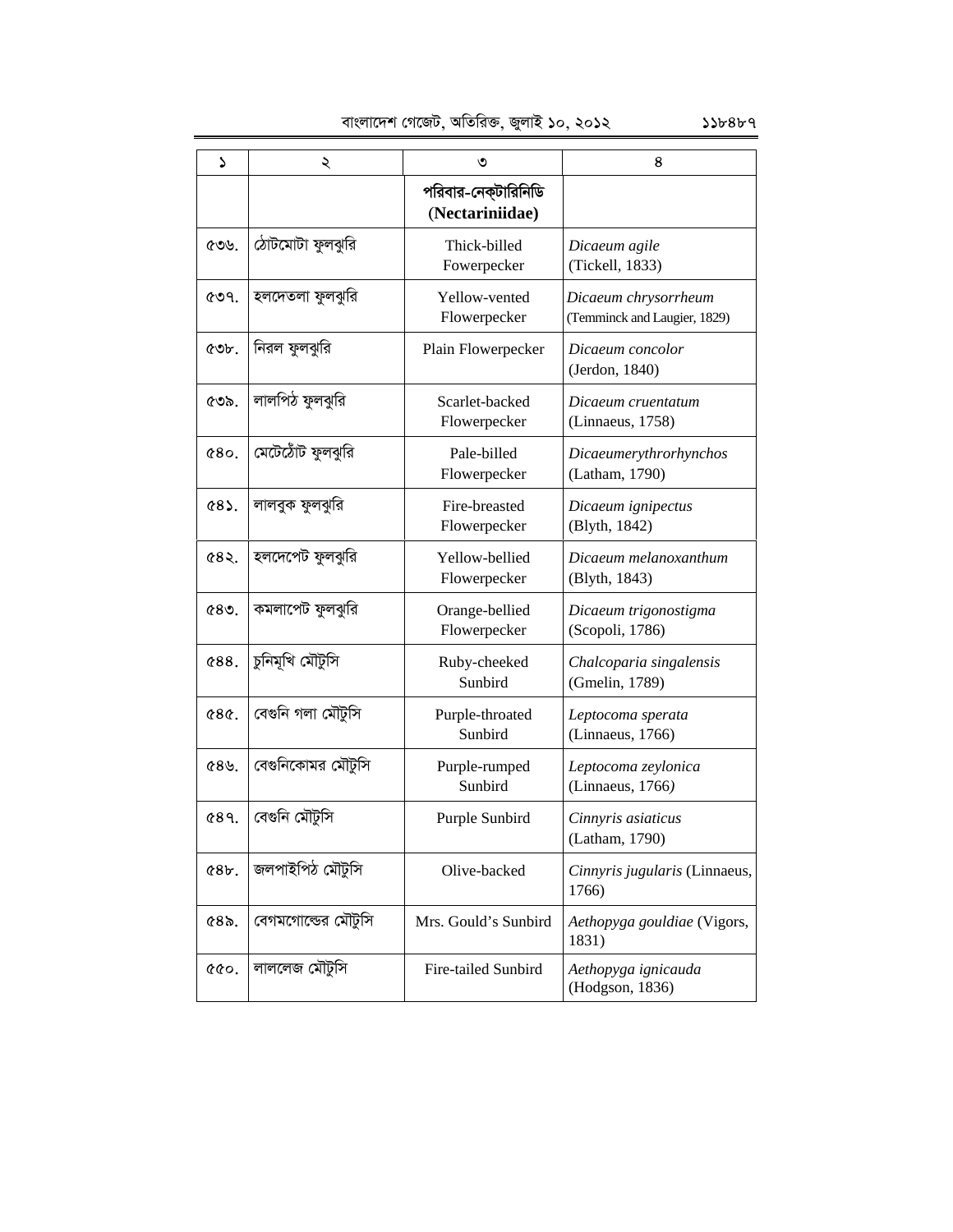### $\delta$ ১১৮৪৮ $\epsilon$  + 11848 চাংলাদেশ গেজেট, অতিরিক্ত, জুলাই ১০, ২০১২

| ډ                       | ২                | ৩                            | 8                                           |
|-------------------------|------------------|------------------------------|---------------------------------------------|
| <b>৫৫১.</b>             | সবুজলেজ মৌটুসি   | Green-tailed Sunbird         | Aethopyga nipalesis<br>(Hodgson, 1836)      |
| <b>ccs.</b>             | সিঁদুরে মৌটুসি   | Crimson Sunbird              | Aethopyga siparaja<br>(Raffles, 1822)       |
| ৫৫৩.                    | ছোট মাকড়মার     | Little spiderhunter          | Arachnothera longirostra<br>(Latham, 1790)  |
| 008.                    | দাগি মাকড়মার    | <b>Streaked Spiderhunter</b> | Arachnothera magna<br>(Hodgson, 1836)       |
|                         |                  | পরিবার-পাসেরিডি              |                                             |
|                         |                  | (Passeridae)                 |                                             |
| <b>&amp;&amp;&amp;.</b> | ইউরেশিও গাছচড়ই  | Eruasian Tree<br>Sparrow     | Passer montanus (Linnaeus,<br>1758)         |
| ৫৫৬.                    | বন খঞ্জন         | <b>Forest Wagtail</b>        | Dendronanthus indicus<br>(Gmelin, 1789)     |
| <b>৫৫৭.</b>             | মেটে খঞ্জন       | Grey Wagtail                 | Motacilla cinerea<br>(Tunstall, 1771)       |
| @b.                     | সিট্রিন খঞ্জন    | Citrine Wagtail              | <i>Motacilla citreola</i> (Pallas,<br>1776) |
| ৫৫৯.                    | ধলাক্ৰু খঞ্জন    | White-browed<br>Wagtail      | Motacilla madaraspatensis<br>(Gmelin, 1789) |
| ৫৬০.                    | তামাটে তুলিকা    | <b>Tawny Pipit</b>           | Anthus campestris (Linnaeus,<br>1758)       |
| ৫৬১.                    | লালগলা তুলিকা    | Red-throated Pipit           | Anthus cervinus<br>(Pallas, 1811)           |
| ৫৬২.                    | বাইদের তুলিকা    | Blyth's Pipit                | Anthus godlewskii<br>(Taczanowski, 1876)    |
| ৫৬৩.                    | জলপাইপিঠ তুলিকা  | Olive-backed Pipit           | Anthus hodgsoni (Richmond,<br>1907)         |
| ৫৬ $8.$                 | রিচার্ডের তুলিকা | Richard's Pipit              | Anthus richardi<br>(Vieillot, 1818)         |
| ৫৬৫.                    | গোলাপি তুলিকা    | <b>Rosy Pipit</b>            | Anthus roseatus<br>(Blyth, 1847)            |
| ৫৬৬.                    | বাংলা বাবুই      | Black-breasted<br>Weaver     | Ploceus bengalensis<br>(Linnaeus, 1766)     |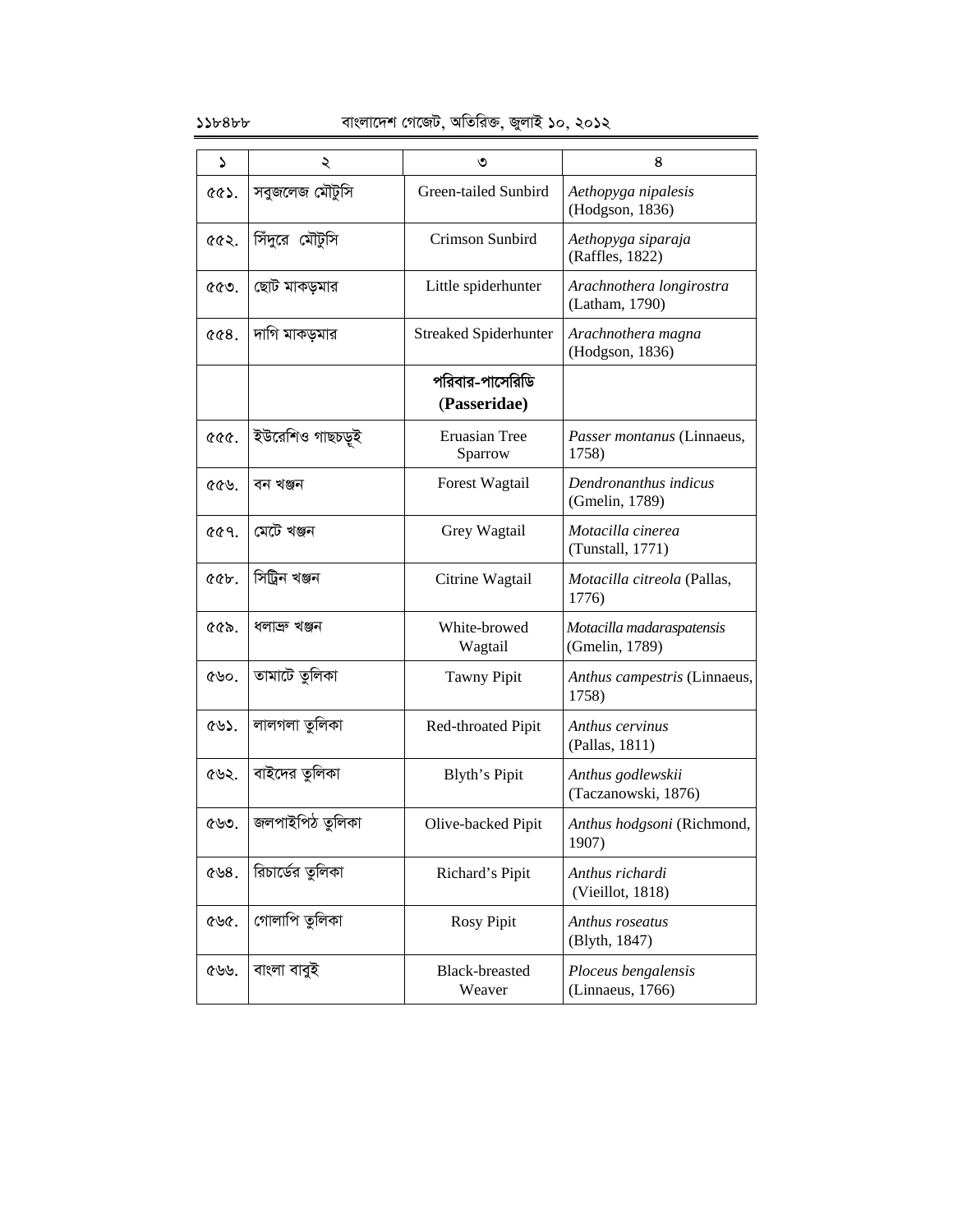| বাংলাদেশ গেজেট, অতিরিক্ত, জুলাই ১০, ২০১২ | ১১৮৪৮৯ |
|------------------------------------------|--------|
|------------------------------------------|--------|

| $\mathbf{v}$ | ২                | ৩                                    | 8                                       |
|--------------|------------------|--------------------------------------|-----------------------------------------|
| 699.         | দাগি বাবুই       | <b>Streaked Weaver</b>               | Ploceus manyar (Horsfield,<br>1821)     |
| ৫৬৮.         | দেশি বাবুই       | Baya Weaver                          | Ploceus philippinus<br>(Linnaeus, 1766) |
| ৫৬৯.         | লাল মামুনিয়া    | <b>Red Avadavat</b>                  | Amandaya amandaya<br>(Linnaeus, 1758)   |
| <b>090.</b>  | ৰ্টোমলীৱ শিন্য   | <b>Indian Silverbill</b>             | Lonchura malabarica<br>(Linnaeus, 1758) |
| <b>692.</b>  | কালামাথা মুনিয়া | <b>Black-headed Munia</b>            | Lonchura malacca (Linnaeus,<br>1766)    |
| ৫৭২.         | তিলা মুনিয়া     | Scaly-breasted Munia                 | Lonchura punctulata<br>(Linnaeus, 1758) |
| CQQ          | ধলাকোমর মুনিয়া  | White-rumped Munia                   | Lonchura striata<br>(Linnaeus, 1766)    |
|              |                  | পরিবার-ফ্রিংগিলিডি<br>(Fringillidae) |                                         |
| G98.         | পাতি তুতি        | Common Rosefinch                     | Carpodacus erythrinus<br>(Pallas, 1770) |
| ৫৭৫.         | হলদেবুক চটক      | Yellow-breasted<br><b>Bunting</b>    | Emberiza aureola<br>(Pallas, 1773)      |
| ৫৭৬.         | লালকান চটক       | Cheastnut-eared<br><b>Bunting</b>    | Emberiza fucata<br>(Pallas, 1776)       |
| <b>699.</b>  | ক্ষদে চটক        | <b>Little Bunting</b>                | Emberiza pusilla<br>(Pallas, 1776)      |
| 69b.         | কালামুখ চটক      | <b>Black-faced Bunting</b>           | Emberiza spodocephala<br>(Pallas, 1776) |

# **¯Íb¨cvqx (Mammals)**

|    |      | বৰ্গ-প্ৰোবোসিডিয়া<br>(Proboscidea)<br>পরিবার-এলিপ্যান্টিডি<br>(Elephantidae) |                                     |
|----|------|-------------------------------------------------------------------------------|-------------------------------------|
| ۵. | হাতি | Elephant                                                                      | Elephas maximus (Linnaeus,<br>1758) |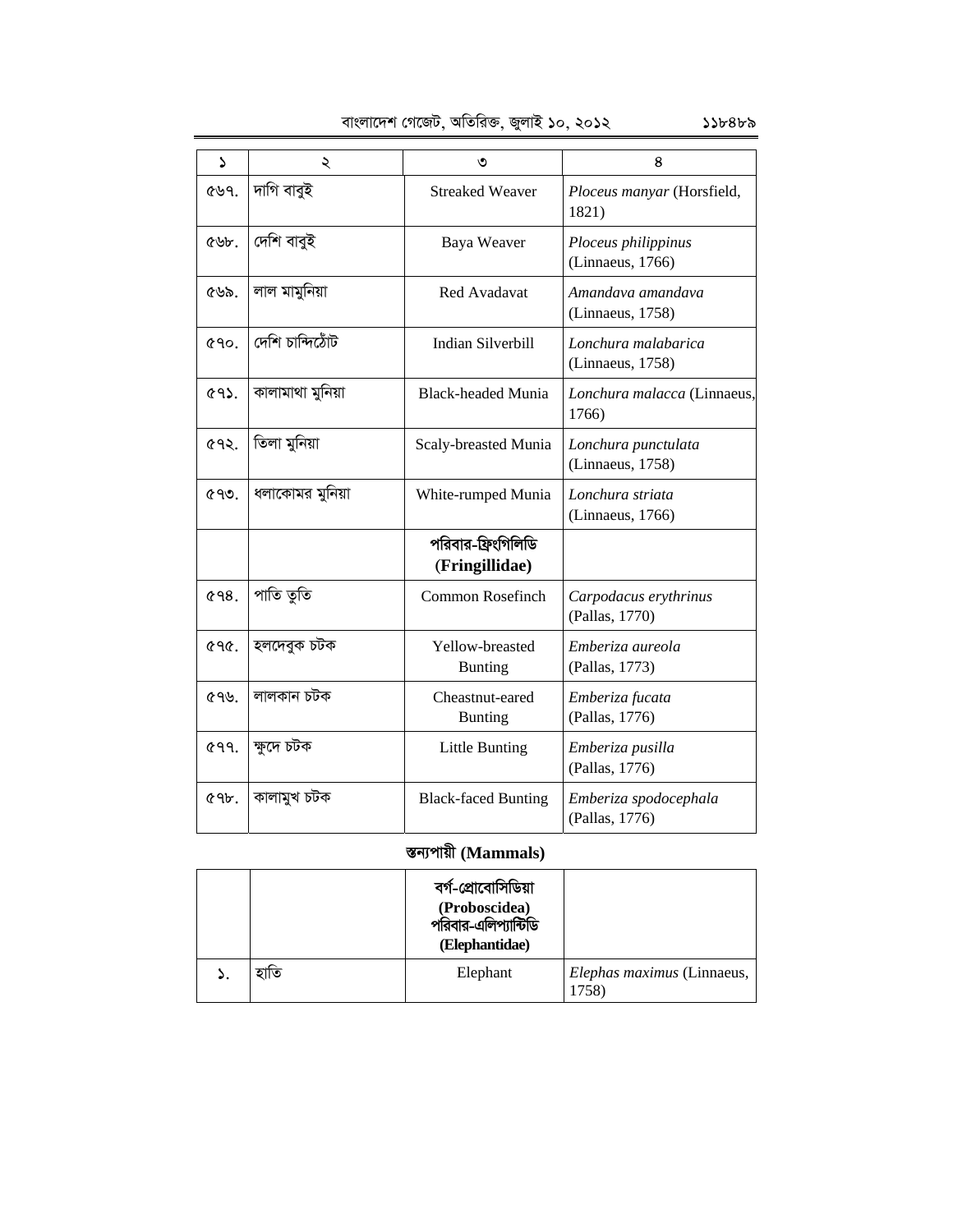| S         | ২                                  | ৩                                                                     | 8                                                   |
|-----------|------------------------------------|-----------------------------------------------------------------------|-----------------------------------------------------|
|           |                                    | বর্গ-সিরেনিয়া (Sirenia)<br>পরিবার-ডুগংগিডি<br>(Dungongidae)          |                                                     |
| ২.        | ডুগং                               | Dugong                                                                | Dugong dugon<br>(Miiller, 1776)                     |
|           |                                    | বৰ্গ-স্কেন্ডেন্সিয়া<br>(Scandentia)<br>পরিবার-টুপাইডি<br>(Tupaiidae) |                                                     |
| $\circ$ . | গেছো চুঁছো/চিকা                    | <b>Tree Shrew</b>                                                     | Tupaia belangeri (Wagner,<br>1841)                  |
|           |                                    | বৰ্গ-প্ৰাইমেট্স<br>(Primates)<br>পরিবার-লরিডি<br>(Loridae)            |                                                     |
| 8.        | লজ্জাবতী বানর                      | <b>Bengal Slow Loris</b>                                              | Nycticebus bengalensis<br>(Lacipede, 1800)          |
|           |                                    | পরিবার-সার্কোপিথেসিডি<br>(Cercopithecidae)                            |                                                     |
| Q.        | রেসাস বানর                         | <b>Rhesus Macaque</b>                                                 | Macaca mulatta<br>(Zimmeramann, 1780)               |
| ৬.        | খাটোলেজি বানর                      | <b>Stumptailed Macaque</b>                                            | Macaca arctoides (Geoffory<br>Saint-Hillaire, 1830) |
| ٩.        | আসামি বানর                         | Assamese Macaque                                                      | Macaca assamensis<br>(Mc Clelland, 1840)            |
| ৮.        | কাঁকড়াভুক বানর/<br>লম্বালেজি বানর | Crab-eating/Long-<br>tailed Macaque                                   | Macaca fascicularis<br>(Raffles, 1821)              |
| ৯.        | উল্টোলেজি বানর                     | Pig-tailed Macaque                                                    | Macaca leonina<br>(Blyth, 1863)                     |
|           |                                    | পরিবার-কুলুবিডি<br>(Colobidae)                                        |                                                     |
| ১০.       | বড় হনুমান/হনুমান লাঙ্গুর          | Common Langur                                                         | Semnopithecus entellus<br>(Dufresne, 1797)          |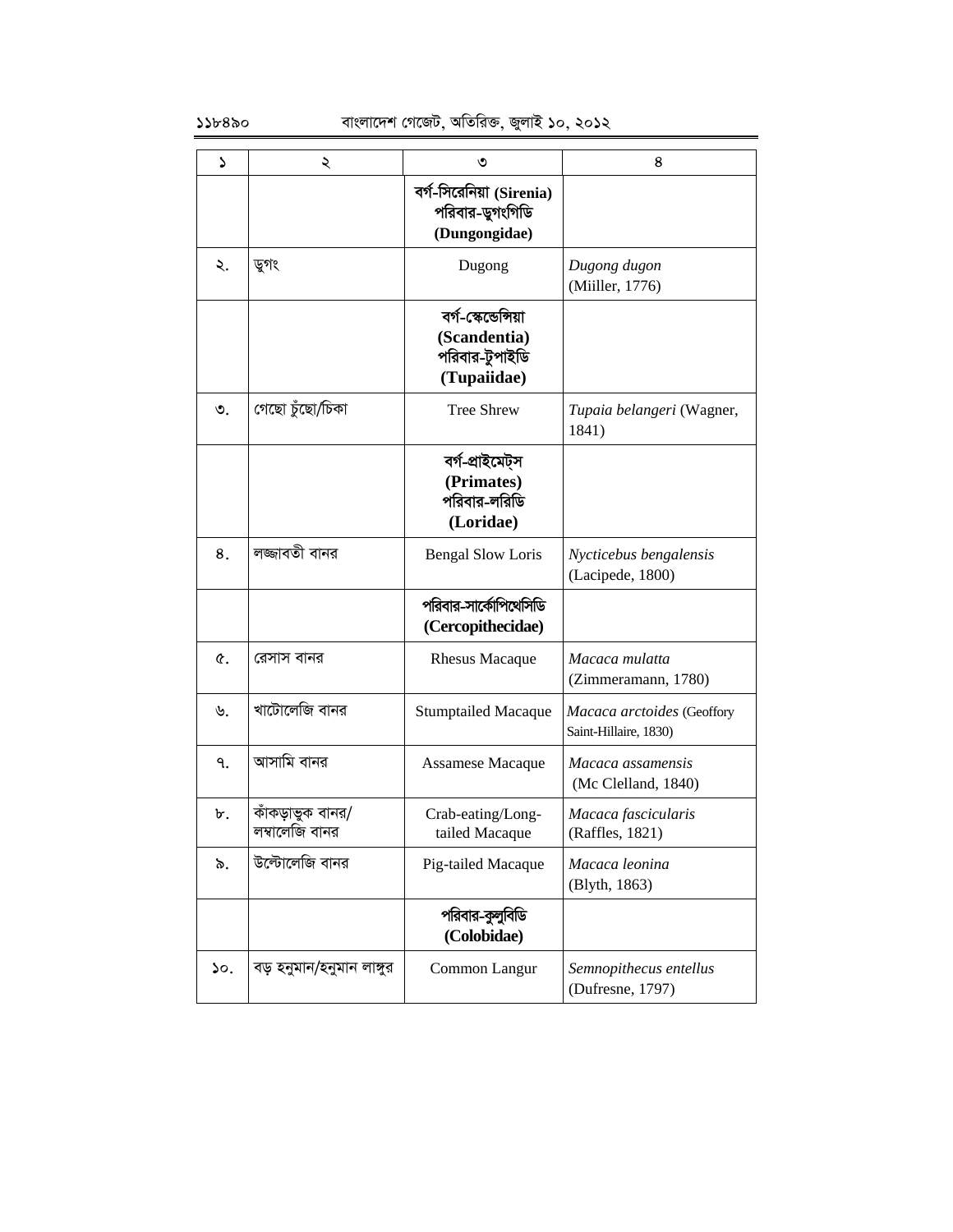| ډ               | ২                                   | ৩                                                            | 8                                                                          |
|-----------------|-------------------------------------|--------------------------------------------------------------|----------------------------------------------------------------------------|
| 33.             | চশমাপরা হনুমান/<br>ফেইরিস হনুমান    | Phayre's Leaf Langur                                         | Trachypithecus phayerei<br>(Blyth, 1847)                                   |
| ১২.             | মুখপোড়া হনুমান/ টুপিপড়া<br>হনুমান | Capped Langur                                                | Trachypithecus pileatus<br>(Blyth, 1843) )                                 |
|                 |                                     | পরিবার-হাইলোবাটিডি<br>(Hylobatidae)                          |                                                                            |
| 50.             | উল্লুক/হুলোক গিবন                   | Hoolock Gibbon                                               | <b>Bunopithecus</b> hoolock<br>(Buchenan, Pollitzer and<br>Mootnick, 1983) |
|                 |                                     | বর্গ-রুডেন্সিয়া (Rodentia)<br>পরিবার-সিওরিডি<br>(Sciuridae) |                                                                            |
| 58.             | প্যালাস কাঠবিড়ালী                  | Pallas's Squirrel                                            | Callosciurus erythraeus<br>(Pallas, 1779)                                  |
| 36.             | ইরাভাদি কাঠবিড়ালী                  | <b>Irrawaddy Squirrel</b>                                    | Callosciurus pygerythrus<br>(I. Geoffroy Saint Hilaric,<br>1831)           |
| $\mathcal{Y}$ . | কমলাপেট কাঠবিড়ালী                  | Orange-bellied<br>Himalayan Squirrel                         | Dremomyss lokriah<br>(Hodgson, 1836)                                       |
| 29.             | ত্ৰিৱেখা কাঠবিড়ালী                 | Three-striped Palm<br>Squirrel                               | Funambulus palmarum<br>(Linnaeus, 1736)                                    |
| $\mathcal{F}$ . | পঞ্চরেখা কাঠবিড়ালী                 | Five-striped Palm<br>Squirrel                                | Funambulus pennantii<br>(Wroughton, 1905)                                  |
| ১৯.             | হজসনের উড়ন্ত<br>কাঠবিড়ালী         | Hodgson's Flying<br>Squirrel                                 | Petaurista magnificus<br>(Hodgson, 1836)                                   |
| ২০.             | লাল উড়স্ত কাঠবিড়ালী               | <b>Red Giant Flying</b><br>Squirrel                          | Petaurista petaurista (Pallas,<br>1779)                                    |
| ২১.             | বড় কাঠবিড়ালী                      | Malayan Giant Squirrel                                       | Ratufa bicolor (Sparrmann,<br>1876)                                        |
|                 |                                     | পরিবার-হিস্ট্রিসিডি<br>(Hystricidae)                         |                                                                            |
| ২২.             | তুলিলেজি সজারু                      | <b>Brush-tailed Porcupine</b>                                | Atherurus macrourus<br>(Linnaeus, 1758)                                    |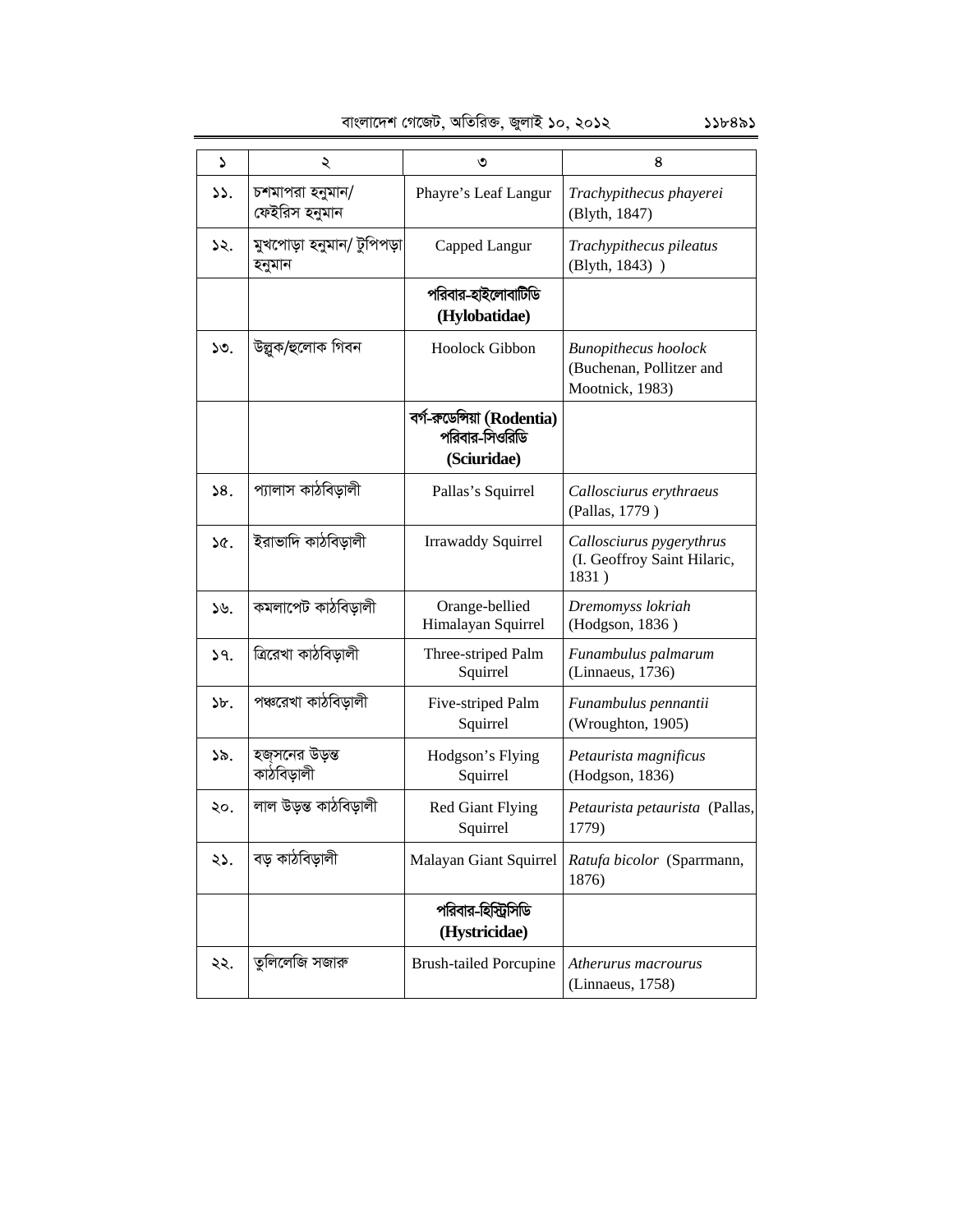### $\frac{1}{2}$ ১১৮৪৯২ বাংলাদেশ গেজেট, অতিরিক্ত, জুলাই ১০, ২০১২

| د   | ২                                  | ৩                                                                        | 8                                            |
|-----|------------------------------------|--------------------------------------------------------------------------|----------------------------------------------|
| ২৩. | ঝুঁটিধর সজারু                      | <b>Indian Crested</b><br>Porcupine                                       | Hystrix indica<br>(Kerr, 1792)               |
|     |                                    | বৰ্গ-লেগুমোৰ্ফা<br>(Lagomorpha) পরিবার-<br>লেপুরিডি (Leporidae)          |                                              |
| ২8. | হিপসিড খরগোশ                       | <b>Hipsid Hare</b>                                                       | Caprolagus hispidus<br>(Pearson, 1839)       |
| ২৫. | কালোগ্রীব খরগোশ                    | <b>Rufous-tailed Hare</b>                                                | Lepus nigricollis<br>(F. Cuvier, 1823)       |
|     |                                    | বর্গ-কাইরোস্টেরা<br>(Chiroptera) পরিবার-<br>টেরুপুরিডি<br>(Pteropodidae) |                                              |
| ২৬. | খৰ্বনাসা কলাবাদুড়                 | <b>Short-nosed Fruit Bat</b>                                             | Cynopterus sphinx (Vahl,<br>1797)            |
| ২৭. | কলাবাদুড়/ইন্ডিয়ান খেচর<br>শিয়াল | <b>Indian Flying Fox</b>                                                 | Pteropus giganteus<br>(Briinnich, 1782)      |
| ২৮. | ধলা কলাবাদুড়/ তামাটে<br>ফলা বাদুর | <b>Fulvous Fruit Bat</b>                                                 | Rousettus leschenaultii<br>(Desmarest, 1820) |
|     |                                    | পরিবার-রাইনোলুপিডি<br>(Rhinolophidae)                                    |                                              |
| ২৯. | মাঝারী অশ্বখুর বাদুড়              | Intermediate<br>Horseshoe Bat                                            | Rhinolophus affinis<br>(Horsfield, 1723)     |
| ৩০. | ব্লাইথ্স অশ্বখুর বাদুড়            | Blyth's Horseshoe Bat                                                    | Rhinolophus lepidus (Blyth,<br>1844)         |
| ৩১. | লোমশ অশ্বখুর বাদুড়                | Wolly Horseshoe Bat                                                      | Rhinolophus luctus<br>(Temminck, 1835)       |
| ৩২. | হর্সফিল্ড অশ্বখুর বাদুড়           | Horsfied's Horseshoe<br>Bat                                              | Rhinolophus pearsonii<br>(Horsfield, 1851)   |
| ৩৩. | নেপাল অশ্বখুর বাদুড়               | Nepalese Horseshoe<br><b>B</b> at                                        | Rhinolophus subbadius<br>(Blyth, 1844)       |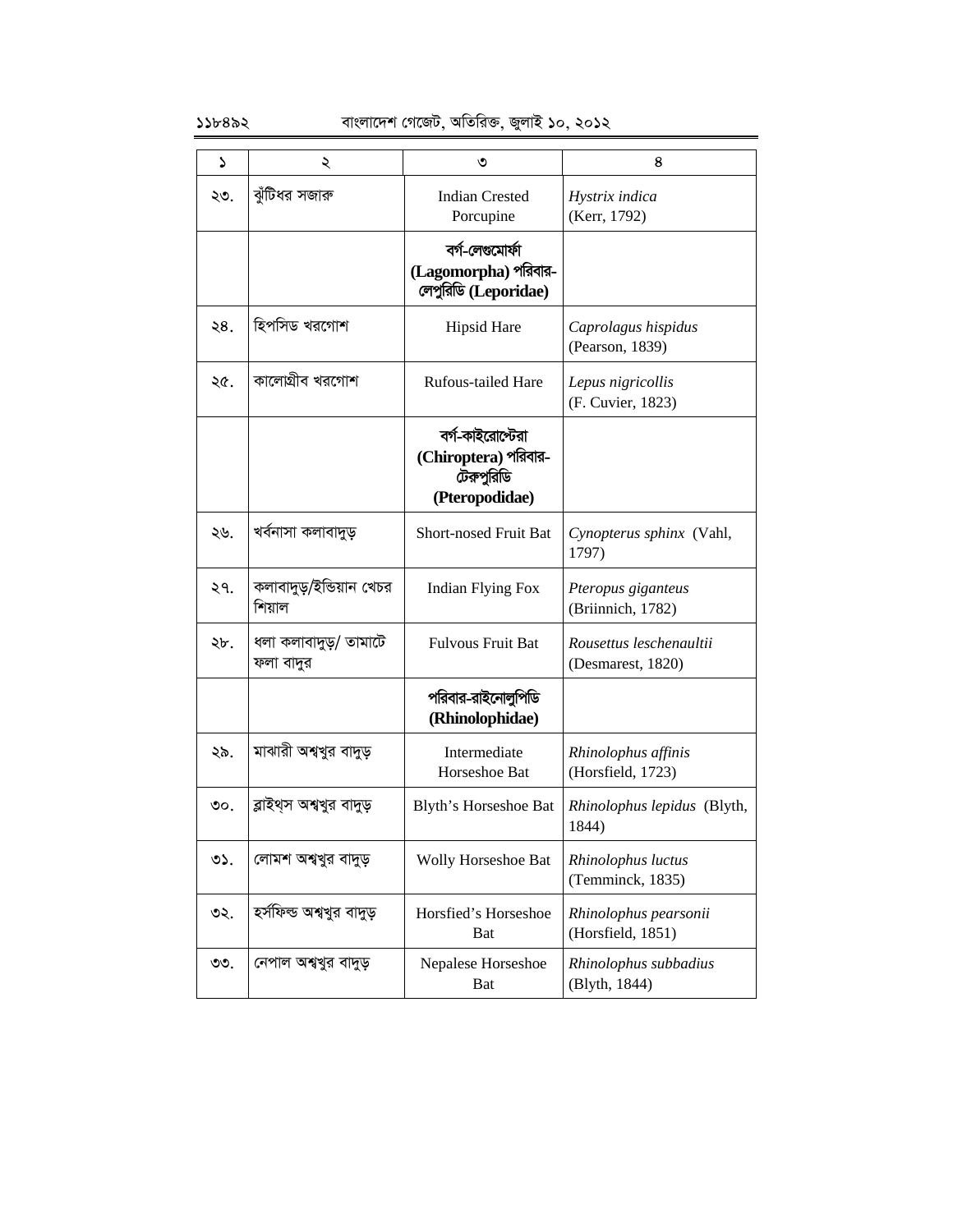| ډ            | ২                            | ৩                                         | 8                                                     |
|--------------|------------------------------|-------------------------------------------|-------------------------------------------------------|
|              |                              | পরিবার-হিপ্পুসিরিডি<br>(Hipposideridae)   |                                                       |
| ৩8.          | লেজ বিহীন পত্ৰনাসা<br>বাদুড় | Tailless Leaf-nosed Bat                   | Coelops frithii<br>(Blyth, 1848)                      |
| ৩৫.          | কেন্টরস পত্রনাসা বাদুড়      | Cantor's Leaf-nosed Bat                   | Hipposideros galeritus<br>(Cantor, 1846)              |
| ৩৬.          | হৰ্সফিল্ড পত্ৰনাসা বাদুড়    | Horsfield's Leaf-nosed<br><b>Bat</b>      | Hipposideros larvatus<br>(Horsfield, 1823)            |
|              |                              | পরিবার-মেগাডার্মিডি<br>(Megadermatidae)   |                                                       |
| ৩৭.          | ছদ্ম রক্তখেকো বাদুড়         | False Vampire                             | Megaderma lyra<br>(Geoffroy, 1810)                    |
|              |                              | পরিবার-রাইনোপোমাটিডি<br>(Rhinopomatidae)  |                                                       |
| ৩৮.          | ছোট ইদুরলেজি বাদুড়          | Lesser rat-tailed Bat                     | Rhinopoma hardwichii<br>(Gray, 1831)                  |
| ৩৯.          | বড় ইদুরলেজি বাদুড়          | <b>Greater Mouse-tailed</b><br><b>Bat</b> | Rhinopoma<br>microphyllum<br>(Brunnich, 1782)         |
|              |                              | পরিবার-এম্বালুনরিডি<br>(Emballonuridae)   |                                                       |
| 80.          | থলে বাদুড়                   | Pouch-bearing Bat                         | <b>Saccolaimus</b><br>saccolaimus<br>(Temminck, 1838) |
| $8\lambda$ . | লম্বা-পাখ গোর-বাদুড়         | Long-winged Tomb<br><b>Bat</b>            | Taphozous longimanus<br>(Hardwicke, 1825)             |
| 8२.          | গোপা গোর-বাদুড়              | <b>Black-bearded Tomb</b><br><b>Bat</b>   | Taphozous<br>melanopogon<br>(Temminck, 1841)          |
|              |                              | পরিবার-মুলসিডি<br>(Molossidae)            |                                                       |
| $80$ .       | মুক্তলেজি বাদুড়             | <b>Egyptian Free-tailed</b><br><b>Bat</b> | Tadarida aegyptiaca<br>(Geoffroy, 1818)               |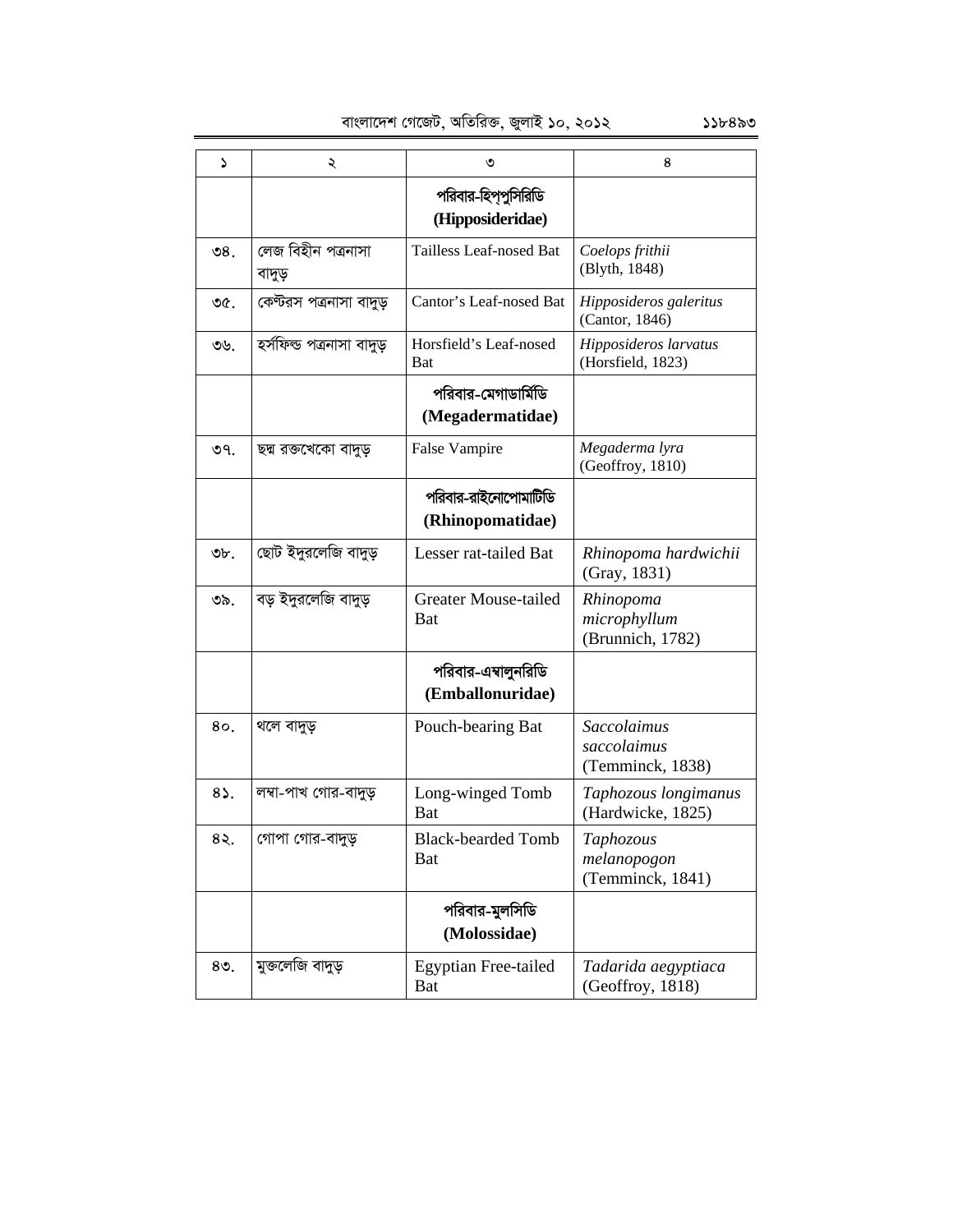| د           | ২                                | ৩                                              | 8                                          |
|-------------|----------------------------------|------------------------------------------------|--------------------------------------------|
|             |                                  | পরিবার-ভেসপের্টিলিওনিডি<br>(Vespertilionaidae) |                                            |
| 88.         | মোটাকান বাদুড়                   | Thick-eared Bat                                | Eptisicus pachyotis<br>(Dobson, 1871))     |
| 8¢.         | টিকেলস বাদুড়                    | Tickell's Bat                                  | Hesperoptenus tickelli<br>(Blyth, 1851)    |
| 89.         | লোমশ বাদুড়                      | Papollose Bat                                  | Kerivoula papillosa<br>(Temminck, 1840)    |
| 89.         | চিত্ৰিত বাদুড়                   | <b>Painted Bat</b>                             | Kerivoula Picta<br>(Pallas, 1767)          |
| $8b$ .      | বড় হলদে বাদুড়                  | <b>Greater Youllow Bat</b>                     | Scotophilus heathii<br>(Horsfield, 1731)   |
| ৪৯          | ছোট হলদে বাদুড়                  | <b>Lesser Yellow Bat</b>                       | Scotophilus Khulii<br>(Leach, 1821)        |
| QO.         | হাৰ্লকুইন বাদুড়                 | Harlequin Bat                                  | Scolomanes ornatus<br>(Blyth, 1851)        |
| <b>ES.</b>  | চামচিকা                          | Kelaart Pipostrelle                            | Pipistrellus ceylonicus<br>(Kelaart, 1852) |
| ৫২.         | চামচিকা/ইন্ডিয়ান<br>পিপিস্ট্রিল | Indian Pipistrelle                             | Pipistrellus<br>coromandra<br>(Gray, 1838) |
| ৫৩.         | বামন পিপিস্ট্রিল                 | <b>Indian Pigmy</b><br>Pipistrelle             | Pipistrellus mimus<br>(Wroughton, 1899)    |
| 68.         | সাবি পিপিস্ট্রিল                 | Least Pipistrelle                              | Pipstrellus tenuis<br>(Temminck, 1840)     |
| <u> ৫৫.</u> | সাবি পিপিস্ট্রিল                 | Savi's Pipistrelle                             | Hypsugo (Pipistrellus)<br>(savii)          |
| ৫৬.         | ডোমাৰ্স পিপিস্ট্ৰিল              | Dormer Pipistrelle                             | Scotozous dormeri<br>(Dobson, 1875)        |
| ৫৭.         | চামচিকা                          | Hodgson's Bat                                  | Myotis formosus<br>(Hodgson, 1835)         |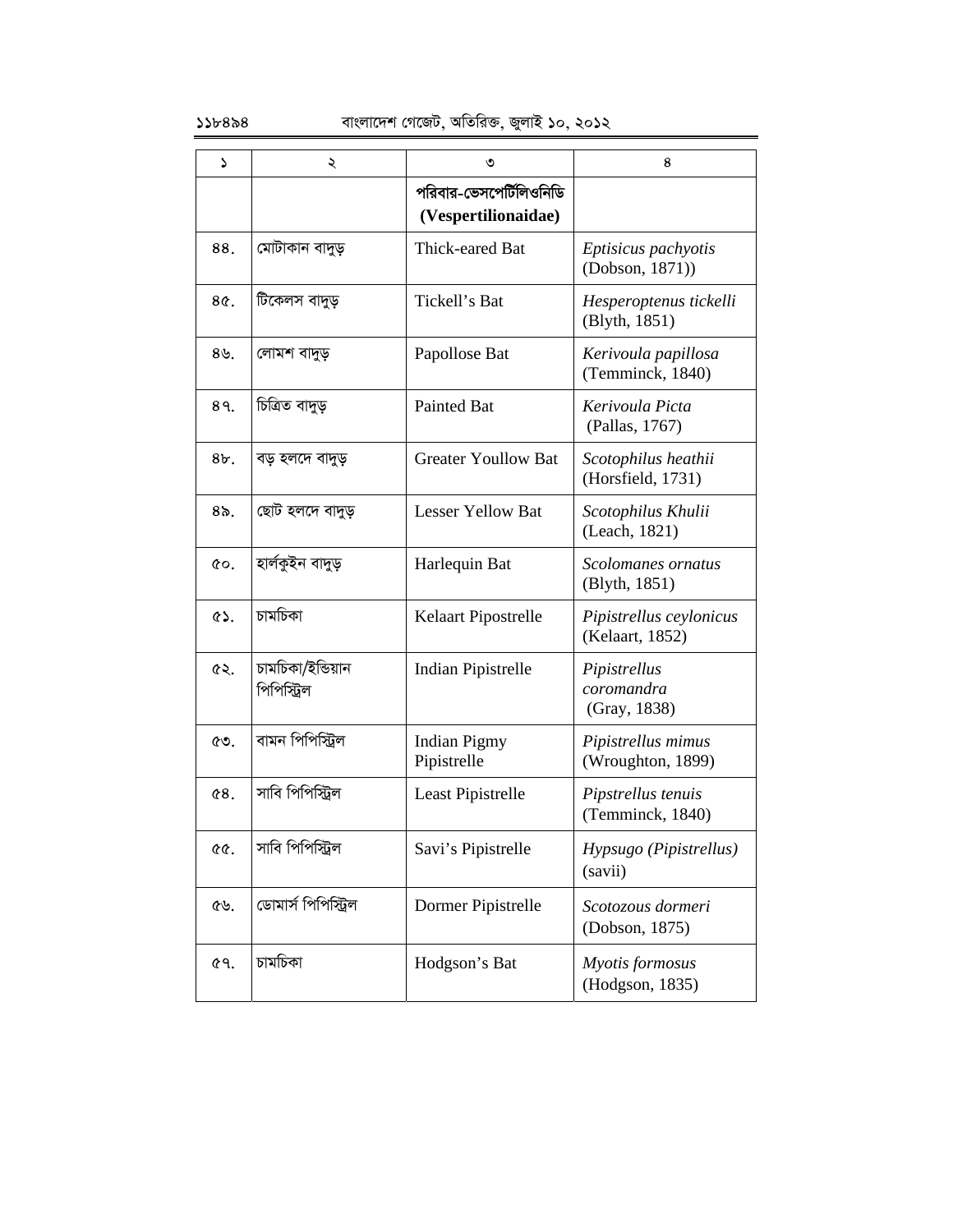| د      | ২                     | ৩                                                                      | 8                                                        |
|--------|-----------------------|------------------------------------------------------------------------|----------------------------------------------------------|
|        |                       | বৰ্গ-ফলিডোটা<br>(Pholidota)<br>(Manidae)<br>পরিবার মেনেডি<br>(Manidae) |                                                          |
| $6b$ . | ইন্ডিয়ান বনরুই       | Indian Pangolin                                                        | Manis crassicaudata<br>(Gary, 1827)                      |
| ৫৯.    | মালায়ন বনরুই         | Malayan Pangolin                                                       | Manis javanica<br>(Desmarest, 1822)                      |
| ৬০.    | চাইনা বনরুই           | Chinese Pangolin                                                       | Manis pentadactyla<br>(Linnaeus, 1758)                   |
|        |                       | বর্গ-কর্নিভোরা<br>(Carnivora)<br>পরিবার ফেলিডি<br>(Felidae)            |                                                          |
| ৬১.    | সোনালি বিড়াল         | Asian Golden Cat                                                       | Catopuma temminchkii<br>(Vigor's and Horsfield,<br>1727) |
| ৬২.    | বন বিড়াল             | Jangle Cat                                                             | Felis chaus<br>(Giildenstaedt, 1776)                     |
| ৬৩.    | মেঘছাপা চিতা/লাম চিতা | Clouded Leopard                                                        | Neofelis nebulosa<br>(Griffith, 1821)                    |
| ৬8.    | চিতা বাঘ              | Leopard                                                                | Panthera pardus<br>(Linnaeus, 1758)                      |
| ৬৫.    | বাঘ                   | Tiger                                                                  | Panthera tigirs<br>(Linnaeus, 1758)                      |
| ৬৬.    | মাৰ্বেল বিড়াল        | Marbled Cat                                                            | Pardofelis Marmorata<br>(Martin, 1837)                   |
| ৬৭.    | চিতা বিড়াল           | Leopard Cat                                                            | Prionailurus bengalensis<br>(Kerr, 1792)                 |
| ৬৮.    | মেছো বিড়াল           | <b>Fishing Cat</b>                                                     | Prionailurus viverrinus<br>(Bennett, 1833)               |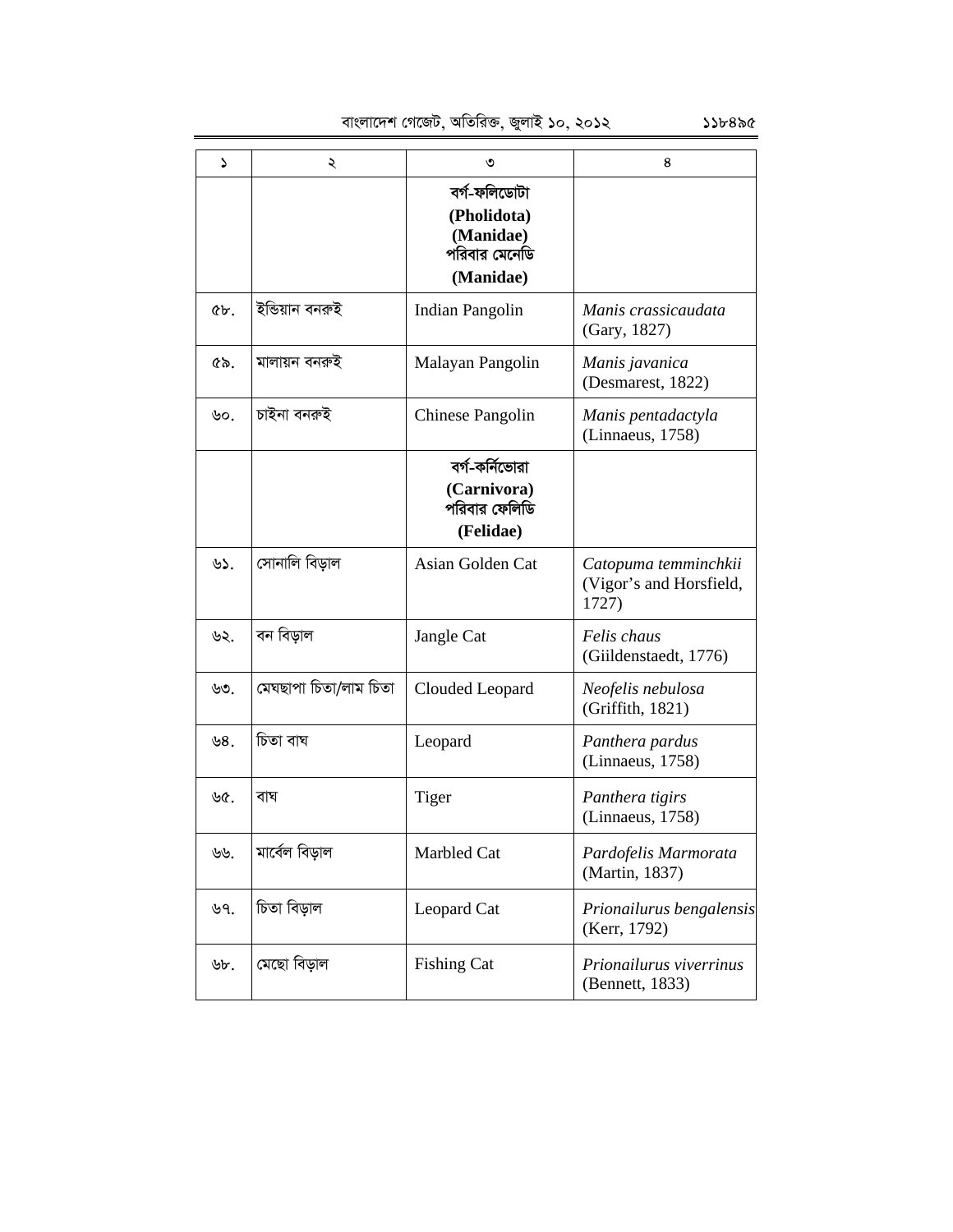| د   | ২                                       | ৩                                   | 8                                                      |
|-----|-----------------------------------------|-------------------------------------|--------------------------------------------------------|
|     |                                         | পরিবার-ভিভেরিডি<br>(Viverridae)     |                                                        |
| ৬৯. | বড় বাগদাশ                              | Large Indian Civet                  | Viverra zibetha<br>(Linnaeus, 1758)                    |
| ۹о. | খাটাশ/ছোট বাগদাশ                        | <b>Small Indian Civet</b>           | Viverrricula indica<br>(Desmarest, 1804)               |
| 95. | বিন্টুরাং                               | Bear Cat/Binturong                  | Arctictis binturong<br>(Raffles, 1821)                 |
| ۹২. | ক্ষুদ্রদন্তী গন্ধগোকুল                  | <b>Small-tooted Palm</b><br>Civet   | Arctogalidia trivirgata<br>(Gary, 1832)                |
| ৭৩. | হিমালয়ী বাগদাশ/<br>মুখোশধারী গন্ধগোকুল | Himalayan Palm<br>Civet             | Paguma larvata<br>(Hamitton-Smith, 1827)               |
| 98. | পাতি বাগদাশ/<br>গন্ধগোকুল               | <b>Common Plan Civet</b>            | Paradoxurus<br>hermapharoditus<br>(Pallas, 1777)       |
|     |                                         | পরিবার-হার্পেসটিডি<br>(Herpestidae) |                                                        |
| ዓ৫. | ছোট ইন্ডিয়ান বেজি                      | Small Indian<br>Mongoose            | <b>Herpestes</b><br>auropunctatus<br>(Hodgson, 1836)   |
| ৭৬. | পাতি বেজি/নেইল                          | Common Mongoose                     | Herpestes edwardsi<br>(E. Geoffroy,<br>Saint-Hilariae) |
| 99. | কাঁকড়াভূক বেজি                         | Crab-eating<br>Monogoose            | Herpestes urva<br>(hodgson, 1836)                      |
|     |                                         | পরিবার-ক্যানিডি<br>(Canidae)        |                                                        |
| 9b. | পাতি শিয়াল                             | Jackal                              | Canis aureus<br>(Linnaeus, 1758)                       |
| ৭৯. | রামকুত্তা                               | Asiatic Wild Dog                    | Cuon alpinus<br>(Plallas, 1811)                        |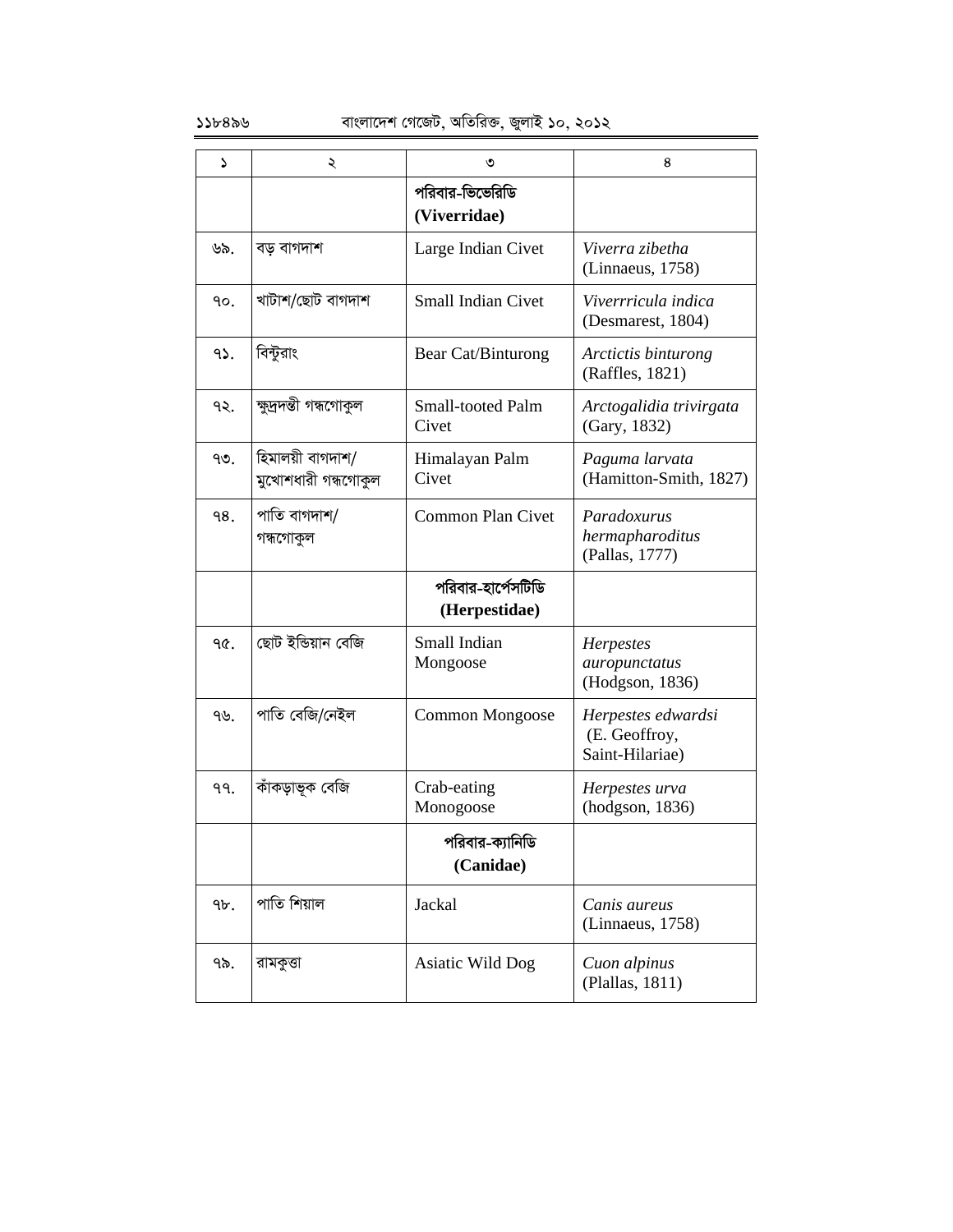| S        | ২                                       | ৩                                            | 8                                                                 |
|----------|-----------------------------------------|----------------------------------------------|-------------------------------------------------------------------|
|          |                                         | পরিবার-মুচ্টেলিডি<br>(Mustelidae)            |                                                                   |
| bο       | ফরেট বেজার                              | <b>Small-toothed Ferret</b><br><b>Badger</b> | Melogale moschata<br>(Gary, 1831)                                 |
| ৮১.      | হগ-বেজার/শুকরাকার<br>ভোঁদর              | Hog-Badger                                   | Arctonys collaris<br>(F.G. Cuvier, 1825)                          |
| ৮২.      | ছোটনখী ভোঁদর/<br>উদবিড়াল               | <b>Short-clawed Otter</b>                    | Aonyx cinerea<br>(Illiger, 1815)                                  |
| ৮৩.      | পাতি ভোঁদর                              | Common Otter                                 | Lutra lutra<br>(Linnaeus, 1758)                                   |
| b8.      | মসূন ভোঁদর                              | Sommoth-coated<br>Otter                      | Lutrogale perspicillata<br>(I. Geoffroy,<br>Saint-Hilariae. 1826) |
|          |                                         | পরিবার-আর্সিডি<br>(Ursidae)                  |                                                                   |
| ৮৫.      | সুর ভালুক/গাছ ভালুক/<br>সূৰ্যমুখী ভালুক | Sun Bear                                     | Helarctos malayanus<br>(Raffles, 1821)                            |
| ৮৬.      | কালো ভালুক/শ্লুথ ভালুক                  | Sloth Bear                                   | Melursus ursinus<br>(Shaw, 1791)                                  |
| ৮৭.      | কালো ভালুক                              | <b>Asiatic Balck-Bear</b>                    | Ursus thibetanus<br>(G.Cuvier, 1823)                              |
|          |                                         | পরিবার-বভিডি<br>(Bovidae)                    |                                                                   |
| $b\,b$ . | বন ছাগল/সিরো                            | Serow                                        | Capricornis<br>sumatraensis<br>(Bechistein, 1799)                 |
|          |                                         | পরিবার-সার্ভিডি<br>(Cervidae)                |                                                                   |
| ৮৯.      | প্যারা হরিণ                             | <b>Hog Deer</b>                              | Axis porcinus<br>(Zimmerman, 1780)                                |
| ৯০.      | মায়া হরিণ                              | <b>Barking Deer</b>                          | Muntiacus muntjak<br>(Zimmerman, 1780)                            |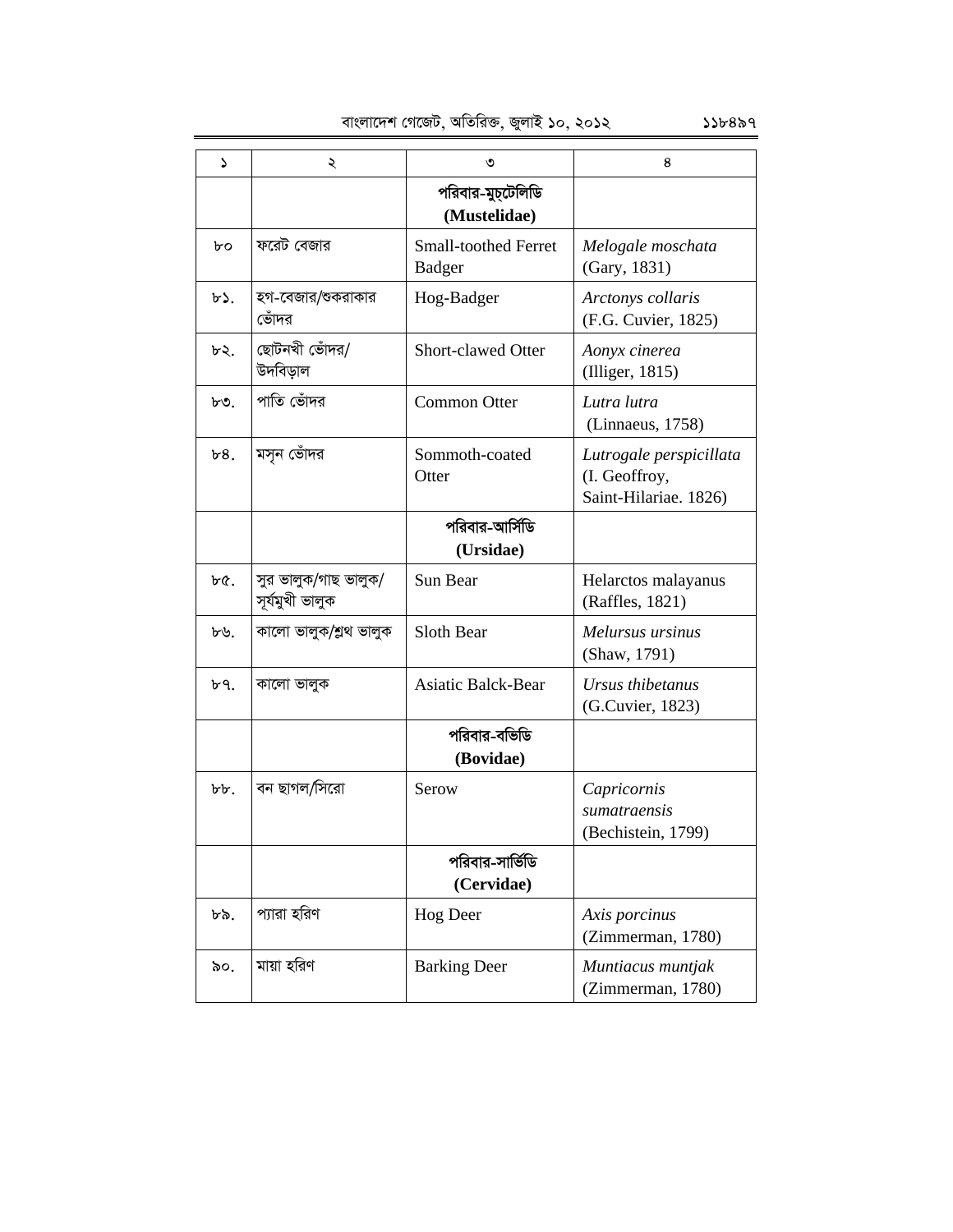| ډ    | ২                            | ৩                                                                      | 8                                              |
|------|------------------------------|------------------------------------------------------------------------|------------------------------------------------|
| ৯১.  | সাম্বার                      | Samber                                                                 | Cervus unicolor<br>(Kerr, 1792)                |
|      |                              | বৰ্গ-সিটাসিয়া (Cetacea)<br>পরিবার-বেলানুপ্টেরিডি<br>(Balaenopteridae) |                                                |
| ৯২.  | ব্ৰাইড্স তিমি                | Bryde's Whale                                                          | Balaenoptera dedeni<br>(Anderson, 1878)        |
| ৯৩.  | ফিন তিমি/পাখনা পৃষ্ঠ<br>তিমি | Fin-backed Whale                                                       | Balaenoptera physalus<br>(Linnaeus, 1758)      |
| ৯৪.  | নীল তিমি                     | <b>Blue Whale</b>                                                      | Balaenoptera musculus<br>(Linnaeus, 1758)      |
| ৯৫.  | কুঁজো তিমি                   | Humpbacked Whale                                                       | Megaptera<br>novaecangliae<br>(Borowski, 1781) |
|      | কমন স্পাৰ্ম তিমি             | Pygmi Sperm Whale                                                      | Kogia beviceps<br>(Gary, 1846)                 |
| ৯৬.  | খাটো স্পাৰ্ম তিমি            | Dwarf Sperm Whale                                                      | Kogia sima<br>(Owen, 1846)                     |
| ৯৭.  |                              | পরিবার-ডেলফিনিডি<br>(Delphinidae)                                      |                                                |
|      | আটলান্টিক ডলফিন              | <b>Atlantic Dolphin</b>                                                | Delphinus delphis<br>(Linnaeus, 1758)          |
| ৯৮.  | খাটো পাখনা পাইলট<br>তিমি     | Short-fienned pilot<br>Whale                                           | Globicephola<br>macrorhynchus<br>(Gary, 1846)  |
| ৯৯.  | ইরাবতী ডলফিন                 | <b>Irawaddy Dolphin</b>                                                | Orcaella brevirostris<br>(Gary, 1866)          |
| 500. | ঘাতক তিমি                    | Killer Whale                                                           | Orcinus oraca<br>(Linnaeus, 1758)              |
| ১০১. | ফুটিমাথা তিমি                | Melon-headed Whale                                                     | Peponocephala electra<br>(Gary, 1846)          |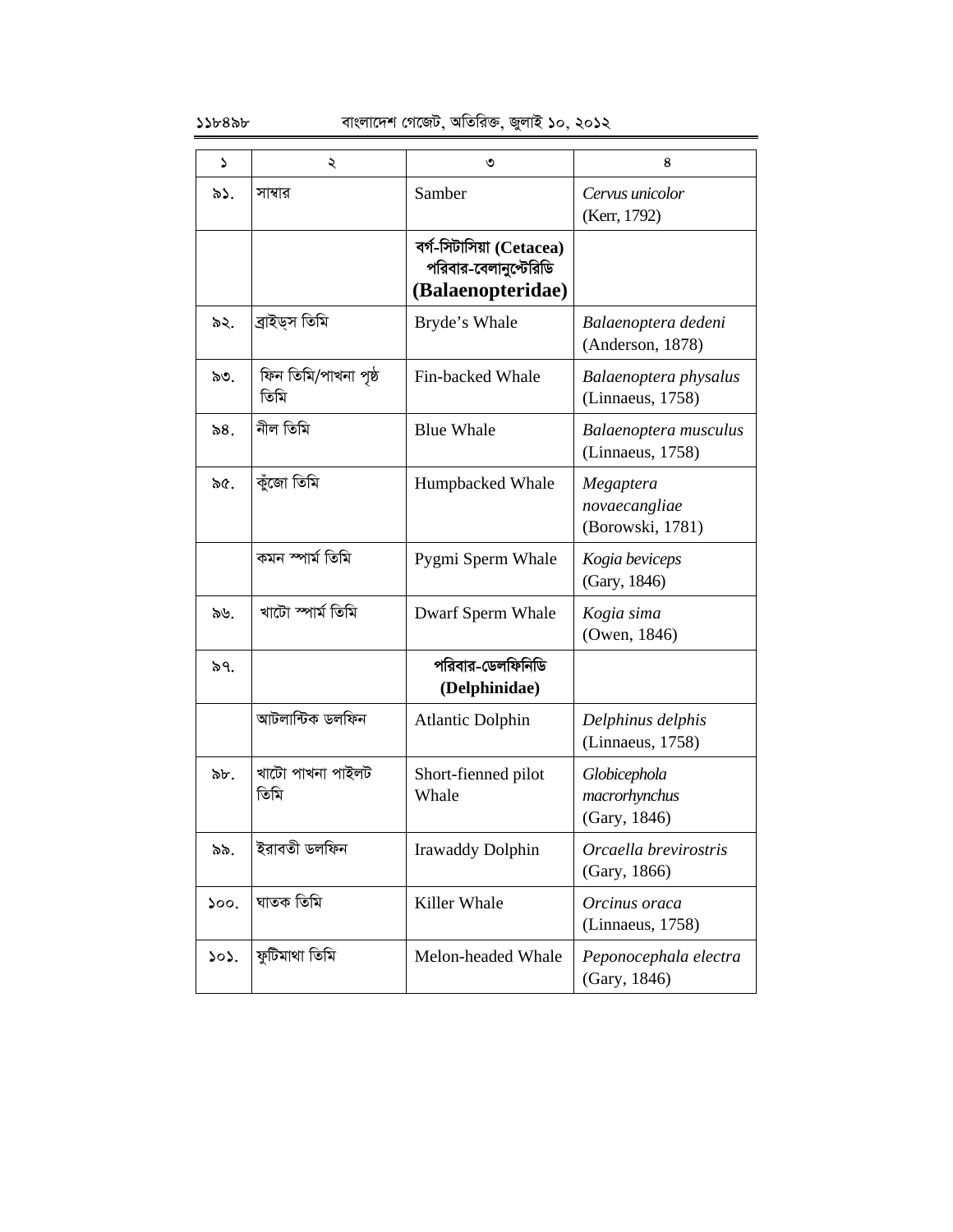| বাংলাদেশ গেজেট, অতিরিক্ত, জুলাই ১০, ২০১২ | ১১৮৪৯৯ |
|------------------------------------------|--------|
|------------------------------------------|--------|

| 2             | ২                            | ৩                                      | 8                                            |
|---------------|------------------------------|----------------------------------------|----------------------------------------------|
| ১০২.          | ছদ্মঘাতক তিমি                | <b>False Killer Whale</b>              | Pseudorca crassidens<br>(Owen, 1846)         |
| ১০৩.          | গোলাপী ডলফিন                 | Indo-Pacific Hump-<br>backed Dolphin   | Sousa chinensis<br>(Osbeck, 1765)            |
| 508.          | চিতা ডলফিন                   | <b>Pantropical Spotted</b><br>Dolphin  | Stenella attenuata<br>(Gary, 1846)           |
| 500.          | ঘূৰ্ণী ডলফিন                 | Spinner Dolphin                        | Stenella longirostris<br>(Gary, 1828)        |
| ১০৬.          | ডোৱাকাটা ডলফিন               | <b>Striped Dolphin</b>                 | Stenella coeruleoalba<br>(Meyer, 1833)       |
| 509.          | ইন্ডিয়ান বোতল নাসা<br>ডলফিন | Indian Ocean Bottle<br>nosed Dolphin   | Tursiops aduncus<br>(Ehrenberg, 1833)        |
| $\delta$      | বোতল নাসা ডলফিন              | <b>Bottle nosed Dolphin</b>            | Tursiops truncatus<br>(Montagu, 1821)        |
|               |                              | পরিবার-পুকুনিডি<br>(Phocoenidae)       |                                              |
| ১০৯.          | পাখনাহীন সমুদ্ৰ শুশুক        | <b>Finless Porpoise</b>                | Neophocena<br>phocaenoides<br>(Cuvier, 1829) |
|               |                              | পরিবার-প্লাটানিস্টিডি<br>(Phocoenidae) |                                              |
| $\mathcal{L}$ | গাঙ শুশুক                    | <b>Gangetic River</b><br>Dolphin       | Platanista gangetica<br>(Roxburgh, 1801)     |

### **grm¨ (FISHES)**

|    |               | বর্গ-স্কুয়ালিফর্মিজ (হাঙ্গর)<br>{Squaliformes<br>(Sharks)}<br>পরিবার-স্পাইর্নিডি<br>(Sphyrnidae) |                                              |
|----|---------------|---------------------------------------------------------------------------------------------------|----------------------------------------------|
|    | হাতুরী হাঙ্গর | Winghead/Hamer-<br>headed Shark                                                                   | Eusphyra blochii<br>(Cuvier, 1861)           |
| ২. | জুলিয়া মংগর  | <b>Scalloped Hamerhead</b>                                                                        | Sphyrna lewini (Griffith<br>and Smith, 1834) |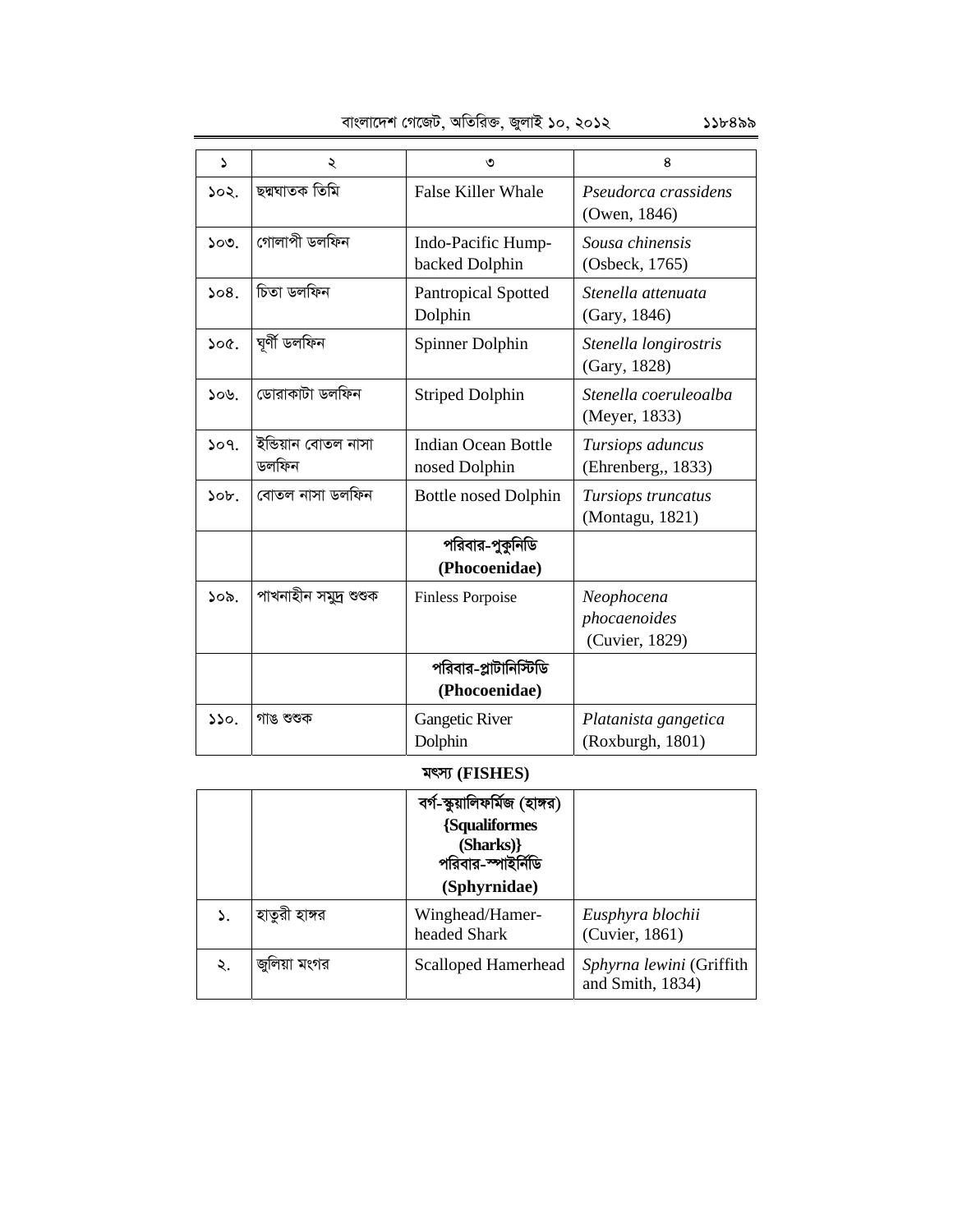| Z               | ২                             | ৩                                        | 8                                                    |
|-----------------|-------------------------------|------------------------------------------|------------------------------------------------------|
| ৩.              | হাতুরী হাঙ্গর/জুলিয়া<br>মংগর | <b>Smoth Hamer-head</b><br><b>Shark</b>  | Sphyrna zygaena<br>(Linnaeus, 1758)                  |
|                 |                               | পরিবার-ওরেক্টোলিডি<br>(Stegostomatidae)  |                                                      |
| 8.              | বাঘা হাঙ্গর/জেব্রা হাঙ্গর     | Leopard Shark/<br>Zebra Shark            | Stegostoma faciatum<br>(Hermann, 1783)               |
|                 |                               | পরিবার-হেমিসাইলিডি<br>(Hemiscylliidae)   |                                                      |
| Q.              | বিলাই হাঙ্গর                  | <b>Spotted Cat Shark</b>                 | Chiloscyllium Punctatum<br>(Muller and Henle, 1841)  |
| ৬.              | মুইচিয়া হাঙ্গর               | Gray Baboo Shark                         | Chiloscyllium griseum<br>(Muller and Henle, 1837)    |
|                 |                               | পরিবার-ট্রিয়াকিডি<br>(Triakidae)        |                                                      |
| ٩.              | কানি হাঙ্গর                   | Kani Shark                               | Mustelus kanekonis<br>(Tanake, 1961)                 |
|                 |                               | পরিবার-রিংকুডন্সিয়া<br>(Rhincodontidae) |                                                      |
| ৮.              | তিমি হাঙ্গর                   | <b>Whale Shark</b>                       | Rincodon typus (Smith,<br>1828)                      |
|                 |                               | পরিবার-কার্চানিডি<br>(Carcharhinidae)    |                                                      |
| ৯.              | চোখা হাঙ্গর/কমোট              | <b>Milk Shark</b>                        | Rhizopriondon acutus<br>(Ruppell, 1837)              |
| $\mathcal{L}$ . | থুটি হাঙ্গর/ছুড়ি কমোট        | Dog Shark/Yellow<br>Dogfish              | Scoliodon laticaudus<br>(Muller and Henle, 1838)     |
| ১১.             | কালা হাঙ্গর                   | <b>Balcktip Shark</b>                    | Carcharhinus limbatus<br>(Valen ciennes, 1839)       |
| ১২.             | নীল হাঙ্গর                    | <b>Silky Shark</b>                       | Carcharhinus falcifornis<br>(Muller and Henle, 1839) |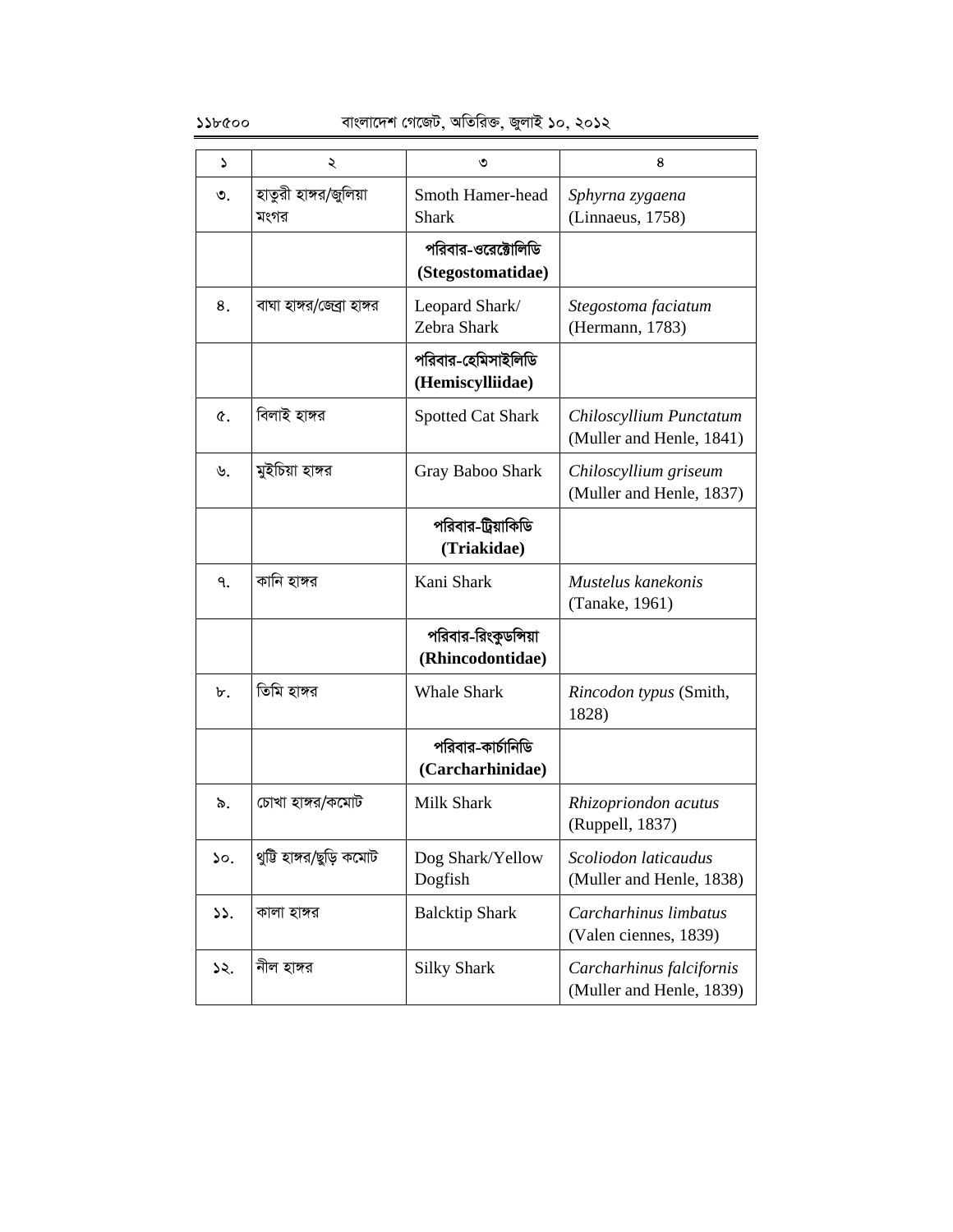| বাংলাদেশ গেজেট, অতিরিক্ত, জুলাই ১০, ২০১২<br>১১৮৫০১ |
|----------------------------------------------------|
|----------------------------------------------------|

| د     | ২                                 | ৩                                                                       | 8                                                   |
|-------|-----------------------------------|-------------------------------------------------------------------------|-----------------------------------------------------|
| ১৩.   | হাঙ্গর/কোমট                       | White-cheek Shark                                                       | Carcharhinus dussumieri<br>(Muller and Henle, 1839) |
| 38.   | থুটা হাঙ্গর                       | <b>Hardnose Shark</b>                                                   | Carcharhinus maclofi<br>(Muller and Henle, 1830)    |
| ১৫.   | হাঙ্গর/কোমট                       | Spottail Shark                                                          | Carcharhinus sorrah                                 |
| ১৬.   | বাঘা হাঙ্গর                       | Tiger Shark/<br><b>Leopard Shark</b>                                    | Galeocerdo cuvier<br>(Peron and Lesueur, 1822)      |
| 39.   | কমোট/হাঙ্গর                       | <b>Ganges Shark</b>                                                     | Glyphis gangeticus<br>(Muller and Henle, 1839)      |
| $b$ . | ফৌরি হাঙ্গর                       | Fairi Shark                                                             | Negogalaus balfouri<br>(Day, 1878)                  |
|       |                                   | বর্গ-রাজিফর্মিজ<br>(Rateformes)<br>পরিবার-রাইনোবুটিডি<br>(Rhinobotidae) |                                                     |
| ১৯.   | পীতম্বরী/তিতমারমারী               | Sherpnose<br>Guitarfish                                                 | Rhinobatos granulatus<br>(Cuvier, 1829)             |
|       |                                   | পরিবার-রিংকোবাটিডি<br>(Rhynchobatidae)                                  |                                                     |
| ২০.   | দাগী পীতম্বরী/তিতা<br>মারমারী     | White Spotted<br>Guitarfish                                             | Rhynchobatus djiddensis<br>(Forshal, 1775)          |
|       |                                   | পরিবার-প্রিস্টিডি<br>(Paistidae)                                        |                                                     |
| ২১.   | সবুজ করাতি হাঙ্গর/<br>খান্দা মাগর | Longe Comb                                                              | Pristis zijsron<br>(Bleeker, 1856)                  |
| ২২.   | করাতি হাঙ্গর/খান্দা মাগর          | Laretooth Sawfish                                                       | Pristis microdon<br>(Latham, 1794)                  |
| ২৩.   | করাতি হাঙ্গর/খান্দা মাগর          | Pointed sawfish                                                         | Anoxypristis cuspidata<br>(Latham, 1794)            |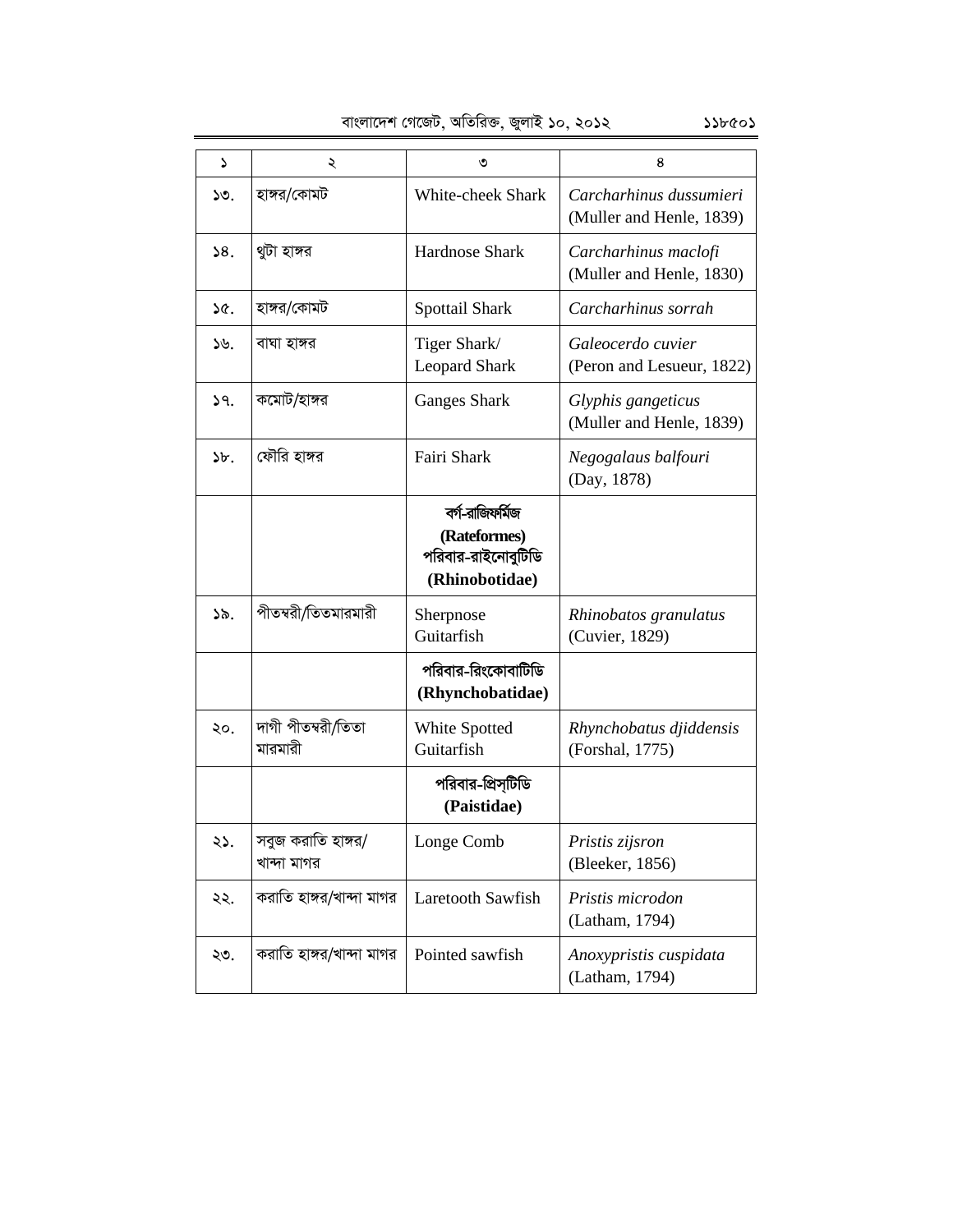### $\delta$ ১১৮৫০২ বাংলাদেশ গেজেট, অতিরিক্ত, জুলাই ১০, ২০১২

|     | ২              | ৩                                                                            | 8                                     |
|-----|----------------|------------------------------------------------------------------------------|---------------------------------------|
|     |                | বৰ্গ-এংগুইলিফৰ্মিজ<br>(Angeuilliformes)<br>পরিবার-এংগুইলিডি<br>(Anguillidae) |                                       |
| ২8. | বড বাইন/বামুশা | Indian Longfin Eel                                                           | Anguilla bengalinsis<br>(Gary, 1831)  |
|     |                | বৰ্গ-সিগ্নেথিফৰ্মিজ<br>(Sygnathiformes)<br>পরিবার-সেগনেথিডি<br>(Sygnathidae) |                                       |
| ২৫. | সমুদ্ৰ ঘোড়া   | Sea Horse                                                                    | Hoppocunnpus kuda<br>(Baleeker, 1852) |

## **তফসিল-২ iwÿZ eb¨cÖvYx (Protected Animal)**

# **DfPi (Amphibians)**

| ক্ৰমিক | বাংলা নাম                 | ইংরেজী নাম                                                       | বৈজ্ঞানিক নাম                                 |
|--------|---------------------------|------------------------------------------------------------------|-----------------------------------------------|
| নং     |                           |                                                                  |                                               |
| ۵      | ২                         | ৩                                                                | 8                                             |
|        |                           | বর্গ-এনুরা (Anura)<br>পরিবার-ডাইক্রোগ্লোসিডি<br>(Dicroglossidae) |                                               |
| ۵.     | ভাসা ব্যাঙ/কটকটি<br>ব্যাঙ | Skipping Frog                                                    | Euphlyctis cyanophlycits<br>(Schneider, 1799) |
| ২.     | ৰ্মিঝিঁ ব্যাঙ             | Cricket Frog                                                     | <i>Fejervarya</i> spp                         |
| ৩      | গৰ্তবাসী ব্যাঙ            | Short-headed<br><b>Burrowing Frog</b>                            | Sphaerotheca breviceps<br>(Schneider, 1788)   |
| 8.     | ঝোপবাসী ব্যাঙ             | <b>Bush Frog</b>                                                 | Occidozyga borealis<br>(Annandale, 1912)      |
| Q.     | ছাগল ডাকা ব্যাঙ           | <b>Bleathing Frog</b>                                            | Occidozyga lima<br>(Gravenhorst, 1829)        |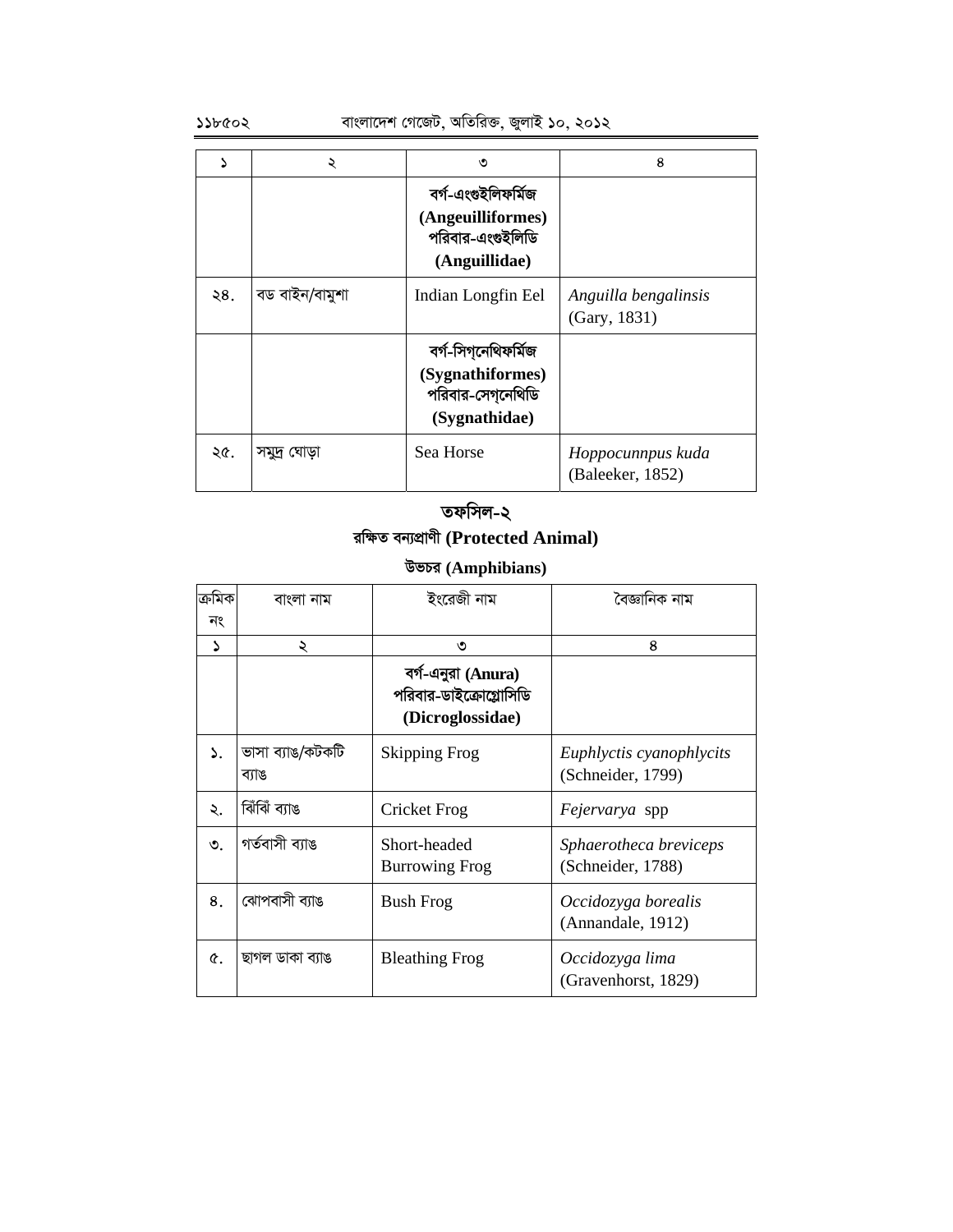| ډ               | ২                        | ৩                                       | 8                                                 |
|-----------------|--------------------------|-----------------------------------------|---------------------------------------------------|
| ৬.              |                          | পরিবার-মাইক্রোহাইলিডি<br>(Microhylidae) |                                                   |
| ٩.              | বড় লাউবিচি ব্যাঙ        | Berdrmore's Narrow-<br>mouthed Frog     | Microhyla berdmorei<br>(Blyth, 1856)              |
| ৮.              | ছোট লাউবিচি ব্যাঙ        | <b>Ornate Narrow-</b><br>mouthed Frog   | Microhyla ornata<br>(Dumeril and Bibron,<br>1841) |
| ৯.              | লালপিঠে লাউবিচি<br>ব্যাঙ | Red Narrow-mouthed<br>Frog              | Microhyla rubra<br>(Jerdon, 1854)                 |
| $\mathcal{L}$ . |                          | পরিবার-রেনিডি<br>(Ranidae)              |                                                   |
| 55.             | পানা ব্যাঙ               | Leafing Frog                            | Hylarana tytler<br>(Theobald, 1868)               |
| ১২.             | মুরগি ডাকা ব্যাঙ         | Cope's Frog                             | Hylarana leptoglossa<br>(Cope, 1868)              |
| ১৩.             | বাদামি ছড়া ব্যাঙ        | Assam Hill Frog                         | Nasirana alticola<br>(Boulenger, 1882)            |
| 58.             |                          | পরিবার-রেকোপুরিডি<br>(Rhacophoridae)    |                                                   |
| ১৫.             | ছোট গেছো ব্যাঙ           | <b>Assam Tree Frog</b>                  | Chiromantis simus<br>(Annandale, 1915)            |
| 56.             | দাগিপা ছোট গেছো<br>ব্যাঙ | Boulenger's Tree Frog                   | Chiromantis vittatus<br>(Boulenger, 1887)         |
| 9.              | গেছো ব্যাঙ               | Four-lined Tree Frog                    | Polypedates leucmystax<br>(Gravenhorst, 1829)     |
| $b$ .           | চিতি গেছো ব্যাঙ          | <b>Spotted Tree Frog</b>                | Polypedates maculatus<br>(Gray, 1833)             |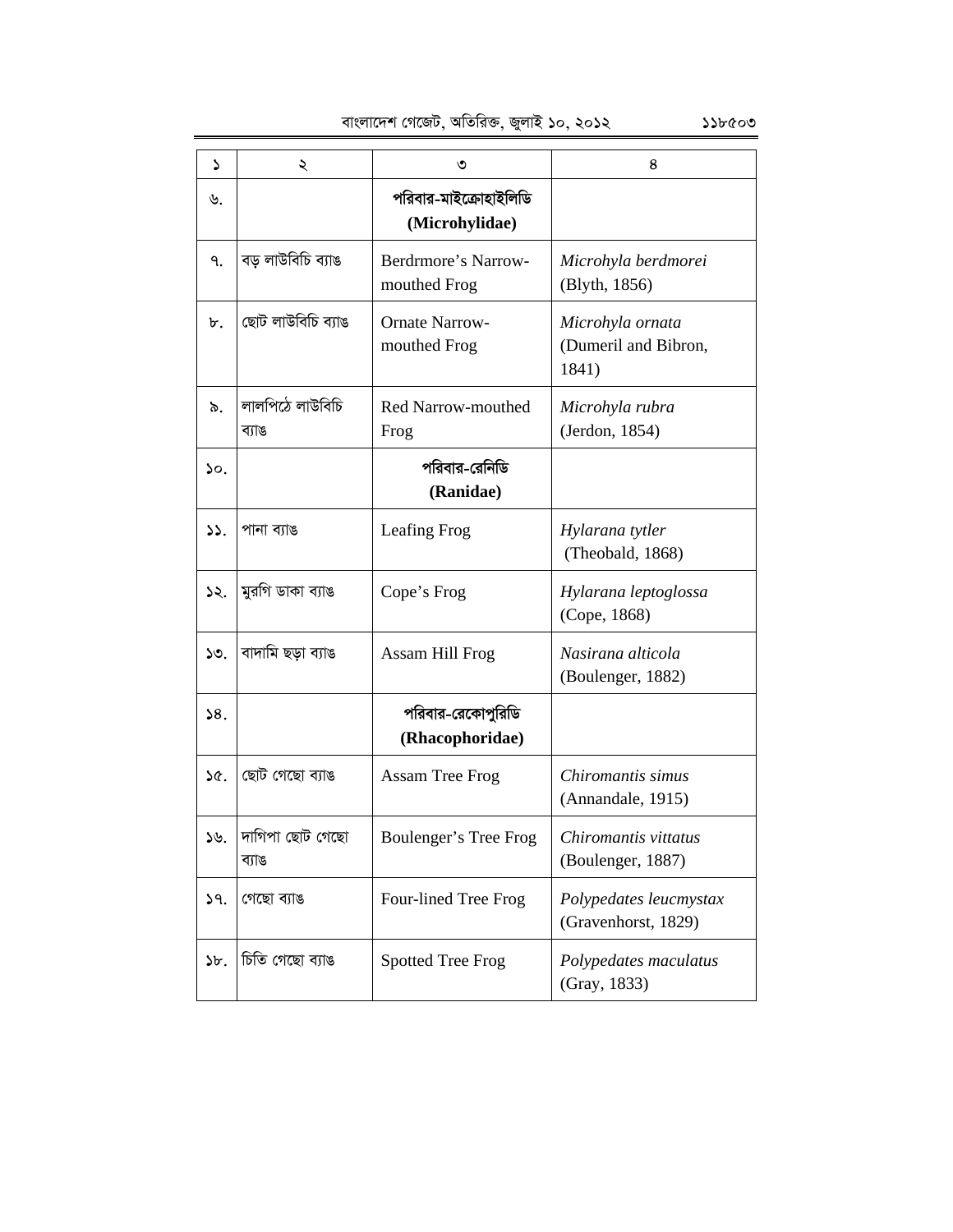| د   | ২                     | ৩                                                                                            | 8                                            |
|-----|-----------------------|----------------------------------------------------------------------------------------------|----------------------------------------------|
|     |                       | সরীসৃপ (Reptiles)                                                                            |                                              |
|     |                       | বৰ্গ টেস্টুডিনিস<br>(Testudines) পরিবার-<br>ট্রায়োনিকিডি<br>(Trionychidae)                  |                                              |
| ۵.  | সুন্দি/চিতি কাছিম     | Indian Flap-shelled<br>Turtle                                                                | Lissemys punctata<br>(Lacepede, 1788)        |
|     |                       | বর্গ-স্কোয়ামাটা (লেচারটিলিয়া)<br>{(Squamata) (Lacertilia)}<br>পরিবার-এগামিডি<br>(Agamidae) |                                              |
| ২.  | শিঙি রক্তচোষা         | <b>Forest Crested Lizard</b>                                                                 | Calotes emma<br>(Gray, 1845)                 |
| ৩.  | সবুজ রক্তচোষা         | Jerdon's Forest Lizard                                                                       | Calotes jerdoni<br>(Gunther, 1871)           |
| 8.  | রক্তচোষা              | <b>Oriental Garden Lizard</b>                                                                | Calotes versicolor<br>(Daudin, 1802)         |
| Q.  | নীলগলা গিরগিটি        | Green Fan-throate<br>Lizard                                                                  | Ptyctolaemus gularis<br>(Peters, 1864)       |
|     |                       | পরিবার-গেক্কোনিডি<br>(Gekkonidae)                                                            |                                              |
| ৬.  | তক্ষক                 | <b>Tokay Gecko</b>                                                                           | Gekko gecko<br>(Linnacus, 1758)              |
| ٩.  | খাসিয়া টিকটিকি-তক্ষক | Khasi Hills Bent-toed<br>Gecko                                                               | Crytodactylus khasiensis<br>(Jerdon, 1870)   |
| ৮.  | পত্ৰপা টিকটিকি        | Oriental Leaf-toed<br>Gecko                                                                  | Hemidactylus bowringii<br>(Gray, 1845)       |
| ৯.  | গুটি টিকটিকি          | <b>Brook's House Gecko</b>                                                                   | Hemidactylus brookii<br>(Gray, 1845)         |
| ১০. | গোদা/বড় টিকটিকি      | Yellow-green House<br>Gecko                                                                  | Hemidactylus flaviviridis<br>(Ruppell, 1835) |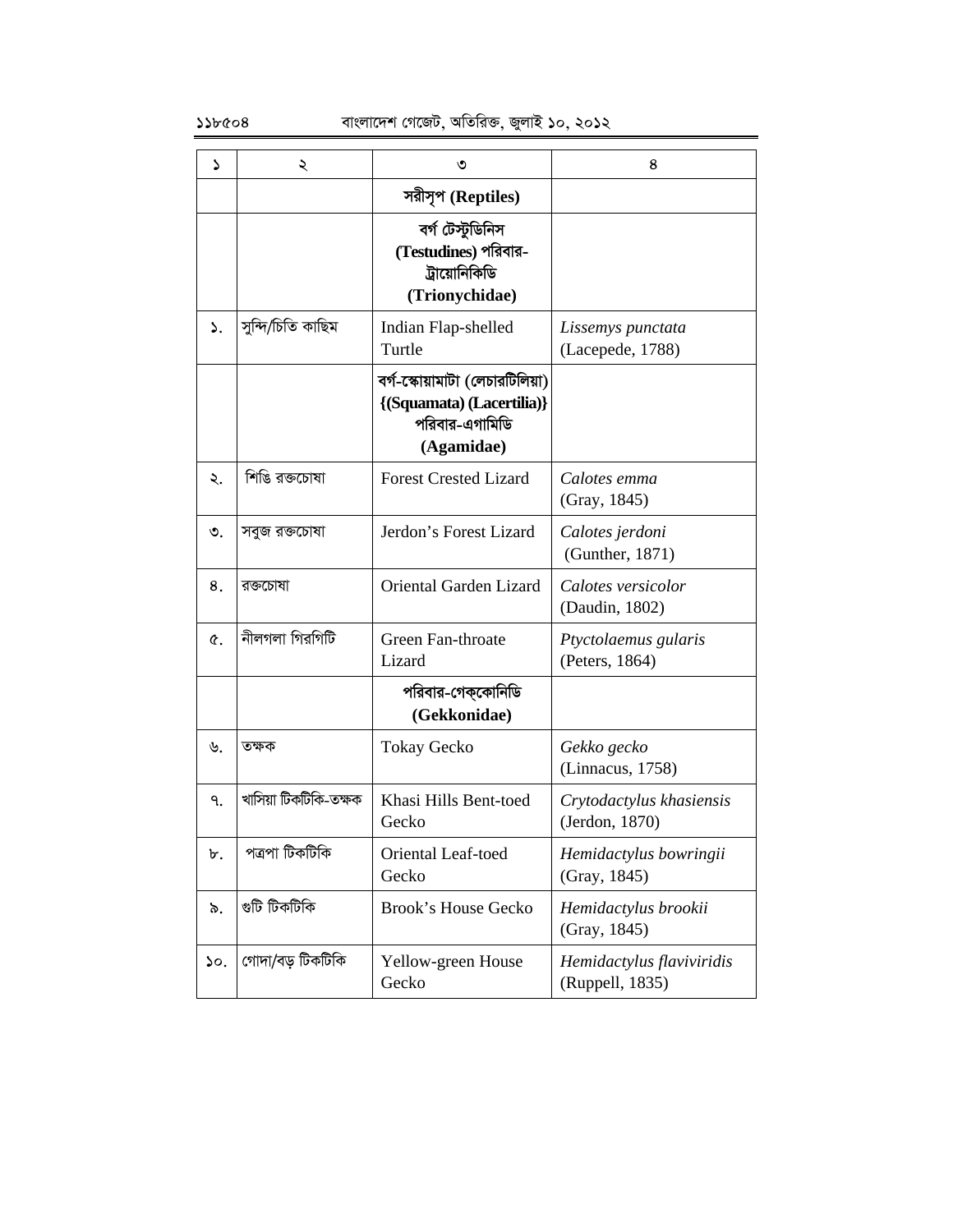| ډ     | ২                            | ৩                                    | 8                                                        |
|-------|------------------------------|--------------------------------------|----------------------------------------------------------|
| 55.   | পাতি টিকটিকি                 | Asian House Gecko                    | Hemidactylus frenatus<br>(Schlegel, 1836)                |
| ১২.   | ধলা টিকটিকি                  | Garnot's Gecko                       | Hemidactylus garnotii<br>(Dumeril and Bibron, 1836)      |
| ১৩.   | চেপ্টালেজি টিকটিকি           | <b>Flat-tailed Gecko</b>             | Hemidactylus=(Cosymbotus)<br>platyurus (Schneider, 1792) |
|       |                              | পরিবার-লেচারটিডি<br>(Lacertidae)     |                                                          |
| 58.   | লম্বালেজি গিরগিটি            | Asian Grass Lizard                   | Takydromus khasiensis<br>(Boulenger, 1917)               |
|       |                              | পরিবার-সাইন্সিডি<br>(Scincidae)      |                                                          |
| ১৫.   | লাললেজি আঁচিলা/অঞ্জন         | Reeve's Ground Skink                 | Scincella reevesi<br>(Gray, 1838)                        |
| ১৬.   | মুট্কু আঁচিলা/অঞ্জন          | Keeled Grass Skink                   | $Eutropis = (Mabuya)$<br>carinata (Schneider, 1801)      |
| 39.   | তামাটে আঁচিলা/অঞ্জন          | <b>Bronze Grass Skink</b>            | Eutropis=(Mabuya)<br>macularia (Blyth, 1853)             |
| $b$ . | ধলাচিতি আঁচিলা/অঞ্জন         | White-spotted Supple<br><b>Skink</b> | $Lygosoma = (Riopa)$<br>albopunctata (Gray, 1846)        |
| ১৯.   | দাগি লড়-<br>আঁচিলা/অঞ্জন    | <b>Striped Writhing Skink</b>        | Lygosoma lineolatum<br>(Stoliczka, 1870)                 |
| ২০.   | চিতি আঁচিলা/অঞ্জন            | <b>Spotted Supple Skink</b>          | Lygosoma punctata<br>(Gmelin, 1799)                      |
| ২১.   | ভসমাৰ্স লড়-<br>আঁচিলা/অঞ্জন | Vosmer's Writhing<br><b>Skink</b>    | Lygosoma vosmaeri<br>(Gray, 1839)                        |
| ২২.   | দাগি ঘাস-<br>আঁচিলা/অঞ্জন    | Striped Grass Mabuya                 | Mabuya dissimilis<br>(Hallowell, 1857)                   |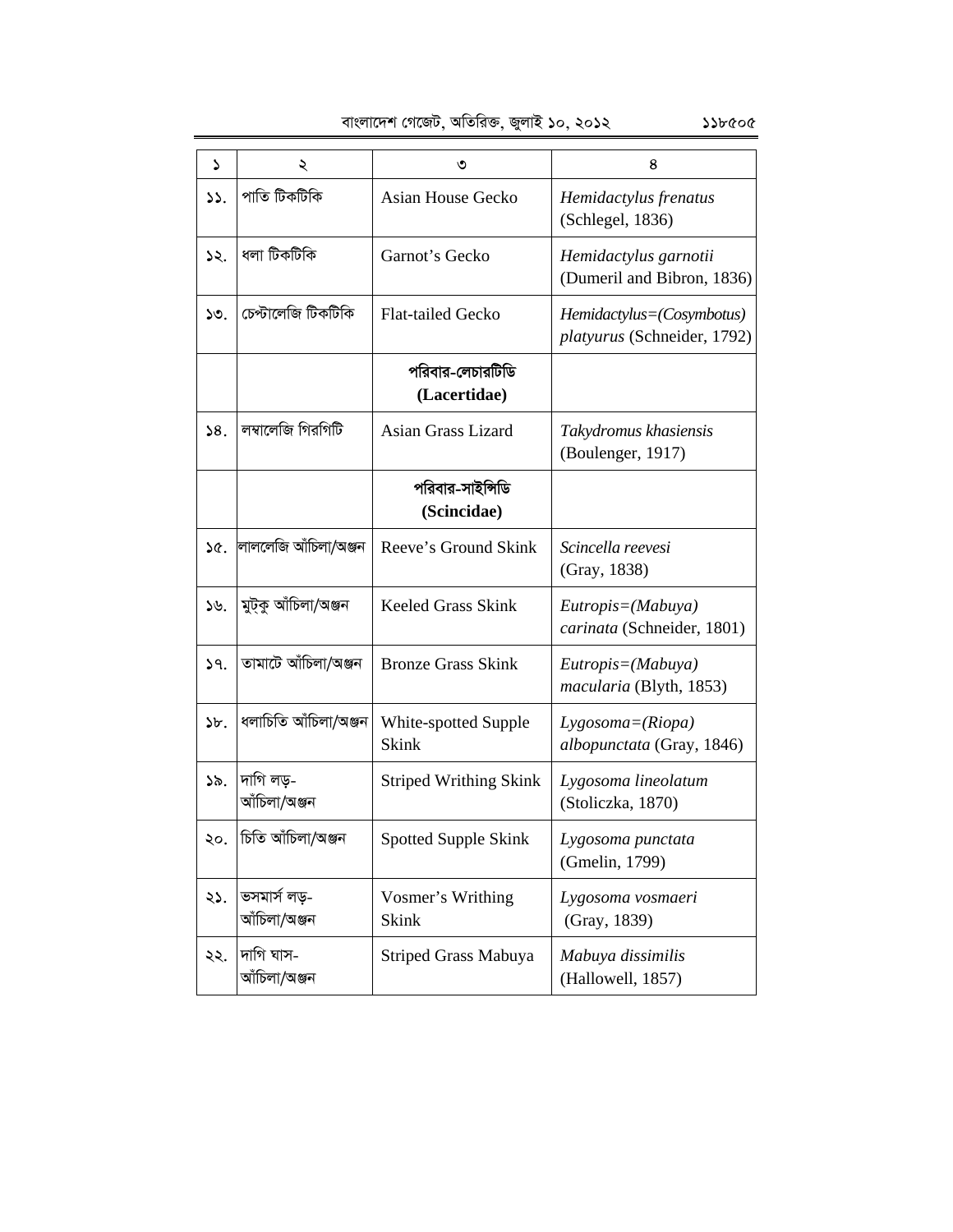| S   | ২                   | ৩                                                                               | 8                                           |
|-----|---------------------|---------------------------------------------------------------------------------|---------------------------------------------|
| ২৩. | হিমালয়ী বন আঁচিলা  | Himalayan Litter Skink                                                          | Sphenomorphus indicus<br>(Gray, 1853)       |
| ২৪. | চিতি বন আঁচিলা      | <b>Spotted Litter Skink</b>                                                     | Sphenomorphus maculatus<br>(Blyth, 1853)    |
|     |                     | পরিবার-ভেরানিডি<br>(Varanidae)                                                  |                                             |
| ২৫. | গুইসাপ              | <b>Bengal Monitor</b>                                                           | Varanus bengalensis<br>(Daudin, 1802)       |
| ২৬. |                     | পরিবার-বুইডি (Boidae)                                                           |                                             |
| ২৭. | অজগর                | Rock Python                                                                     | Python molurus<br>(Linnacus, 1758)          |
|     |                     | পরিবার-টাইপ্লোপিডি<br>(Typhlopidae)                                             |                                             |
| ২৮. | দুমুখা সাপ          | <b>Brahminy Blind Snake</b>                                                     | Ramphotyphlops braminus<br>(Daudin, 1803)   |
| ২৯. | দুমুখা সাপ          | Diard's Blind Snake                                                             | Typhlops diardii<br>(Schlegel, 1839)        |
| ৩০. | সরু দুমুখা সাপ      | <b>Slender Blind Snake</b>                                                      | Typhlops porrectus<br>(Stoliczka, 1871)     |
|     |                     | পরিবার-এক্রোকর্ডিডি<br>(Acrochordidae)                                          |                                             |
| ৩১. | খসখসে সাপ           | <b>Wart Snake</b>                                                               | Acrochordus granulatus<br>(Schneider, 1799) |
|     |                     | পরিবার ইলপিডি<br>(Elapidaee) হাইড্ৰোপিডি<br>পরিবারসহ (Including<br>Hydrophidac) |                                             |
| ৩২. | বড়শি-নাক দজ্যা সাপ | Hook-nosed Sea Snake                                                            | Enhydrin schistosa<br>(Daudin, 1803)        |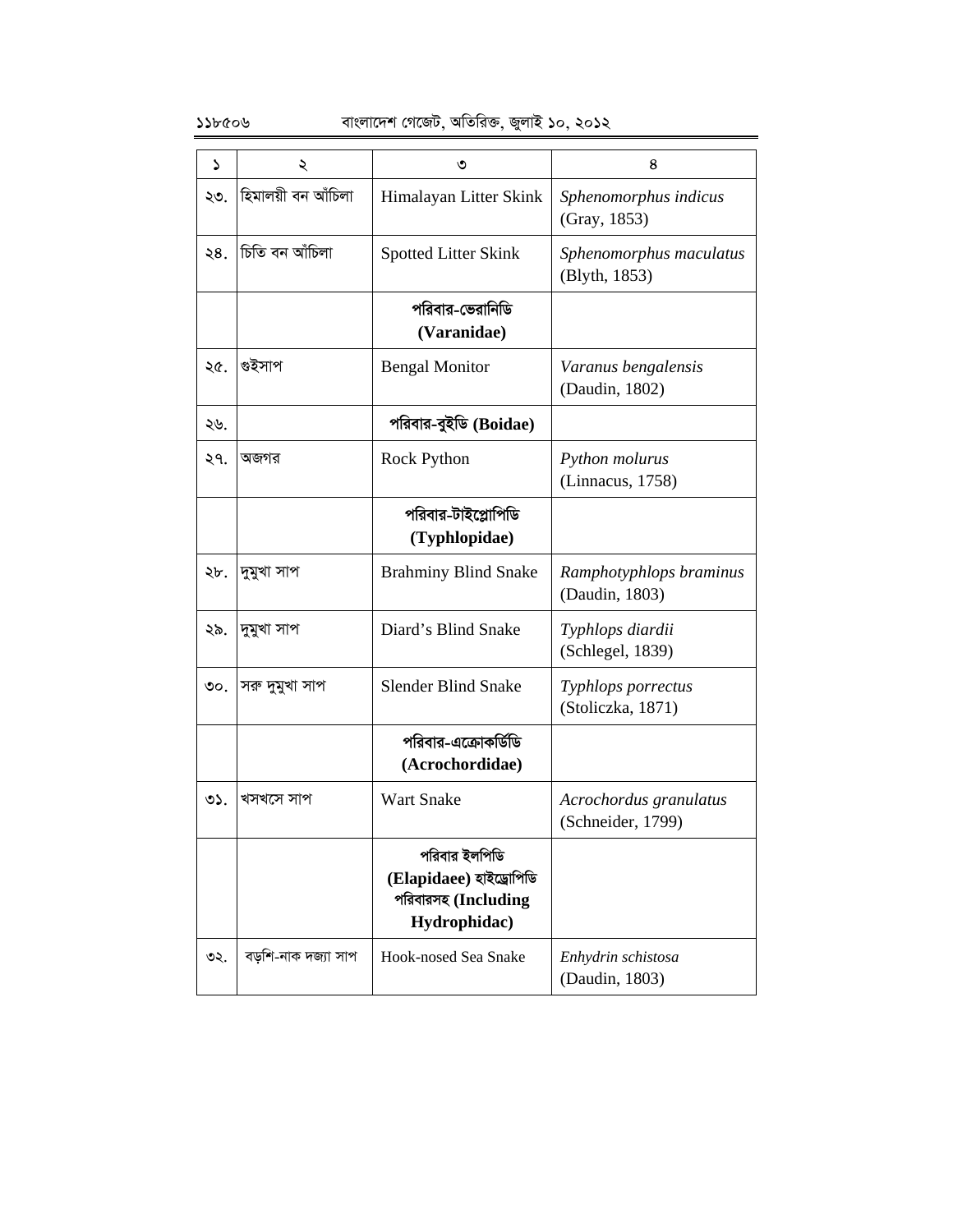| ډ                | ২                                  | ৩                                   | 8                                                             |
|------------------|------------------------------------|-------------------------------------|---------------------------------------------------------------|
| ৩৩.              | দজ্যা সাপ/সামুদ্রিক<br>সাপ         | Dwarf Sea Snake                     | Polyodontognathus<br>caerulescens (Shaw, 1802)                |
| ৩৪.              | কালো-হলুদ সামুদ্ৰিক<br>সাপ         | <b>Annulated Sea Snake</b>          | Hydrophis cyanocinctus<br>(Daudin, 1803)                      |
| ৩৫.              | চিতি সামুদ্রিক সাপ/<br>লতি সাপ     | Spotted Sea Snake                   | Hydrophis fasciatus<br>(Schneider, 1799)                      |
| ৩৬.              | মোহনার সামুদ্রিক সাপ               | <b>Estuarine Sea Snake</b>          | Hydrophis obscura<br>(Daudin, 1803)                           |
| ৩৭.              | চিকনা-মাথা সামুদ্ৰিক<br>সাপ        | Cantor's Narrow-headed<br>Sea Snake | Microcephalophis=<br>(Hydrophis) cantoris<br>(Giinther, 1864) |
| ৩৮.              | সামুদ্ৰিক নলি সাপ                  | Slander Sea Snake                   | Microcephalophis gracilis<br>(Shaw, 1802)                     |
| ৩৯.              | ডডিনের সামুদ্রিক সাপ               | Daudin's Sea Snake                  | $Distance = (Hydrophis)$<br>nigrocincta (Daudin, 1803)        |
| 80.              | বেঁটে সামুদ্রিক সাপ                | Short Sea Snake                     | Lapemis curtus (Shaw, 1802)                                   |
| $8\lambda$ .     | বলয়ি সমুদ্রকেউটে                  | <b>Banded Sea Krait</b>             | Laticauda colubrina<br>(Schneider, 1799)                      |
| 8२.              | পাতি সমুদ্রকেউটে                   | Common Sea Krait                    | Laticauda laticauda<br>(Linnaeus, 1758)                       |
| $80$ .           | রঙ্গিলা/হলুদ পেটি<br>সামুদ্রিক সাপ | Yellow-bellied Sea Snake            | Palamis platurus (Linnaeus,<br>1799)                          |
| 88.              | পাতি কাল কেউটে                     | Common Krait                        | <b>Bungarus</b> caeruleus<br>(Schneider, 1801)                |
| 8¢.              | শঙ্খিনি/বোটালেজ<br>কেউটে           | <b>Banded Krait</b>                 | <b>Bungarus</b> fasciatus<br>(Schneider, 1801)                |
| $8\mathcal{Y}$ . | ছোট কাল কেউটে                      | Lesser Black Krait                  | Bungarus Lividus (Cantor,<br>1839)                            |
| 8१.              | কাল কেউটে                          | <b>Black Krait</b>                  | Bungarus niger (Wall, 1908)                                   |
| 8b.              | সিন্ধ কেউটে                        | Sind Krait                          | <b>Bungarus</b> sindamus<br>(Boulenger, 1897)                 |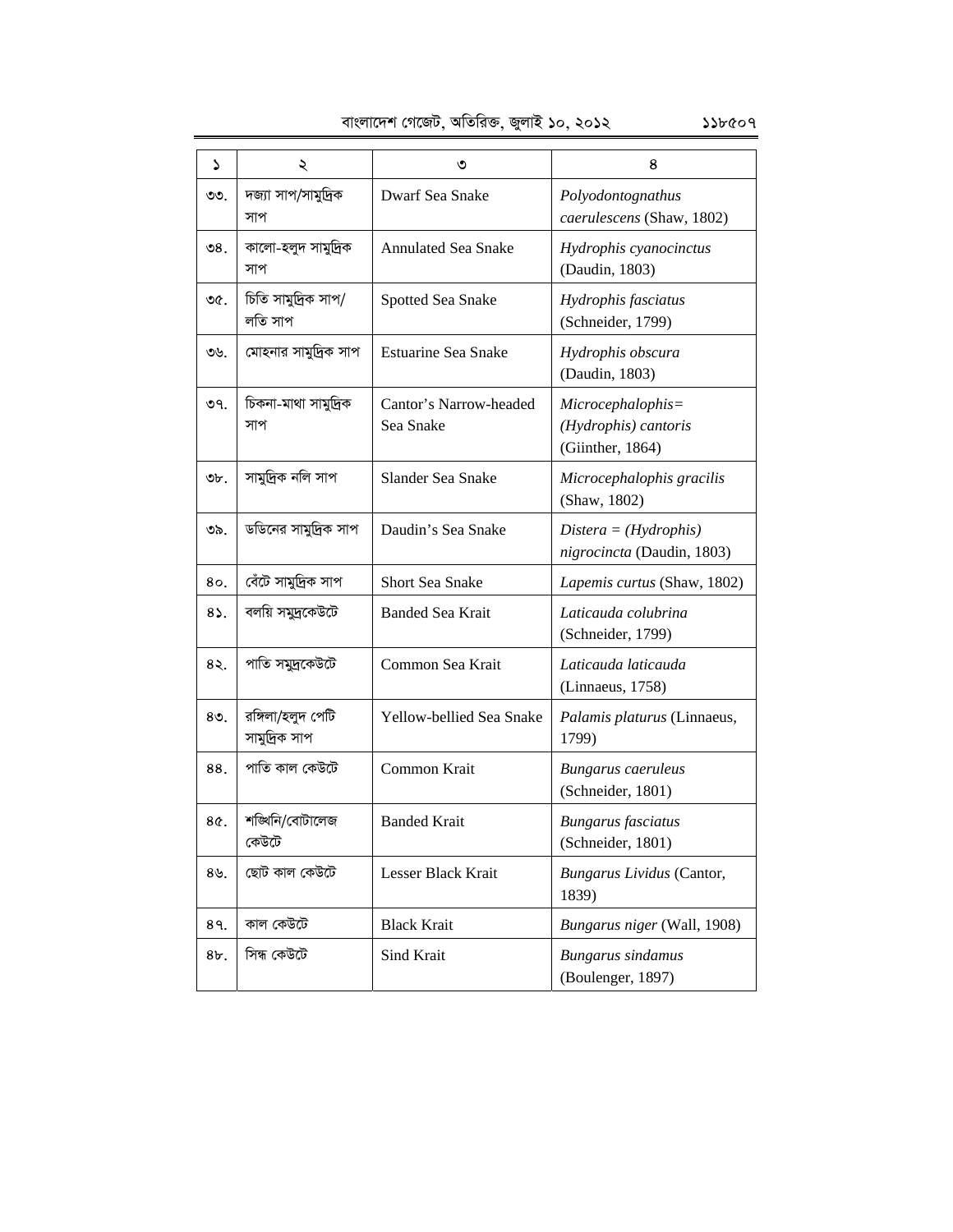### $\mathcal{L}$ ১১৮৫০৮ বাংলাদেশ গেজেট, অতিরিক্ত, জুলাই ১০, ২০১২

| S           | ২                        | ৩                               | 8                                                            |
|-------------|--------------------------|---------------------------------|--------------------------------------------------------------|
| $8\delta$ . | প্ৰবাল সাপ               | Macclelland's Coral<br>Snake    | sinomicrurus (Calliohis)<br>macclellamdi (Reinhardt, 1844)   |
| CO.         | চিকনা প্ৰবাল সাপ         | <b>Slender Coral Snake</b>      | Calliohis melamurus (Shaw,<br>1802)                          |
| <b>ES.</b>  | গোখরা                    | Monocled Cobra                  | Naja kaouthia (Lesson, 1831)                                 |
| ৫২.         | ফুল গোখরা                | Spectacled Cobra                | Naja naja (Linnaeus, 1758)                                   |
| ৫৩.         | পদ্ম গোখরা/রাজ<br>গোখরা  | King Cobra                      | Ophiophagus haniah (Cantor,<br>1836)                         |
|             |                          | পরিবার-ভাইপেরিডি<br>(Viperidae) |                                                              |
| 68.         | চন্দ্ৰবোড়া/উলুবোড়া     | Russell's Viper                 | Daboia (Vipera) russellii<br>(Shaw and Nodder, 1797)         |
| ৫৫.         | ছোপা বোড়া               | <b>Blotched Pit Viper</b>       | $Ovophis = (trimeresurus)$<br>monticola (Gunther, 1864)      |
| ৫৬.         | লাললেজি সবুজ বোড়া       | White-lipped Pit Viper          | $Cryptely trops = (Trimeresurus)$<br>albolabris (Grey, 1842) |
| 69.         | বাদামিলেজি সবুজ<br>বোড়া | Spot-tailed Pit Viper           | Cryptelytrops erythrurus<br>(Cantor, 1836)                   |
| $6b$ .      | পপের সবুজ বোড়া          | Pope's Pit Viper                | Popeia=(Trimeresurus)<br>Popeiorum (Smith, 1937)             |

### **cvwL (Birds)**

| ক্ৰমিক নং | বাংলা নাম         | ইংরেজী নাম                                                    | বৈজ্ঞানিক নাম                         |
|-----------|-------------------|---------------------------------------------------------------|---------------------------------------|
|           |                   | ৩                                                             | 8                                     |
|           |                   | বৰ্গ-পিসিফৰ্মিজ<br>(Piciformes)<br>পরিবার-পিসিডি<br>(Picidae) |                                       |
| ۵.        | বাতাবি কাঠকুড়ালি | Fulvous-breasted<br>Woodpecker                                | Dendrocopos macei<br>(Vieillot, 1818) |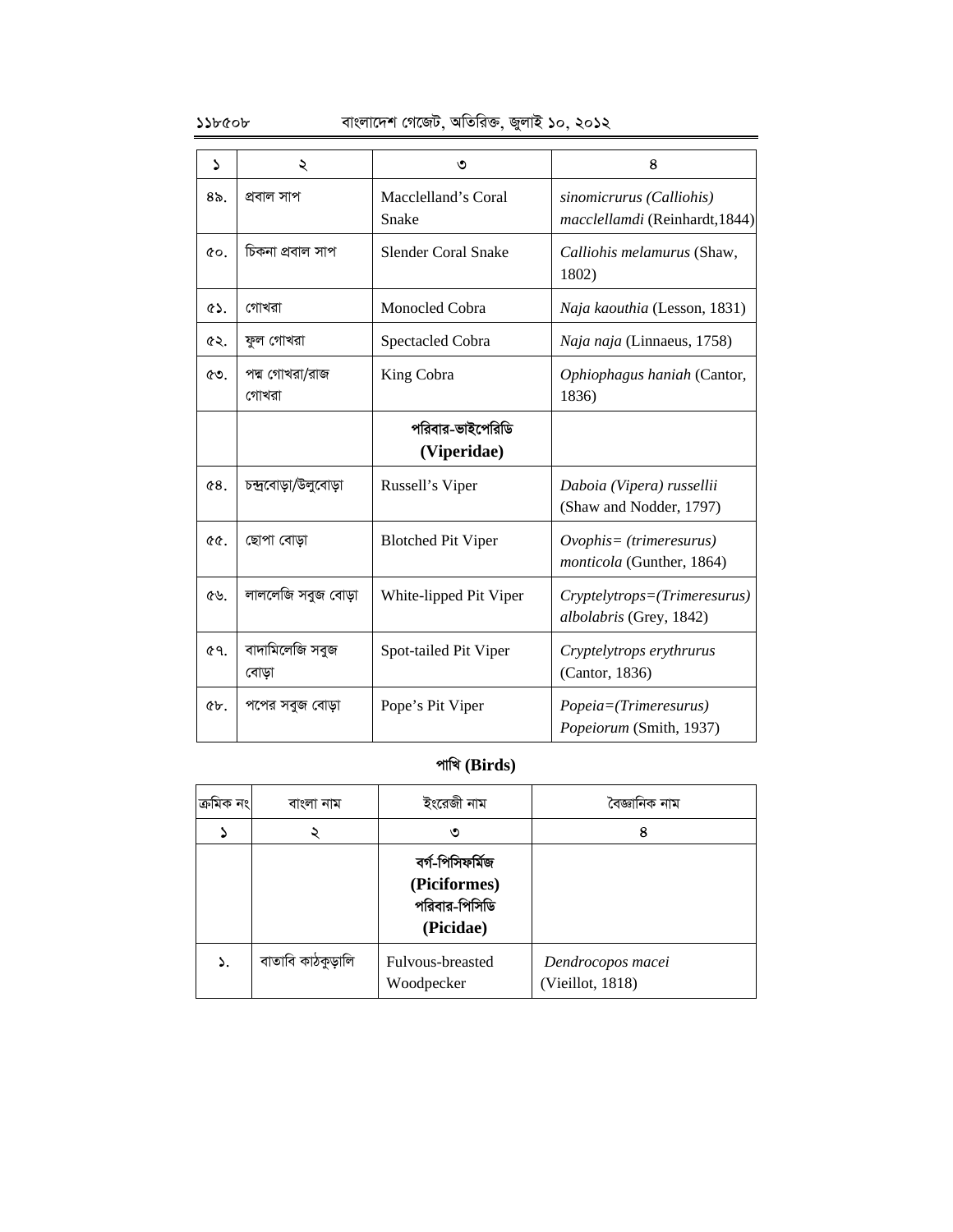| বাংলাদেশ গেজেট, অতিরিক্ত, জুলাই ১০, ২০১২<br>১১৮৫০৯ |
|----------------------------------------------------|
|----------------------------------------------------|

| د   | ২                | ৩                                                                         | 8                                         |
|-----|------------------|---------------------------------------------------------------------------|-------------------------------------------|
| ২.  | বাংলা কাঠঠোকরা   | Lesser Goldenback                                                         | Dinopium benghalense<br>(Linnaeus, 1758)  |
| ৩.  | সেঁকড়া বসন্ত    | Coppersmith Barbet                                                        | Megalaima haemacephala<br>(Muller, 1766)  |
|     |                  | বর্গ-কোরাসিফর্মিজ<br>(Coraciformes)<br>পরিবার-এলছেডিনিডি<br>(Alcedinidae) |                                           |
| 8.  | পাতি মাছরাঙ্গা   | Common Kingfisher                                                         | Alcedo atthis (Linnaeus, 1758)            |
| Q.  | ধলাগলা মাছরাঙ্গা | White-throated<br>Kingfisher                                              | Halcyon smyrnensis<br>(Linnaeus, 1758)    |
|     |                  | পরিবার- সেরিলিডি<br>(Cerylidae)                                           |                                           |
| ৬.  | পাকড়া মাছরাঙ্গা | Pied Kingfisher                                                           | Ceryle rudis (Linnaeus, 1758)             |
|     |                  | পরিবার-মেরোপিডি<br>(Meropidae)                                            |                                           |
| ٩.  | সবুজ সূইচোরা     | Green Bee-eater                                                           | Merops orientalis (Latham, 1802)          |
|     |                  | বৰ্গ-কুকুলিফৰ্মিজ<br>(Cuculiformes)<br>পরিবার-কুকুলিডি<br>(Cuculidae)     |                                           |
| ৮.  | পাতি চোখগেলো     | Common Hawk-<br>Cuckoo                                                    | Hierococcyx varius<br>(Vahl, 1797)        |
| ৯.  | বৌকথাকও পাপিয়া  | Indian Cuckoo                                                             | Cuculus micropterus<br>(Gould, 1838)      |
| ১০. | করুণ পাপিয়া     | Plaintive Cuckoo                                                          | Cacomantis merulinus<br>(Scopoli, 1786)   |
| 33. | এশিও কোকিল       | Asian Koel                                                                | Eudynamys scolopaceus<br>(Linnacus, 1758) |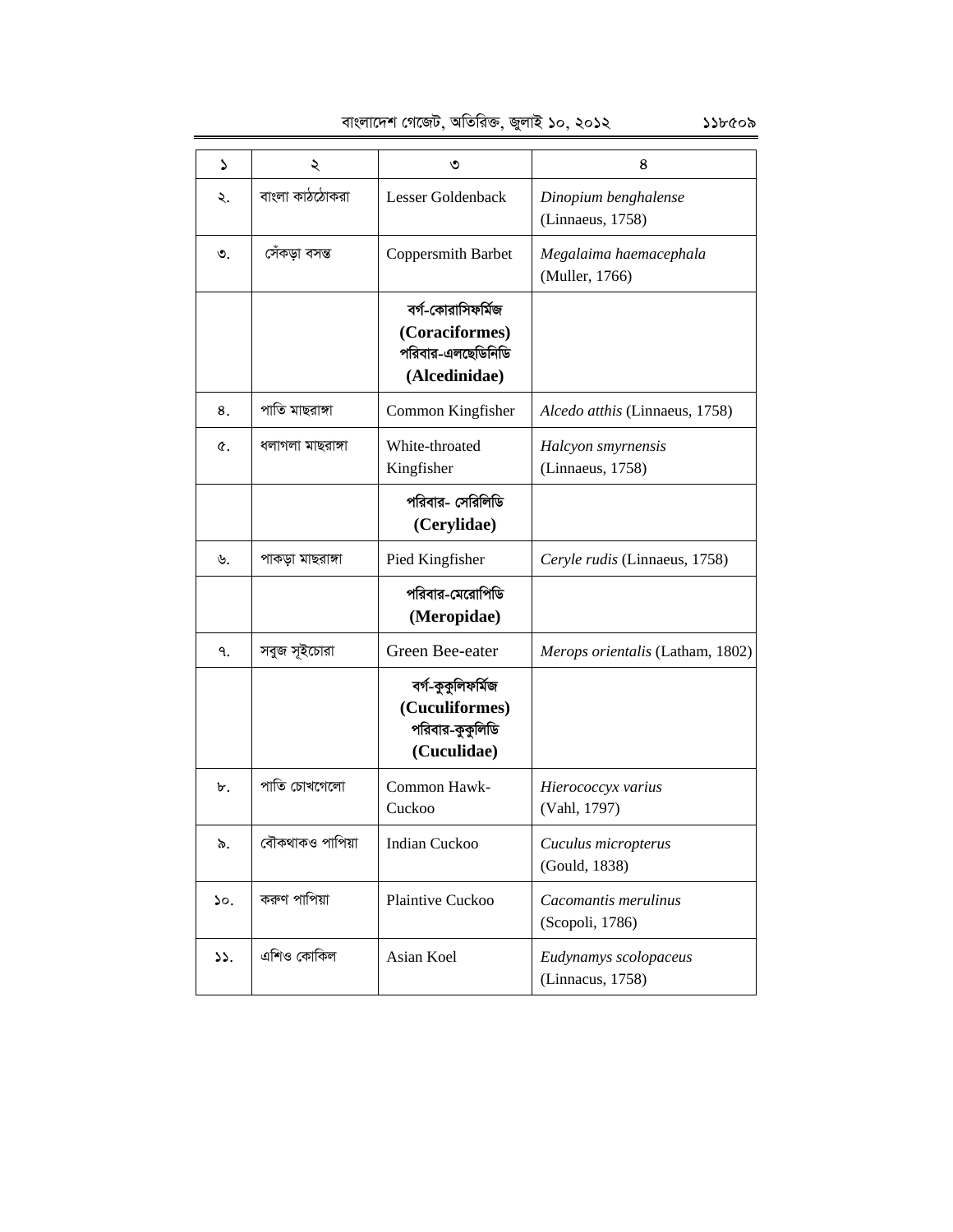| ۵     | ২            | ৩                                                                             | 8                                       |
|-------|--------------|-------------------------------------------------------------------------------|-----------------------------------------|
|       |              | বর্গ-সিকোনিফর্মিজ<br>(Ciconiiformes)<br>পরিবার-স্কোলোপাসিডি<br>(Scolopacidae) |                                         |
| 52.   | টিয়া        | <b>Rose-ringed Parakeet</b>                                                   | Psittacula krameri<br>(Scopoli, 1769)   |
| 50.   | বন বাটান     | Wood Sandpiper                                                                | Tringa glareola<br>(Linnaeus, 1758)     |
| 58.   | পাতি বাটান   | Common Sandpiper                                                              | Actitis hypoleucos<br>(Linnaeus, 1758)  |
|       |              | পরিবার-এক্সিপিট্রিডি<br>(Accipitridae)                                        |                                         |
| ১৫.   | ভুবন চিল     | <b>Black Kite</b>                                                             | Milvus migrans<br>(Boddaert, 1783)      |
| ১৬.   | শঙ্খচিল      | <b>Brahminy Kite</b>                                                          | Haliastur indus (Boddaert, 1783)        |
| 39.   | পাতি শিকরে   | Shikra                                                                        | Accipiter badius (Gmelin, 1788)         |
|       |              | পরিবার-এনহিংগিডি<br>(Anhingidae)                                              |                                         |
| $b$ . | ছোট পানকৌড়ি | Little Cormorant                                                              | Phalacrocorax niger<br>(Vieillot, 1817) |
|       |              | পরিবার-আর্ডেইডি<br>(Ardeidae)                                                 |                                         |
| ১৯.   | ছোট বগা      | Little Egret                                                                  | Egretta garzetta<br>(Linnaeus, 1766)    |
| ২০.   | বড় বগা      | <b>Great Egret</b>                                                            | Casmerodius albus<br>(Linnaeus, 1758)   |
| ২১.   | গোবক/ গো বগা | <b>Cattle Egret</b>                                                           | Bubulcus ibis (Linnaeus, 1758)          |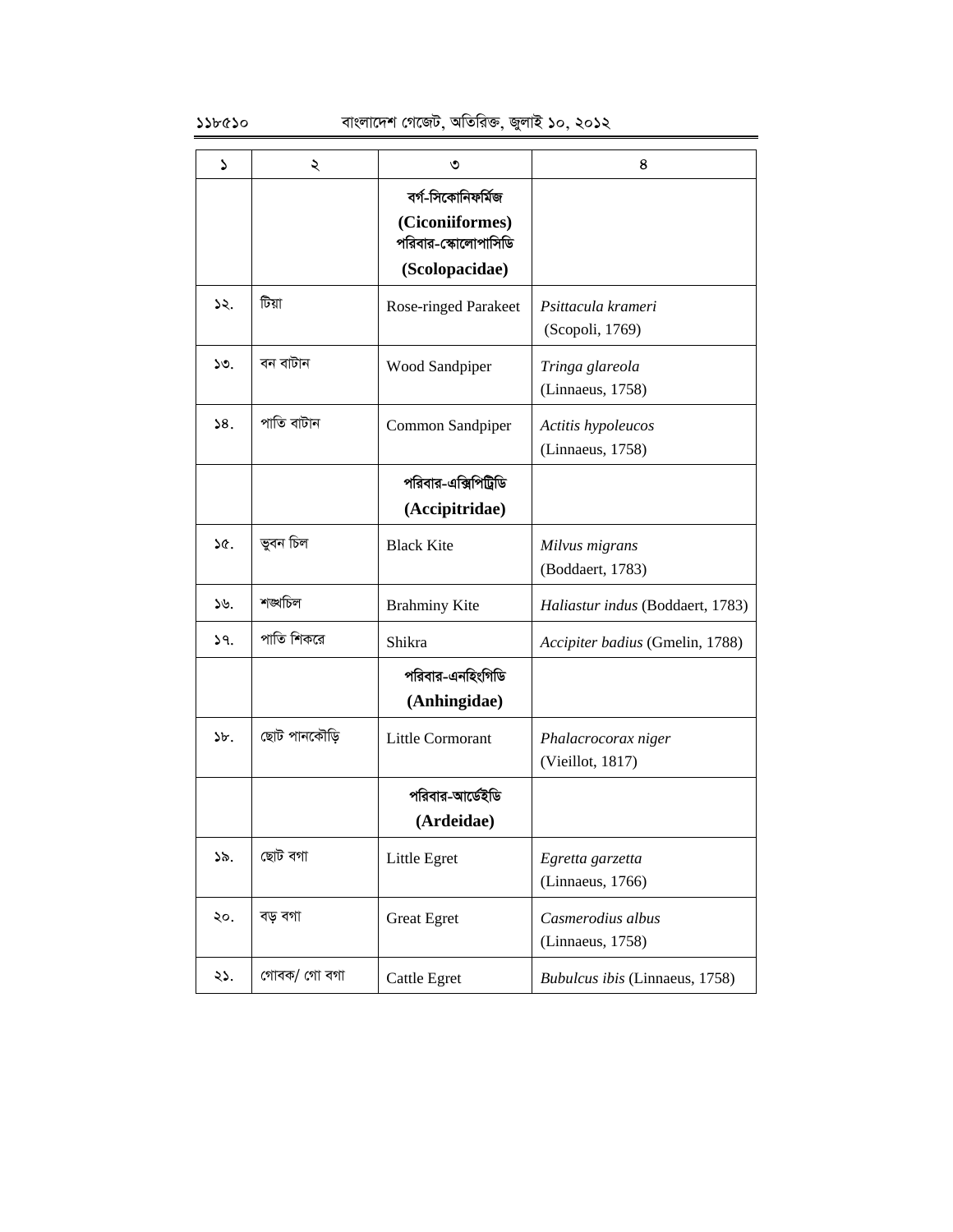বাংলাদেশ গেজেট, অতিরিক্ত, জুলাই ১০, ২০১২ ১১৮৫১১

| ۵    | ২                    | ৩                                                                      | 8                                        |
|------|----------------------|------------------------------------------------------------------------|------------------------------------------|
|      |                      | বর্গ- প্যাসেরিফর্মিজ<br>(Passeriformes)<br>পরিবার-লানিডি<br>(Laniidae) |                                          |
| ২২.  | খয়রা লাটোরা         | <b>Brown Shrike</b>                                                    | Lanius cristatus (Linnaeus, 1758)        |
| ২৩.  | ল্যাঞ্জা লাটোরা      | Long-tailed Shrike                                                     | Lanius schach (Linnaeus, 1758)           |
|      |                      | পরিবার-কর্ভিডি<br>(Corvidae)                                           |                                          |
| ২8.  | খয়রা হাড়িচাচা      | Rufous Treepie                                                         | Dendrocitta vagabunda<br>(Latham, 1790)  |
| ২৫.  | মেটে বনাবাবিল        | Ashy Woodswallow                                                       | Artamus fuscus Vieillot, 1817            |
| ২৬.  | কালামাথা বেনেবৌ      | <b>Black-hooded Oriole</b>                                             | Oriolus xanthornus<br>(Linnaeus, 1758)   |
| ২৭.  | কালা ফিঙে            | <b>Black Drongo</b>                                                    | Dicrurus macrocercus<br>(Vieillot, 1817) |
| ২৮.  | পাতি ফটিকজল          | Common Iora                                                            | Aegithina tiphia<br>(Linnaeus, 1758)     |
|      |                      | পরিবার-মুসিকাপিডি<br>(Muscicapidae)                                    |                                          |
| ২৯.  | উদয়ী দোয়েল         | Oriental Magpic-<br>Robin                                              | Copsychus saularis<br>(Linnaeus, 1758)   |
|      |                      | পরিবার-স্টার্নিডি<br>(Sturnidae)                                       |                                          |
| ಲಿಂ. | পাকড়া শালিক         | Pied Myna                                                              | Sturnus contra (Linnaeus, 1758)          |
| ৩১.  | খয়রালেজ<br>কাঠশালিক | Chestnus-tailed<br><b>Starling</b>                                     | Sturnus malabaricus<br>(Gmelin, 1789)    |
| ৩২.  | ঝুঁটি শালিক          | Jungle Myna                                                            | Acridotheres fuscus<br>(Wagler, 1827)    |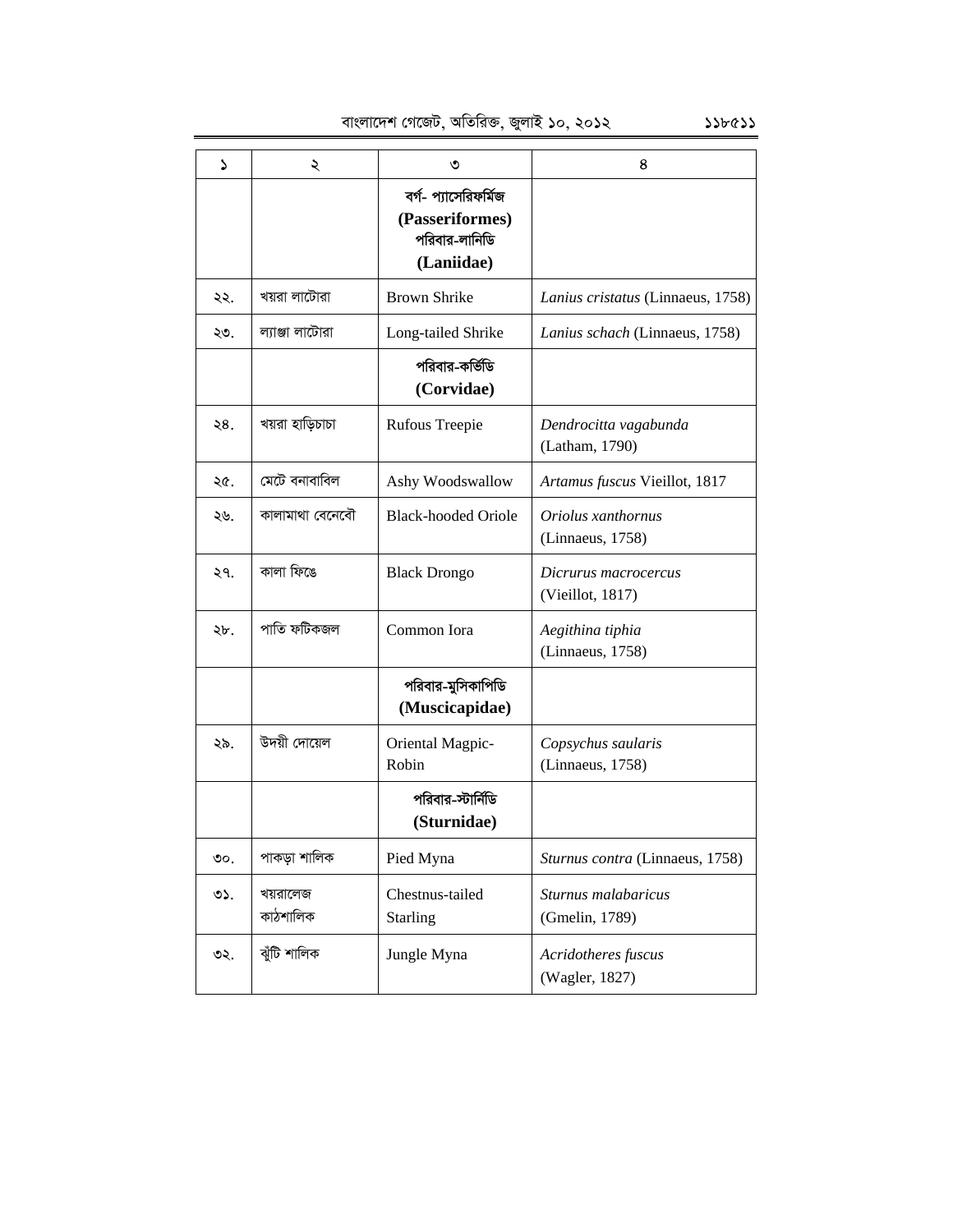| ۵      | ২             | ৩                   | 8                               |
|--------|---------------|---------------------|---------------------------------|
| ৩৩.    | ভাত শালিক     | Common Myna         | Acridotheres tristis            |
|        |               |                     | (Linnaeus, 1766)                |
|        |               | পরিবার-হিরুন্ডিনিডি |                                 |
|        |               | (Hirundinidae)      |                                 |
|        |               |                     |                                 |
| ৩ $8.$ | মেঠো আবাবিল   | <b>Barn Swallow</b> | Hirundo rustica                 |
|        |               |                     | (Linnaeus, 1758)                |
|        |               | পরিবার-পিক্লোনোটিডি |                                 |
|        |               | (Pycnonotidae)      |                                 |
| ৩৫.    | বাংলা বুলবুল  | Red-vented Bulbul   | Pycnonotus cafer                |
|        |               |                     | (Linnaeus, 1766)                |
|        |               |                     |                                 |
|        |               | পরিবার-সিস্টিকোলিডি |                                 |
|        |               | (Cisticolidae)      |                                 |
| ৩৬.    | নিরল প্রিনা   | Plain Prinia        | Prinia innornata (Sykes, 1832)  |
|        |               | পরিবার-সিল্ভিডি     |                                 |
|        |               | (Sylviidae)         |                                 |
| ৩৭.    | পাতি টুনটুনি  | Common Tailorbird   | Orthotonus sutorius             |
|        |               |                     | (Pennant, 1769)                 |
|        |               |                     |                                 |
| ৩৮.    | কালচে ফুটকি   | Dusky Warbler       | Phylloscopus fuscatus           |
|        |               |                     | (Blyth, 1842)                   |
| ৩৯.    | সবজে ফুটকি    | Greenish Warbler    | Phylloscopus trochiloides       |
|        |               |                     | (Sundevall, 1837)               |
|        |               | পরিবার-আলাওডিডি     |                                 |
|        |               | (Alaudidae)         |                                 |
|        |               |                     |                                 |
| 80.    | উদয়ী অভ্ৰভৱত | Oriental Skylark    | Alauda gulgula (Franklin, 1831) |
|        |               | পরিবার-প্যাসেরিডি   |                                 |
|        |               | (Passeridae)        |                                 |
|        |               |                     |                                 |
| 85.    | পাতি চড়ই     | House Sparrow       | Passer domedticus               |
|        |               |                     | (Linnaeus, 1758)                |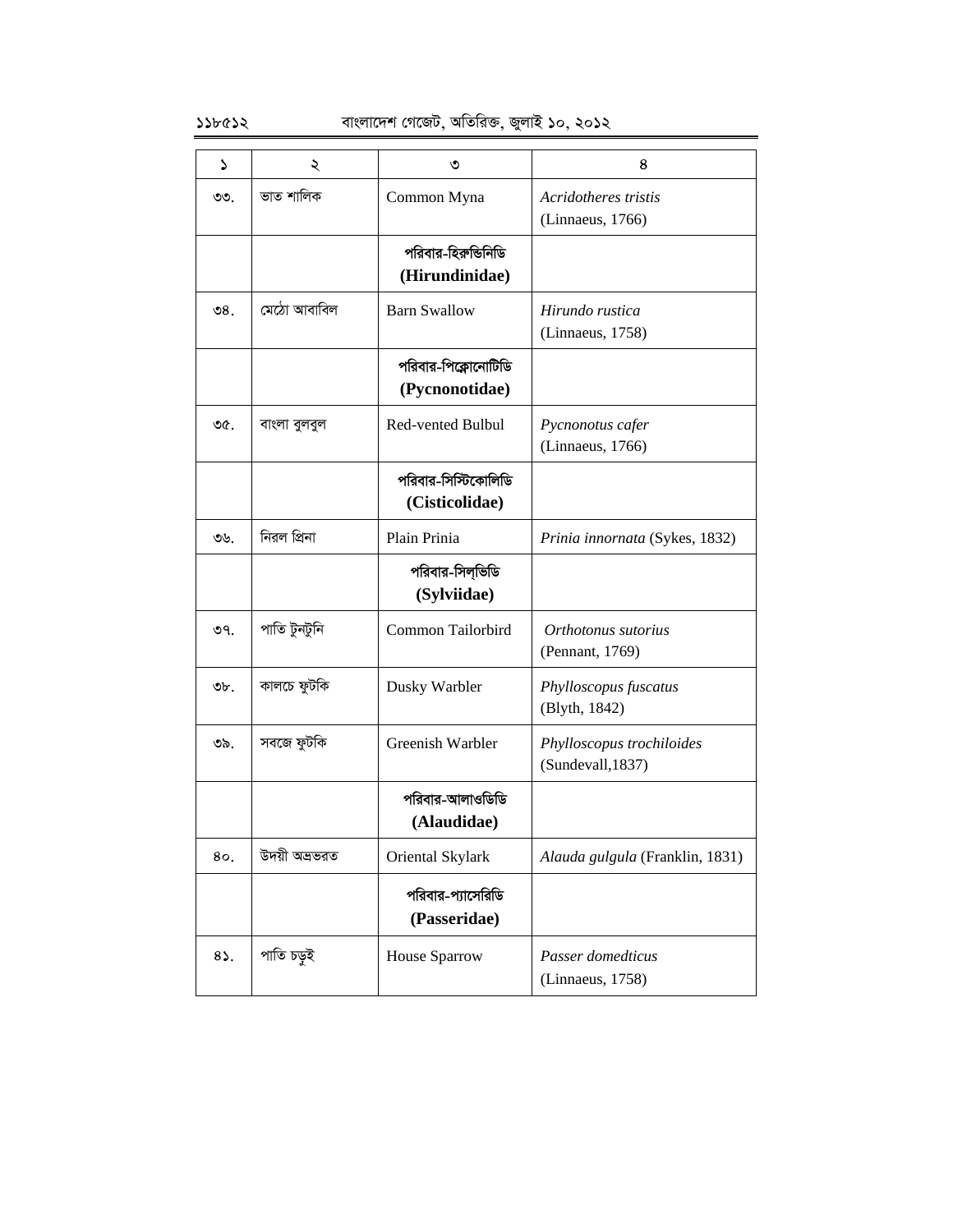|        |                   | ৩                                | 8                                       |
|--------|-------------------|----------------------------------|-----------------------------------------|
| ৪২.    | ধলা খঞ্জন         | White Wagtail                    | Motacilla alba (Linnaeus, 1758)         |
| $80$ . | পশ্চিমা হলদেখঞ্জন | <b>Western Yellow</b><br>Wagtail | <i>Motacilla flava</i> (Linnaeus, 1758) |
| 88.    | ধানী তুলিকা       | Paddyfield Pipit                 | Anthus rufulus (Vieillot, 1818)         |

### ক্তন্যপায়ী (Mammals)

| ۵. | চিত্রা হরিণ | <b>Spotted Deer</b>          | Axis axis (Erxleben, 1777)        |
|----|-------------|------------------------------|-----------------------------------|
| ২. | বন শুকর     | Wild Boar                    | Sus scrofa (Linnaeus, 1758)       |
|    |             | পরিবার-ক্যানিডি<br>(Canidae) |                                   |
| ৩. | খেক শিয়াল  | Bengal Fox                   | Vulpes bengalensis (Pallas, 1811) |

### **grm¨ (Fishes)**

| ۵. | তিলা শোল/পিপলা<br>শোল    | Barca Snake head       | Channa barca<br>(Himilton-Buchanan, 1822)       |
|----|--------------------------|------------------------|-------------------------------------------------|
| ২. | মহাশোল                   | <b>Tor Mahseer</b>     | Tor tor                                         |
| ৩. |                          | <b>Putilor Mahseer</b> | <b>Tor Putitora</b>                             |
| 8. | ভাঙ্গন/ভাঙ্গন বাটা       | Boga Labeo             | Labeo boga<br>(Himilton-Buchanan, 1822)         |
| ¢. | নানদিনা/নানদি            | Nandi                  | Labeo nandina<br>(Himilton-Buchanan, 1822)      |
| ৬. | ঘোড়া মাছ/<br>ঘোড়ামুইখা | Pangusia Labeo         | Labeo Pangusia<br>(Himilton-Buchanan, 1822)     |
| ٩. | বাঘাইর                   | Gangetic Goonch        | <i>Banarius yarrellii</i> (Sykes, 1841)         |
| ৮. | সিসব/চেনুয়া             | Sisor Catfish          | Sisor rhabdophorus<br>(Himilton-Buchanan, 1822) |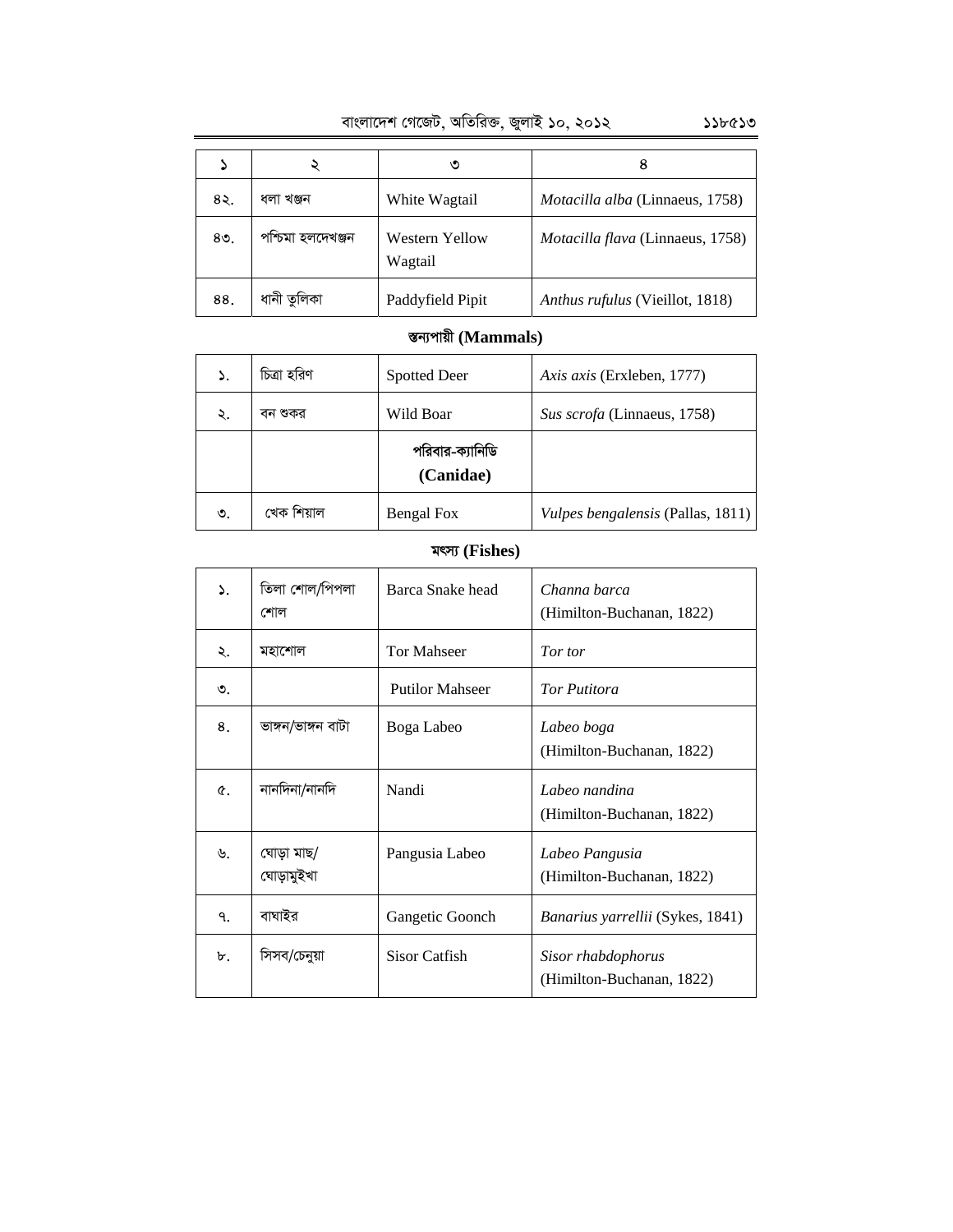### ১১৮৫১৪ বাংলাদেশ গেজেট, অতিরিক্ত, জুলাই ১০, ২০১২

| Z.              | ২                       | ৩                                                                         | 8                                                      |
|-----------------|-------------------------|---------------------------------------------------------------------------|--------------------------------------------------------|
| ৯.              | কোঠা কুমিরের খিল        | Deocata Pipefish                                                          | Microphis deocata (Himilton-<br>Buchanan, 1822)        |
| $\mathcal{L}$ . | তেলোটাকি/রাগা           | Asiatic Snakedead                                                         | <i>Channa orientalis</i> (Bloch and<br>Scheider, 1801) |
| ১১.             | তারা বাইম               | One Stripe Spiny Eel                                                      | Macrognathus aral (Bloch and<br>Scheider, 1801)        |
| ১২.             | নাপিত কৈ/কৈবান্দী       | <b>Dwarf Chameleon</b>                                                    | Badis badis (Himilton-<br>Buchanan, 1822)              |
| ১৩.             | নেফটানি                 | <b>Indian Paradise Fish</b>                                               | Ctenops nobilis (Meclelland,<br>1844)                  |
| 58.             | কুইচা/কুইচা             | Gangetic Mudeel                                                           | Monopterus cuchia (Himilton-<br>Buchanan, 1822)        |
| ১৫.             | রিঠা                    | Rita                                                                      | Rita rita (Himilton-Buchanan,<br>1822)                 |
| $\mathcal{W}_1$ | বোল/ভোল                 | <b>Indian Trout</b>                                                       | Raianmus bola (Himilton-<br>Buchanan, 1822)            |
| 9.              | জয়া হিরালু             | Hamilton's Barila                                                         | Barilius bendelisis (Himilton-<br>Buchanan, 1822)      |
| $\delta b$ .    | রানী/ বেতী              | Necktie Loach                                                             | Botia dario (Himilton-<br>Buchanan, 1822)              |
|                 |                         | পরিবার-স্কেটোফাজিডি<br>(Scatophagidae)                                    |                                                        |
| ১৯.             | বিষতারা                 | Spotted seat                                                              | Seatophagus argus (Linnacus,<br>1766)                  |
|                 |                         | বর্গ-সিলোরিফর্মিজ<br>(Siluriformes)<br>পরিবার- প্লোটুসিডি<br>(Plotosidae) |                                                        |
| ২০.             | গাঙ মাগুর/কান<br>মাণ্ডর | Canine Catfish                                                            | Plotosus canius (Himilton-<br>Buchanan, 1822)          |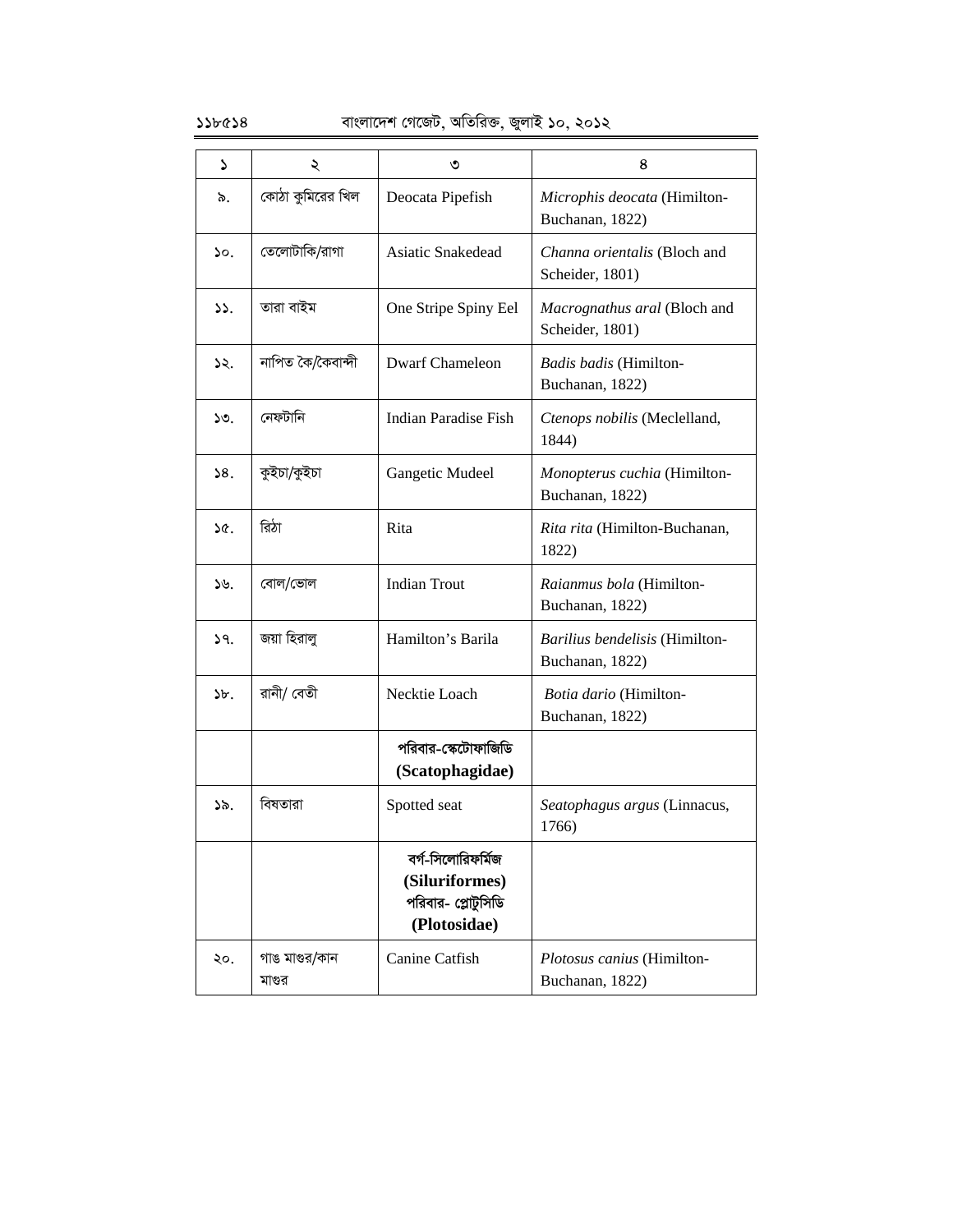| S   | ২                       | ৩                           | 8                                                |
|-----|-------------------------|-----------------------------|--------------------------------------------------|
|     |                         | পরিবার-সিলোসিডি             |                                                  |
|     |                         | (Schilocidae)               |                                                  |
| ২১. | শিলং মাছ                | Silondia Vacha              | Silonia silondia (Buchanan,<br>1822)             |
|     |                         | বৰ্গ-মাইলিওবেটিফৰ্মিজ       |                                                  |
|     |                         | (Myliobatiformes)           |                                                  |
|     |                         | (রে ফিস)                    |                                                  |
|     |                         | (Ray fishes)                |                                                  |
|     |                         | পরিবার-জিম্মুরিডি           |                                                  |
|     |                         | (Gymmuridae)                |                                                  |
| ২২. | পদ্মমামনি/প্ৰজাপতি      | Longtail Butterfly          | Gymunura Paecilura (Shaw,                        |
|     |                         | Ray                         | 1804)                                            |
|     |                         | পরিবার-ডাসিয়াটিডি          |                                                  |
|     |                         | (Dasyatidae)                |                                                  |
| ২৩. | হাউশপাতা/শংকুশ          | <b>Bennetts Stingray</b>    | Dasyatis bennetti (Muller and<br>Henle, 1841)    |
| ২8. | হাউশপাতা/চিত্ৰা<br>হাউশ | <b>Bluespotted Stingray</b> | Dasyatis kuhlii (Muller and<br>Henle, 1841)      |
|     |                         | পরিবার-মাইলিওবেটিডি         |                                                  |
|     |                         | (Myliobatidae)              |                                                  |
| ২৫. | শঙ্খচিল                 | Spotted Eagle Ray           | Actobatus narinari<br>(Euphrasen, 1790)          |
| ২৬. | শঙ্খচিল                 | <b>Banded Eagle Ray</b>     | Actobatus nichofii (Bloch and<br>Scheider, 1801) |
|     |                         | পরিবার-মোবুলিডি             |                                                  |
|     |                         | (Mobulidae)                 |                                                  |
| ২৭. | দেওমাছ                  | Spinetail Devil Ray         | Mobula japanica (Muller and<br>Henle, 1841)      |

### **ce©-wbWvwiqv (Phylum-Cnidaria) †kªYx-Gb&‡\_vRyqv (cÖevj) Class-Anthozoa (Corals)**

| ক্ৰামক নং | বাংলা নাম | ইংরেজী নাম                          | বৈজ্ঞানিক নাম |
|-----------|-----------|-------------------------------------|---------------|
|           |           |                                     |               |
|           |           | পরিবার-এক্রোপুরিডি<br>(Acroporidae) |               |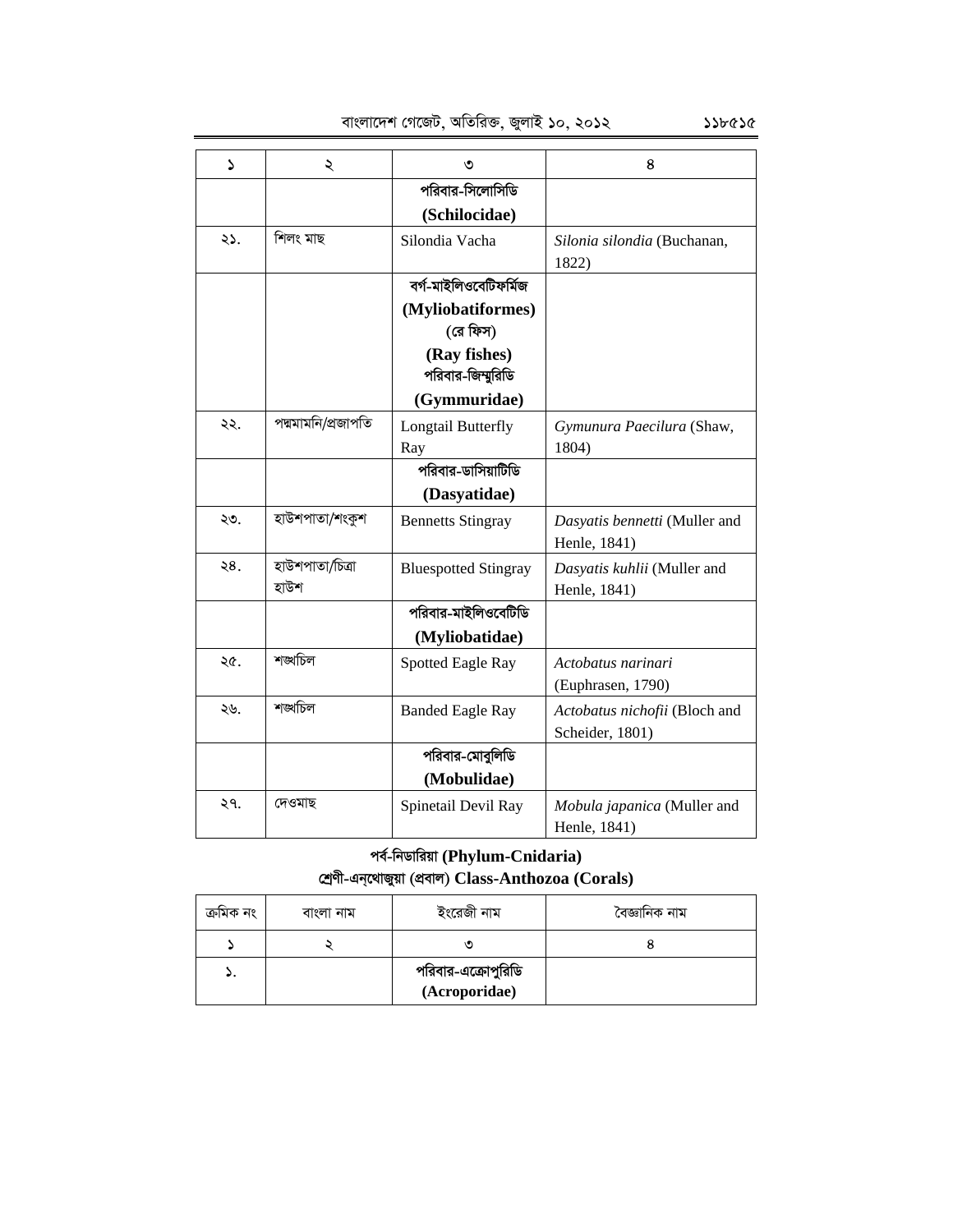| Z               | ২               | ৩                   | 8                                            |
|-----------------|-----------------|---------------------|----------------------------------------------|
| ২.              | প্ৰবাল          | Coral               | Acropora lamarki (Verem,<br>2002)            |
| ৩.              | ফুল প্ৰবাল      | <b>Flower Coral</b> | Acropora nasuta (Dana, 1846)                 |
| 8.              | টেবিল প্ৰবাল    | Table Coral         | Acropora variabilis<br>(Klunzinger, 1879)    |
| Q.              | চাক্তি প্ৰবাল   | Disc Coral          | Turbinaria speciosa (Bernard,<br>1896)       |
| ৬.              | নব প্ৰবাল       | Lesser Knob Coral   | Cyphastrea chalcidicum<br>(Forskal, 1775)    |
| ٩.              | নব্ প্ৰবাল      | Lesser Knob Coral   | Cyphastrea serailia (Forskal,<br>1775)       |
| ৮.              | নব প্ৰবাল       | Knob Coral          | Favia favus (Forskal, 1975)                  |
| ৯.              | নব্ প্ৰবাল      | Knob Coral          | Favia pallida (Dana, 1846)                   |
| ১০.             | নব প্ৰবাল       | Knob Coral          | Favia speciosa (Dana, 1846)                  |
| $\mathcal{L}$ . | নব্ প্ৰবাল      | Knob Coral          | Favia valenciennesii (Milne,<br>1848)        |
| ১২.             | বড় তারা প্রবাল | Larger Star Coral   | Favites abdita (Ellis and<br>Solander, 1786) |
| ১৩.             | বড় তারা প্রবাল | Larger Star Coral   | Favites cmplanata (Ehrenberg,<br>1834)       |
| 58.             | বড় তারা প্রবাল | Larger Star Coral   | Favites flexuosa (Dana, 1846)                |
| ১৫.             | ছোট তারা প্রবাল | Lesser Star Coral   | Goniastrea pectinata<br>(Ehrenberg, 1834)    |
| ১৬.             | মগজ প্ৰবাল      | <b>Brain Coral</b>  | Hydnophora exelsu (Pallas,<br>1766)          |
| 59.             | কাঁটা প্ৰবাল    | Spine Coral         | Hydnophora microconos<br>(Lamarck, 1810)     |
| $\delta b$ .    | খোলস প্ৰবাল     | <b>Crust Coral</b>  | Leptastrea transversa<br>(Klunzinger, 1879)  |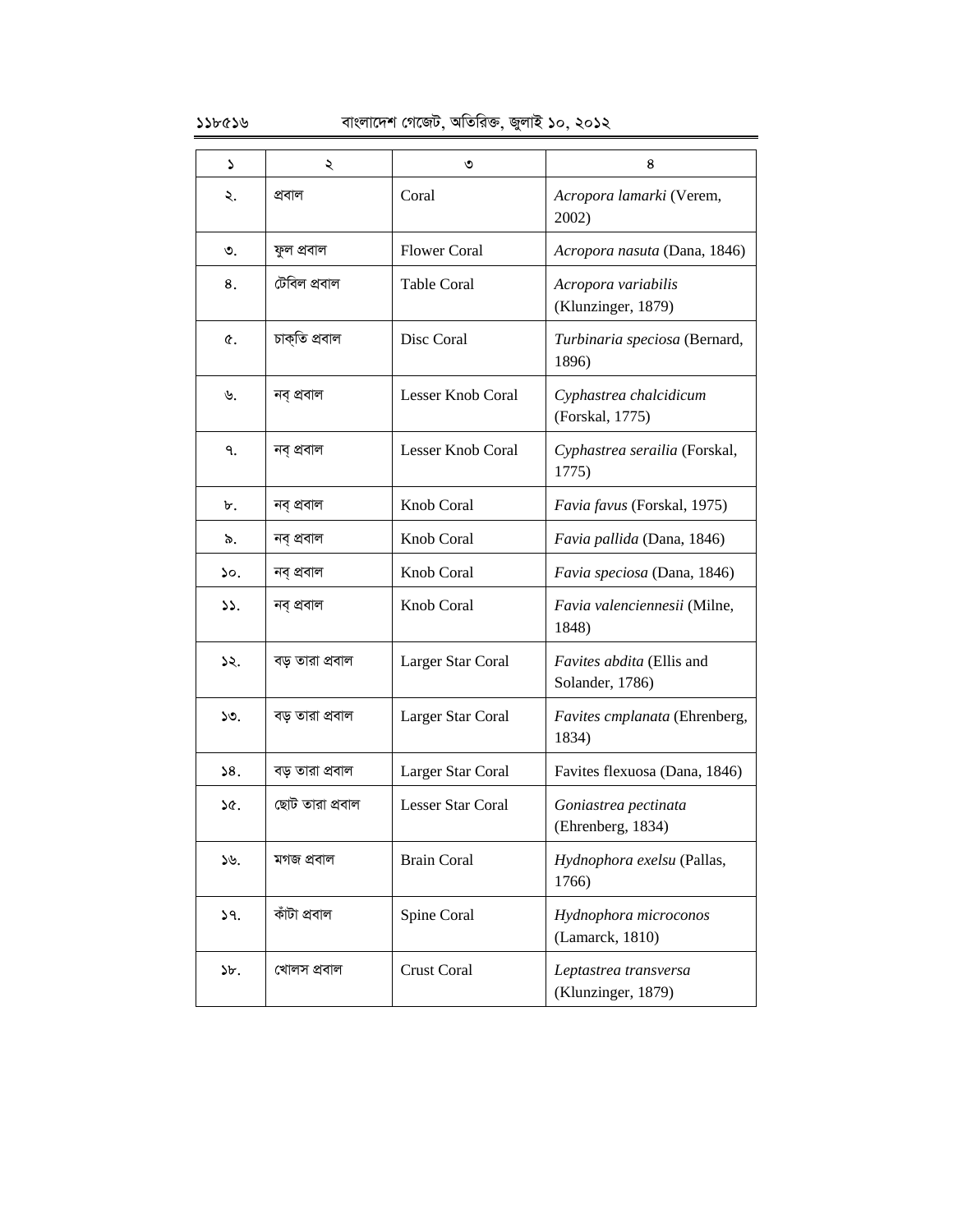| د   | ২               | ৩                                       | 8                                             |
|-----|-----------------|-----------------------------------------|-----------------------------------------------|
| ১৯. | নব প্ৰবাল       | False knob Coral                        | Montastrea annuligera<br>(Milne, 1849)        |
| ২০. | মগজ প্ৰবাল      | <b>Brain Coral</b>                      | Leptoria phrygia (Ellis, 1786)                |
| ২১. | জেব্ৰা প্ৰবাল   | Zebra Coral                             | Oulastrea crispata (Lamarck,<br>1816)         |
| ২২. | মগজ প্ৰবাল      | <b>Brain Coral</b>                      | Platygyra daedalea<br>(Ellis & Solander 1786) |
| ২২. | মগজ প্ৰবাল      | <b>Brain Coral</b>                      | Platygyra scutaria<br>(Milne, 1848)           |
|     |                 | পরিবার-ফাংজিডি<br>(Fungidae)            |                                               |
| ২৩. | মাসরুম প্রবাল   | <b>Mashroom Coral</b>                   | Fungia scutaria (Lamarck,<br>1801)            |
|     |                 | পরিবার-মুসিডি<br>(Mussidae)             |                                               |
| ২8. | কাপ প্ৰবাল      | Sinuous Cup Coral                       | Symphyllia recta (Dana, 1846)                 |
|     |                 | পরিবার-অকুলিনিডি<br>(Oculinidae)        |                                               |
| ২৫. | অক্টোপাস প্রবাল | Octopus Coral                           | Galaxia astreata (Lamarck,<br>1816)           |
|     |                 | পরিবার-পুসিলোপুরিডি<br>(Pocilloporidae) |                                               |
| ২৬. | ফুলকপি প্ৰবাল   | <b>Cauliflower Coral</b>                | Pocillopora damicornis<br>(Linnaeus, 1758)    |
| ২৭. | হুড প্ৰবাল      | <b>Hood Coral</b>                       | Stylophara danae (Milne and<br>Haime, 1850)   |
|     |                 | পরিবার-পুরিটিডি<br>(Poritidae)          |                                               |
| ২৮. | এনিমন প্ৰবাল    | Anemone Coral                           | Goniopora minor (Corosland,<br>1952)          |
| ২৯. | কুজো প্ৰবাল     | Hump Coral                              | Porites lichen (Dana, 1846)                   |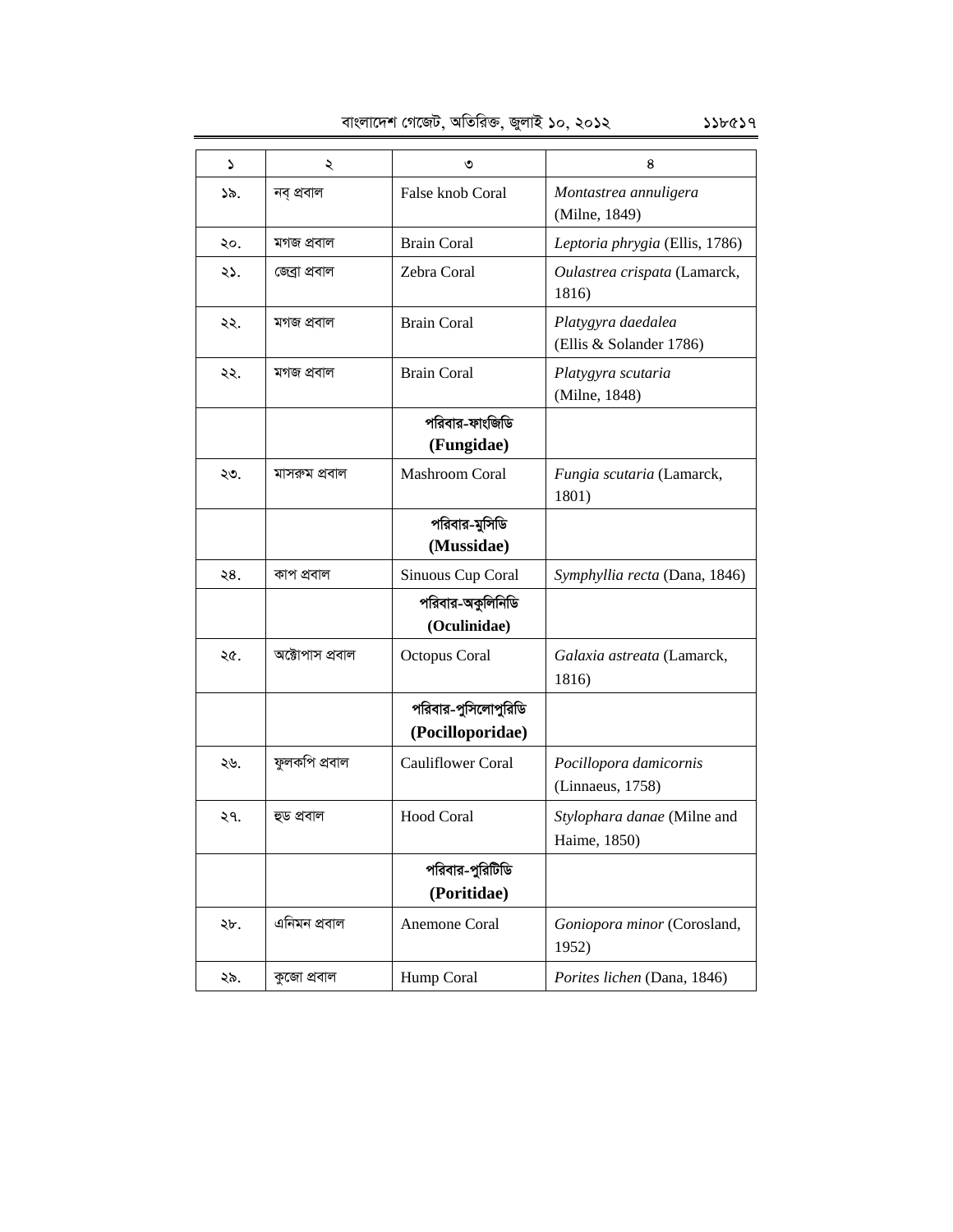### $\mathcal{L}$ ১১৮৫১৮ বাংলাদেশ গেজেট, অতিরিক্ত, জুলাই ১০, ২০১২

|     |              | ৩                                          | 8                                               |
|-----|--------------|--------------------------------------------|-------------------------------------------------|
| ৩০. | কুজো প্ৰবাল  | Hump Coral                                 | <i>Porites lutea</i> (Milne and<br>Haime, 1850) |
| ৩১. | রিংকল প্রবাল | Wrinkle Coral                              | Coscinaraca columna (Dana,<br>1846)             |
|     |              | পরিবার-সিডেরাস্ট্রেইডি<br>(Siderastreidae) |                                                 |
| ৩২. | বালিশ প্ৰবাল | <b>Pillow Coral</b>                        | Pseudosiderastrea tayamai<br>(Yabe, 1936)       |

## মুলাক্স (Molluscs)

### **kvgyK I wSbyK (Shells and Snails)**

| ক্ৰমিক নং        | বাংলা নাম      | ইংরেজী নাম                         | বৈজ্ঞানিক নাম                                |
|------------------|----------------|------------------------------------|----------------------------------------------|
| S                | ২              | ৩                                  | 8                                            |
|                  |                | পরিবার-প্যাটেলিডি<br>(Pattellidae) |                                              |
| $\mathbf{S}_{n}$ | ছাতা শামুক     | Wheel Limpet                       | Cellana rota (Gmelin, 1791)                  |
|                  |                | পরিবার-ট্রোকিডি<br>(Trochidae)     |                                              |
| ২.               | ডোরাকাটা শামুক | Thick Top Shell                    | Osilinus kotschyi (Philippi,<br>1849)        |
| ৩.               | সানকি শামুক    | <b>Button Shell</b>                | <i>Trochus nitoticus</i> (Linnaeus,<br>1767) |
| 8.               | নীল শামুক      | <b>Turbine Shell</b>               | <i>Turbo breeneus</i> (Roding,<br>1798)      |
| $\mathfrak{C}$ . | চান শামুক      | Smooth Moon<br>Turban              | Turbo cinereus (Born, 1778)                  |
| ৬.               | ছোট শামুক      | Shrewd Torchid                     | <i>Monilea callifera</i> (Lamark,<br>1822)   |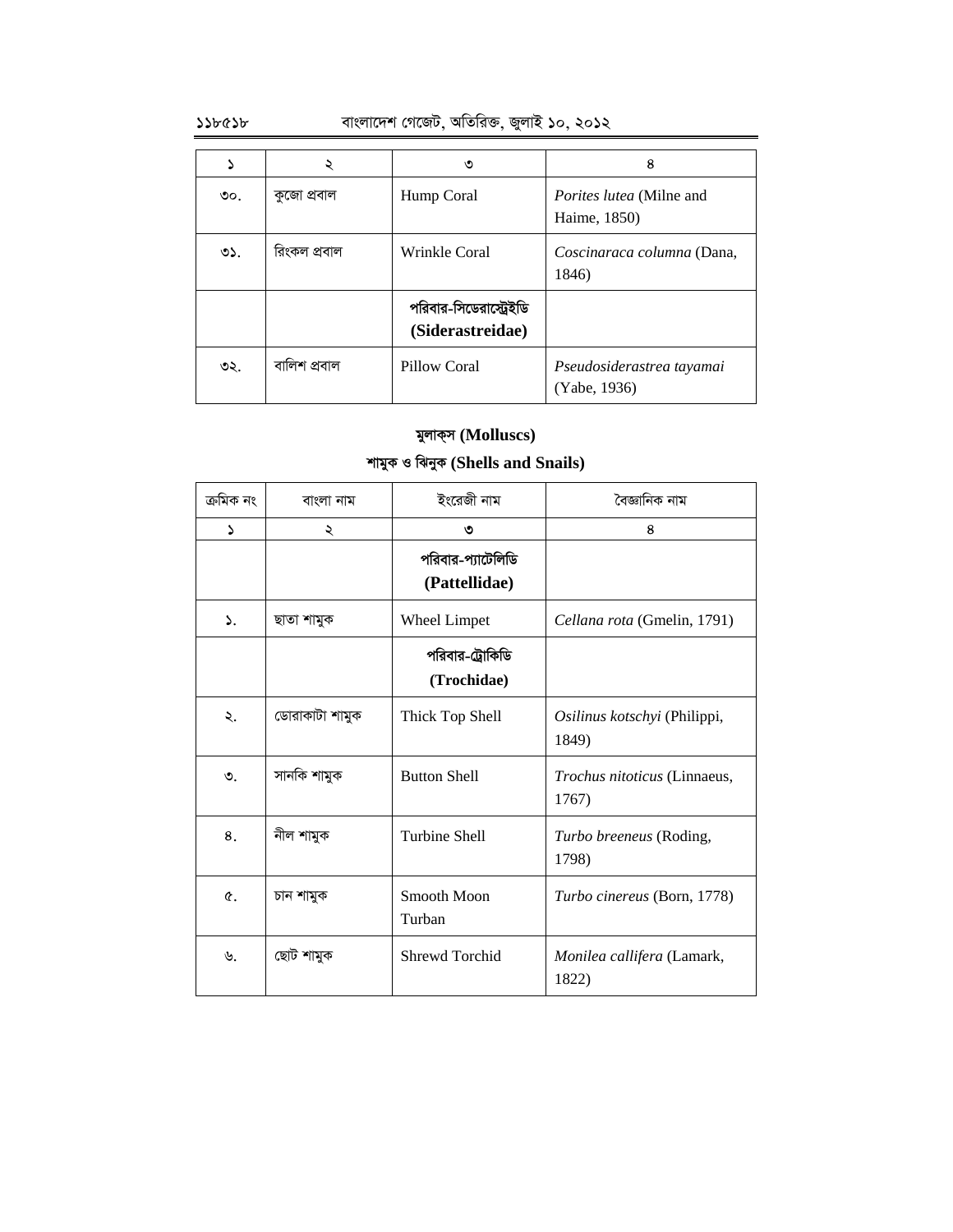| د               | ২              | ৩                                                    | 8                                     |
|-----------------|----------------|------------------------------------------------------|---------------------------------------|
|                 |                | পরিবার-সাইপ্রেইডি (কড়ি)<br>{(Cypraedae<br>(Cowrie)} |                                       |
| ٩.              | কাটা কডি       | Chickpea Cowrie                                      | Cyprala cicercula (Linnaeus,<br>1758) |
| ৮.              | নল কড়ি        | <b>Cylindrical Cowrie</b>                            | Cyprala Cylindrica (Born,<br>1778)    |
| ৯.              | ডিম কড়ি       | <b>Eroded Cowrie</b>                                 | Cyprala erosa (Linnaeus,<br>1758)     |
| $\mathcal{S}$ . | বাঘ কড়ি       | Graceful Cowrie                                      | Cyprala gracilis (Gaskoin,<br>1849)   |
| $\mathcal{L}$ . | কালো কড়ি      | <b>Stage Cowrie</b>                                  | Cyprala histrio (Gmelin, 1791)        |
| 52.             | তেলা কড়ি      | Lurid Cowrie                                         | Cyprala lurida (Linnaeus,<br>1758)    |
| ১৩.             | মুদ্ৰা কড়ি    | Money Cowrie                                         | Cyprala moneta (Linnaeus,<br>1758)    |
| 58.             | সুন্দরি কড়ি   | Lovely Cowrie                                        | Cyprala puchra (Gray, 1824)           |
| ነ৫.             | নাশি কড়ি      | Pear-shaped Cowrie                                   | Cyprala pyriformis (Gray,<br>1824)    |
| ১৬.             | কড়ি           | <b>Dull Cowrie</b>                                   | Cyprala stolida (Linnaeus,<br>1758)   |
| 9.              | নাশি কড়ি      | Green-tined Cowrie                                   | Cyprala subviridis (Reeve,<br>1835)   |
| $b$ .           | সরু কড়ি       | <b>Tapering Cowrie</b>                               | Cyprala teres (Gmelin, 1835)          |
| ১৯.             | বাঘা কডি       | <b>Tiger Cowrie</b>                                  | Cyprala tigris (Linnaeus,<br>1758)    |
| ২০.             | কালা কড়ি      | Ventriculate Cowrie                                  | Cyprala ventriculus (Lamark,<br>1810) |
| ২১.             | জাত কড়ি       | Yellow-toothed<br>Cowrie                             | Cyprala xanthodon (Sowerby,<br>1832)  |
| ২২.             | রাঙ্গাঠোট কড়ি | Lamacin Cowrie, File<br>Cowrie                       | Cypraea lamacina (Lamark,<br>1810)    |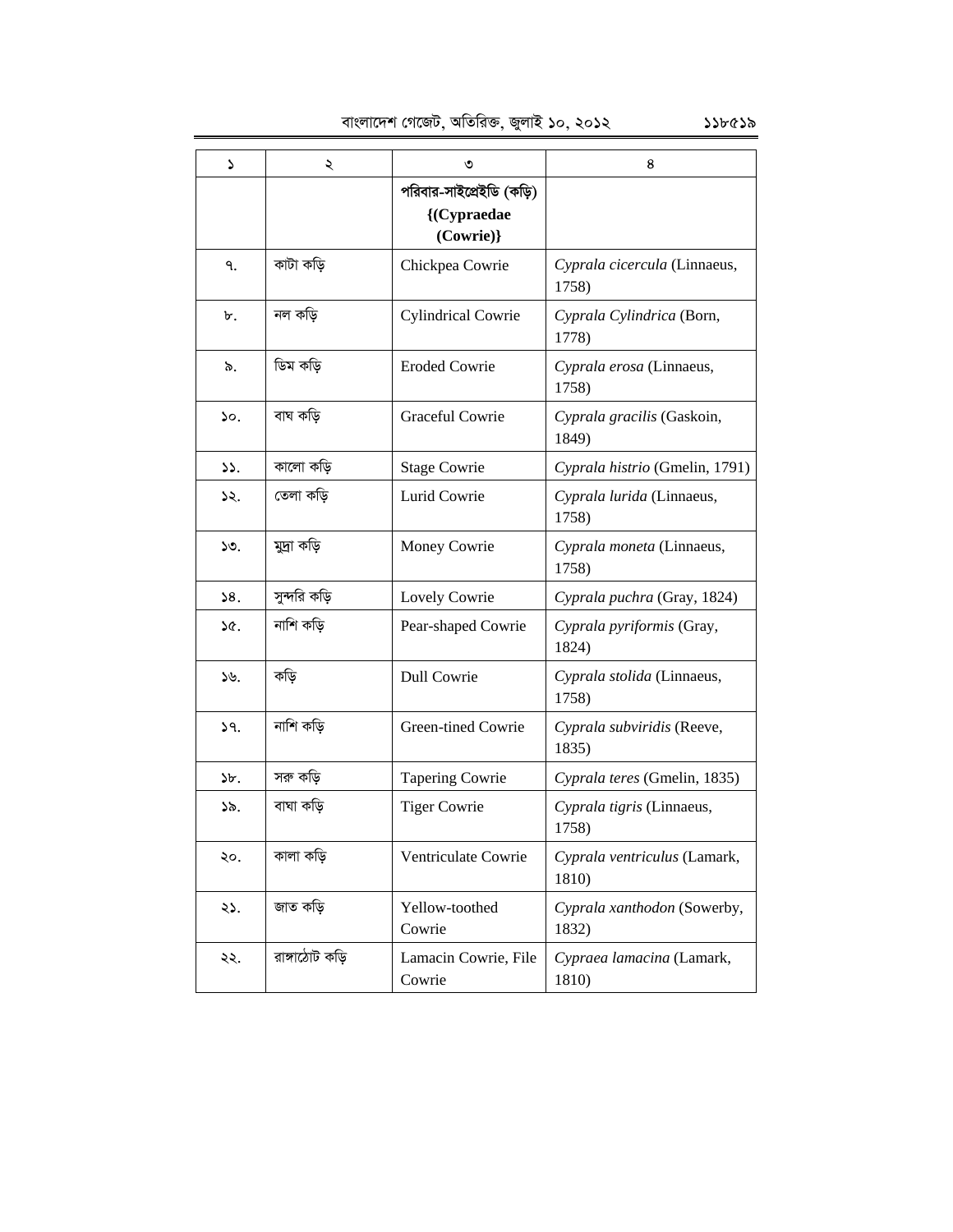### $\mathcal{L}$ ১১৮৫২০ বাংলাদেশ গেজেট, অতিরিক্ত, জুলাই ১০, ২০১২

| ۵   | ২               | ৩                             | 8                                        |
|-----|-----------------|-------------------------------|------------------------------------------|
| ২৩. | জাত কড়ি        | Golen Ring Cowrie             | Cypraea annulus (Linnaeus,<br>1758)      |
| ২8. | জেব্ৰা কড়ি     | Litle Donkey Cowrie           | Cypraea asellus (Linnaeus,<br>1758)      |
| ২৫. | ড্ৰাগন কড়ি     | Dragon Cowrie                 | Cypraea caurica (Linnaeus,<br>1758)      |
| ২৬. | কালো কড়ি       | Mole Cowrie                   | Cypraea talpa (Linnaeus,<br>1758)        |
| ২৭. | কারুতা কড়ি     | <b>Attantic Dur Cowrie</b>    | Cypraea Cervus (Linnaeus,<br>1771)       |
| ২৮. | কালা কড়ি       | Cheradia Cowrie               | Cheradia Cheradia (Ahmed,<br>2006)       |
|     |                 | পরিবার-হার্পিডি<br>(Harpidae) |                                          |
| ২৯. | কামরাঙ্গা শামুক | Minor Harp                    | <i>Harpa amouretta</i> (Roding,<br>1798) |

|                 |                 | পরিবার - টার্বিনেলিডি<br>(Turbinellidae) |                                        |
|-----------------|-----------------|------------------------------------------|----------------------------------------|
| $\mathcal{O}$ . | শঙ্ক, বৈদ্যশঙ্ক | Chank Shell                              | Turbinella pyrum<br>(Linnaeus, 1758)   |
|                 |                 | পরিবার - কোস্টেলারিডি<br>(Costellaridae) |                                        |
| ৩১.             | মুত্ৰা লেজা     | Woldemay's Miter                         | Zierliana woldemarii<br>(Kiener, 1838) |
|                 |                 | পরিবার - মিট্রিডি<br>(Mitridae)          |                                        |
| ৩২.             | মুত্ৰা লেজা     | Variable Miter                           | Mitra variabilis (Reeve,<br>1844)      |
| ৩৩.             | ছোট শামুক       | Hanlejs Miter                            | Pusia henleyi (Dohrn,<br>1861)         |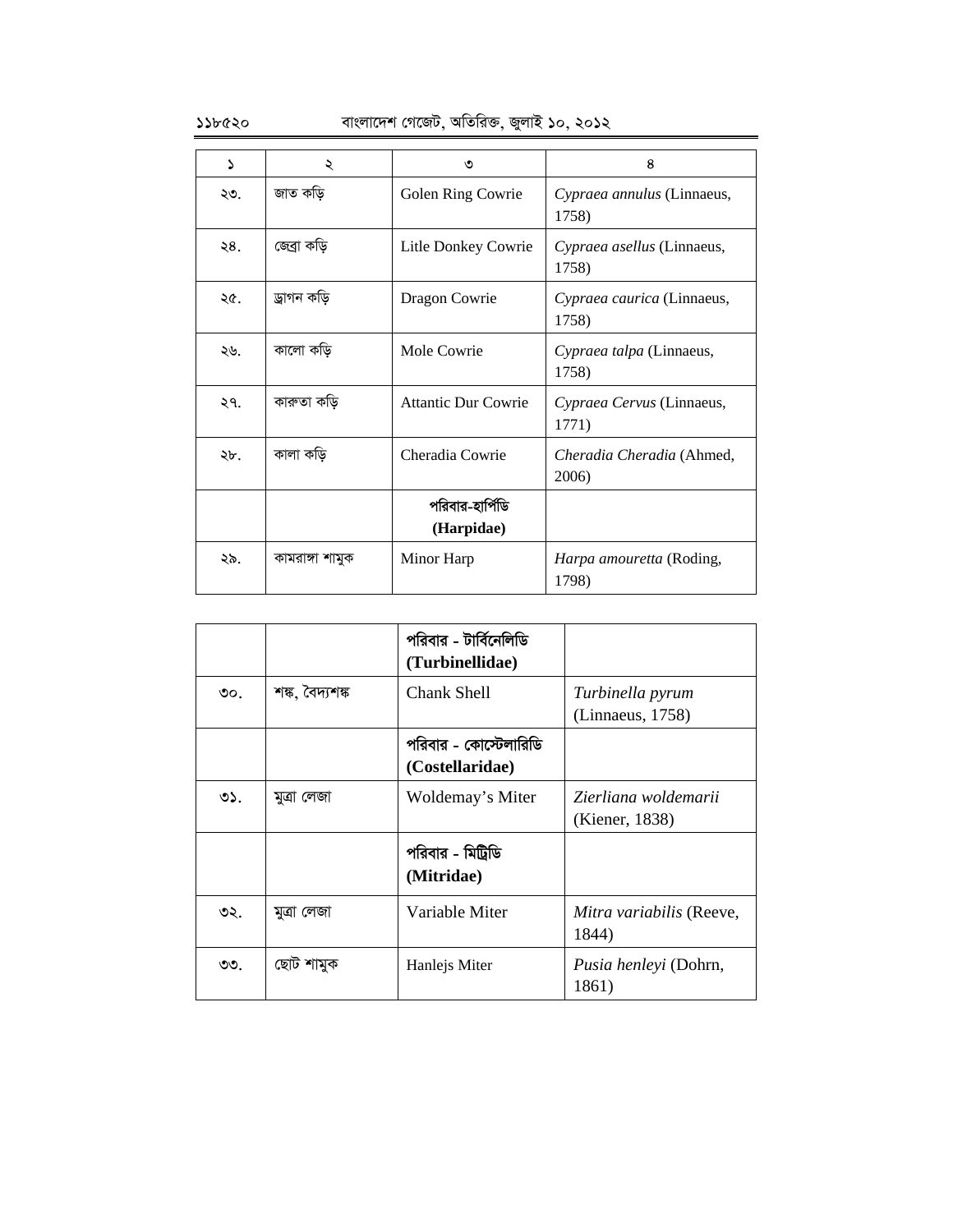বাংলাদেশ গেজেট, অতিরিক্ত, জুলাই ১০, ২০১২ ১১৮৫২১

| د            | ২                | ৩                                       | 8                                        |
|--------------|------------------|-----------------------------------------|------------------------------------------|
|              |                  | পরিবার - কনিডি<br>(Conidae)             |                                          |
| ಲಿ $81$      | গোল আংটি শামুক   | <b>Boeticus</b> Cone                    | Conus boeticus (Reeve,<br>1844)          |
| ৩৫.          | গাজর শামুক       | <b>Carrot Cone</b>                      | Conus doucus (Hwass,<br>1792)            |
| ৩৬.          | আংটি শামুক       | <b>Distant Cone</b>                     | Conus distans (Hwass,<br>1792)           |
| ৩৭.          | আংটি শামুক       | Stigma Cone                             | Conus stigmaticus<br>(Adams, 1854)       |
|              |                  | পরিবার - টোরিডি<br>(Turridae)           |                                          |
| ৩৮.          | ক্যাঙ্গারু শামুক | <b>Indian Turrid</b>                    | Lophiotoma indica<br>(Roding, 1798)      |
| ৩৯.          | লম্বা শামুক      | <b>Turned Turrid</b>                    | Turricula tornata<br>(Dillwyn, 1817)     |
|              |                  | পরিবার - এক্টিওনিডি<br>(Acteonidae)     |                                          |
| 80.          | ফোটা শামুক       | Solid Pupa                              | Pupa solidula (Linnaeus,<br>1758)        |
|              |                  | পরিবার - ইলোবিডি<br>(Ellobiidae)        |                                          |
| $8\lambda$ . | লম্বা শামুক      | Marsh Snail                             | Ellobium aurisjudae<br>(Linnaeus, 1758)  |
|              |                  | পরিবার - সিফোনারিডি<br>(Siphonaridae)   |                                          |
| ८२.          | চাই চিলোন        | <b>False Limpet</b>                     | Siphonaria pcetinata<br>(Linnaeus, 1758) |
|              |                  | পরিবার - সোলেকোর্টিডি<br>(Solecurtidae) |                                          |
| $80$ .       | লম্বা ঝিনুক      | Ganges Clam                             | Novaculina gangetica<br>(Benson, 1753)   |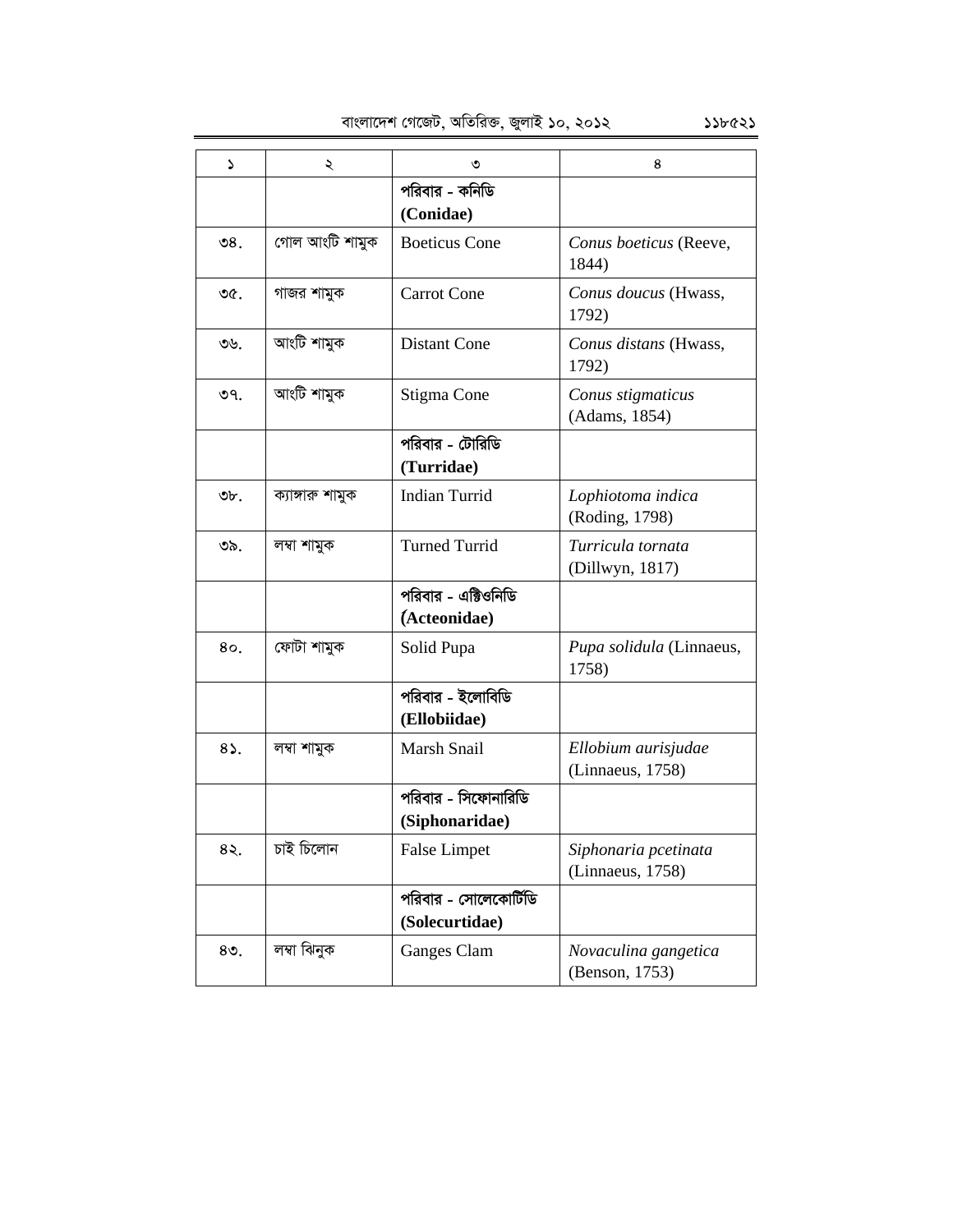### ১১৮৫২২ বাংলাদেশ গেজেট, অতিরিক্ত, জুলাই ১০, ২০১২

| د                | ২           | ৩                                             | 8                                           |
|------------------|-------------|-----------------------------------------------|---------------------------------------------|
|                  |             | পরিবার - কাইটোনিডি<br>(Chitonidae)            |                                             |
| 88.              | কাইটন       | Rock-clinging Shell                           | Chiton graniraditus<br>(Leloup, 1937)       |
| 8¢.              | কাইটন       | Eight-part Shell                              | Chiton hululensis (Smith,<br>1903)          |
|                  |             | পরিবার - ইস্নোকাইটোনিডি<br>(Ischnochitonidae) |                                             |
| $8\mathcal{Y}$ . | কাইটন       | Burghardt                                     | Ischnochiton bouryi<br>(Dupuis, 1917)       |
| 89.              | ছাতা শামুক  | Funiculata Limpet                             | Diodora faniculata<br>(Reeve, 1850)         |
| 8b.              | তাজ শামুক   | Keyhole Limpet                                | Diodora lentiginosa<br>(Reeve, 1850)        |
| $8o$ .           | তাজ শামুক   | Keyhole Limpet                                | Diodora reppellii<br>(Sowerby, 1834)        |
| $Q_0$ .          | আঁইশ        | Sea Slug                                      | Scutus unguis (Linnaeus,<br>1758)           |
|                  |             | পরিবার - এ্যাক্মেইডি<br>(Acmaeidae)           |                                             |
| $\circ$ .        | ছাতা শামুক  | True Limpet                                   | Potamacmaea fluviatilis<br>(Blanford, 1868) |
|                  |             | পরিবার - লিটোরিনিডি<br>(Littorinidae)         |                                             |
| ৫২.              | গোটা শামুক  | <b>Topped Prickly</b>                         | Nodilittoraria trochoides<br>(Gray, 1839)   |
|                  |             | পরিবার - পোটামিডিডি<br>(Potamididae)          |                                             |
| ৫৩.              | মুত্ৰা লেজা | Quadrctettorn Snail                           | Cerithidea quadrata<br>(Sowerby, 1866)      |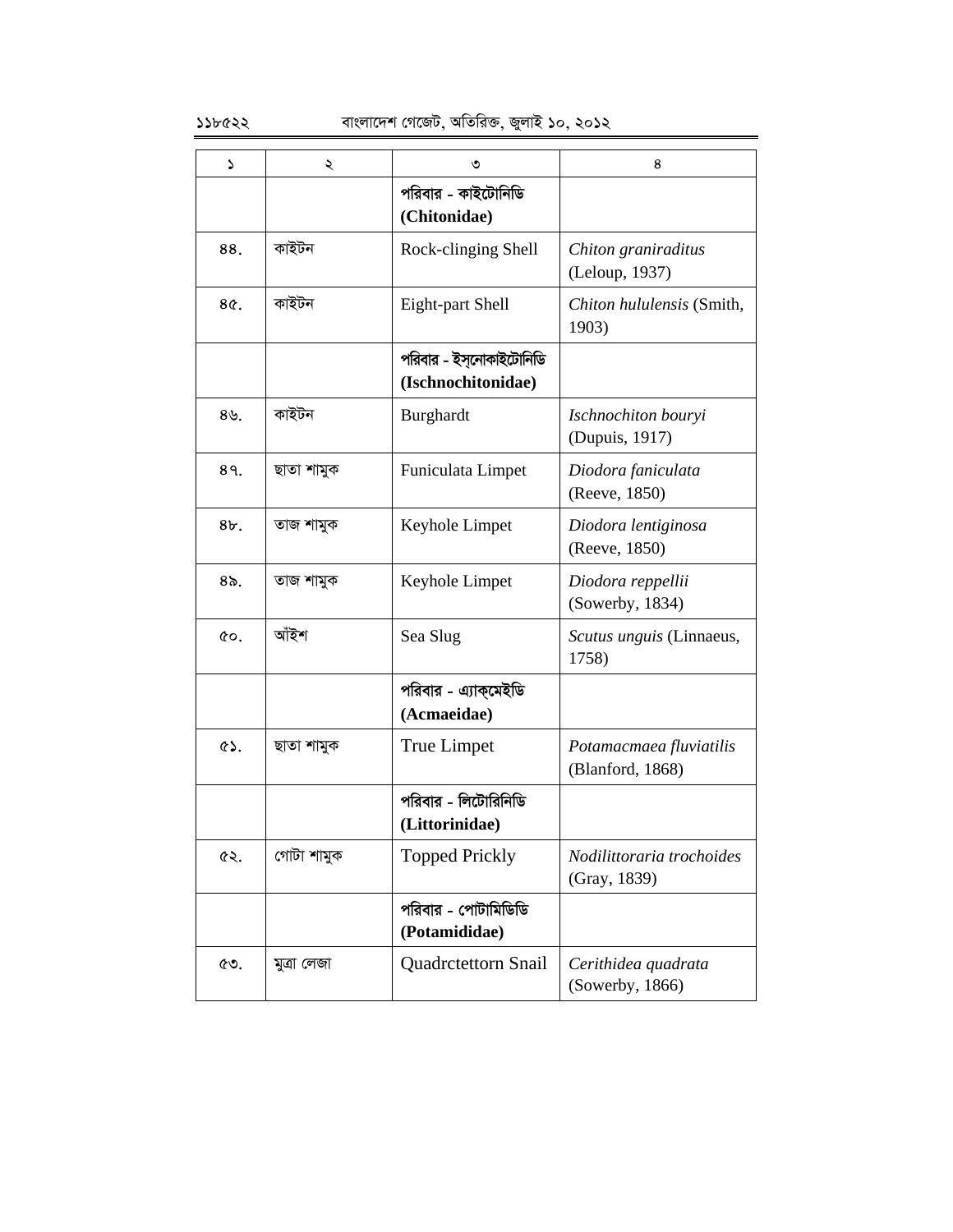| S      | ২                | ৩                                       | 8                                          |
|--------|------------------|-----------------------------------------|--------------------------------------------|
|        |                  | পরিবার - ক্রেপেডোলিডি<br>(Crepedulidae) |                                            |
| 68.    | সাদা শামুক       | Walshs Slipper Limpet                   | Crepidula walshi (Reeve,<br>1850)          |
| QQ.    | কাপ শামুক        | West Indian Cup<br>Saucer               | Crucibulum auriculatum<br>(Gmelin, 1791)   |
| ৫৬.    | টুপি শামুক       | Asian Cup                               | Crucibulum extinctorium<br>(Lamarck, 1822) |
|        |                  | পরিবার - ওভোলিডি<br>(Ovulidae)          |                                            |
| 69.    | ডিম কড়ি         | Egg Cowrie                              | Ovula ovum (Linnaeus,<br>1758)             |
| $6b$ . | সাদা কড়ি        | Spindle Cowrie                          | Pseudosimnia punctata<br>(Duclos, 1831)    |
| ৫৯.    | বেলুন কড়ি       | Shuttle Volva                           | Volva volva (Linnaeus,<br>1758)            |
|        |                  | পরিবার-ন্যাক্টিসিডি<br>(Nacticidae)     |                                            |
| ৬০.    | কালা প্যাট শামুক | <b>Black-mouth Moon</b><br>Snail        | Polinices menlanostomus<br>(Gmelin, 1791)  |
| ৬১.    | বিলাই চোখ শামুক  | Ear Moon Shell                          | Sinum delesserti (Recluz,<br>1843)         |
| ৬২.    | সাদা প্যাট শামুক | Body Ear Shell                          | Sinum neritoideum<br>(Linnaeus, 1767)      |
|        |                  | পরিবার - ফিসিডি<br>(Ficidae)            |                                            |
| ৬৩.    | ডুমুর শামুক      | Fig Shell                               | Ficus gracilis (Sowerby,<br>1825)          |
| ৬৪.    | চামুচ শামুক      | Bengal Fig Shell                        | Ficus investigatoris<br>(Smith, 1894)      |
| ৬৫.    | চামুচ শামুক      | Spotted Fig Shell                       | Ficus subintermedia<br>(Orbigny, 1852)     |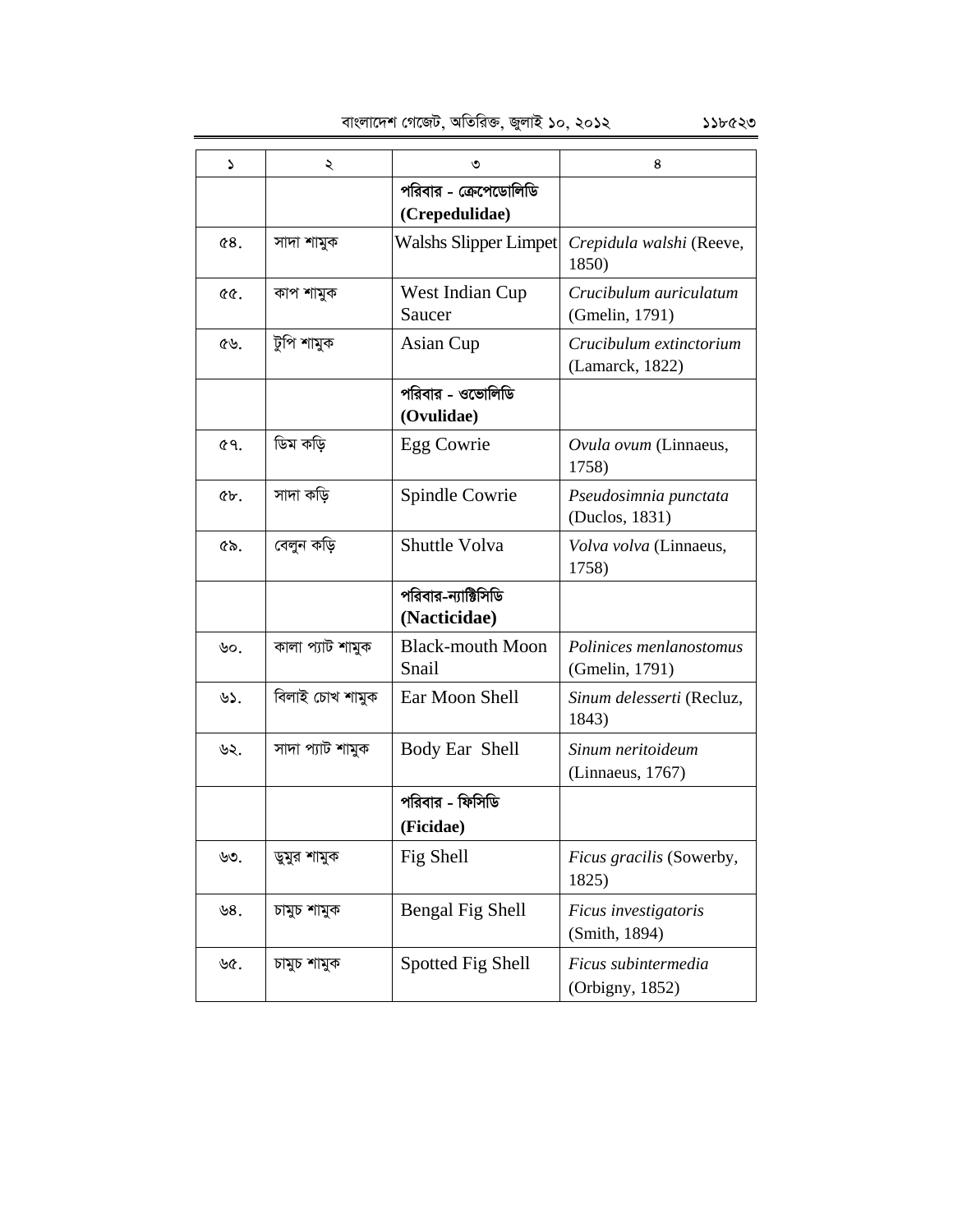| ډ             | ২                 | ৩                                            | 8                                         |
|---------------|-------------------|----------------------------------------------|-------------------------------------------|
| ৬৬.           | চামুচ শামুক       | Variable Fig Shell                           | Ficus variegata (Roding,<br>1798)         |
|               |                   | পরিবার - পার্সোনিডি<br>(Personidae)          |                                           |
| ৬৭.           | কোরা শামুক        | <b>Reticulate Triton</b>                     | Distorsio reticularis<br>(Linnaeus, 1758) |
|               |                   | পরিবার - মুরিসিডি<br>(Muricidae)             |                                           |
| $\forall b$ . | কালো কাটা শামুক   | <b>Adusta Murex</b>                          | Chicorus brunneus (Link,<br>1807)         |
| ৬৯.           | বাড়ো কাটা শামুক  | <b>Branched Murex</b>                        | Chicoreus ramosus<br>Linnaeus, 1758)      |
| ۹о.           | বাদামী কাটা শামুক | <b>Fire-brand Murex</b>                      | Chicoreus torrefactus<br>(Sowerby, 1841)  |
| 95.           | জালি কাটা শামুক   | Black-spined<br><b>Murex</b>                 | Murex ternispina<br>(Lamarck, 1822)       |
| ৭২.           | লম্বা শামুক       | <b>Mangrove Murex</b>                        | Naquetia capucina<br>(Roding, 1798)       |
| ৭৩.           | হুল শামুক         | <b>Garland Shell</b>                         | Nassa serta (Bruguirie,<br>1789)          |
| 98.           | কালো কাটা শামুক   | <b>Rock Shell</b>                            | Thais armigera (Link,<br>1807)            |
| ዓ৫.           | গোটা শামুক        | Little-mouse Drupe                           | Morula marginatra<br>(Blainville, 1821)   |
|               |                   | পরিবার - কোরালিওফিলিডি<br>(Coralliophilidae) |                                           |
| ৭৬.           | ছোট টিক্কা শামুক  | Seas Coral Shell                             | Coralliophila erosa<br>(Roding, 1798)     |
| 99.           | পাতলা হক          | <b>Bubble Turnip</b>                         | Tapa rapa (Linnaeus,<br>1758)             |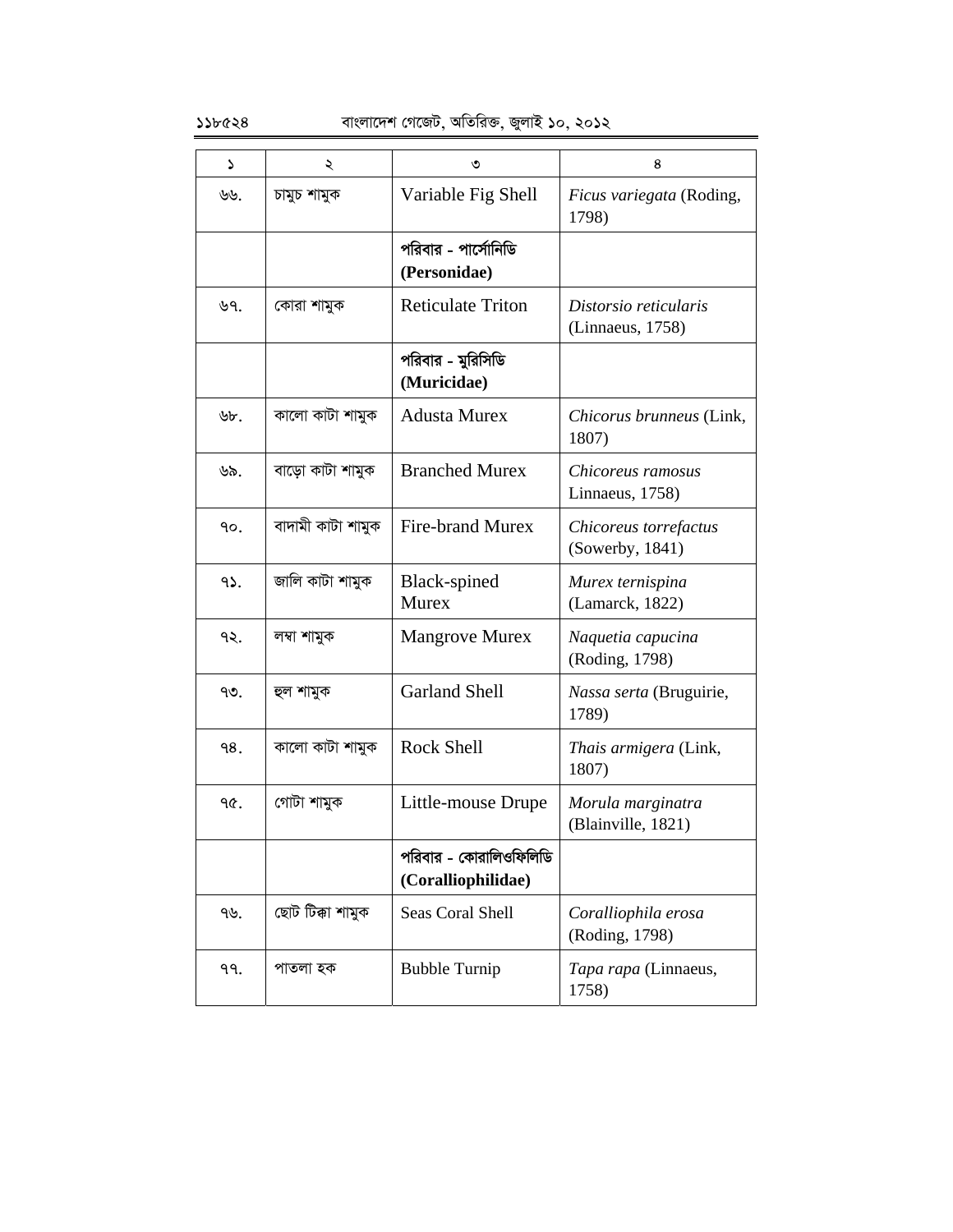বাংলাদেশ গেজেট, অতিরিক্ত, জুলাই ১০, ২০১২ ১১৮৫২৫

1 2 3 4 পরিবার-বুচ্ছিনিডি **(Buccinidae)** ৭৮. | গোটা শামুক Indian Phoes *Nassaria coromandalica* (Smith, 1894) পরিবার-মেলনজেনিডি **(Melongenidae)** 79. j¤^v KvUv kvgyK Ternte False Fusus *Pugilina ternatana*  (Gmelin, 1791) পরিবার-ফ্যাসিওলারিডি **(Fasciolaridae)**  $\mathbf{b}$   $\circ$ .  $\mathbf{c}$  **†** (গাটা লেজা  $\mathbf{b}$  Smoth Horse Conch *Pleuroploca glabra* (Dunker, 1882) b>. | লাল কাটা লেজা | Horse Conch | Pleuroploca tapezium (Linnaeus, 1758)  $\forall x$ . | গোটা লেজা | Gibbose Latirus | Latirus gibbulus (Gmelin, 1791) পরিবার-অলিভিডি **(Olividae)**  $b$ ৩.  $|$  বাকুচিরা কোলা কড়ি Blood Olive *Oliva reticulata* (Roding, 1798)  $\mathcal{B}$ 8. | গুড়া শামুক | Orange-mouth Olive | Oliva sericea (Roding, 1798) b*৫*.  $\int \vec{B}$  and  $\vec{B}$  and  $\vec{B}$  Veined Olive *Qliva spicata* (Roding, 1798) পরিবার-নটিলিডি **(Nautilidae)**  $b$ ৬. সাদোক/মুজা শামুক Emperor Nautilus *Nautilus pompilius*  (Linnaeus, 1758) পরিবার-ন্যারিটিডি **(Naritidae)** ৮৭. | দাড়িহক | Cryzasum Nerite | *Nerita oryzasum* (Recluz,

1841)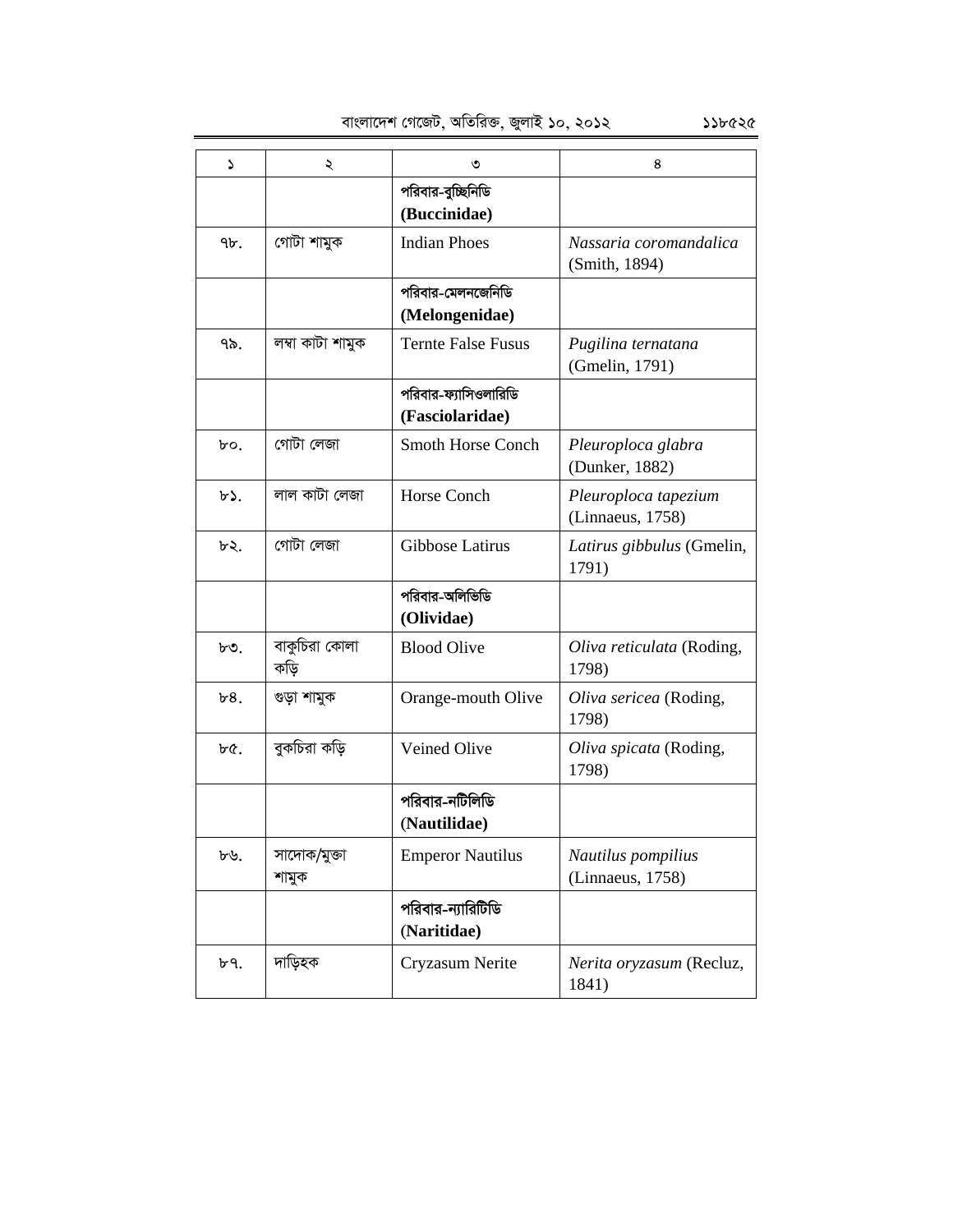| د        | ২                                 | ৩                                    | 8                                                         |
|----------|-----------------------------------|--------------------------------------|-----------------------------------------------------------|
|          |                                   | পরিবার-স্যারিথিডি<br>(Cerithiidae)   |                                                           |
| $b\,b$ . | লালকাটা শামুক                     | Horn Snail                           | Cerithium clumna<br>(Sowerby, 1834)                       |
| ৮৯.      | ফুলকাটা লেজা<br>শামুক             | Morus Cerith                         | Cypeomrus bifasciata<br>(Sowerby, 1855)                   |
| ৯০.      | খোৱা শামুক                        | Necklace Cerith                      | Cypeomrus<br>batillariaeformis (Habe<br>and Kosuge, 1866) |
| ৯১.      | বুটের দানা                        | Traillii Cerith                      | Cypeomrus traillii<br>(Sowerby, 1855)                     |
|          |                                   | পরিবার-টারিটেলিডি<br>(Turritellidae) |                                                           |
| ৯২.      | কমন স্ক্ৰিউ সেল                   | <b>Common Screw Shell</b>            | Turritella acutangula                                     |
| ৯৩.      | ব্যান্ডেড স্ক্ৰিউ সেল             | <b>Banded Screw Shell</b>            | Turritella cingulata                                      |
| ৯ $81$   | এ্যাংগেল মাউথ<br>স্ক্ৰিউ সেল      | Angle-mouth Screw<br>Shell           | Turritella gonostoma                                      |
|          |                                   | পরিবার-এপোর্রাইডি<br>(Aporrhaidae)   |                                                           |
| ৯৫.      | ম্যাডিটারিয়ান<br>প্যালিক্যান ফুট | Mediterranean<br>Pelican's Food      | Aporrhais serrisianus                                     |
|          |                                   | পরিবার-স্ট্রোমিডি<br>(Stromidae)     |                                                           |
| ৯৬.      | চিল শামুক                         | Diana Conch                          | Strombus aurisdianae<br>(Linnaeus, 1767)                  |
| ৯৭.      | তিনকাটা শামুক                     | Three-Knobbed<br>Conch               | Strombus tricornis<br>(Linnaeus, 1758)                    |
| ৯৮.      | চিল শামুক                         | <b>Bubble Conch</b>                  | Strombus bulla (Roding,<br>1758)                          |
| ৯৯.      | পরী শামুক                         | Lister's Conch                       | Strombus listeri (Gray,<br>1852)                          |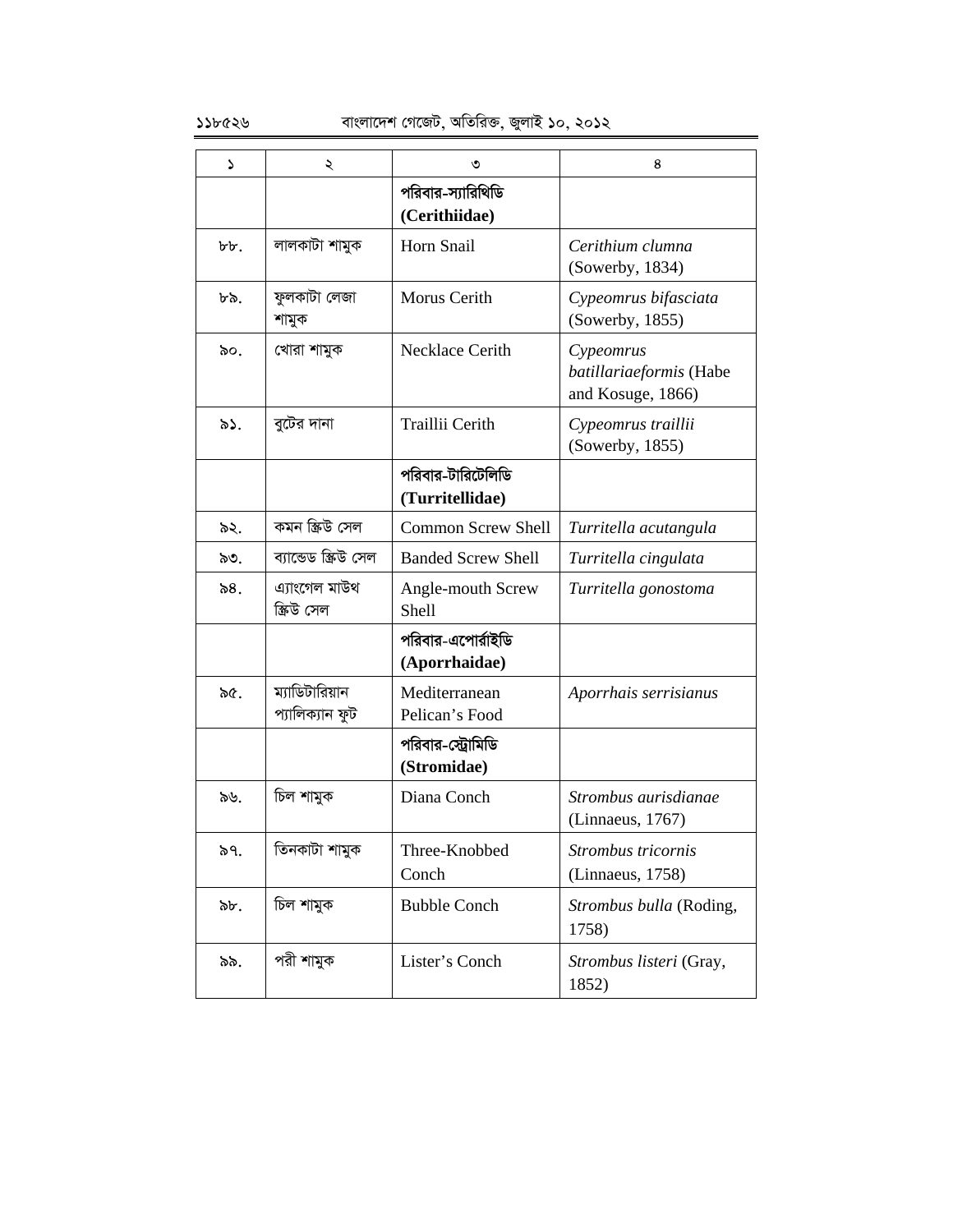|  | বাংলাদেশ গেজেট, অতিরিক্ত, জুলাই ১০, ২০১২ | ১১৮৫২৭ |
|--|------------------------------------------|--------|
|  |                                          |        |

| ډ    | ২                    | ৩                               | 8                                      |
|------|----------------------|---------------------------------|----------------------------------------|
| 500. | চাটকাটা শামুক        | Common Spider<br>Shell          | Lambis lambis (Linnaeus,<br>1758)      |
| 505. | ছাইকাটা শামুক        | Chiragra Spider Shell           | Lambis chiragra<br>(Linnaeus, 1758)    |
| ১০২. | বিচ্ছু শামুক         | Crocate Spider Conch            | Lambis crocata (Link,<br>1807)         |
| ১০৩. | বিচ্ছুকাটা শামুক     | Giant Spider Conch              | Lambis truncata<br>(Linnaeus, 1758)    |
| 508. | সাতকাটা শামুক        | Scorpio Spider Conch            | Lambis scorpious<br>(Linnaeus, 1758)   |
|      |                      | পরিবার-টোনিডি<br>(Tonnidae)     |                                        |
| ১০৫. | দাড়ি বোয়া শামুক    | <b>Banded Tun</b>               | Tonna sulcosa (Born,<br>1778)          |
| ১০৬. | পাতলা বোয়া<br>শামুক | Spotted Tun                     | Tonna dolium (Linnaeus,<br>1758)       |
| 509. | ফুল বোয়া শামুক      | <b>Tesselate Tun</b>            | Tonna tessellata<br>(Lamark, 1810)     |
|      |                      | পরিবার-রানেলিডি<br>(Ranellidae) |                                        |
| 50b. | পাতা শামুক           | <b>Maple Leaf Triton</b>        | Biplex perca (Linnaeus,<br>1758)       |
| ১০৯. | বাঁকল শামুক          | <b>Bark Triton</b>              | Cabestana cutacea<br>(Linnaeus, 1758)  |
| 550. | খোরা শামুক           | <b>Tripus Triton</b>            | Cymatium tripum<br>(Lamark, 1810)      |
| 333. | খোরা শামুক           | <b>Common Hairy</b><br>Triton   | Cymatium pileare<br>(Linnaeus, 1758)   |
| ১১২. | গোটা শামুক           | Nicobar Hairy Triton            | Cymatium nicobaricum<br>(Roding, 1798) |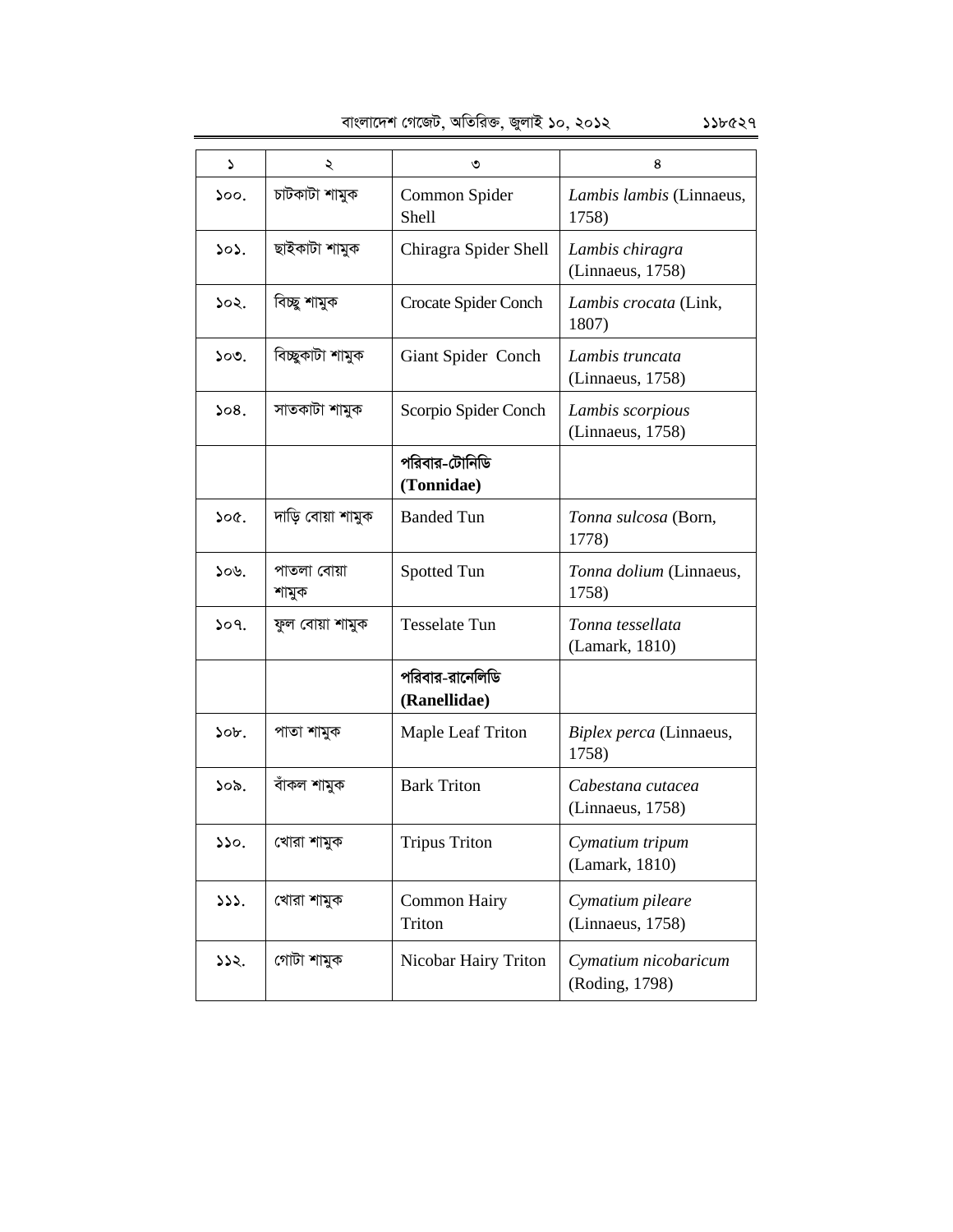| د    | ২                | ৩                                        | 8                                        |
|------|------------------|------------------------------------------|------------------------------------------|
|      |                  | পরিবার-বোর্সিডি<br>(Bursidae)            |                                          |
| 550. | ব্যাঙ শামুক      | <b>Elegans</b> Frog                      | Bufonaria elegans<br>(Linnaeus, 1758)    |
| 338. | ব্যাঙ শামুক      | Noble Frog Shell                         | Bufonaria margaritula<br>(Deshyes, 1832) |
| 356. | ব্যাঙ শামুক      | Frog Shell                               | Bufonaria rana<br>(Linnaeus, 1758)       |
|      |                  | পরিবার-ফ্যাসিওলারিডি<br>(Fasciolariidae) |                                          |
| ১১৬. | ফক্স হেড         | Fox Head                                 | Fasciolaria trapezium                    |
| 339. | পলিগন ল্যাটিরাস  | <b>Plygon Latirus</b>                    | Latirus polygonus                        |
| 55b. | নবড্ ল্যাটিরাস   | <b>Knobbed Latirus</b>                   | Latirus nodatus                          |
|      |                  | পরিবার-হার্পিডি<br>(Harpidae)            |                                          |
| ১১৯. | আৰ্টিকুলেট হাৰ্প | Articulate Harp                          | Harpa articularis                        |
|      |                  | পরিবার-ভ্যাসিডি<br>(Vasidae)             |                                          |
| ১২০. | ফ্লিন্ডার ভেজ    | Flinder's Vase                           | Vasum flinders                           |
|      |                  | পরিবার-ওলিভাসি<br>(Olivaceae)            |                                          |
| ১২১. | ইয়োলো অলিভ      | <b>Yellow Olive</b>                      | Oliva carnela (Gmelin,<br>1791)          |
| ১২২. | কালা কড়ি        | Hirase's Olive Shells                    | Oliva hirasei (kira, 1959)               |
|      |                  | পরিবার-মিট্রিডি<br>(Mitridae)            |                                          |
| ১২৩. | স্ট্রবেরী মাইটার | <b>Strawberry Mitre</b>                  | Mitra fraga                              |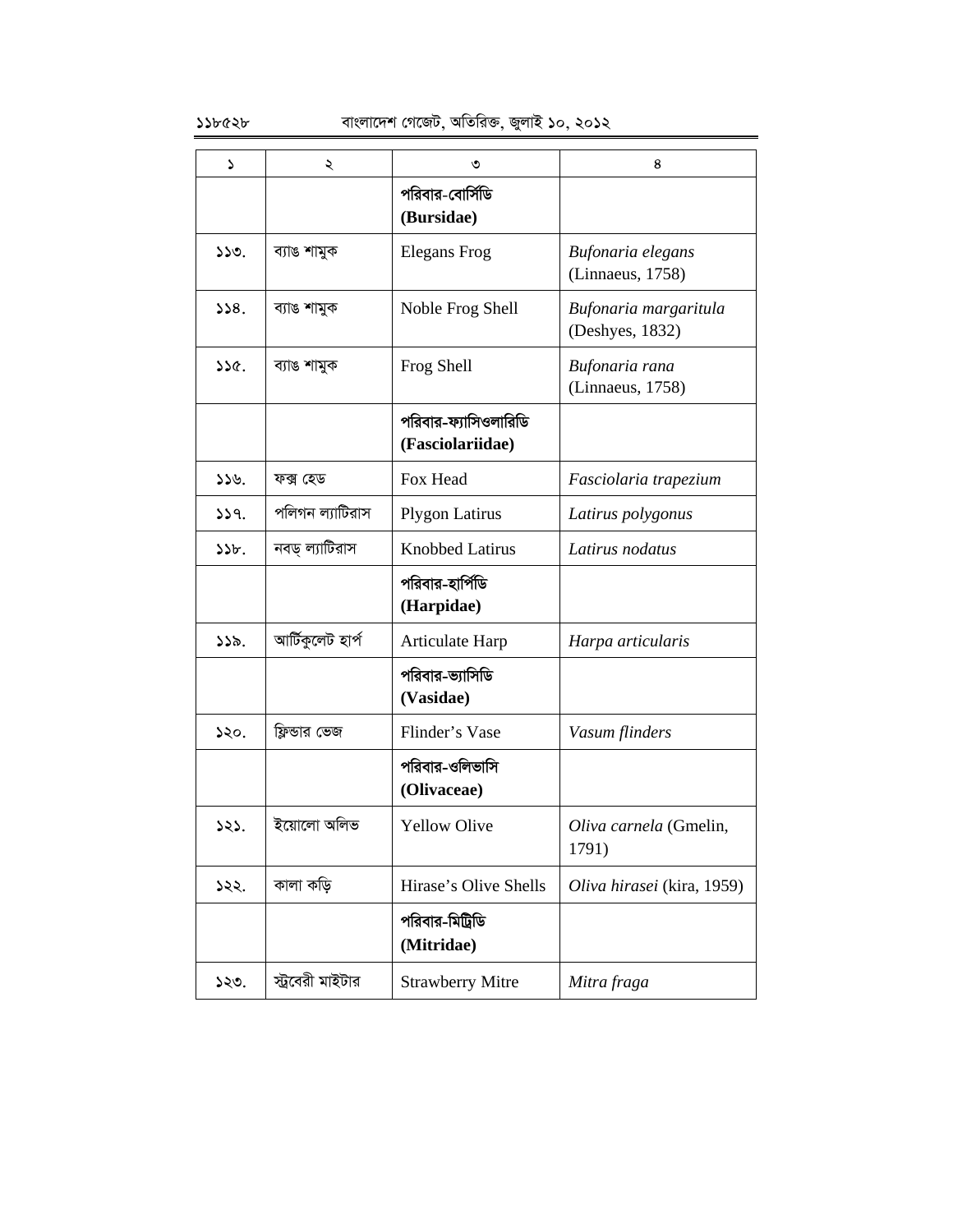1 2 3 4 পরিবার-হাইডাটিনিডি **(Hydatinidae)**  $128.$  | রয়া পেপার বাবল | Roya Paper Babble | Aplustrum amplustre  $526.$  আটিলান্টিক কমন বাবল Atlantic Common Babble *Bulla striata*  126. †c½yBb I‡q÷vi Penguin Oyster *Pteria penguin*  পরিবার-ট্রোকাসিডি **(Trochacidae)**  $1239.$  | ট্রোকাস সেল | Trochus Shell | Trochus niloticus  $128$ ৮. | ট্রোকাস সেল | Trochus Shell *| Trochus maculatus* পরিবার-কার্ডিডি **(Cardiidae)**  $|2\rangle$ ১২৯.  $|$  টিউবারকুলেট কোকি Tuberculate Cockie *Acanthocardia tuberculata*  130. Rv‡q›U nvU© †KvwK& Giant Heart Cockie *Plagiocardium pseudolima*   $505.$  চকলেট ফ্লেমড্ জেনাস Chocolate-flamed Venus *Lioconcha castrensis*  পরিবার-আর্গোনওটিডি **(Argonoutidae)**  $502.$  | কমন পেপার নটিলাস Common Paper Nautilus *Argonauta argo*  পরিবার-ট্রাইডাকনিডি **(Tridacnidae)** 133. Rv‡q›U K¬vg Giant Clam *Tridacna gigas*  134. K¬vg †mj Clam Shell *Tridacna maxima*  135. K¬vg †mj Clam Shell *Tridacna squamosa*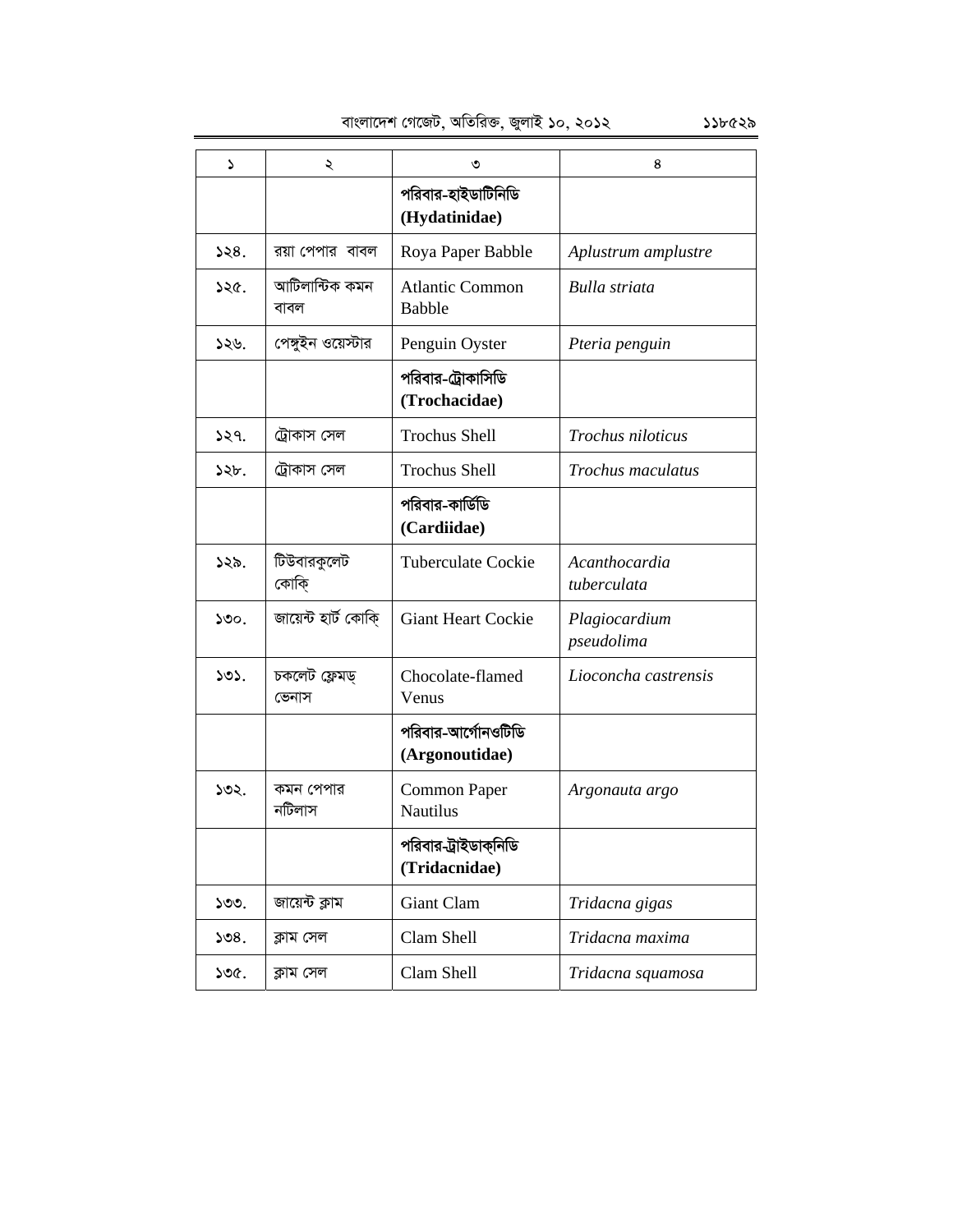| ډ         | ২                  | ৩                                                                   | 8                                        |
|-----------|--------------------|---------------------------------------------------------------------|------------------------------------------|
|           |                    | পরিবার-হিপোনিসিডি<br>(Hipponicidae)                                 |                                          |
| ১৩৬.      | টুপি শামুক         | <b>False Cup Saucer</b>                                             | Cheilea equestris<br>(Linnaeus, 1758)    |
|           |                    | পরিবার-মাইটিলাডি<br>(Mytiladae)                                     |                                          |
| 509.      | সামুদ্রিক ঝিনুক    | Sea Massel                                                          | Mytilus spp.                             |
|           |                    | আৰ্থ্ৰোপড্স (Arthropods)                                            |                                          |
|           |                    | ক্রাইস্টাসিয়া (কাঁকড়া ও লভস্টার) { $Crustacea(Crabs & Lobster)$ } |                                          |
| ক্ৰমিক নং | বাংলা নাম          | ইংরেজী নাম                                                          | বৈজ্ঞানিক নাম                            |
|           |                    | পরিবার-লিমোলিডি<br>(Limulidae)                                      |                                          |
| ۵.        | ঘোড়াকৃতি কাঁকড়া  | Horse Shoe Crab                                                     | Limulus polyphemus                       |
|           |                    | পরিবার-কার্পিলিডি<br>(Carpilidae)                                   |                                          |
| ২.        | ফুটা কাল কাঁকড়া   | <b>Spotted Reel Crab</b>                                            | Carpilius maculatus<br>(Linnaeus, 1758)  |
| ৩.        | লাল কাঁকডা         | Red Crab                                                            | Ocypoda<br>ceratophthalma                |
|           |                    | পরিবার-পালিনোরিডি<br>(Palinuridae)                                  |                                          |
| 8.        | ছুয়া ইছা/লুবস্টার | <b>Ornate Spiny Lobster</b>                                         | Panulirus ornatus<br>(Fabricus, 1798)    |
| Q.        | ছুয়া ইছা/লুবস্টার | Mud Spiny Lobster                                                   | Panuiirus polyphagus<br>(Herbst, 1793)   |
| ৬.        | নীলকণ্ঠ লুবস্টার   | Marine Crayfish                                                     | Panulirus versicolor<br>(Latreile, 1804) |
|           |                    | পরিবার-সাইলারিডি<br>(Scyllaridae)                                   |                                          |
| ٩.        | বেলটানাসা লুবস্টার | <b>Flathead Lobster</b>                                             | Thenus orentalies (Lund,<br>1793)        |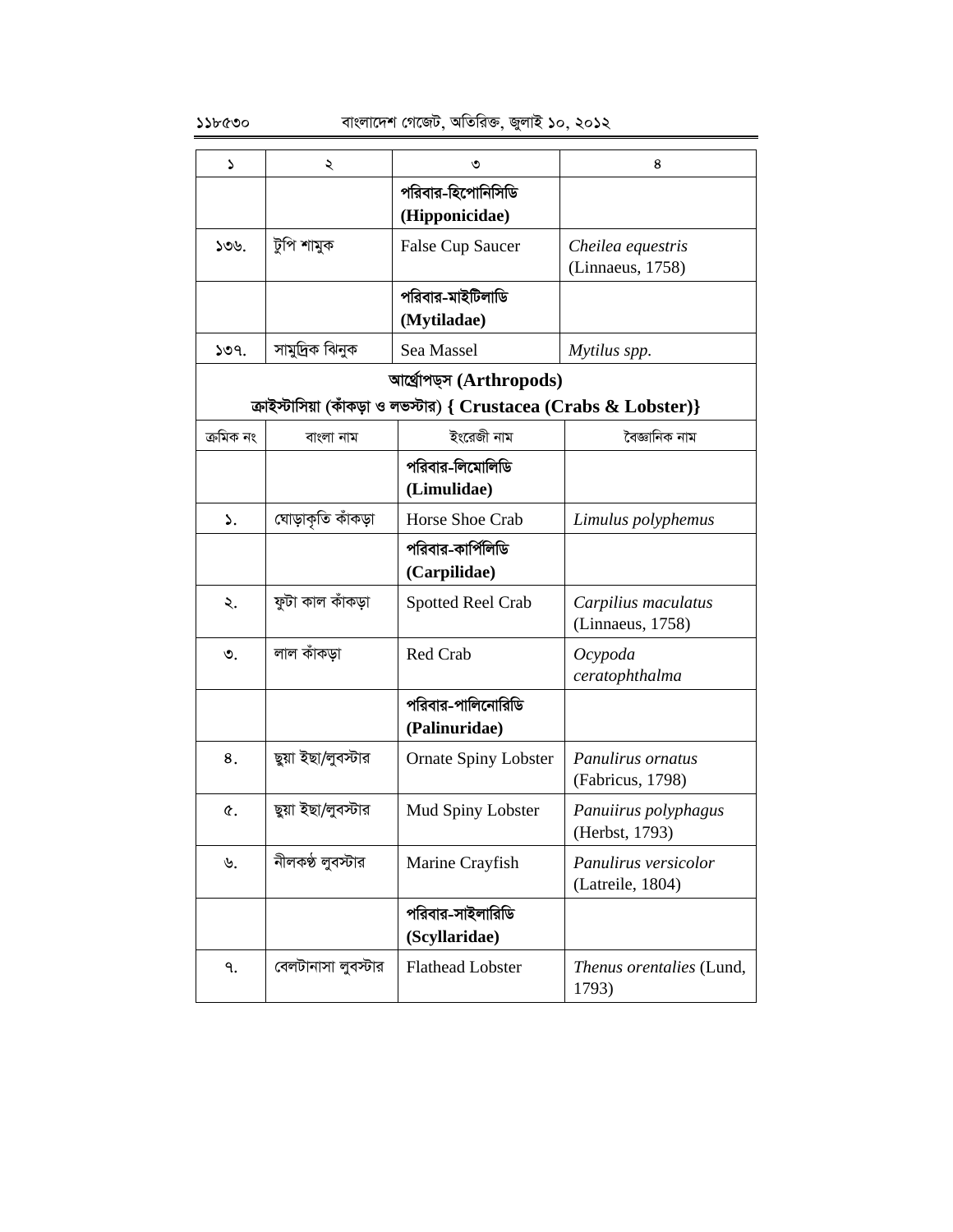| ډ               | ২                          | ৩                                                                     | 8                                           |
|-----------------|----------------------------|-----------------------------------------------------------------------|---------------------------------------------|
|                 |                            | পরিবার-ক্যালাপিডি<br>(বাক্স কাঁকড়া)<br>{(Calappidae<br>$(Box\;crab)$ |                                             |
| ৮.              | বাক্স কাঁকড়া              | Common Box Crab                                                       | Calappa lophos (Herbst,<br>1785)            |
| ৯.              | কাঁটা বাক্স কাঁকডা         | Spiny Box Crab                                                        | Calappa pustulosa<br>(Alcock, 1886)         |
|                 |                            | পরিবার-মটোটিডি<br>(চন্দ্ৰ কাঁকড়া)<br>{(Matutidae<br>(Moon crab)}     |                                             |
| $\mathcal{L}$ . | লজ্জাবতী/চন্দ্ৰ<br>কাঁকড়া | Moon Crab                                                             | Matuta lunaris (Forskai,<br>1775)           |
| 55.             | চন্দ্ৰ/লজ্জাবতী<br>কাঁকড়া | <b>Flower Moon Crab</b>                                               | Matuta planipes<br>(Fabricus, 1798)         |
| ১২.             | চান্দি কাঁকড়া             | <b>Common Moon Crab</b>                                               | Matuta victor (Fabricius,<br>1781)          |
|                 |                            | পরিবার-ডালডোর্ফিডি<br>(Daldorfidae)                                   |                                             |
| ১৩.             | শীলা কাঁকডা                | Horrid Elbous Crab                                                    | Daldorfia horrida<br>(Linnaeus, 1758)       |
|                 |                            | পরিবার-পর্চুনিডি<br>(Portunidae)                                      |                                             |
| 58.             | শীলা কাঁকডা                | Coral Crab                                                            | Charybdis feriatus<br>(Linnaeus, 1758)      |
| ১৫.             | সাতারু কাঁকড়া             | <b>Swimming Crab</b>                                                  | Charybdis hellerii (Milne<br>Edwards, 1867) |
| ১৬.             | সাতারু কাঁকড়া             | <b>Swimming Crab</b>                                                  | Charybdis natator<br>(Herbst, 1789)         |
| 9.              | সাতারু কাঁকড়া             | <b>Swimming Crab</b>                                                  | Charybdis variegata<br>(Fabricius, 1798)    |
| ১৮.             | সাতারু কাঁকড়া             | <b>Blue Swimming Crab</b>                                             | Portunus pelagicus<br>(Linnaeus, 1758)      |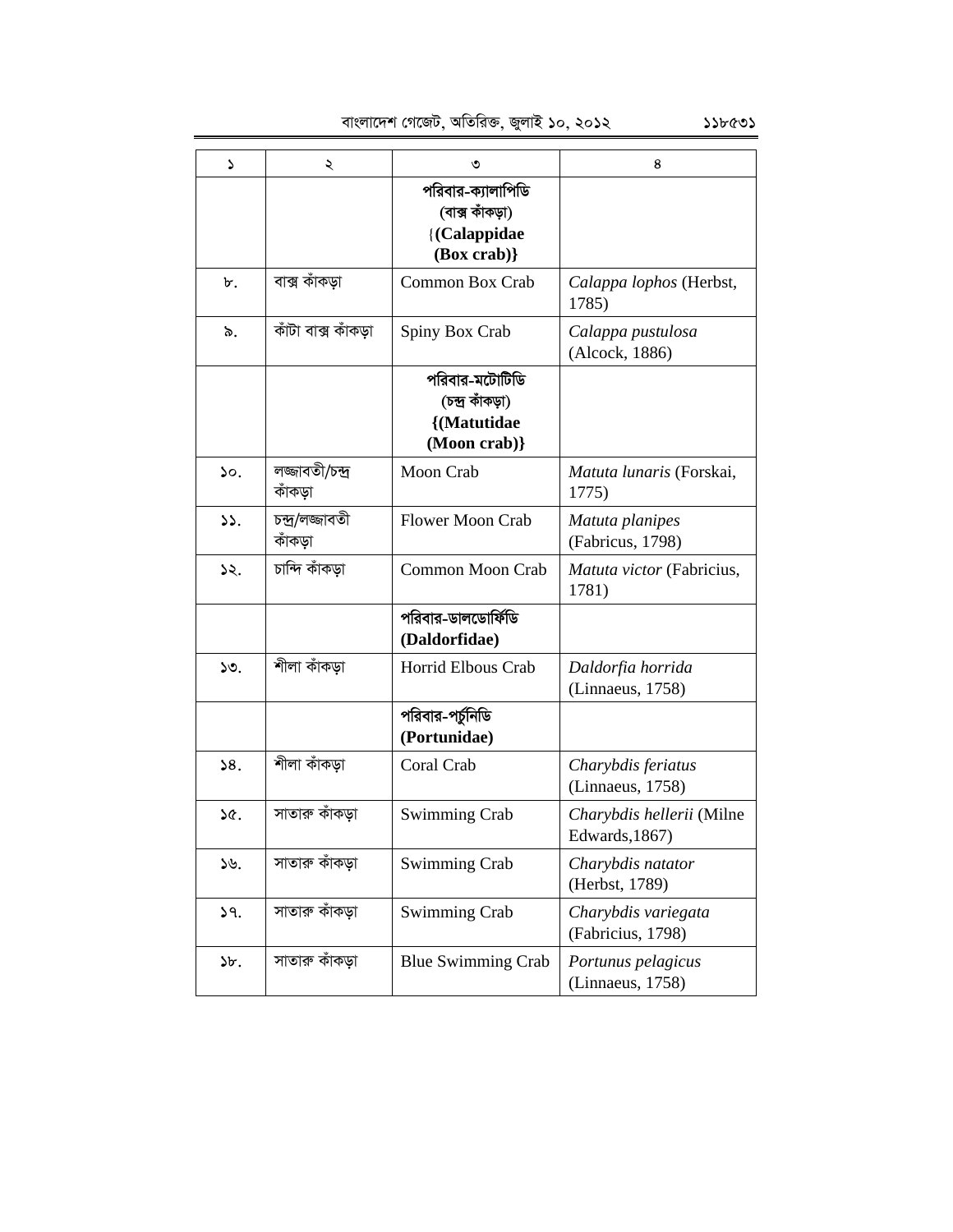|     | ২                | ৩                           | 8                                          |
|-----|------------------|-----------------------------|--------------------------------------------|
| ১৯. | টিন ফুটা কাঁকড়া | Three-spot<br>Swimming Crab | Portunus sunaguinalentus<br>(Herbst, 1783) |
| ২০. | বড় কাঁকড়া/জাত  | Mud Crab/Mangrove           | Scylla olivacea (Herbst,                   |
|     | কাঁকড়া          | Crab                        | 1796)                                      |
| ২১. | বড় কাঁকড়া/হাবা | Giant Mud Crab/             | Scylla serrata (Forskal,                   |
|     | কাঁকড়া          | Mangrove Crab               | 1775)                                      |
| ২২. | ক্রেনাট সাতারু   | <b>Crenate Swimming</b>     | Thalamita crenata                          |
|     | কাকডা            | Crab                        | (Latreilld, 1829)                          |

# **KxUcZ½ (cÖRvwZ I g\_) { ( Insect (Butterflies and Moths)}**

| ক্ৰমিক     | বাংলা নাম             | ইংরেজী নাম                           | বৈজ্ঞানিক নাম                  |
|------------|-----------------------|--------------------------------------|--------------------------------|
| নং         |                       | পরিবার-এ্যামাথেসিডি<br>(Amathusidae) |                                |
| ۵.         | বেন্ডের ডাফার         | <b>Banded Duffer</b>                 | Discophora deo deo             |
| ২.         | কমন ডাফার             | <b>Common Duffer</b>                 | Discophora sondaica<br>muscina |
|            |                       | পরিবার-ডানাইডি<br>(Danaidae)         |                                |
| ৩.         | টাইগার সপ ট্রেড       | <b>Tigers</b>                        | Danaus gautama<br>gautamoides  |
| 8.         | ব্যাপ স্পটেটক্রো      | <b>Back Spotted Crow</b>             | Eupoea crameri<br>nicevillei   |
| $\alpha$ . | ব্লুস্পটেট ক্ৰো       | <b>Blue-spotted Crow</b>             | Euploea midamus<br>roepstorfti |
|            |                       | পরিবার-লাইসেনিডি<br>(Lycaenidae)     |                                |
| ৬.         | গ্ৰেড ডাৰ্কি          | <b>Great Darkie</b>                  | Allotinus drumila              |
| ٩.         | প্লেইন টেইললেস ওকব্লু | <b>Plain Tailless</b><br>Oakblue     | Amblypodia asopia              |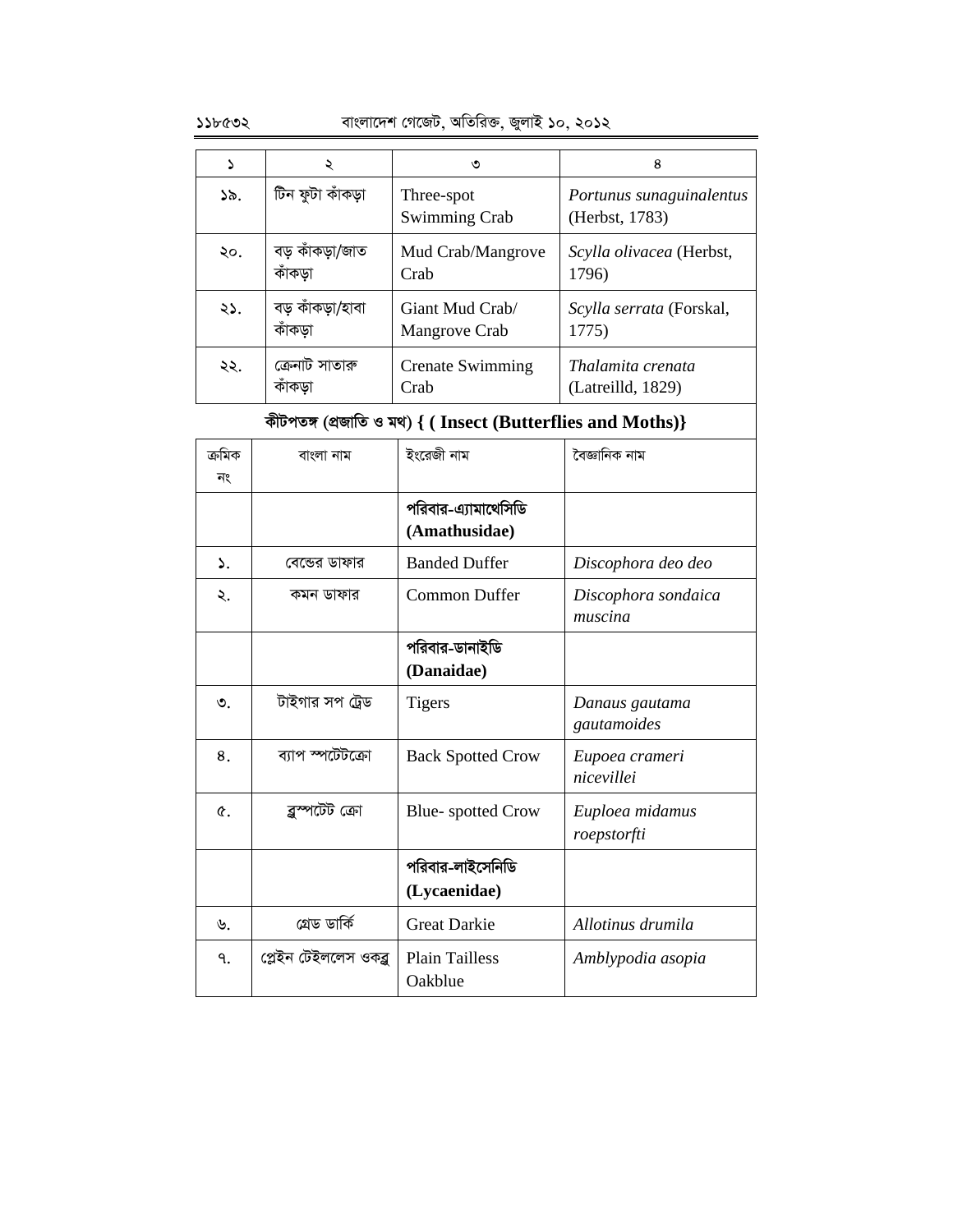| ډ             | ২                        | ৩                            | 8                                   |
|---------------|--------------------------|------------------------------|-------------------------------------|
| ৮.            | কমিক ওকব্লু              | Comic Oakblue                | Amblypodia comica                   |
| ৯.            | ব্লু পোসি                | <b>Blue Posy</b>             | Biduanda melisa cyara               |
| ১ο.           | কচর মেন্ডারিন ব্ল        | Cachar mandar in blue        | Charana cepheis                     |
| $\mathcal{L}$ | মুরস কুপিড               | Moore's cupid                | Everas moorei                       |
| ১২.           | গ্ৰেড ব্ৰাউনি            | <b>Great Brownie</b>         | Gerydus symethus<br>diopeithes      |
| 50.           | সাফির                    | Sapphires                    | Heliophorus hybrida                 |
| 38.           | ওনিক্স                   | Onyxes                       | Horaga albimacula                   |
| ১৫.           | লিস্টার হোয়ার স্টিক     | Lister's hairstreak          | Listeria dudgenni                   |
| $\mathcal{Y}$ | ওয়াটসেন মট্ল            | Watsen's mottle              | Logania watsoniana<br>subfasciata   |
| 59.           | হেজ ব্লু                 | Hedge blue                   | Lycaenopsis binghami                |
| ১৮.           | ফেলডার হেজ ব্লু          | Felder's hedge blue          | haraldus<br>Lycaenopsis<br>ananga   |
| ১৯.           | নাগা হেজ ব্লু            | Naga hedge blue              | Lycaenopsis<br>quadriplaga dohertyi |
| ২০.           | হোয়াইট-টিপড লাইন ব্লু   | White-tipped lineblue        | Nacaduba<br>noreia<br>hampsoni      |
| ২১.           | ডার্ক ব্লু রয়েল         | Dark blue royal              | Pratapa icetas mishmia              |
| ২২.           | ব্ৰডলেন্ডেড ব্ৰিলিয়ান্ট | <b>Broadlanded brilliant</b> | Simiskina phalena<br>harterti       |
| ২৩.           | পেল স্পার্ক              | Pale spark                   | Sinthusa virgo                      |
| ২8.           | এলয়েজ সিলভার লাইন       | Elwes's silverline           | Spindasis elwesi                    |
| ২৫.           | খাকী সিলভার লাইন         | Khaki silverline             | Spindasis rukmini                   |
| ২৬.           | মেক্উড হেয়ারস্টিক       | Mackwood's<br>Hairstreak     | Strymon mackwoodi                   |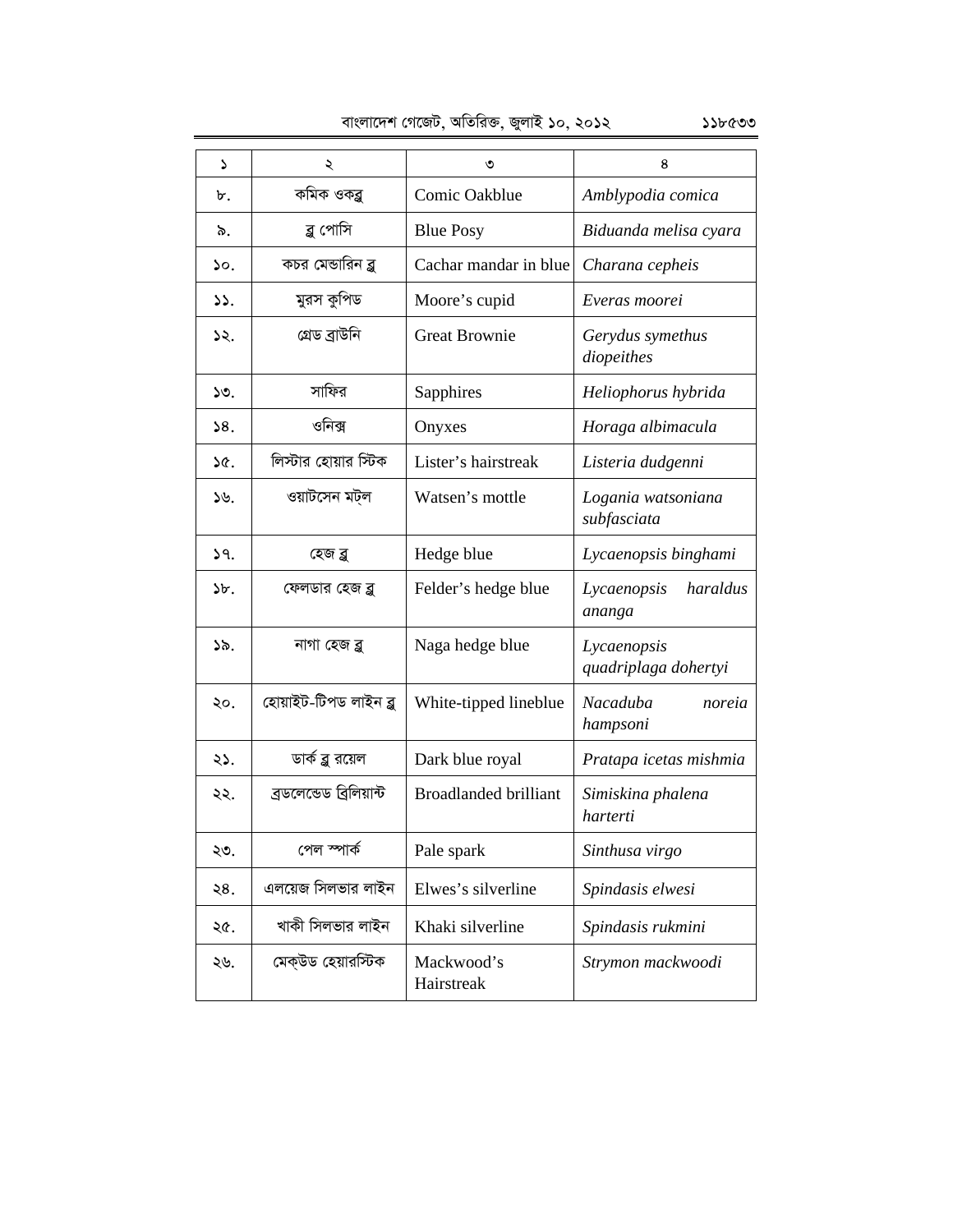### ১১৮৫৩৪ বাংলাদেশ গেজেট, অতিরিক্ত, জুলাই ১০, ২০১২

| د              | ২                              | ৩                                  | 8                                  |
|----------------|--------------------------------|------------------------------------|------------------------------------|
| ২৭.            | আনচার্টেইন রয়েল               | Uncertain royal                    | Tajuria ister                      |
| ২৮.            | চাইনিজ রয়েল                   | Chinese royal                      | Tajuria luculentus nela            |
| ২৯.            | চেস্টনাট ব্ল্যাক রয়েল         | Chestnut black royal               | Tijuria yajna yajna                |
| ৩০.            | ওয়ান্ডারফুল<br>হেয়ারস্টিক    | Wonderful hairstreak               | Theclaataxus zulla                 |
| O <sub>2</sub> | ইন্ডিয়ান পারপল<br>হেয়ারস্টিক | <b>Indian Purple</b><br>hairstreak | Thecla bieti mendera               |
| ৩২.            | পাওনা হেয়ারস্টিক              | Paona hairstreak                   | Thecla paona                       |
| ৩৩.            | পিকক হেয়ারস্টিক               | Peacock hairstreak                 | Thecla pavo                        |
|                |                                | পরিবার-নিম্ফালিডি<br>(Nymphalidae) |                                    |
| ৩৪.            | আটাম লিফ                       | Autumn leaf                        | Doleschallia bisaltide<br>andamana |
| ৩৫.            | মালয়ান নওয়াব                 | Malayan nawab                      | Eriboea moori<br>sandakanus        |
| ৩৬.            | ড্যাচেস বারুনস্                | Dutchesses barons                  | Euthalia durga<br>splendens        |
| ৩৭.            | নাগা ডিউক                      | Naga duke                          | Euthalia khama<br>curvifascia      |
| ৩৮.            | ব্লু বারুন                     | Blue baron                         | Euthalia telchinia                 |
| ৩৯.            | গ্রে কমোডর                     | Grey commodorre                    | Limenitis austenia<br>purpurascens |
| 80.            | এ্যাডমাইরাল                    | Admirals                           | Limenitis zulema                   |
| 85.            | ভ্যারিগেটেট সেইলের             | Variegated sailer                  | Neptis antilope                    |
| 85.            | গ্ৰেড হকিস্টিক<br>সেইলের       | Great hockeystick<br>sailer        | Neptis aspasia                     |
| $80$ .         | পেল হকিস্টিক<br>সেইলের         | Pale hockeystick<br>sailer         | Neptis manasa                      |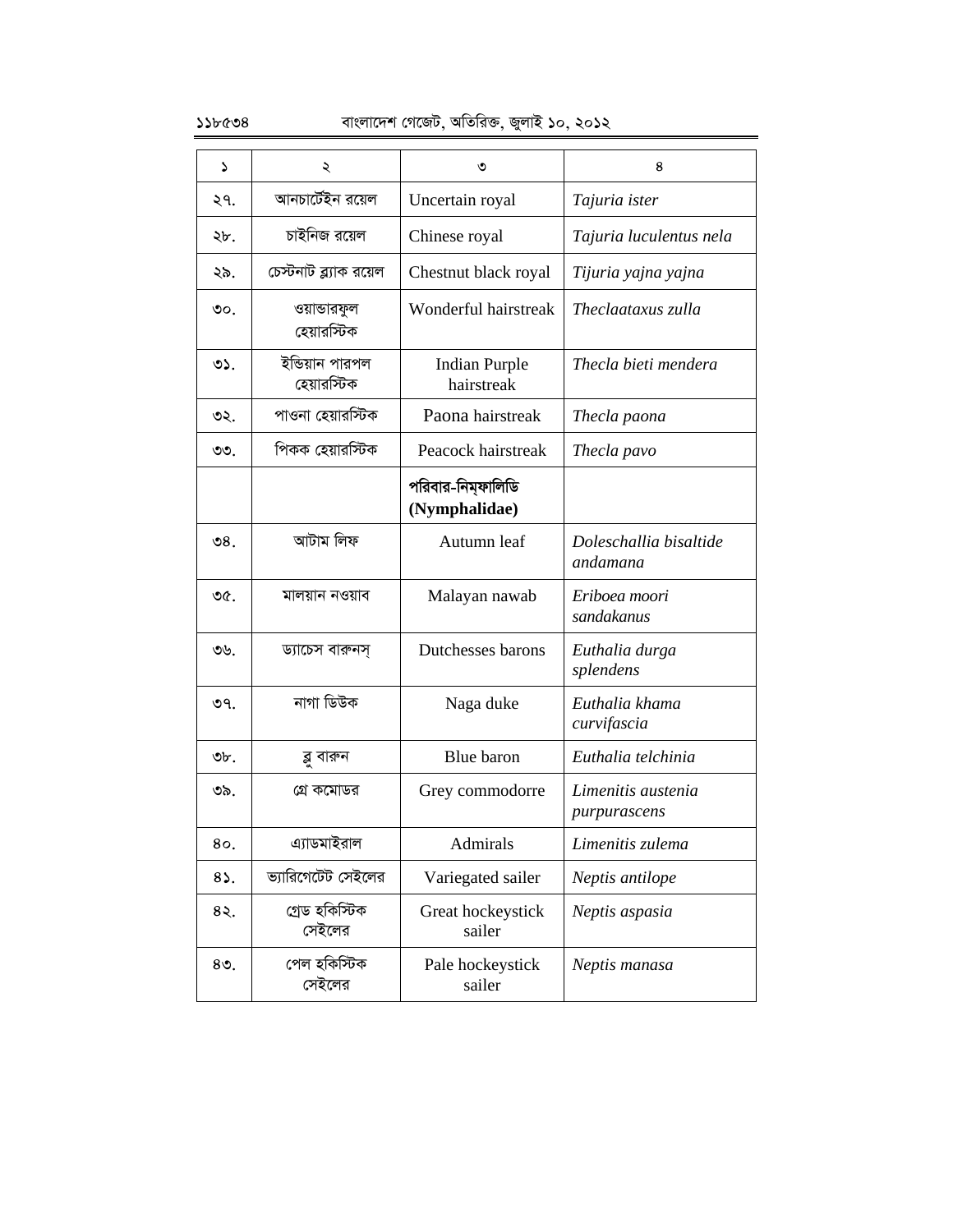| বাংলাদেশ গেজেট, অতিরিক্ত, জুলাই ১০, ২০১২ |  |  |  |  | ১১৮৫৩৫ |
|------------------------------------------|--|--|--|--|--------|
|------------------------------------------|--|--|--|--|--------|

 $\begin{array}{|c|c|c|c|c|c|}\hline \text{~~} & \text{~~} & \text{~~} & \text{~~} & \text{~~} & \text{~~} & \text{~~} & \text{~~} & \text{~~} & \text{~~} & \text{~~} & \text{~~} & \text{~~} & \text{~~} & \text{~~} & \text{~~} & \text{~~} & \text{~~} & \text{~~} & \text{~~} & \text{~~} & \text{~~} & \text{~~} & \text{~~} & \text{~~} & \text{~~} & \text{~~} & \text{~~} & \text{~~} & \text{~~} & \text{~~} & \text{~~} & \text{~~} & \$ 88. | ব্ৰড বেডেড সেইলের | Broad banded sailer *| Neptis sankara* 8৫. | কেয়ারস্ জেস্টার | Scarce jester | Symbrenthia silana পরিবার প্যাপিলিওনিডি **(Papilionidae)**  $8$ ৬.  $\overline{\phantom{a}}$  সাধারণ বার্ড উইং বাটারফ্লাই Common Birdwing *Troides helena*   $89.$  | সোনালী বার্ড উইং বাটারফ্লাই Golden Birdwing *Troides aeacus*  8৮. **• ক্রিমসন রোজ । Crimson rose** *Polydorus hector* 8৯. | নেভিল উইভমিল | Nevill's windmill *| Polydorus nevilli*  $\infty$  | ডেনিসেলস উইভমিল | Deniceylle's windmill *Polydorus polla*  পরিবার পাইরিডি **(Pieridae**) 51. †nvqvBU evUvid¬vB White butterfly *Baltia butleris sikkima*  <u>*es.* | ক্লাউডেড ইয়োলুস | Clouded yellows | Colias colias thrasibulus in the section of the colias thrasibulus in the section of the section of the section of the section of the section of the section of the section of </u> (পরিবার -স্যাটাইরিডি) **(Satyriidae)**  53. †cB‡›UW cvgd¬vB Painted Palmfly *Elymnias penanga philansis*  54. †¯‹qvm© †iW d‡i÷vi Scarce red forester *Lethe distans*  55. †¯‹qvm© wjjvKdK© Scarce lilacfork *Lethe dura gammiee*  <u>৫৬.</u> | ভুটান ট্ৰিবাউন | Bhutan tree brown | Lethe margaritae 57. wms‡Mj wmjfviw÷ªc Single silverstripe *Lethe remadeva*  58. cvwjW d‡i÷vi Pallid forester *Lathe satyabati*  59. cvicj †evm eªvDb Purple bushbrown *Mycalesis orseis nawtilua*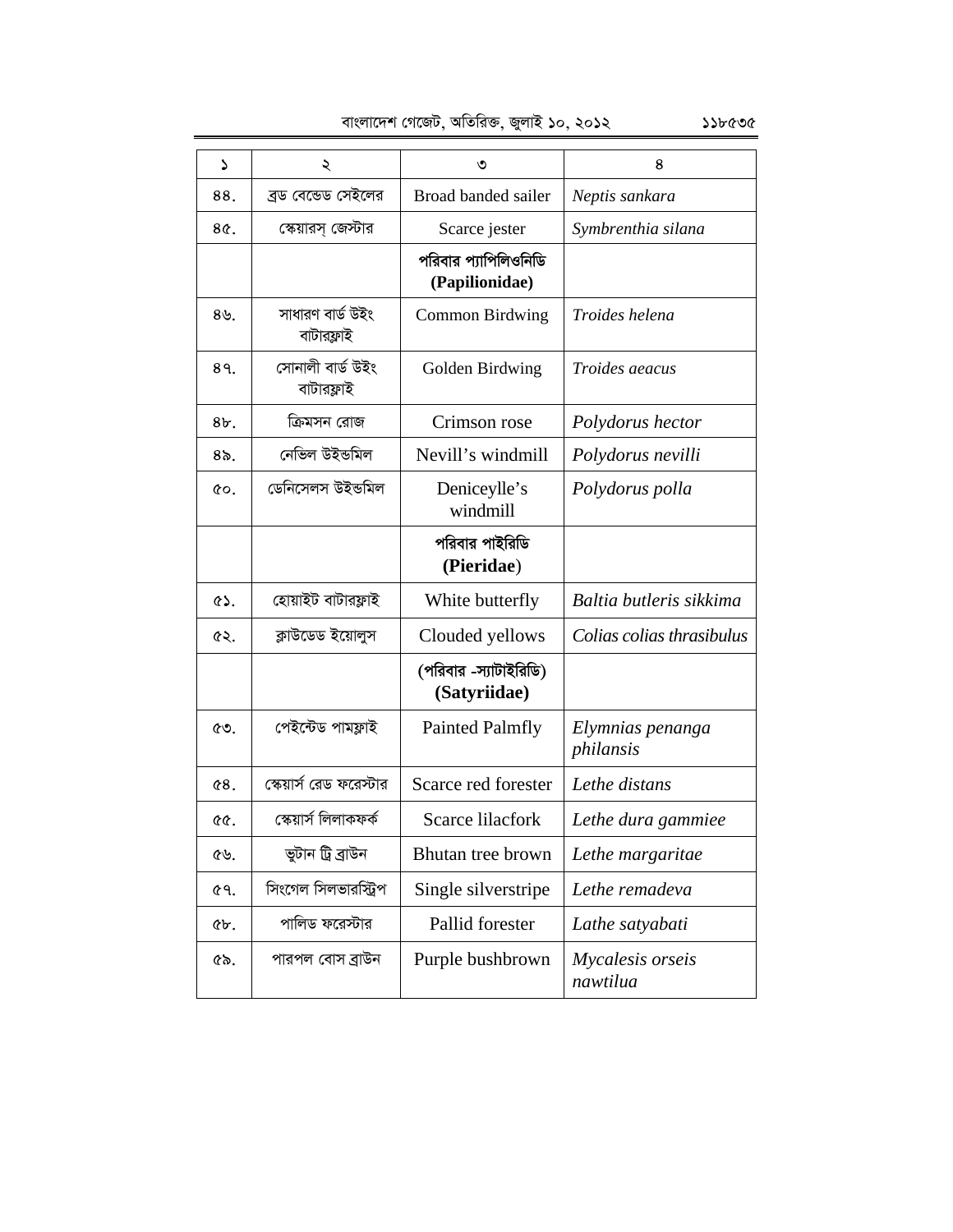## **KxUcZ½ (exUjm&) {(Insect (Beetles)}**

| ক্ৰমিক          | বাংলা নাম                 | ইংরেজী নাম           | বৈজ্ঞানিক নাম           |
|-----------------|---------------------------|----------------------|-------------------------|
| নং              |                           |                      |                         |
|                 |                           | পরিবার কেরাবিডি      |                         |
|                 |                           | (Carabidae)          |                         |
| ۵.              | এগোনুট্রেকাস এনড্রিওইসি   |                      | Agonotrechus andrewesi  |
| ২.              | ব্ৰাকিনাস এন্ট্ৰিপেনইসস   |                      | Brachinus atripennis    |
| ৩.              | ব্ৰুসোসুমা গ্ৰাসিলি       |                      | Brososoma gracile       |
| 8.              | ব্রুসোপাস বিপিলিফার       |                      | Brosopus bipillifer     |
| ¢.              | ব্রোটার অভিকুলিস          |                      | <b>Broter</b> ovicollis |
| ৬.              | ক্যালাথাস আমারোইডিস       |                      | Calathus amaroides      |
| ٩.              | চ্যালেনিয়াস চ্যম্পিওনি   |                      | Chalenius Championi     |
| ৮.              | চ্যালেনিয়াস মাসুনি       |                      | Chalenius masoni        |
| ৯.              | চ্যালেনিয়াস নিলিগ্রিকাস  |                      | Chalenius niligricus    |
|                 |                           | পরিবার ক্রাইসুমেলেডি |                         |
|                 |                           | (Chrysomelidae)      |                         |
| $\mathcal{L}$ . | বিমলা ইন্ডিকা             |                      | Bimala indiaca          |
| $\mathcal{L}$ . | ক্লাইটিয়া ইন্ডিকা        |                      | Clitea indica           |
| ১২.             | গ্রিভা সায়ানিপেন্সিস     |                      | Griva cyanipennia       |
| ১৩.             | নিসুট্রা কার্ডুনি         |                      | Nisotra cardoni         |
| 58.             | নিসুট্রা নিগ্রিপেনস্      |                      | Nisotra nigripennis     |
| ১৫.             | নিসুট্রা স্ট্রিয়াটিনেসিস |                      | Nisotra striatipennis   |
| ১৬.             | নোয়াথ্ৰা পাটকাইয়া       |                      | Nonarthra patkaia       |
| 59.             | সাইলিসিডিস প্লানা         |                      | Psylliodes Plana        |
| b.              | সিবাইথ সাৰ্ভিনা           |                      | Sebaethe cervina        |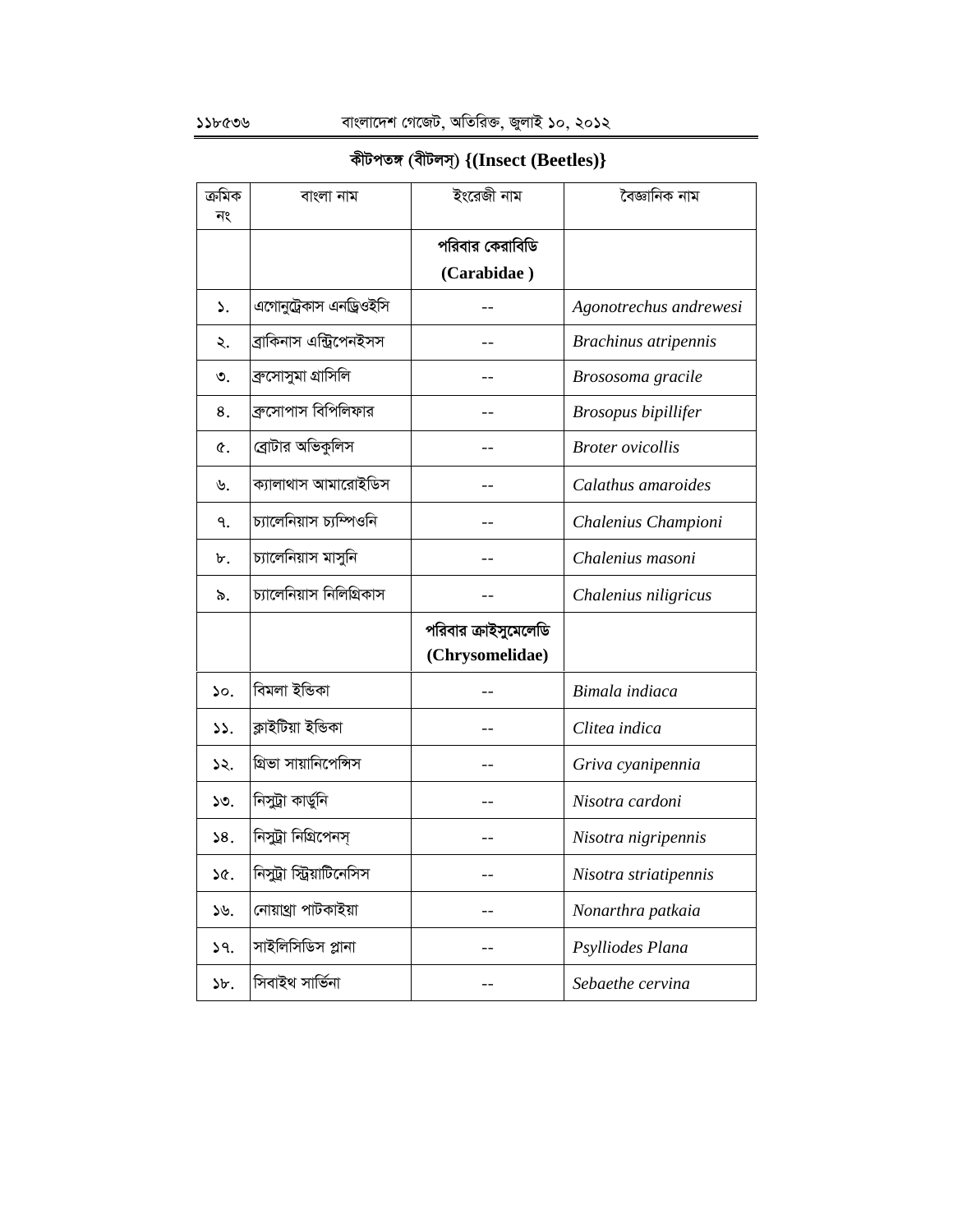| γ   | ২                        | ৩                                  | 8                      |
|-----|--------------------------|------------------------------------|------------------------|
|     |                          | পরিবার কুকুজিডি<br>(Cucujidae)     |                        |
| ১৯. | কারিনোফ্লোইয়াস রেফ্রাই  |                                    | Carinophloeus raffrayi |
| ২০. | কুকুজাস বাইকলার          |                                    | Cucujus bicolor        |
| ২১. | কুকুজাস ইস্পেরিয়ালিস    |                                    | Cucujus imperialis     |
| ২২. | লোমোফ্লোইয়াস বেলি       |                                    | Laemophloeus belli     |
| ২৩. | পেডিয়াকস রোফিপেস        |                                    | Pediacus rufipes       |
|     |                          | পরিবার ইনুপেপলিডি<br>(Inopeplidae) |                        |
| ২৪. | ইনোপেপলাস<br>আলবোনুকালাস |                                    | Inopeplus albonotalus  |

### তফসিল-৩

### **ভারমিন (VERMIN)**

| ক্ৰামক<br>নং | বাংলা নাম   | ইংরেজী নাম                    | বৈজ্ঞানিক নাম                         |
|--------------|-------------|-------------------------------|---------------------------------------|
| ۵.           | গেছো ছুঁচো  | <b>Common Tree</b><br>Shrew   | Tupaia glis<br>(Diard, 1920)          |
| ২.           | ইঁদুর       | Common House<br>Rat/Black Rat | Rattus rattus<br>(Linnaeus, 1758)     |
| ৩.           | নেংটি ইঁদুর | House Mouse                   | Mus musculus<br>(Linnaeus, 1758)      |
| 8.           | ধাড়ি ইঁদুর | Indian Mole Rat               | Bandicota bengalensis<br>(Gray, 1835) |
| Q.           | বড় ইঁদুর   | <b>Bandicoot Rat</b>          | Bandicota indica<br>(Bechstein, 1800) |
| ৬.           | মেঠো ইঁদুর  | Indian Field Mouse            | Mus booduga<br>(Gray, 1837)           |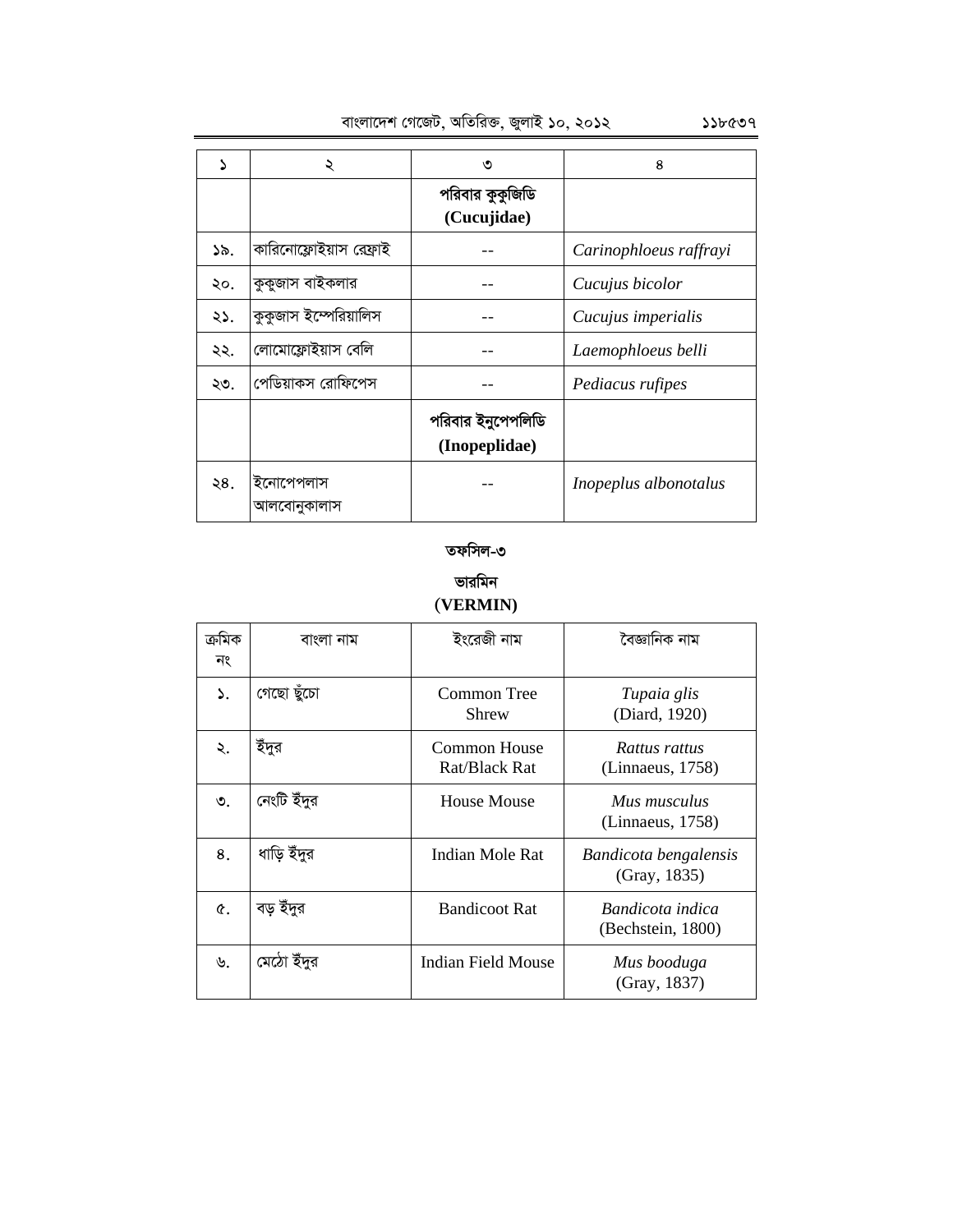### **তফসিল-৪**

## **iwÿZ Dw™¢` (Protected Plants)**

| ক্ৰমিক | বাংলা নাম      | ইংরেজী নাম    | বৈজ্ঞানিক নাম                      |
|--------|----------------|---------------|------------------------------------|
| নং     |                |               |                                    |
| ډ      | ২              | ৩             | 8                                  |
| ۵.     | টালি পাম       | Tali Palm     | Corypha taliera (Roxb)             |
| ২.     | সিভিট          | Civit         | Swintonia floribuonda<br>(Pierre.) |
| ৩.     | বইলাম          | Boilam        | Anisoptera scaphula                |
| 8.     | চুন্দুল        | Chundul       | Tetramelis nudiflora               |
| ¢.     | কুম্ভি         | Kumbi         | Careya arborea (Roxb.)             |
| ৬.     | আমুর           | Amur          | Amoora cuculata (Roxb.)            |
| ٩.     | ধুপ            | Dhup          | Canarium resiniferum<br>(Brace)    |
| ৮.     | কাঁটালাল বাটনা | Katalal Bakna | Castanopsis armafa<br>(Spach)      |
| ৯.     | কর্পুর         | Karpur        | Cinnamomum camphora                |
| ১০.    | তেজবহুল        | Tajbahol      | Cinnaomum iners<br>(Reinew)        |
| 55.    | মনিরাজ         | Maniraj cycas | Cycas pectinata                    |
| ১২.    | অনন্তমূল       | Anantamul     | Hemidermus indicus                 |
| ১৩.    | পিপারমেন্ট     | Pipermint     | Mantha spicato<br>(Limn)           |
| 58.    | বাঁশপাতা       | Banspata      | Podoeurpus nerifolia               |
| ነ৫.    | উরি আম         | Uriam         | Mangifera longipes                 |
| ১৬.    | পেডুক          | Paduk         | Pterocarpus<br>aeelbergioedes      |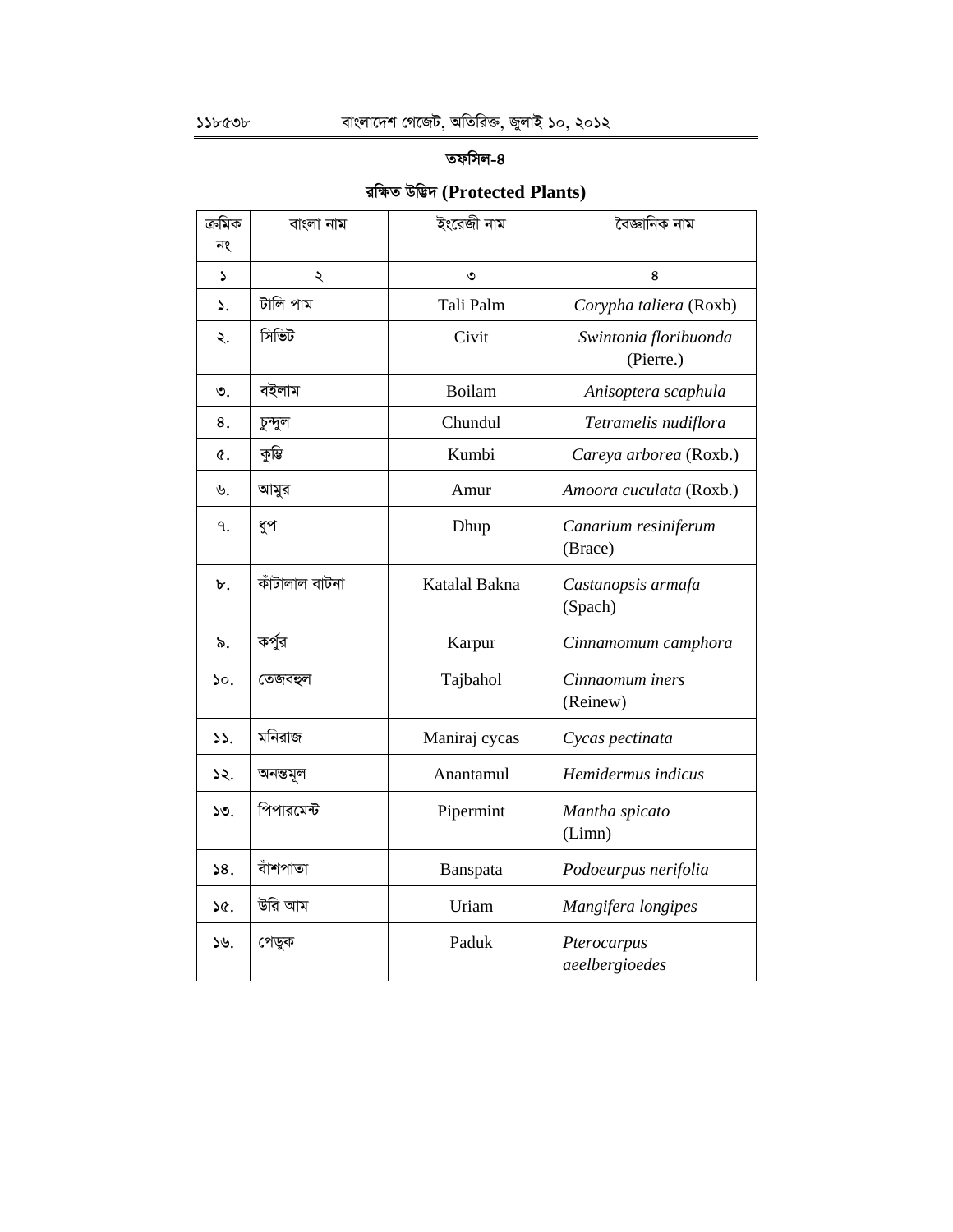1 2 3 4 17. wiUv Rita *Sapindus mukorosi* (Gaer)  $\mathcal{F}$ : কুসুম/জায়না | Kusum/Joyna | Schlciehera oliosa (Okin.) 19. D`vj Udal *Sterculia villosa*  (Roxb.) 20. nuvo †Rvov Harjora *Vitis quadrangularis* (Will.) 21. w·Kvbx eU Trikoni Bot *Ficus triamgularis*  22. jZv eU Lata Bot *Ficus ripens*  ২৩. | গয়া অশ্বত্থ Gaya Aswatha *Ficus rumphii* ২৪. | পরিজাত Amhastia/Parijiat *Amhastia nobilis* ২৫. | উদয় পদ্ম Uday Padma *Magnolia grandiflora* ২৬. | জহুৱী চাঁপা | *jahari Champa* | *Magnolia pumila* 27. KuvP Kunch *Abrus precatorius Linn.*  28. Kvg‡`e Kamdeb *Calophyllum polyanthum*  Wall 29. wKc©v Khirpa *Lumnitzera racemosa*  Willd. 30. KzwP© Kurchi *Holarrhena pabescens*  Wall 31. Ljkx Khalshi *Aegiceras corniculatum*  Blanco 32. MjMj galgal *Cochcllospurmum religiosum*  <u>৩৩.</u> জইন Jain *Trachyspermum ammi* Linn.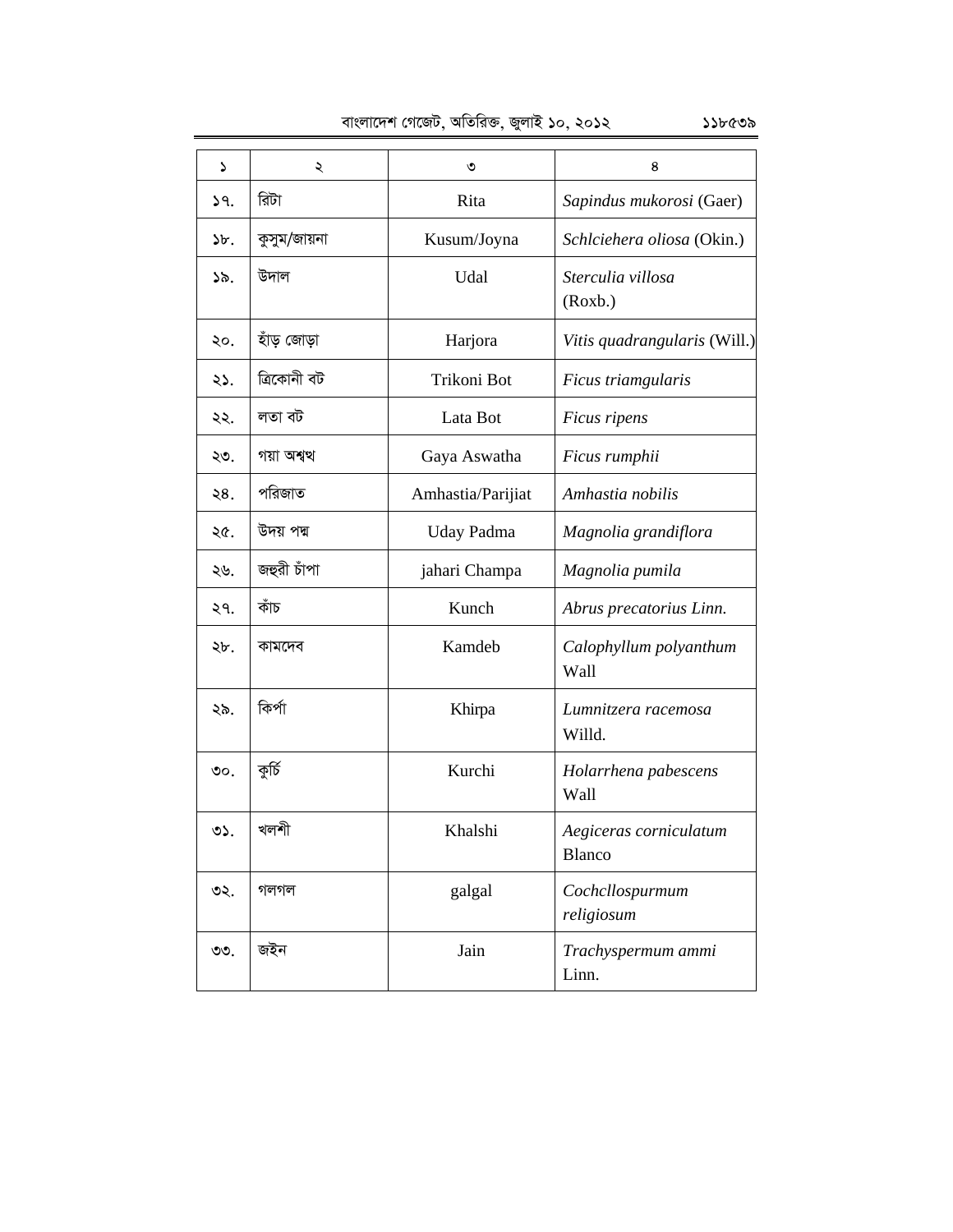$\mathcal{L}$ ১১৮৫৪০ বাংলাদেশ গেজেট, অতিরিক্ত, জুলাই ১০, ২০১২

| د                | ২          | ৩                          | 8                                |
|------------------|------------|----------------------------|----------------------------------|
| $\mathcal{S}8$ . | টালি       | Tali                       | Dischopsis polyantha<br>Benth.   |
| ৩৫.              | তমাল       | Tamal                      | Diospyros cordifolia<br>Roxb.    |
| ৩৬.              | নারিকেলী   | Narikeli/Buddha<br>Narikel | Pterygota alata                  |
| ৩৭.              | হরিনা      | Harina                     | Vitex peduncularis Wall.         |
| ৩৮.              | সিংড়া     | Shingra                    | Cynometra ramiflora<br>Linn.     |
| ৩৯.              | সমুন্দর ফল | Samundarphal               | Barringtonia racemosa            |
| 80.              | মইলাম      | Mailam                     | Bonea oppositifolia<br>Meissn.   |
| $8\Omega$ .      | পশুর       | Passur                     | Xylocarpus mekongensis<br>Piere. |

# **AwK©Wm& (Orchid)**

| ক্ৰমিক           | বাংলা নাম     | ইংরেজী নাম        | বৈজ্ঞানিক নাম              |
|------------------|---------------|-------------------|----------------------------|
| নং               |               |                   |                            |
| Σ                | ২             | ৩                 | 8                          |
| 85.              | ভেন্ডপসিস     | Ornamental orchid | Vandopsis gifantca (Lindl) |
| $80$ .           | ব্লু ভেন্ডা   | <b>Blue Vanda</b> | Vanda coerulea             |
| 88.              | কোথ           | Kuth              | Saussurea lappa            |
| 8¢.              | লেডিস স্লিপার | Ladies slipper    | Paphiopedilum spp.         |
| $8\mathcal{B}$ . | পিচার প্লান্ট | Pitcher plant     | Nepenthes Khasiana         |
| 89.              | রেড ভান্ডা    | Red vanda         | Rananthera inchootiana     |